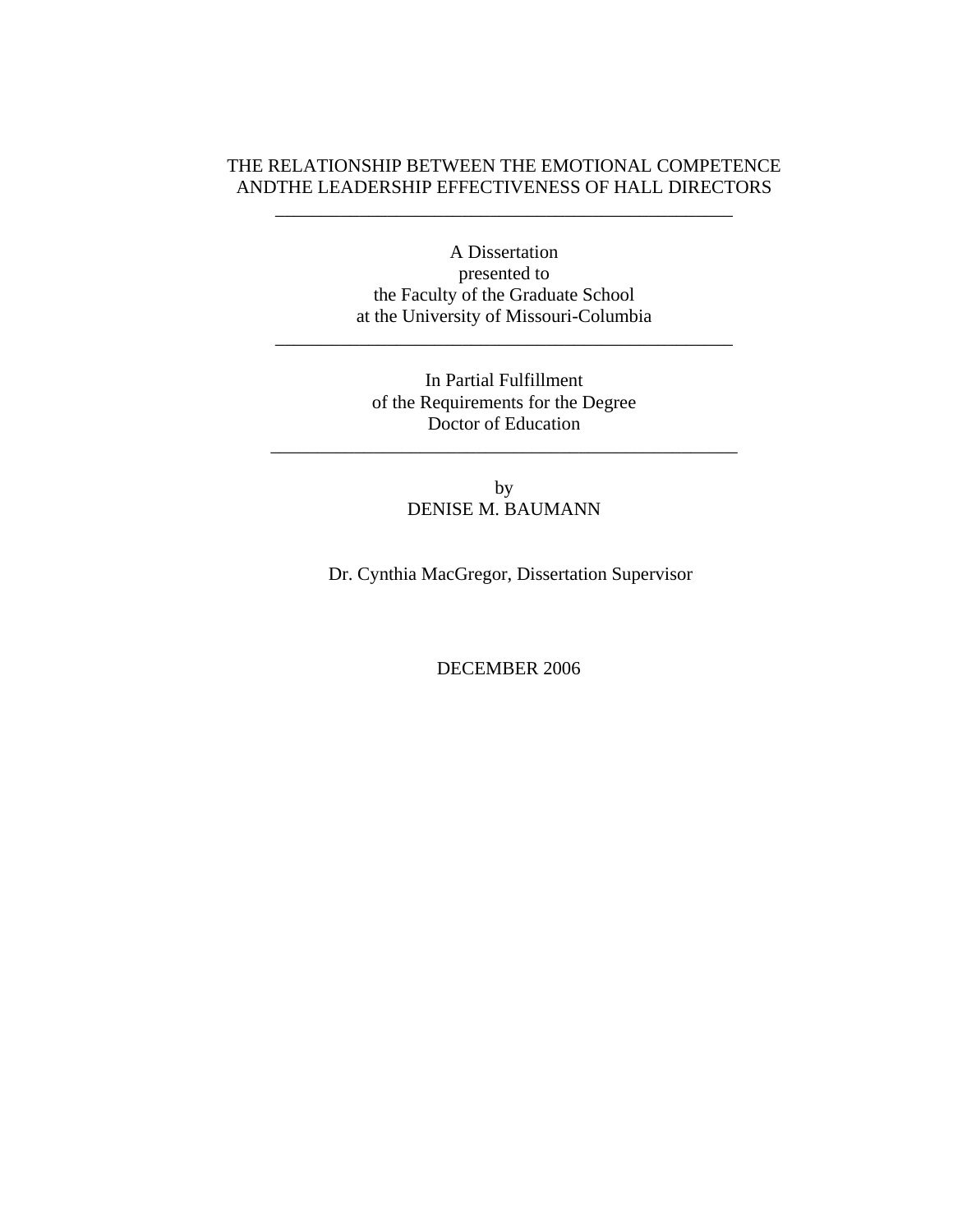The undersigned, appointed by the Dean of the Graduate School, have examined the dissertation entitled:

# THE RELATIONSHIP BETWEEN THE EMOTIONAL COMPETENCE AND THE

# LEADERSHIP EFFECTIVENESS OF HALL DIRECTORS

Presented by Denise M. Baumann

A Candidate for the degree of Doctor of Education

And hereby certify in their opinion it is worthy of acceptance.

Dr. William Agnew

Dr. Tammy Condren

Dr. Cynthia MacGregor

Dr. Barbara Martin

Dr. Gerald Moseman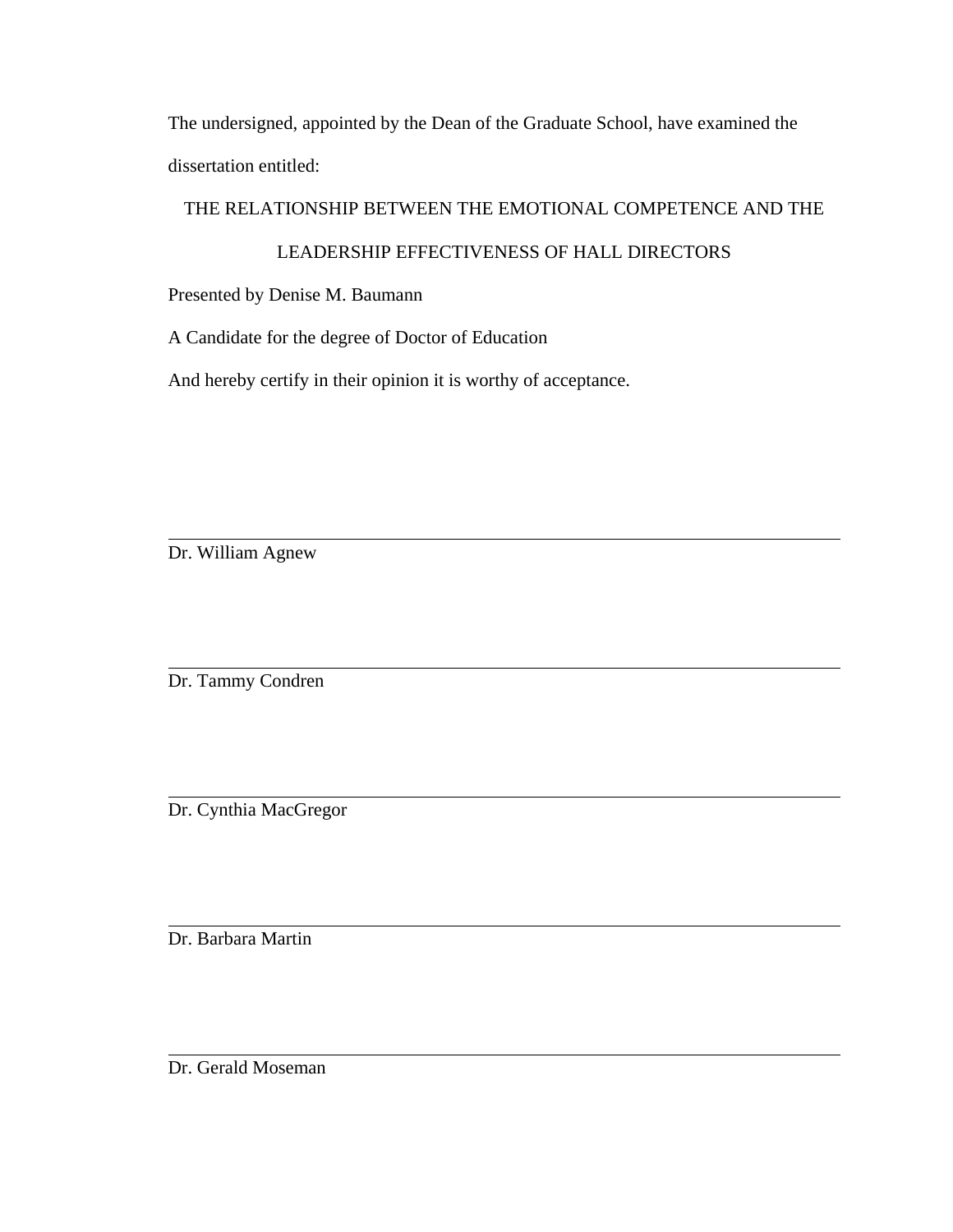This dissertation is dedicated to my grandpa,

Ambrose F. Saffert

May 13, 1918 – November 3, 1995,

because he always believed I could do anything.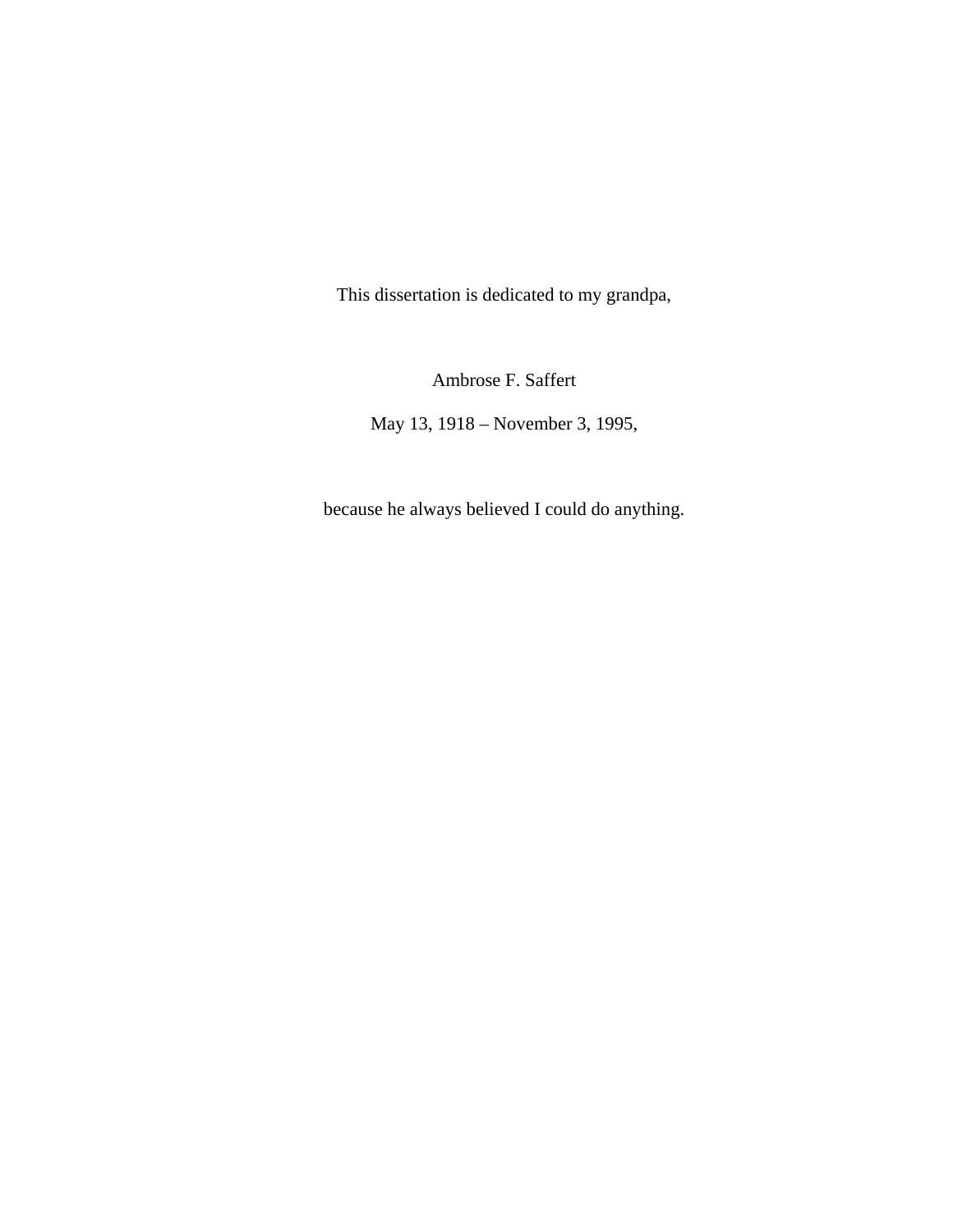#### ACKNOWLEDGEMENTS

 I am very fortunate to have had so many people support me. First of all, I am extremely grateful to my dissertation advisor, Dr. Cindy MacGregor. Her encouragement and support made the dissertation process thought-provoking and enjoyable. I could never have persevered without her. I want to also thank my dissertation committee: Dr. Barbara Martin, Dr. Tammy Condren, Dr. William Agnew, and Dr. Gerald Moseman. Their timely responses and feedback were very helpful in the revision process.

 In my work, I have many colleagues, past and present, who supported me over the past five years. Thanks for your patience, understanding, and willingness to "pick up the slack" when I was in Columbia, studying, or writing. In particular, I would like to thank my supervisor, Gary K. Stewart, for allowing me time away to take advantage of this opportunity.

 Personally, I have many friends and family members who have been my cheerleaders. Thanks for your patience and forgiveness as I missed many holidays, events, football games, and visits over the years. A special thank you goes to my friend and classmate Dr. Cindy Baker. Although she finished before me, she continued to encourage me until I finished as well.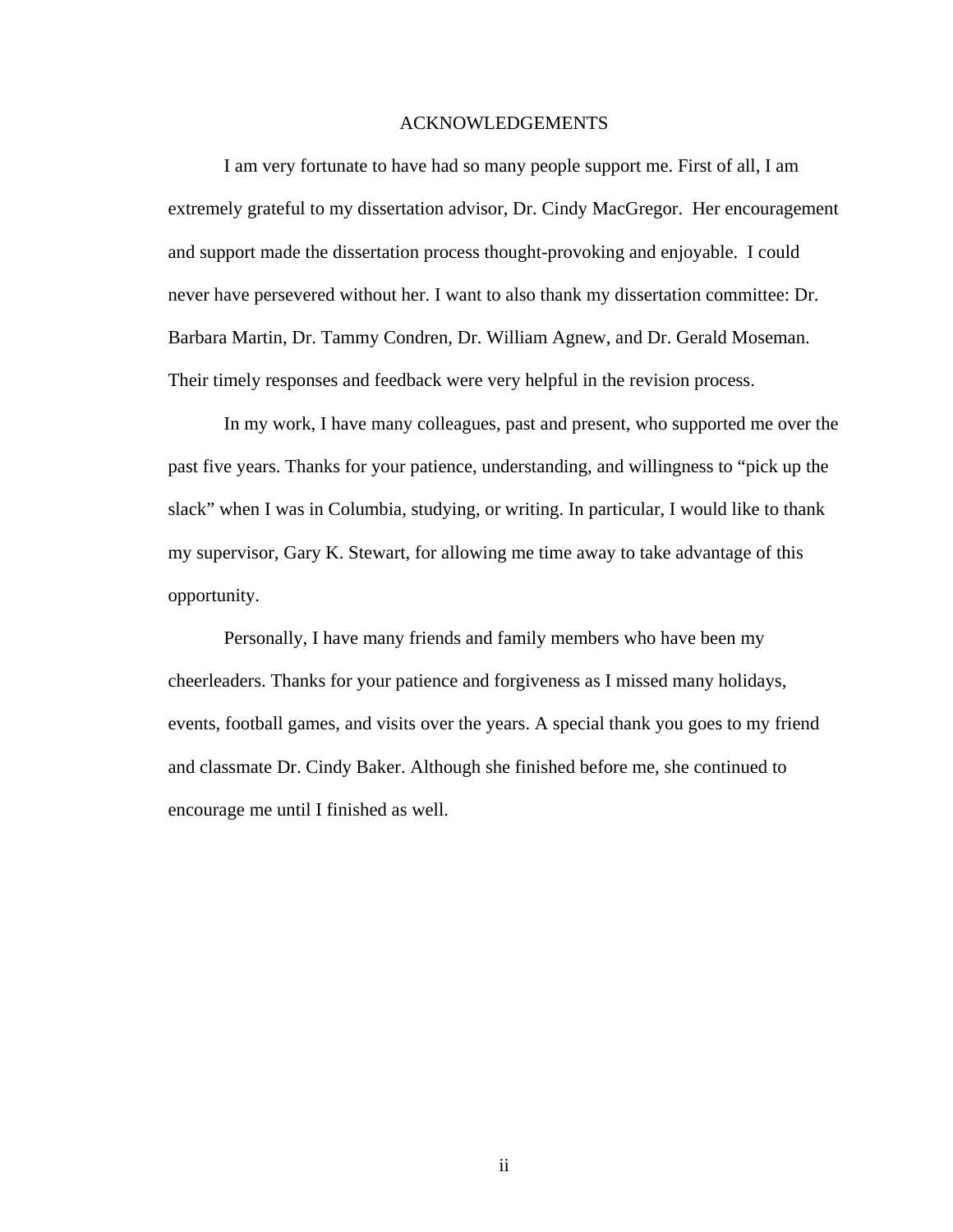| Chapter |                                                                  |
|---------|------------------------------------------------------------------|
|         |                                                                  |
|         |                                                                  |
|         |                                                                  |
|         |                                                                  |
|         |                                                                  |
|         |                                                                  |
|         |                                                                  |
|         | Limitations, Assumptions, Design Controls, and Definition of Key |
|         |                                                                  |
|         |                                                                  |
|         |                                                                  |
|         |                                                                  |
|         |                                                                  |
| 2.      |                                                                  |
|         |                                                                  |
|         |                                                                  |
|         |                                                                  |
|         |                                                                  |

# TABLE OF CONTENTS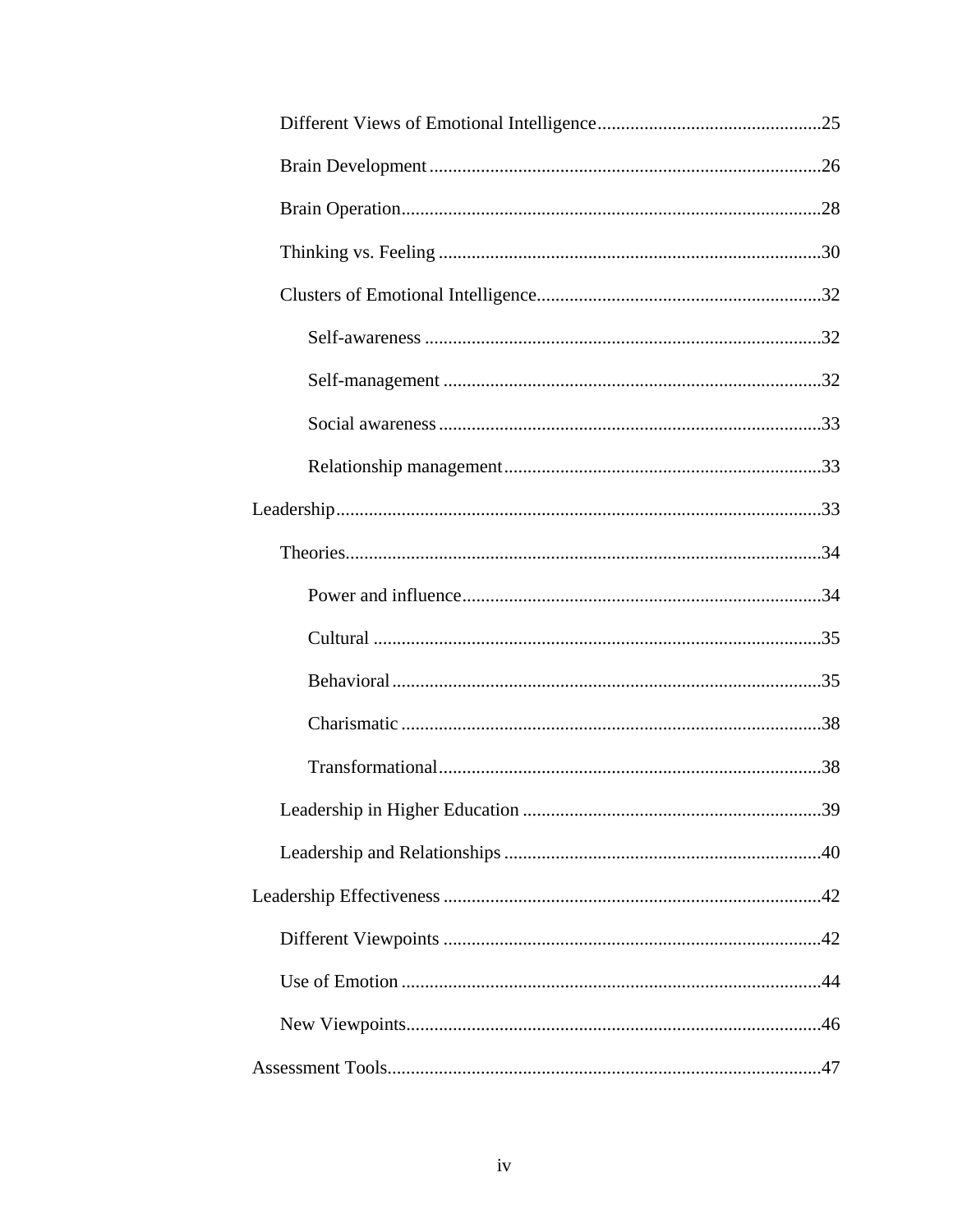| 3. |                                                              |  |
|----|--------------------------------------------------------------|--|
|    |                                                              |  |
|    |                                                              |  |
|    |                                                              |  |
|    |                                                              |  |
|    |                                                              |  |
|    |                                                              |  |
|    | Emotional Competence Inventory, University Edition (ECI-U)59 |  |
|    |                                                              |  |
|    |                                                              |  |
|    |                                                              |  |
|    |                                                              |  |
|    |                                                              |  |
|    |                                                              |  |
|    |                                                              |  |
|    |                                                              |  |
|    |                                                              |  |
|    |                                                              |  |
|    |                                                              |  |
|    |                                                              |  |
|    |                                                              |  |
|    |                                                              |  |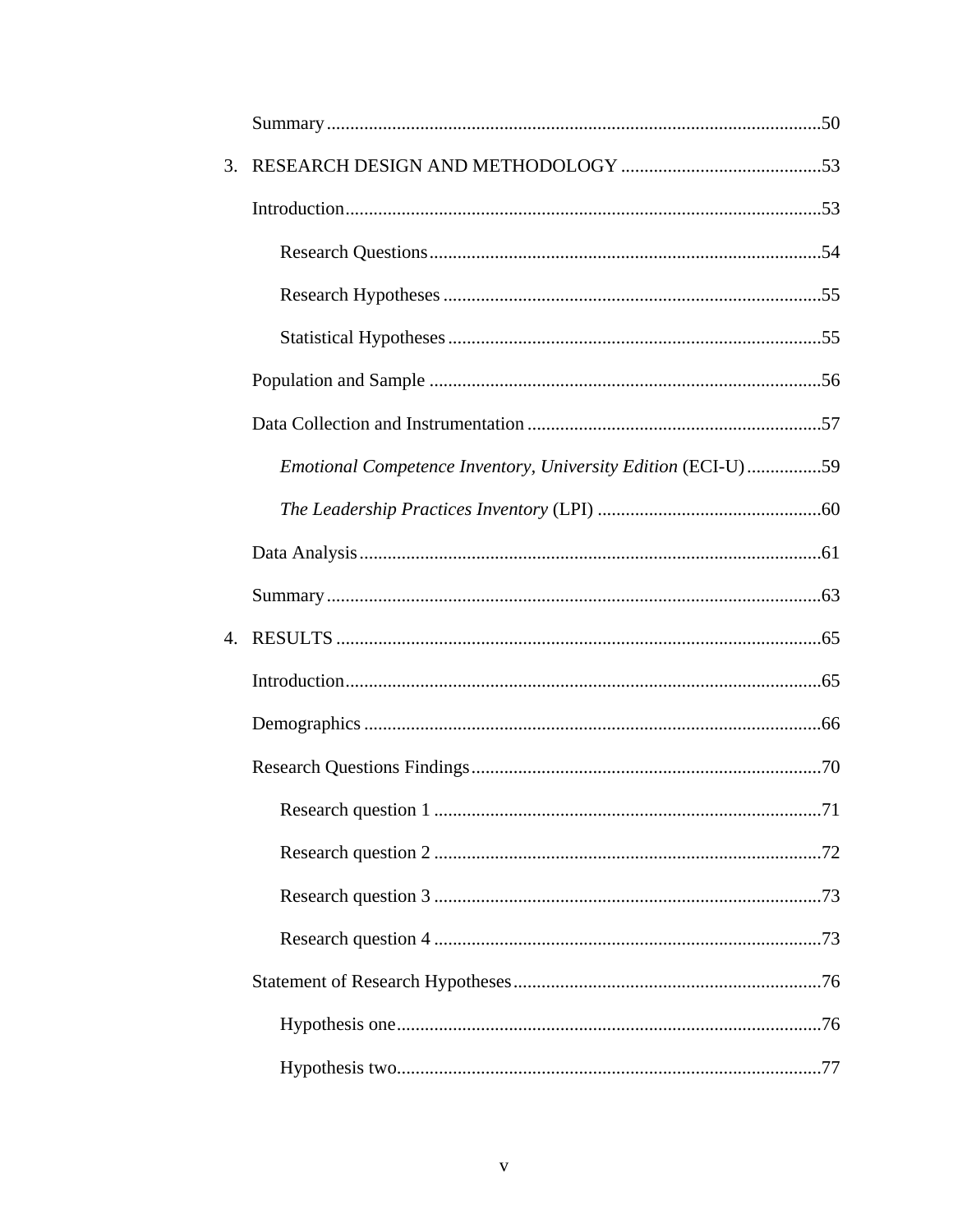| 5.              |  |
|-----------------|--|
|                 |  |
|                 |  |
|                 |  |
|                 |  |
|                 |  |
| <b>APPENDIX</b> |  |
|                 |  |
|                 |  |
|                 |  |
|                 |  |
|                 |  |
|                 |  |
|                 |  |
|                 |  |
|                 |  |
|                 |  |
|                 |  |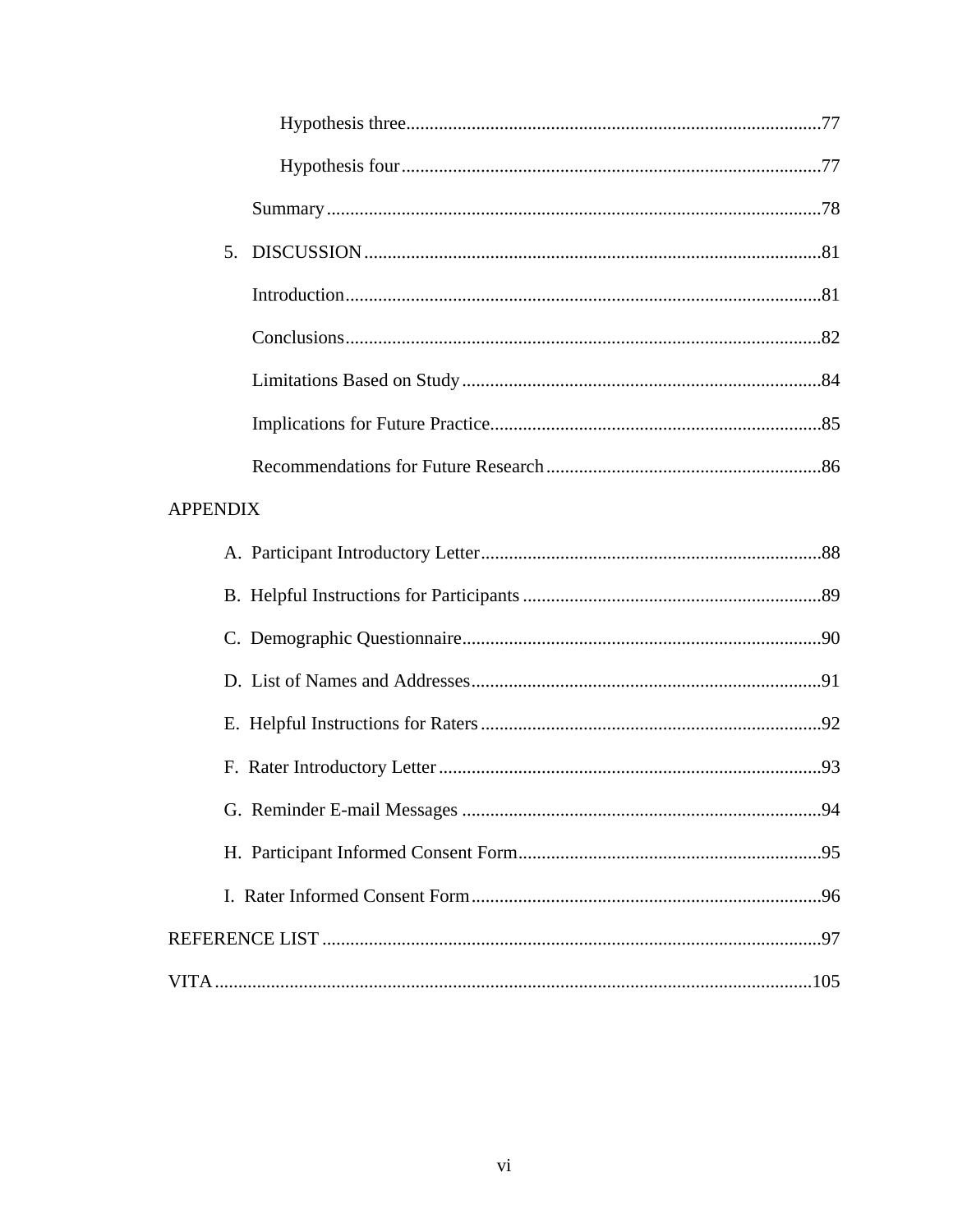# LIST OF TABLES

| Table | Page                                                         |
|-------|--------------------------------------------------------------|
| 1.    |                                                              |
| 2.    |                                                              |
| 3.    |                                                              |
| 4.    |                                                              |
| 5.    |                                                              |
| 6.    | Pearson Correlation Between Overall ECI Score and            |
|       |                                                              |
| 7.    | Pearson Correlation Between Exemplary Leadership             |
|       |                                                              |
| 8.    | Stepwise Regression for Exemplary Leadership Practices       |
|       |                                                              |
| 9.    | Stepwise Regression for Emotional Competence Clusters        |
|       |                                                              |
| 10.   | <b>Stepwise Regression for Emotional Competence Clusters</b> |
|       |                                                              |
| 11.   | Stepwise Regression for Emotional Competence Clusters        |
|       |                                                              |
| 12.   | <b>Stepwise Regression for Emotional Competence Clusters</b> |
|       |                                                              |
| 13.   | Stepwise Regression for Emotional Competence Clusters        |
|       |                                                              |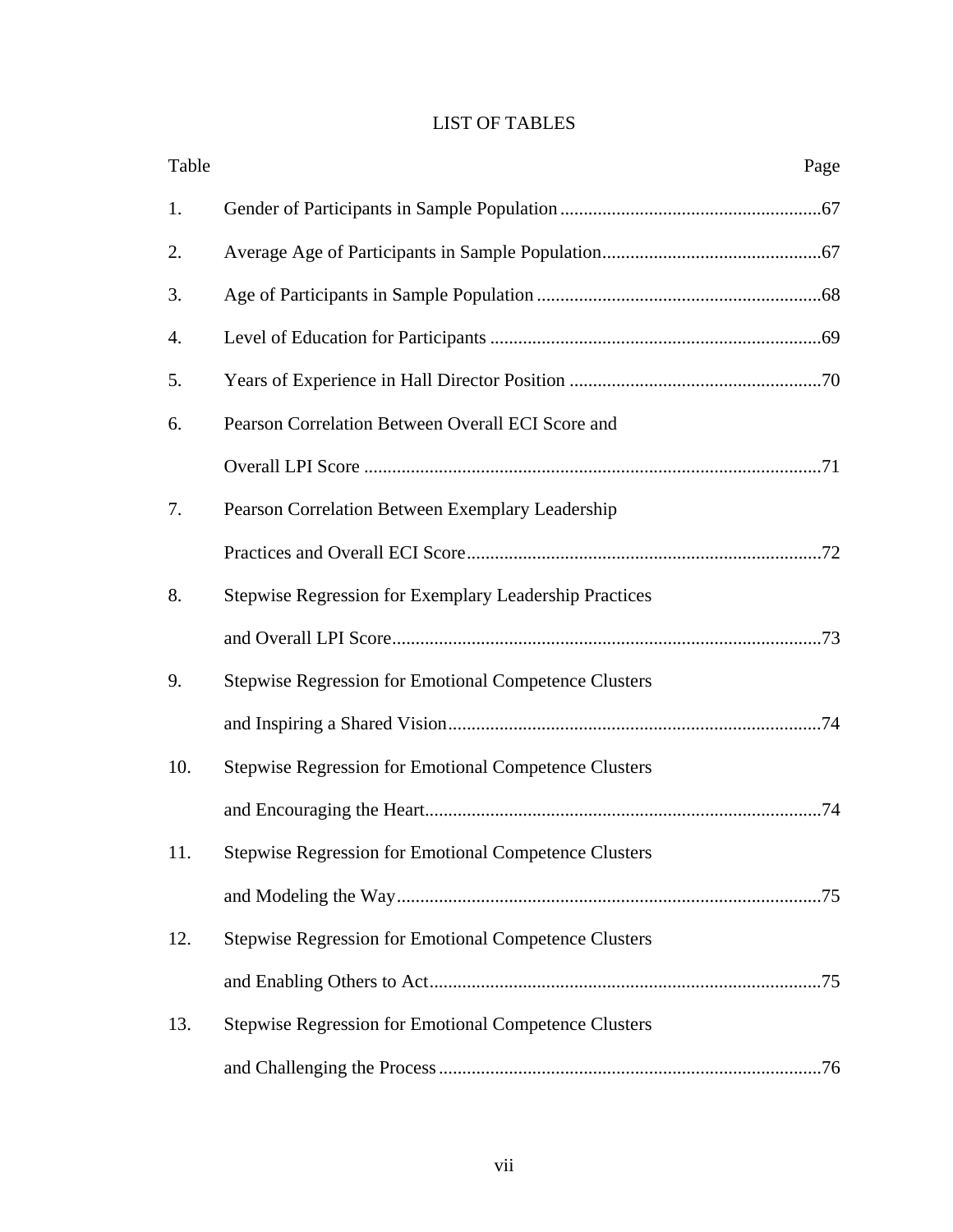## THE RELATIONSHIP BETWEEN THE EMOTIONAL COMPETENCE AND THELEADERSHIP EFFECTIVENESS OF HALL DIRECTORS

Denise M. Baumann

Dr. Cynthia MacGregor, Dissertation Supervisor

## ABSTRACT

 In this study, the exemplary leadership practices of hall directors were investigated in relation to the emotional competence of hall directors. Data was collected from randomly selected hall directors  $(N = 62)$  who worked at colleges and universities in the Upper Midwest Region of the Association of College and University Housing Officers in the fall of 2006.

 Data analysis included Pearson product-moment correlations and stepwise multiple regression. Significant Pearson correlations were found between the overall scores on the *Emotional Competence Inventory, University Edition* (ECI-U) and the *Leadership Practices Inventory* (LPI). Correlation analyses performed on the individual exemplary leadership practices scores (modeling the way, enabling others to act, challenging the process, encouraging the heart, and inspiring a shared vision) and the overall ECI-U score indicated the ECI-U was a significant predictor of all five leadership practices.

 Stepwise multiple regression results demonstrated that the overall LPI score was best predicted by the combination of emotional competence clusters entitled relationship management and self-management. Further analyses indicated that relationship management was the strongest predictor of the leadership practices entitled inspiring a shared vision and encouraging the heart. The emotional competence cluster combination

viii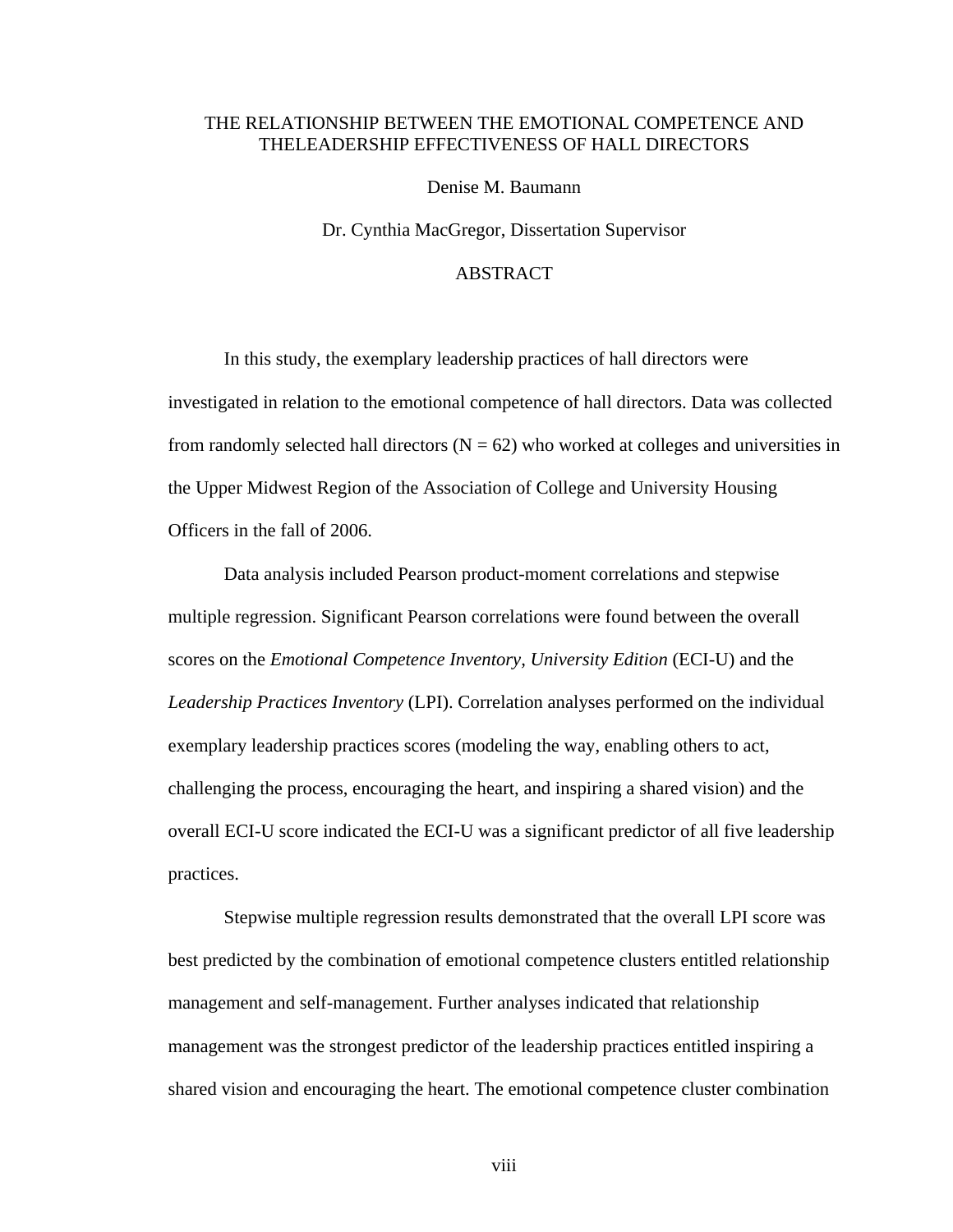of self-management and social awareness were the best predictors of modeling the way and enabling others to act. In regard to the leadership practices challenging the process, the combination of relationship management and self-management was the strongest predictor. All stepwise regression results were significant.

 Data results could be used to support the inclusion of emotional competence skill exercises to students in graduate preparatory programs, and to create on-the-job training and development sessions for hall directors. Additional research could consist of using 360 degree feedback of hall director skills and behavior. Studies investigating whether or not a relationship exists between age and experience level of hall directors and their LPI and ECI-U scores is another option. Finally, studies could be conducted with graduates of specific graduate programs or hall directors working within specific residence life departments. Results may demonstrate which programs are most effective at preparing students for hall director positions or which departments are providing hall directors with appropriate professional development opportunities.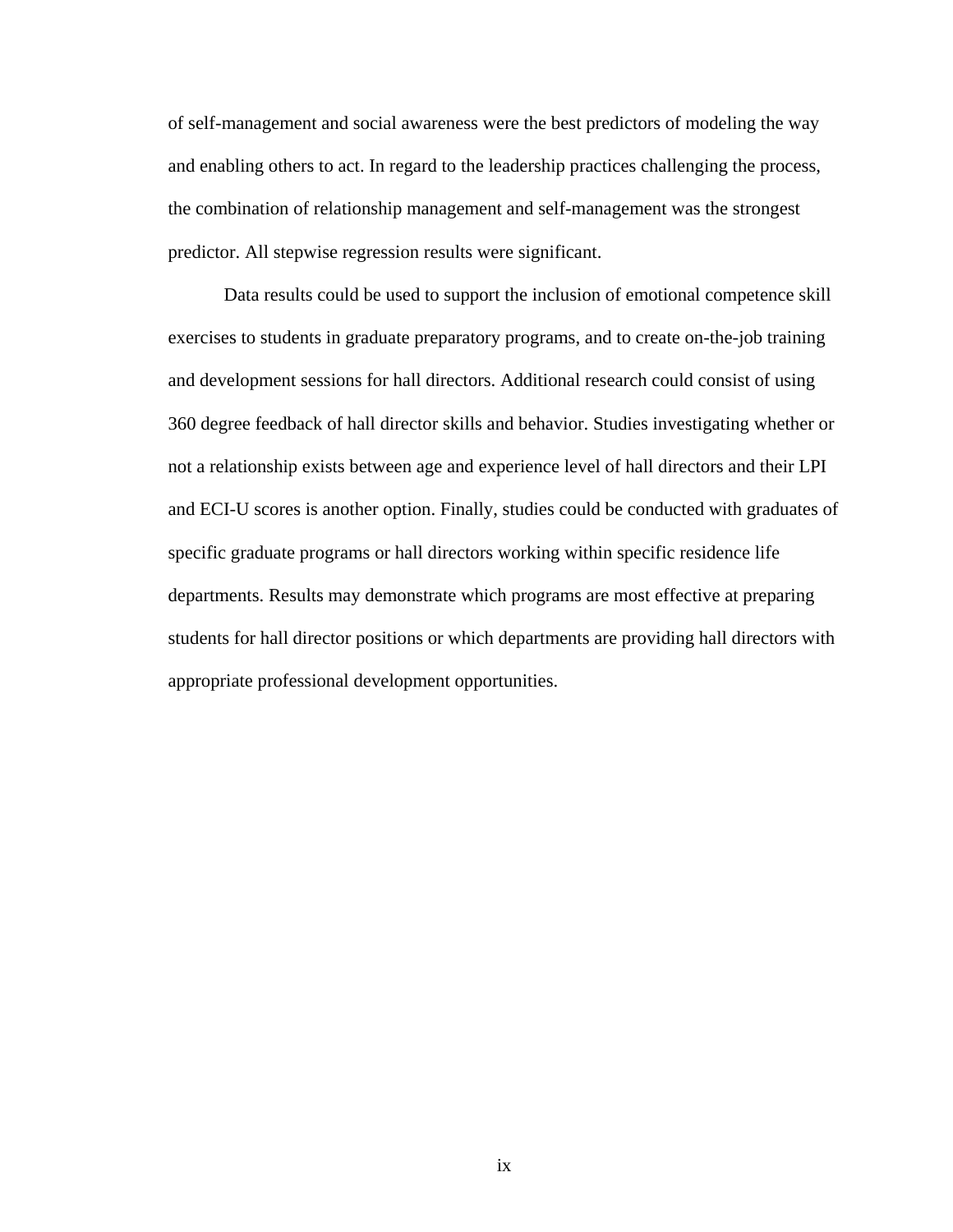#### CHAPTER ONE

#### Introduction to the Study

#### *Background*

 In the upcoming decade, student affairs professionals will need to reexamine their priorities in order to create strategies that will enable them to serve the needs of students. The number of students from different populations, i.e., females, minorities, people with disabilities, who are choosing to pursue higher education has increased. Implementation of new programs will need to take place in order to assist students in a multicultural environment. Student affairs divisions must be committed to redefining their existence into one that is focused on educating students to become engaged citizens (Woodward, Love, & Komives, 2000a).

 A strong residence life department is at the core of any student affairs division within a residential university. Out of classroom experiences are heightened in the residence halls. Within the first two years of college, no other program in a student affairs division will have more opportunities to influence student development than the residential life program (Blimling, 1993).

 Many authors have written about the changes that will face personnel within residence life departments (Blimling, 1993; Woodward, Love, & Komives, 2000a; Woodward, Love, & Komives, 2000b). One approach to handling the changes was noted by Sandeen (2001) when he defined educational leadership as "moving forward; developing new approaches; challenging the status quo; and creating new programs, policies, services, and facilities. Above all, it involves taking risks" (p. 6). Weymes (2003) took a different approach and argued that "the success of an organization is vested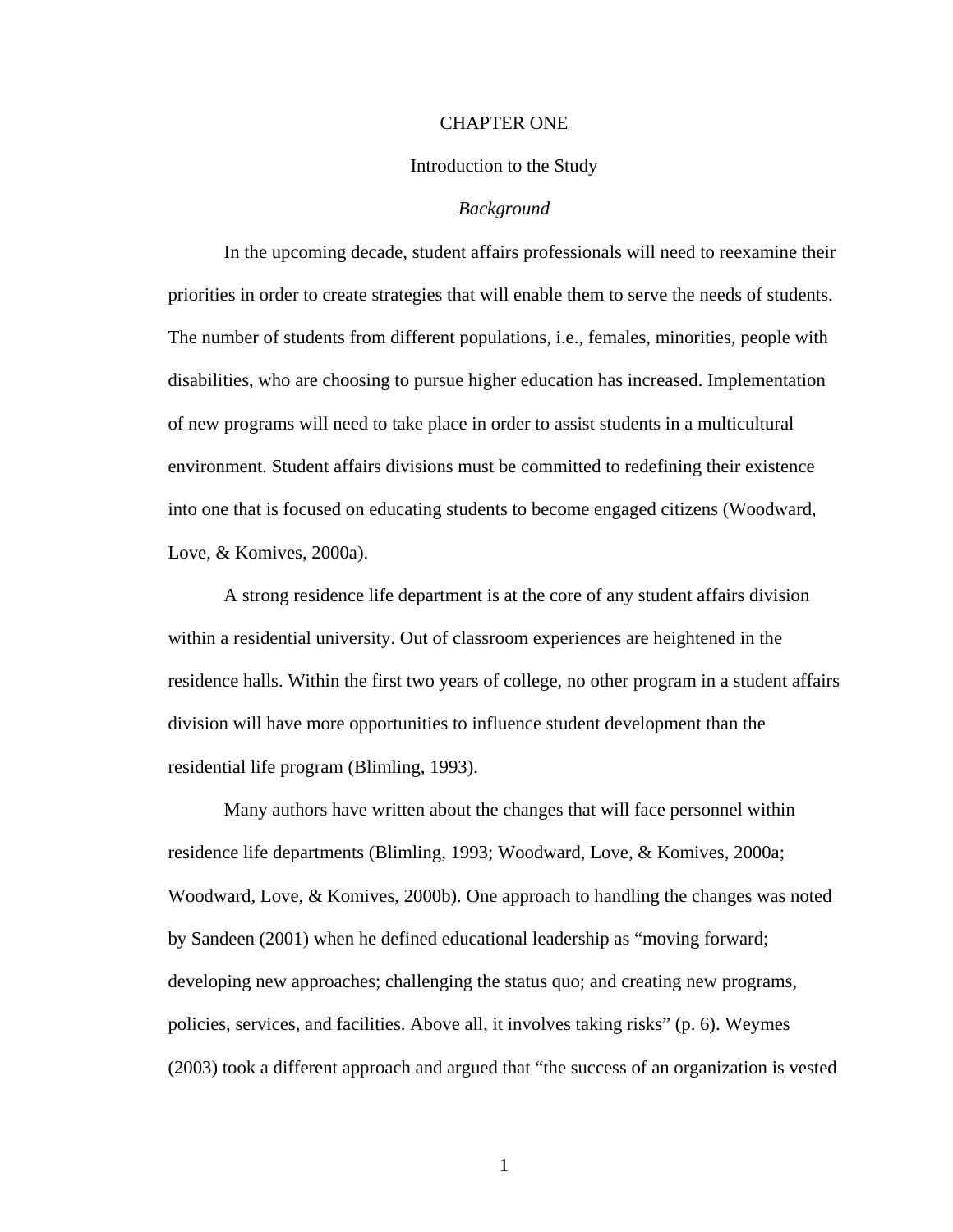in the formation of sustainable relationships, with the primary purpose of leadership being to influence the feelings and emotions of those associated with the organization" (p. 320). Members of organizations realized that the power of relationships played a larger part in whether or not they are successful as opposed to "the strategy of associated systems and processes" (Weymes, 2003, p. 320). The organization will not succeed if the leader experienced difficulty while trying to interact effectively with staff members (Weymes).

 In his article on leadership, Weymes (2003) discussed the work of James M. Kouzes and Barry Z. Posner. These two authors have completed studies of personal best leadership experiences, and as a result, have created a model of leadership. Kouzes and Posner (2002a) wrote, "…leadership is a relationship between those who aspire to lead and those who choose to follow" (p. xxviii). In addition, these same authors noted that "success in leading will be wholly dependent upon the capacity to build and sustain those human relationships that enable people to get extraordinary things done on a regular basis" (Kouzes & Posner, 2002a, p. 21). Kouzes and Posner (2002a) believed behaviors that were embedded within their *Five Practices of Exemplary Leadership* model formed the basis for leading others to accomplish extraordinary things.

 Other authors (Cherniss, 1998; Cooper, 1997; Goleman, 1995, 1998c; Komives, Lucas, & McMahon, 1998; Mayer & Salovey, 1997; Roper, 2002; Woodward, Love, & Komives, 2000c; Yukl, 2002) wrote that relationships were essential to effective leadership. Weymes (2003) believed "the terms leadership and relationship are connected, since one cannot occur without the other" (p. 325).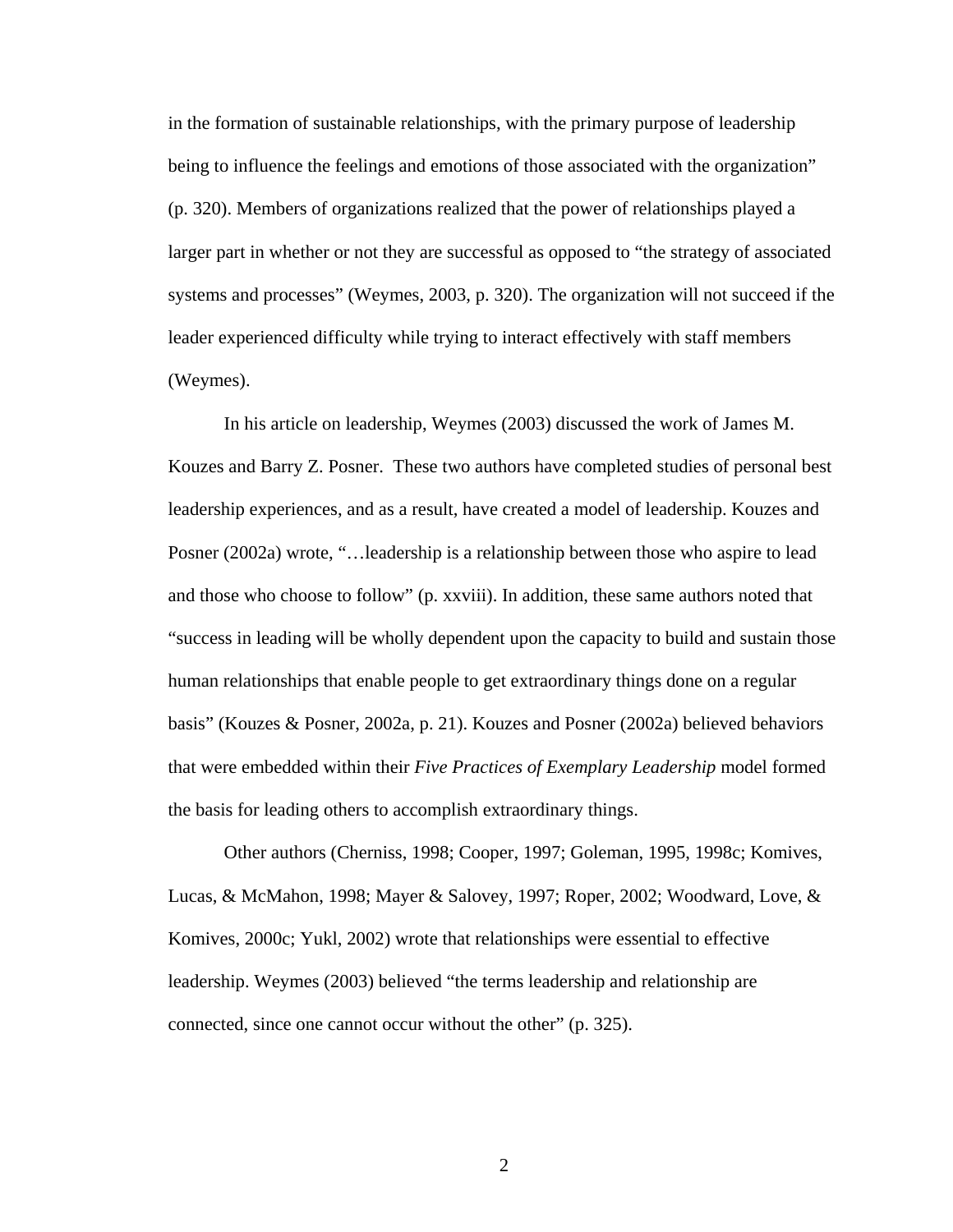A leader must work in a group and effective leaders are those who elicit positive feelings in the members of the group. But feelings are derived from emotions. Thus effective leaders must be able to create positive emotions within the group, they must be able to interpret and respond appropriately to the emotions of those around them. (Weymes, 2003, p. 325)

 Daniel Goleman, author of *Emotional Intelligence*, believed a high degree of emotional intelligence was found in effective leaders (Goleman, 1998c). "Great leadership works through the emotions" (Goleman, Boyatzis, & McKee, 2002, p. 3) and "…sets the best leaders apart from the rest" (Goleman, Boyatzis, & McKee, 2002, p. 5). Emotional intelligence is the ability to recognize one's emotions and the emotions of others, to use emotions to motivate oneself, and to manage one's own emotions and those expressed by other people (Goleman, 1998c; Salovey & Mayer, 1990). Goleman (1998c) adapted the definition created by Salovey and Mayer to be more useful in work settings. His adaptation included four clusters that encompass eighteen competencies. The clusters were labeled Self-Awareness, Self-Management, Social Awareness, and Social Skills (Goleman, Boyatzis, & McKee).

Emotional intelligence was part of what Howard Gardner defined as personal intelligence (Salovey & Mayer, 1990). Gardner (1983) argued that evidence existed for several human intellectual competencies. He stated the competencies were typically independent of one another but could be combined in different ways depending on the individual and the culture. Gardner's theory of multiple intelligence included six areas of intelligence: linguistic, musical, logical-mathematical, spatial, bodily-kinesthetic, and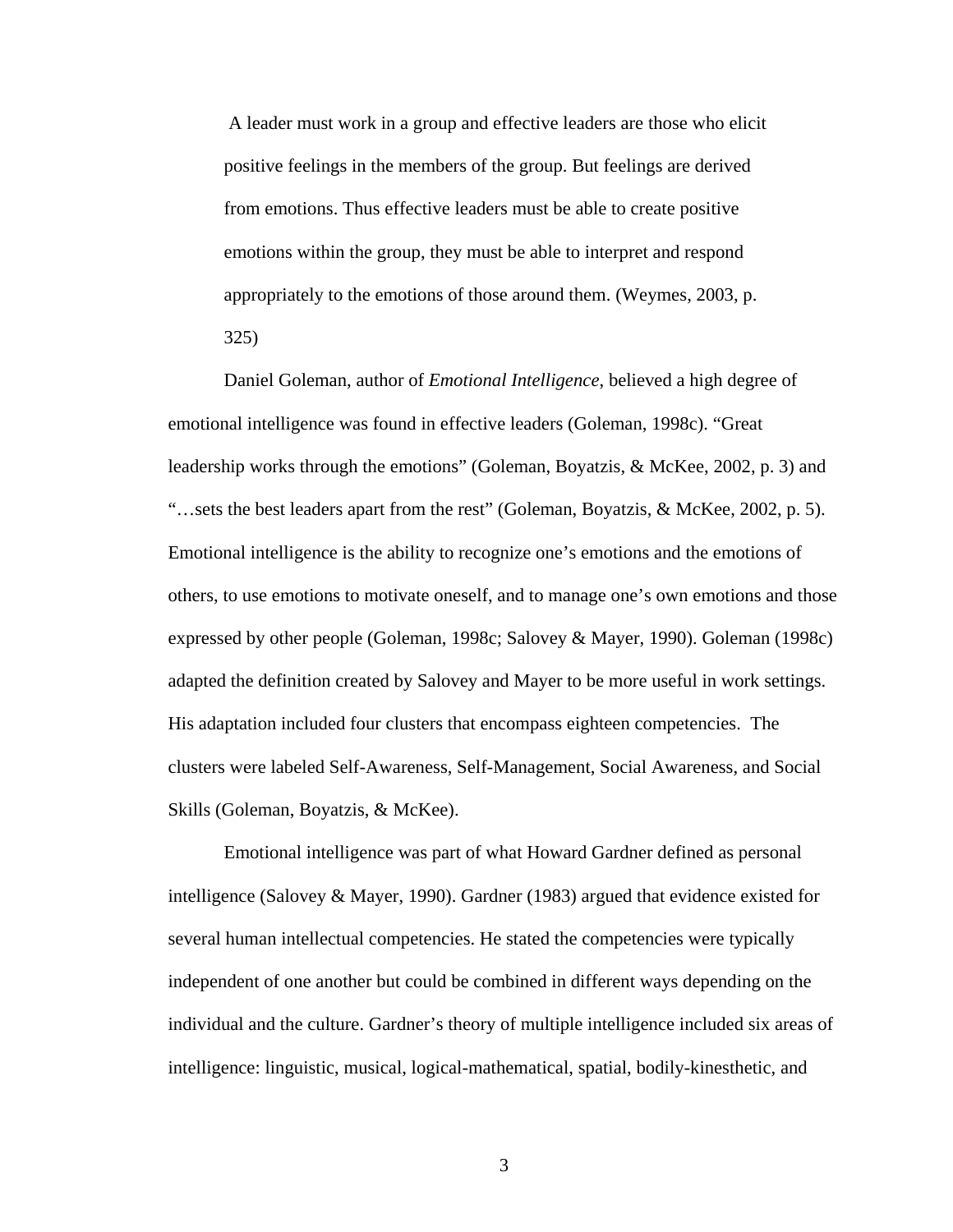personal. The area of personal intelligence was divided into intrapersonal intelligence and interpersonal intelligence (Gardner, 1983). Goleman, Boyatzis, and McKee's (2002) clusters of Self-Awareness and Self-Management correlated to Gardner's intrapersonal intelligence, whereas the clusters of Social Awareness and Social Skills aligned most closely with interpersonal intelligence (Maulding, 2002).

 Many studies have been conducted to assess the link between emotional intelligence and leadership. Studies completed by Barling, Slater, and Kelloway (2000); Gardner and Stough (2001); MacGregor and Watson (2005); Mandell and Pherwani (2003); and Sivanathan and Fekken (2002) found strong positive relationships between transformational leadership behaviors and emotional intelligence. Significant relationships were discovered between selected components of transformational leadership (inspirational motivation and individualized consideration) and emotional intelligence sub-scales (ability to monitor and manage emotions in oneself and others) (Palmer, Walls, Burgess, & Stough 2000). In 2002, Condren discovered "the relationship of principals' emotional intelligence and their leadership effectiveness appear to be related, however, building level and gender of the principal play a role in the significance of the relationship" (p. 88). Yet, there have been few research studies to assess the correlation of emotional intelligence and leadership in hall directors, and the research overall is very limited.

#### *Conceptual Underpinnings for the Study*

 Leadership practices used to focus on the actions of people. Late in the twentieth century the focus shifted to relationships among people in the organization (Woodward, Love, & Komives, 2000c). Roper (2002) believed unimportant or insignificant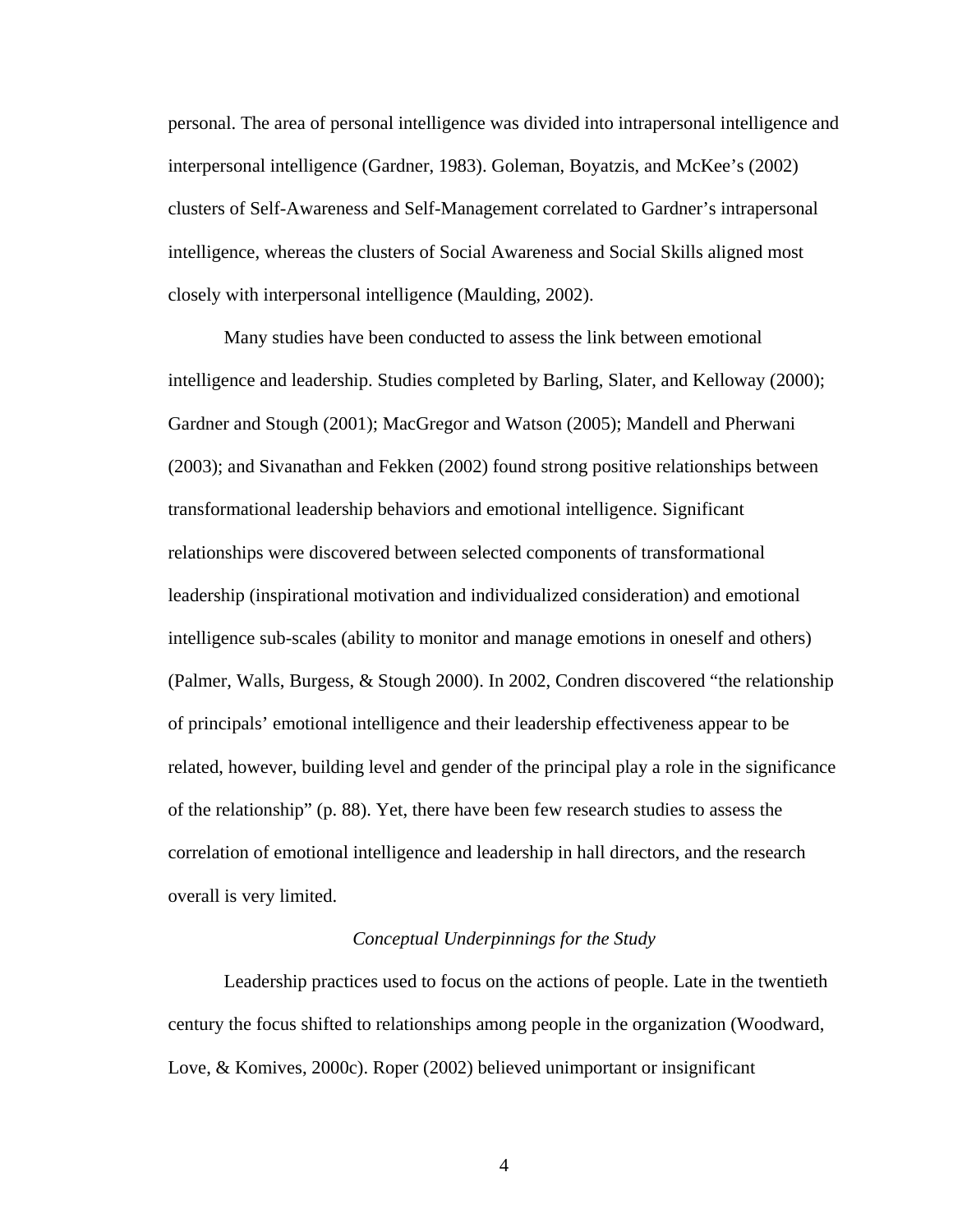relationships do not exist and wrote "our success as student affairs professionals is more closely tied to our ability to construct and manage essential relationships during our careers than to any other activity" (p. 11). Student affairs professionals were expected to cooperate and collaborate to achieve success with their policies and programs (Sandeen, 1993, 2001; Schuh, 2002). Successful professionals in the field of student affairs could not work in isolation (Sandeen, 1993, 2001). These references did not list hall directors specifically. However, hall directors are student affairs professionals and the expectations would logically be similar.

 Over the past thirty years, skills such as leadership, communication, and interpersonal relations continued to be essential for hall directors to be successful in their positions. Newton and Richardson (1976) described mature interpersonal relationships as being "top priority among competencies most essential" (p. 427) for hall directors and leadership was a second priority competency. In 1981 Ostroth noted four competencies considered to be absolutely essential: "work cooperatively with others, manifest welldeveloped interpersonal relations and communications skills, work effectively with a wide range of individuals, and display leadership skills" (p. 8). A meta-analysis of thirty years of research studies conducted by Lovell and Kosten (2000) yielded results where human facilitation skills were listed 78% of the time. Human relations and interpersonal relations were listed as particularly important in later studies (Burkard, Cole, Ott, & Stoflet, 2005; Herdlein, 2004).

 In 2005, Burkard, Cole, Ott, and Stoflet discovered a need for advanced "human relations competencies represent a significant change in expectations" (p. 298) of hall directors and postulated "perhaps these results are a reflection of the changing needs of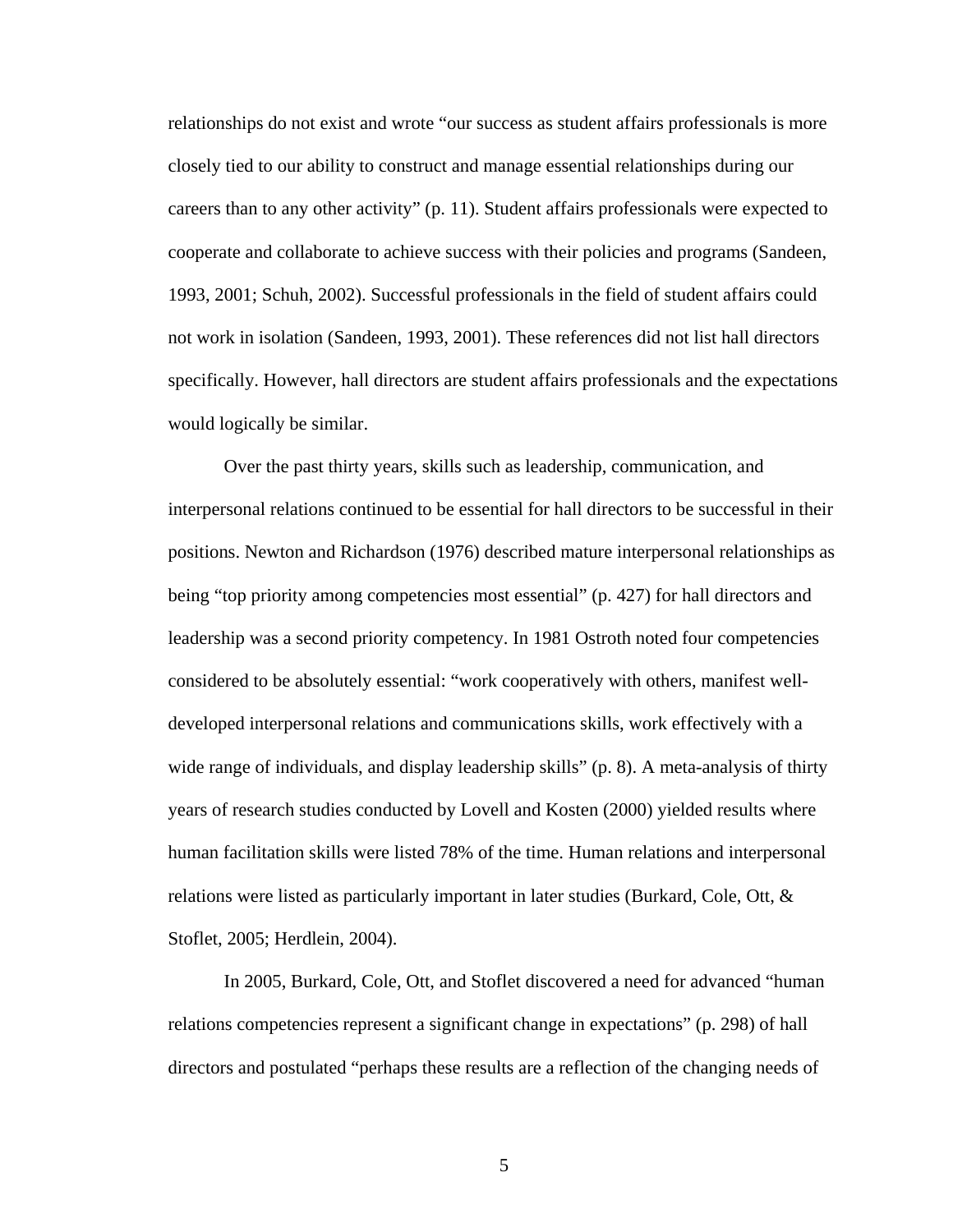students or the increasing demands on student affairs professionals in a competitive postsecondary education environment" (p. 298). Interpersonal relations and leadership skills were also important because hall directors "create and control the environment in which subordinates perform goal-oriented tasks, test skills, acquire knowledge, and apply theory to practical situations" (Coleman & Johnson, 1990, p. 13).

In August 1990, housing directors who were members of the Association of College and University Housing Officers – International (ACUHO-I) were asked to list the competencies necessary to be an effective residence life professional. A list of fiftyfive competencies was created, and ten competencies were determined to be the most important. One of them was being "able to work cooperatively with a wide range of individuals" (Kearney, 1993, p. 289).

 For many years, people have struggled to pinpoint what separates successful leaders from unsuccessful ones (McDowelle & Bell, 1997).

Leadership ranks among the most researched and debated topics in the organizational sciences. While research has been conducted which supports (and sometimes fails to support) currently popular theories, and those theories have increased our understanding of leadership, how and why leaders have (or fail to have) positive influences on their followers and organizations is still a compelling question for leadership researchers. (George, 2000, p. 1028)

Bass (1960) noted, that as specialization of labor had increased and organizations had grown to be more complex, there was "an increased complexity of relationships among the individuals within these organizations. The high degree of interdependence of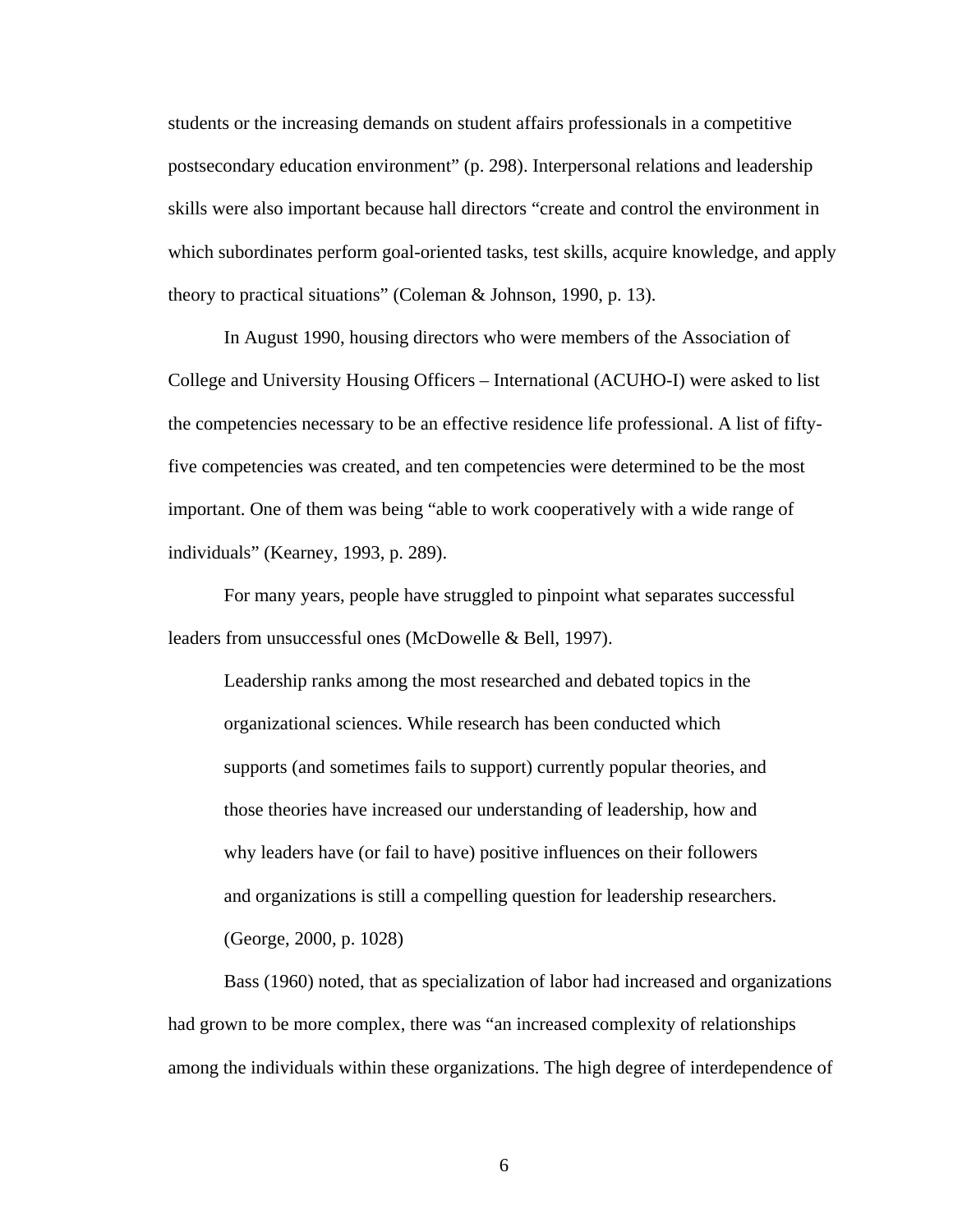individuals…has augmented the need for…skill in leadership" (p. 3). Increased industrialization has created complex relationships; therefore, a need to study interpersonal behavior has arisen (Bass).

In today's world, knowledge and capability were keys to success because items such as product offerings and marketing strategies were easily acquired (Pfeffer, 1999). "Putting people first, or at least taking people issues seriously, is more important than ever. It may seem strange to see the leader's role as being chief people…officer, but that is exactly what you will find in organizations" (Pfeffer, 1999, p. 285). Leadership "lies in seeing that the most powerful influences consist of deeply human relationships in which two or more persons *engage* with one another" (Burns, 1978, p. 11).

Relations-oriented behaviors were used by leaders who were concerned with creating relationships and maintaining those relationships after they were formed. Effective leaders used a variety of relation-oriented behaviors: exhibit trust and respect, utilize coaching and mentoring behaviors, provide recognition, consult with others, and cultivate relationships with people outside the organization who can provide information and assistance (Yukl, 2002).

At the present time, "…our prospects for the future increasingly depend on managing ourselves and our relationships more artfully" (Goleman, 1998c, p. 14). People who think along the cutting edge of personal and professional development believed that "leadership is primarily a matter of emotional intelligence…a set of competencies that enhance interpersonal effectiveness and, incidentally, predict career success" (Lozar Glenn, 2002, p. 10). "Great leadership works through the emotions" (Goleman, Boyatzis, & McKee, 2002, p. 4 ). "Gifted leadership occurs where heart and head – feeling and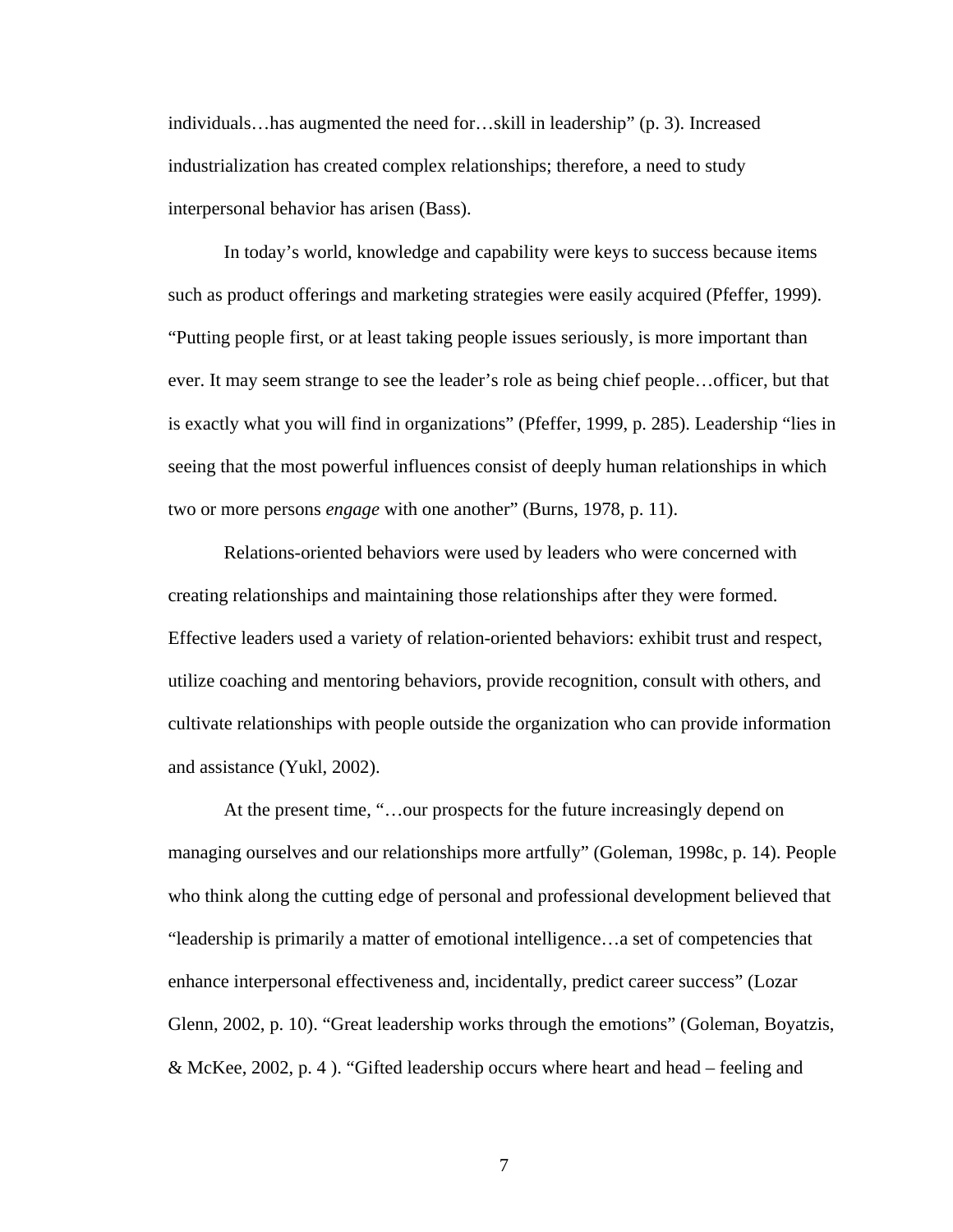thought – meet" (Goleman, Boyatzis, & McKee, 2002, p. 26). The emotional state exhibited by the leader affected the people they lead in regard to their performance and how they felt (Goleman, Boyatzis, & McKee).

After conducting research within hundreds of companies, Goleman (1998c) wrote it was obvious that the importance of emotional intelligence increased the higher one ascends the hierarchical ladder. Emotional competence (a capability one learns based on emotional intelligence) contributed to mediocre leaders becoming better leaders (Goleman, 1998c). "For star performance in all jobs, in every field, emotional competence is twice as important as purely cognitive abilities. For success at the highest levels, in leadership positions, emotional competence accounts for virtually the entire advantage" (Goleman, 1998c, p. 34).

Salovey and Mayer (1990) wrote "…people differ in the capacity to understand and express emotions. Such differences may be rooted in underlying skills that can be learned" (p. 191). In addition, "people often *feel* before they *think* or *act*." (Currie, 2004, p. 1). A leader who has developed emotional competencies was able to connect with his/her own feelings and in turn altered responses to a situation (Currie). Leaders who have the ability to deal effectively with emotions may be better suited to handle the needs of others (Goleman, 1998c).

Emotional intelligence, Goleman (1998b) argued, was a prerequisite for successful leadership. He also noted that emotionally intelligent leaders were considered to perform better in their jobs (Goleman, 1998c). A conclusion was reached by other authors (Goleman, 1995; Mayer & Salovey, 1997) that 10-20% of a leader's success can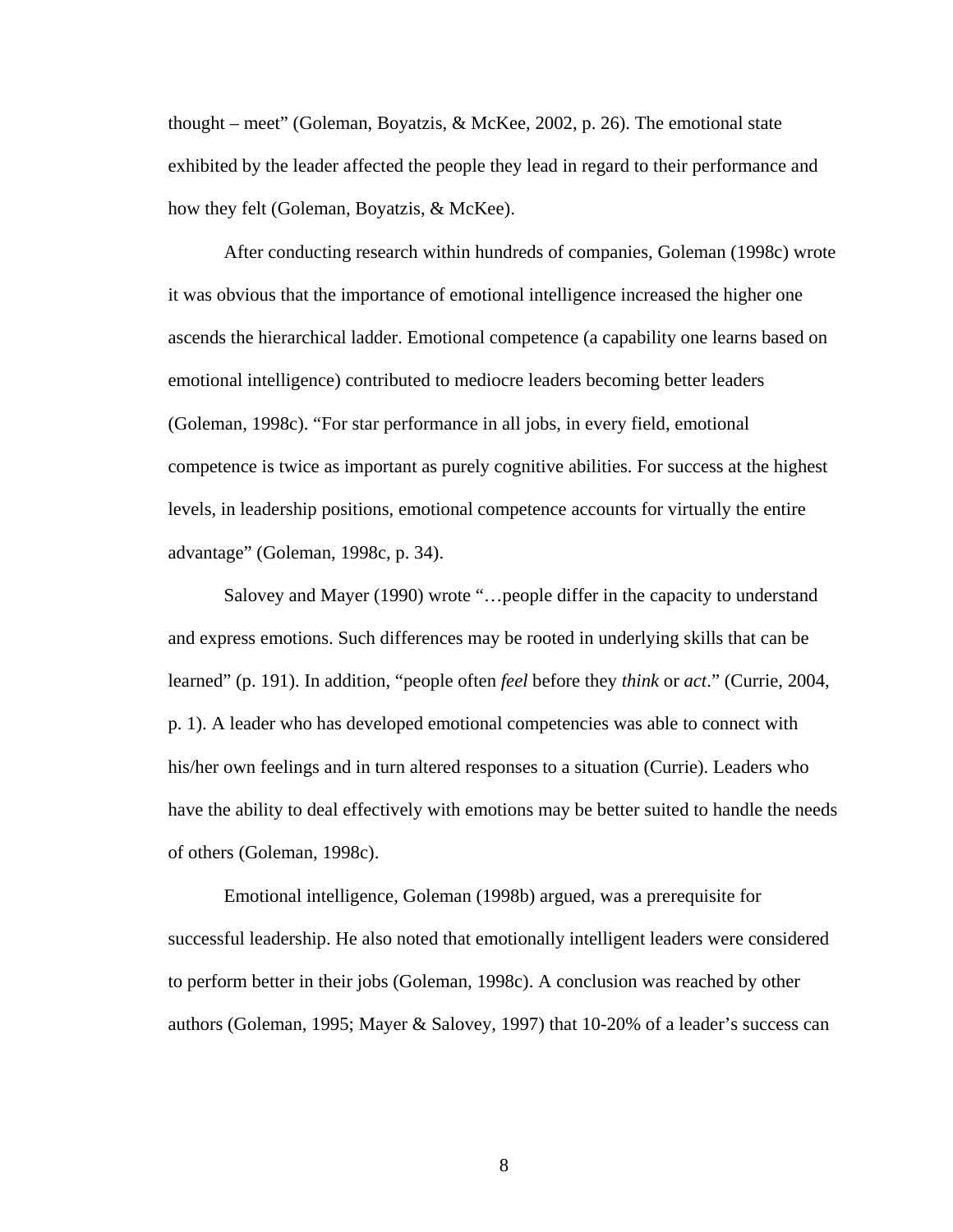be explained by general intelligence, which left 80-90% of one's success to be explained by other factors, one of which may be emotional intelligence.

In their writings Salovey and Mayer (1990) suggested that the accurate appraisal and expression of one's emotions was part of emotional intelligence. Other authors (Cooper, 1997; Goleman, 1998c; Lozar Glenn, 2002; Maulding, 2002) believed that emotional intelligence was a learned behavior. As life progressed, a person learned from experiences and emotional competencies were developed (Cooper; Goleman). Monitoring emotional upsets enabled a leader to recover from distress more quickly (Goleman).

Gardner (1983) wrote, "... it is the unusual individual who does not try to deploy his understanding of the personal realm in order to improve his own well-being or his relationship to the community" (p. 241). The more a leader understands his/her feelings, the less likely he/she is to be controlled by them. There was a greater tendency for a leader to act inappropriately if he/she did not understand the feelings, behaviors, and responses of others (Gardner).

#### *Statement of the Problem*

Research was conducted to further explore the relationship between emotional intelligence and transformational leadership (Barling, Slater, & Kelloway, 2000; Mandell & Pherwani, 2003; Palmer, Walls, Burgess, & Stough, 2000). A study conducted by Gardner and Stough (2001) examined the relationship between emotional intelligence and leadership styles. Empirical evidence justified existence of a relationship between emotional intelligence and effective leadership in all of the studies. Descriptive articles were written about the interrelatedness of emotional intelligence or emotions and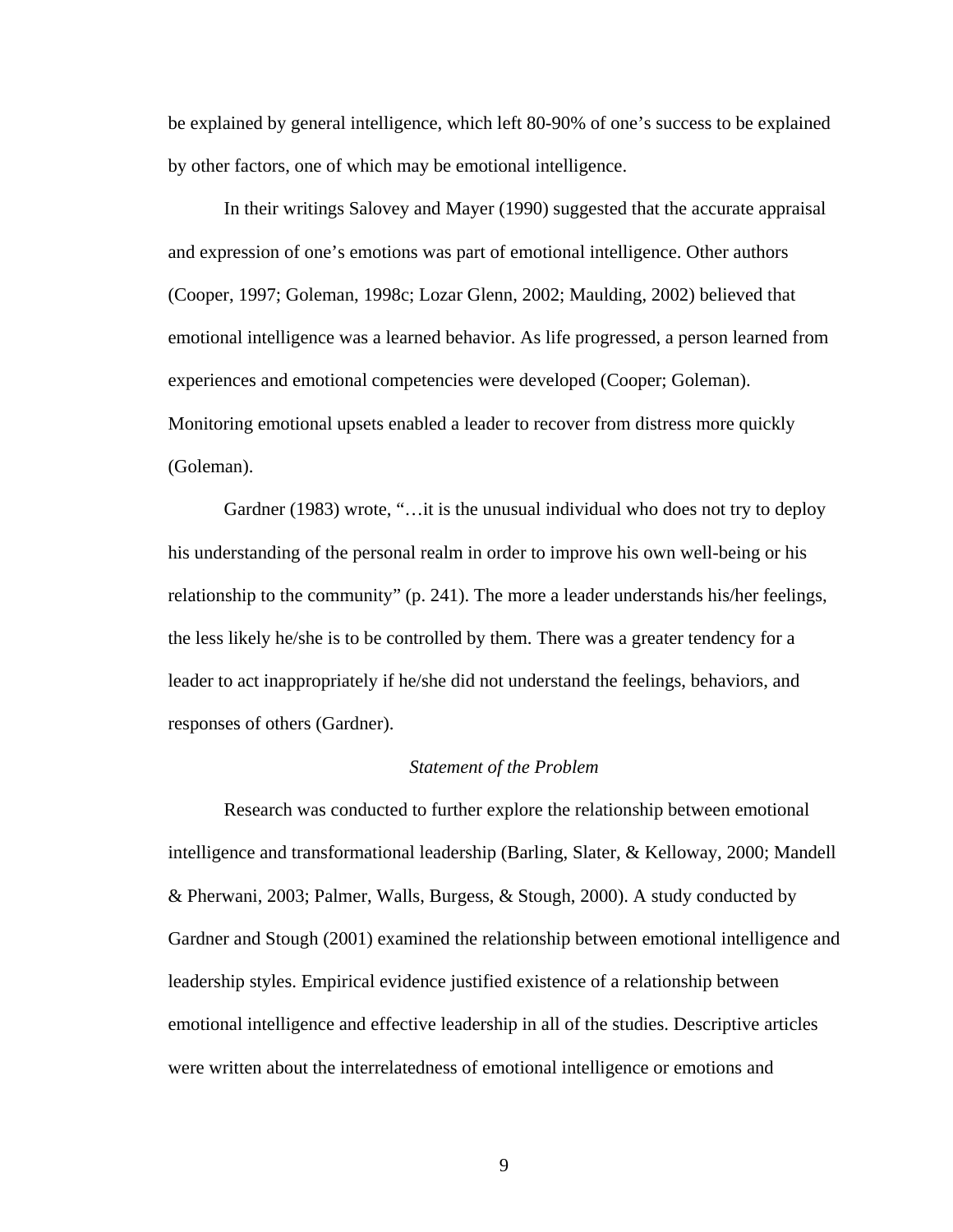leadership (George, 2000; Maulding, 2002; McDowelle & Bell, 1997). Two doctoral dissertations were written about emotional intelligence and leadership (Condren, 2002; King, 1999). King (1999) discovered that practicing administrators scored higher on emotional intelligence than educational leadership students. When utilizing school principals as subjects, Condren (2002) found a relationship between emotional intelligence and leadership effectiveness. An article written for a student affairs professional journal included results from a study examining the relationship between the dynamics of leadership teams in the student affairs division and the perceptions of campus leaders as to the effectiveness of that student affairs division (Wheelan & Danganan, 2003).

Positive results were found when examining the relationship between emotional intelligence and transformational leadership (Barling, Slater, & Kelloway, 2000; Mandell & Pherwani, 2003; Palmer, Walls, Burgess, & Stough, 2000). In addition, authors of descriptive articles (George, 2000; Maulding, 2002; and McDowelle & Bell, 1997) provided support for pairing emotional intelligence and effective leadership. Research examining emotional intelligence or emotional competencies and perceived leadership effectiveness within a higher education setting was insignificant. Therefore, the purpose of this study was to investigate the relationship between emotional competencies and leadership effectiveness of hall directors.

#### *Purpose of the Study*

The purpose of the study was to examine the relationship between the emotional competencies of the hall director and the hall director's leadership effectiveness utilizing self-report scores. Goleman, Boyatzis, and McKee (2002) noted that the primal task of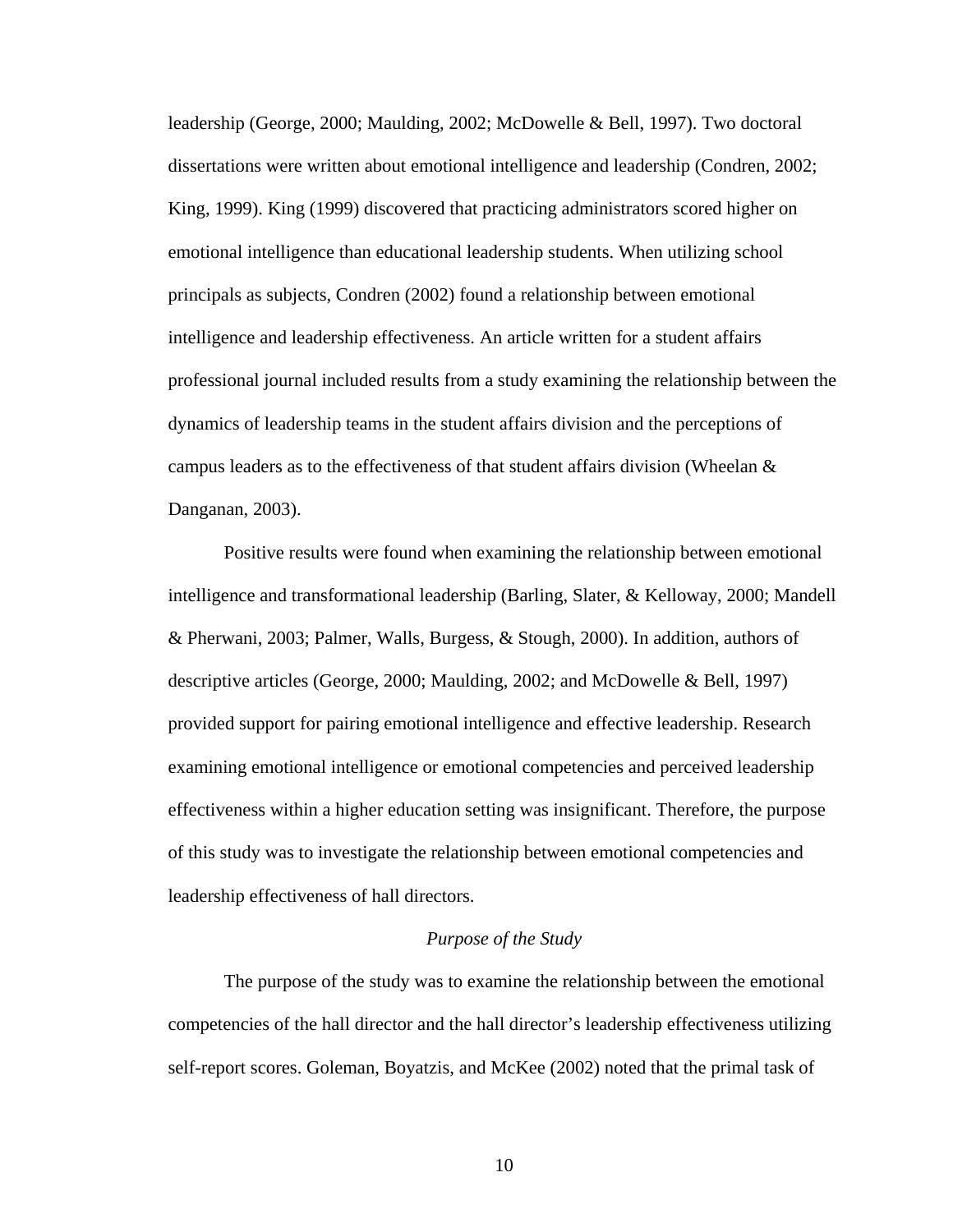the leader was to understand "the powerful role of emotions in the workplace" (p. 4). "It is both the original and the most important task of leadership" (Goleman, Boyatzis,  $\&$ McKee, 2002, p. 5). Leaders who used emotions to bring out the best in others created an effect called resonance. Emotional resonance allowed people to achieve their best performance (Goleman, Boyatzis, & McKee). In addition, "emotions are contagious and positive emotions resonate throughout an organization…To get *extraordinary* things done in *extraordinary* times, leaders must inspire optimal performance – and that can only be fueled with positive emotions" (Kouzes & Posner, 2002a, p. 31). When the complexity of a job increased, the importance of emotional intelligence also increased (Goleman, 1998c). Ascertaining the relationship of hall directors' emotional intelligence, through assessment of their emotional competencies, to their leadership effectiveness will inform hall directors as they work to become better leaders.

Emotions were impulses to act. Human beings had, in a sense, two minds – "one that thinks and one that feels" (Goleman, 1995, p. 8). The two minds worked harmoniously most of the time; however, when passions escalated, the balance was disrupted, and the emotional mind took over (Goleman). Hall directors who are aware of their emotional competencies can be watchful for situations that escalate their passion. Emotional intelligence was a learned behavior (Cooper, 1997; Goleman, 1998c; Lozar Glenn, 2002, Maulding, 2002); therefore, hall directors could become more effective leaders by working to improve their lower emotional competency scores.

#### *Research Questions*

 The research questions that were explored in this study examined a possible relationship between the emotional competency of the hall director and the hall director's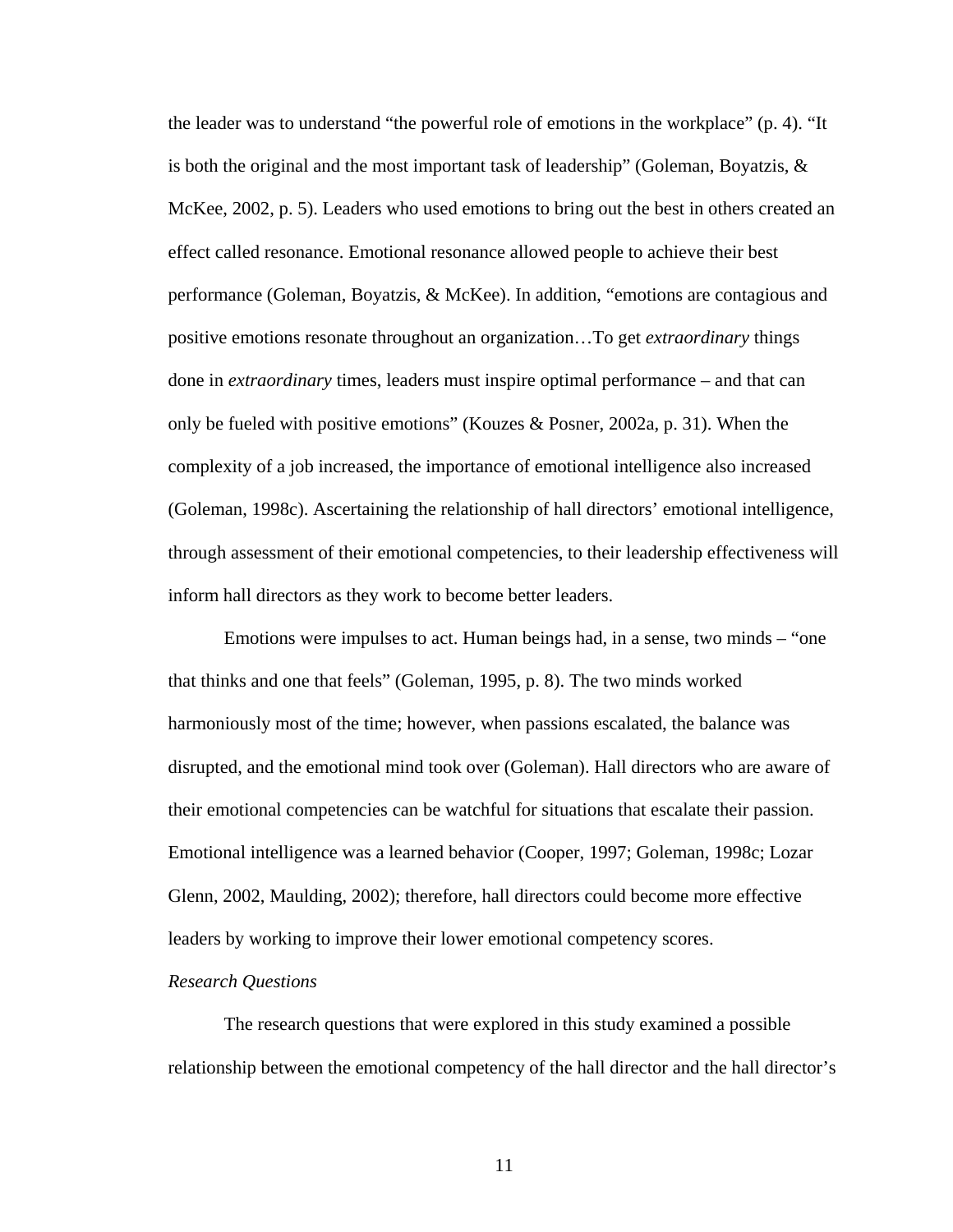leadership effectiveness based on leadership practice scores. Research questions included:

- 1. What was the relationship between the overall emotional competence scores of hall directors and their overall exemplary leadership practices scores?
- 2. Which of the exemplary leadership practices scores (challenging the process, inspiring a shared vision, enabling others to act, modeling the way, and encouraging the heart) of hall directors were best predicted by the overall emotional competence score?
- 3. Which emotional competence cluster scores (self-awareness, selfmanagement, social awareness, and relationship management) of hall directors were most predictive of the overall exemplary leadership practices score?
- 4. Which emotional competence cluster scores (self-awareness, selfmanagement, social awareness, and relationship management) of hall directors were most predictive of the exemplary leadership practices scores (challenging the process, inspiring a shared vision, enabling others to act, modeling the way, and encouraging the heart)?

#### *Hypotheses*

 In an effort to answer the aforementioned research questions, the following null hypotheses were investigated:

Hypothesis 1. There was no statistically significant relationship between the overall emotional competence scores of hall directors and their overall exemplary leadership practices scores.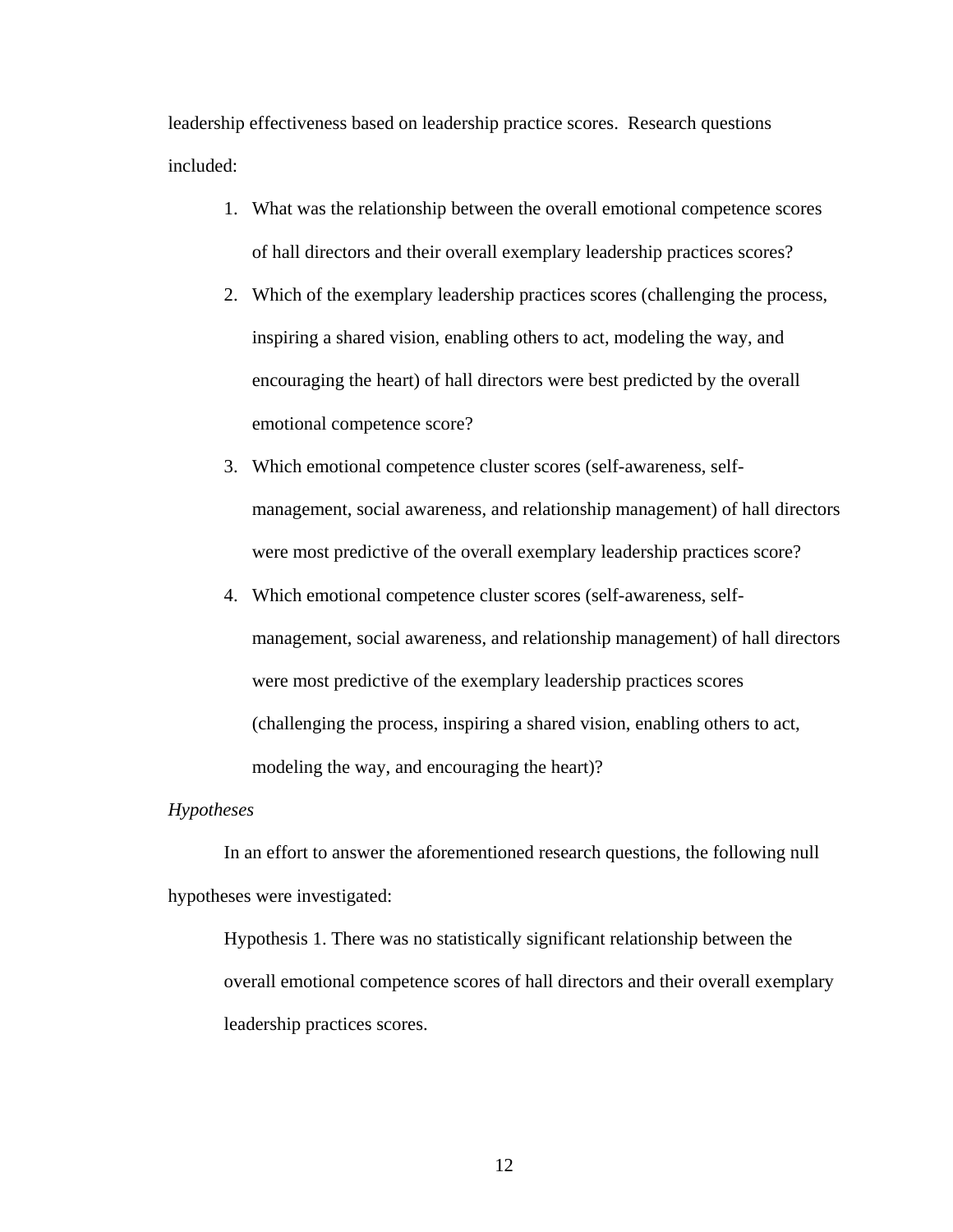Hypothesis 2. There was no statistically significant relationship between the overall emotional competence scores of hall directors and their exemplary leadership practices scores (challenging the process, inspiring a shared vision, enabling others to act, modeling the way, and encouraging the heart). Hypothesis 3. There was no statistically significant relationship between the emotional competence cluster scores (self-awareness, self-management, social awareness, and relationship management) of hall directors and their overall exemplary leadership practices score.

Hypothesis 4. There was no statistically significant relationship between the emotional competence cluster scores (self-awareness, self-management, social awareness, and relationship management) of hall directors and their exemplary leadership practices scores (challenging the process, inspiring a shared vision, enabling others to act, modeling the way, and encouraging the heart).

*Limitations, Assumptions, Design Controls, and Definition of Key Terms Limitations and Assumptions* 

 The limitations for this study were related to geographical area and design used by the researcher and are indicated as follows:

- 1. This study was limited geographically to colleges and universities within the eight-state region designated as the Upper Midwest Region – Association of College and University Housing Officers (UMR-ACUHO).
- 2. This study was limited to 300 hall directors out of 378 who worked in the region. For feasibility reasons, 300 was the maximum number that could be invited to participate but still be large enough for multivariate analysis.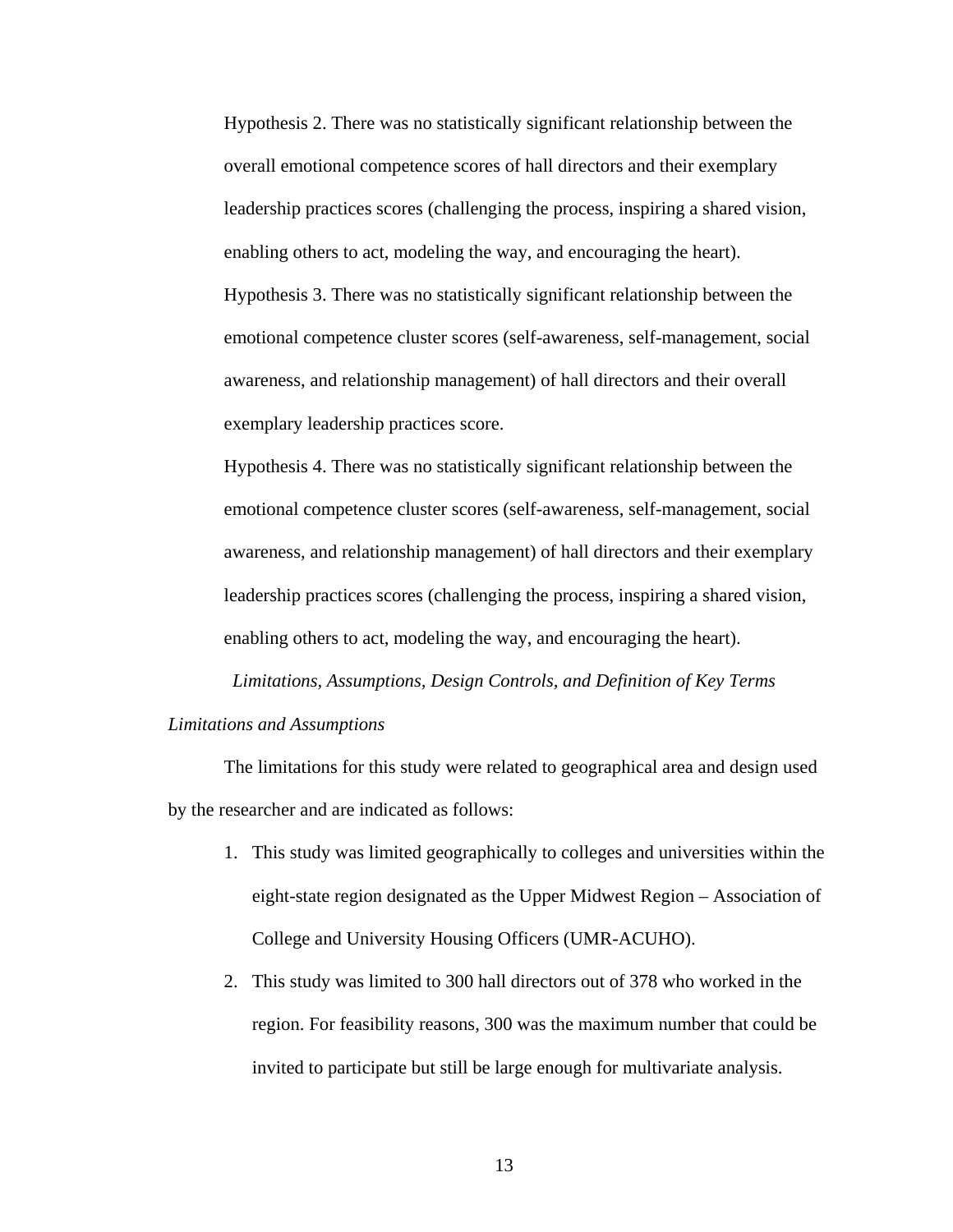- 3. It was an assumption that participants were honest when completing the survey instruments and interpreted the instruments as directed.
- 4. This study was limited in design through the use of self-reporting measures of emotional competence and exemplary leadership practices.
- 5. The hall directors selected the people who would be randomly selected to serve as raters of the hall director's competence and leadership effectiveness.

## *Design Controls*

 The design selected for this study was descriptive. Descriptive research was used when the researcher wanted to describe a situation or phenomenon in order to understand it better (York, 1998). The information gathered in a descriptive research study included the characteristics of a place or person and were useful when looking for a potential association between two factors (Sherry, Archer, & Van Horn, 2003).

 To ensure all ethical procedures were followed, a letter was sent to all subjects after research approval was granted by the Institutional Review Board (IRB). The letter listed information about the research study including a full description of the study and an explanation of confidentiality. Subjects were invited to participate, and if they chose to do so, they returned a signed consent form. The subjects had the option of withdrawing from the study at any time (Monsen & Cheney, 2003).

 Two assessment instruments, the *Emotional Competence Inventory, University Edition* (ECI-U) and the *Leadership Practices Inventory* (LPI) were selected for use. The research instruments selected have been tested and retested to ensure validity and reliability. Validity described the degree to which an instrument measures what it was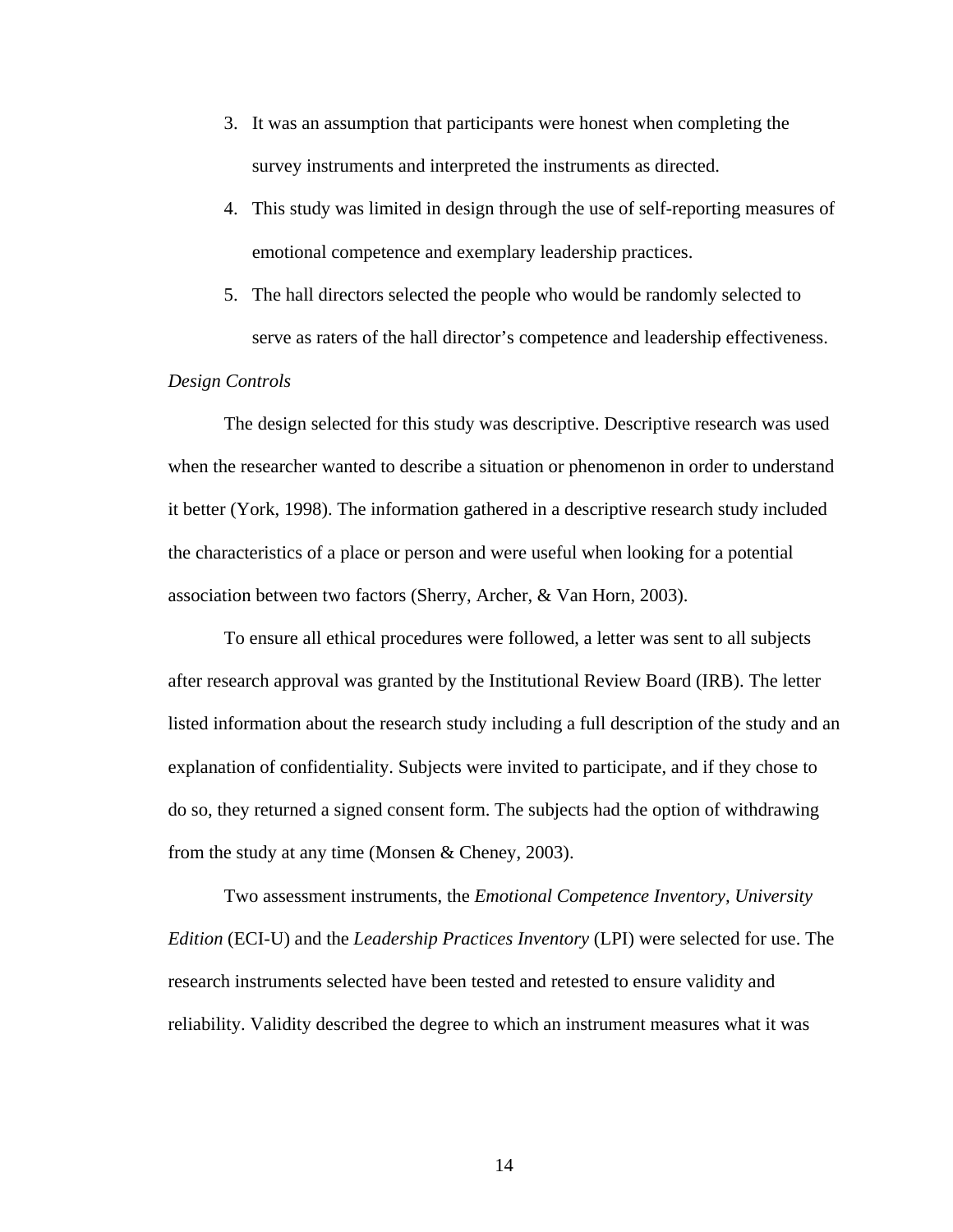designed to measure. Reliability referred to the consistency of the results obtained after the test was used repeatedly (Monsen & Cheney, 2003).

## *Definition of Key Terms*

Included below were the key terms and definitions used in this study. The key terms were listed to provide the reader with a firm understanding of the important elements associated with the research study.

*Emotional Intelligence*. Emotional intelligence was defined as "the capacity for recognizing our own feelings and those of others, for motivating ourselves, and for managing emotions well in ourselves and others" (Goleman, 1998c, p. 317).

*Emotional Competencies*. Daniel Goleman and the Hay Group created a list of competencies to "differentiate individuals with Emotional Intelligence" (*Resources*, n.d., p. 1). "An emotional *competence* is a learned capability based on emotional intelligence that results in outstanding performance at work" (Goleman, 1998c, p. 24). Goleman and Richard Boyatzis grouped eighteen of these competencies into the four clusters of emotional competencies entitled self-awareness, self-management, social awareness, and relationship management (*Resources*, n.d.).

*Self-Awareness*. This cluster encompassed three competencies that demonstrated a leader's capacity for understanding him/herself. Leaders in this area assessed their own feelings and determined how those feelings affected them and their performance. These leaders knew their strengths and weaknesses, and enjoyed receiving feedback on how to improve. Having a strong sense of who they were, these leaders were willing to work on a difficult project and stood out among their peers (Goleman, Boyatzis, & McKee, 2002).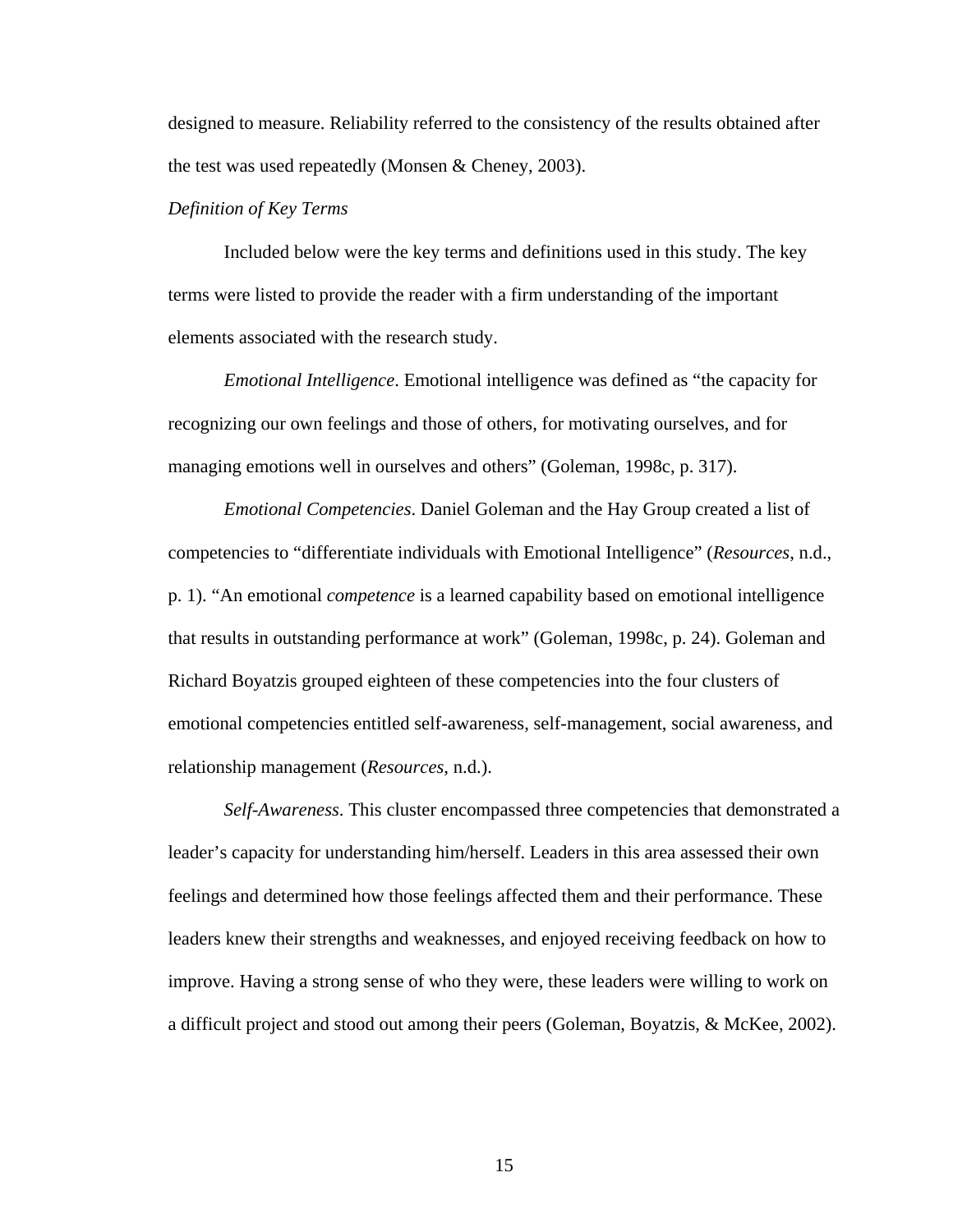*Self-Management*. Leaders in this cluster exhibited behavior within seven competencies. These leaders managed disturbing feelings and sometimes utilized those feelings in a productive ways. Leaders who were competent in this area practiced their values on a daily basis and were willing to let others view their behavior. These leaders were adaptable and optimistic. They were willing to seize or create opportunities, and they set high standards for themselves and the people with whom they work (Goleman, Boyatzis, & McKee, 2002).

*Social Awareness*. This cluster included three competencies practiced by leaders who were attuned to the emotions of others. These leaders read emotional signals sent by others, and they listened attentively. Leaders who had strong social skills sensed social networks and detected power relationships. They were able to create emotional climates that allowed them to interact with others more effectively (Goleman, Boyatzis, & McKee, 2002).

*Relationship Management*. This cluster encompassed eight competencies. Leaders inspired others to work toward a shared goal. These leaders recognized when a change was needed, were strong advocates for change, and found ways to overcome resistance if any existed. An ability to encourage others to develop their abilities was another competency exhibited by leaders in this cluster. These leaders were able to manage conflicts in a way that redirected people's energy toward the goal in addition to fostering an environment of respect and cooperation (Goleman, Boyatzis, & McKee, 2002).

*Leadership*. Leadership in this study was defined as "a relational process of people together attempting to accomplish change or make a difference to benefit the common good" (Komives, Lucas, & McMahon, 1998, p. 21).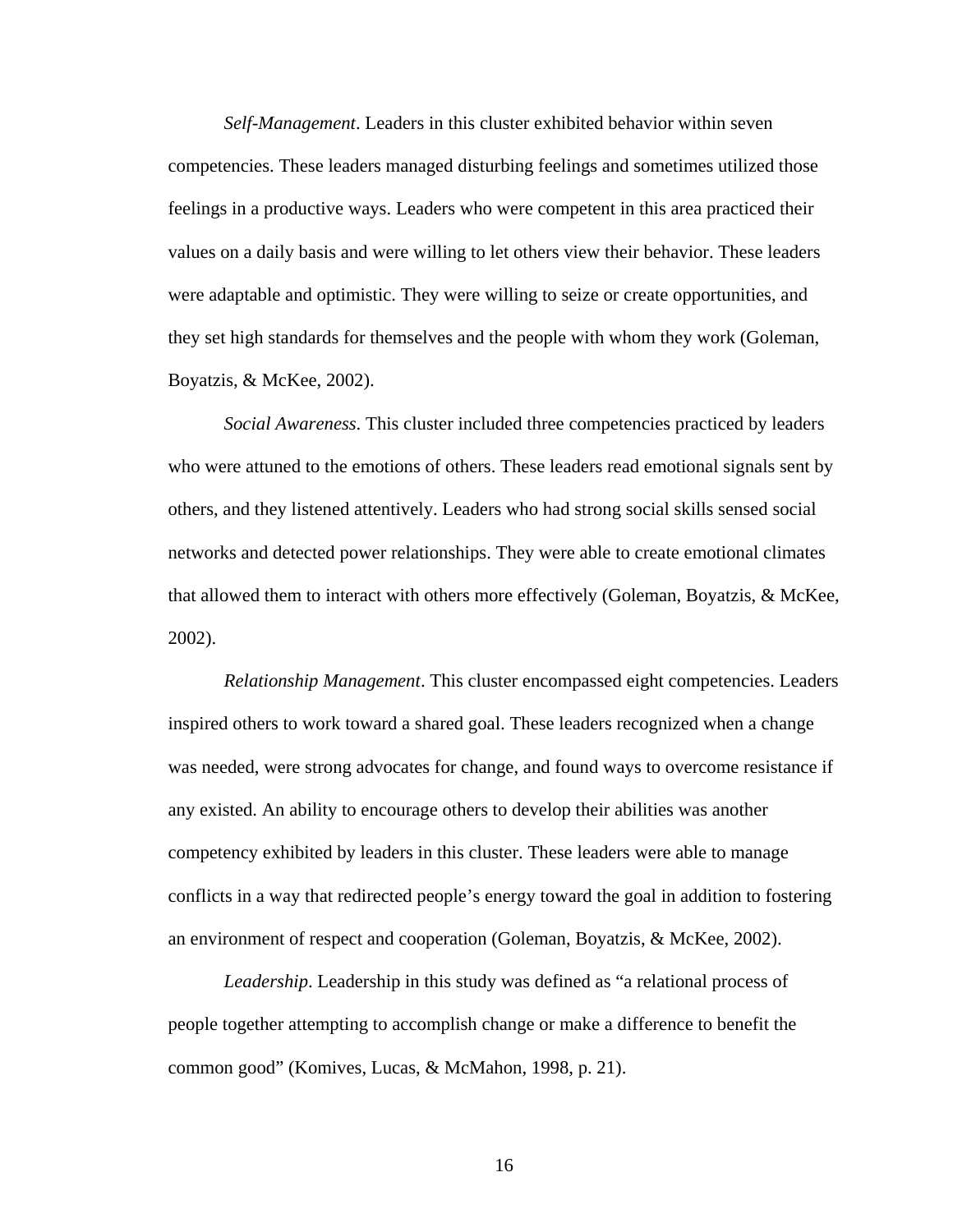*Leadership Effectiveness*. Leadership effectiveness was defined as "the extent to which the leader's organizational unit performs its task successfully and attains its goals" (Yukl, 2002, p. 8). Leadership effectiveness in this study was measured by the hall director's ability to find innovative ways to improve the organization, to create a vision of what the organization can become, to foster collaboration and involve others, to set an example for others, and to recognize the contributions of other staff members (Kouzes & Posner, 2001a).

*Student Affairs (also Student Services)*. Student Affairs was a division within a college or university made up of offices or departments that managed the services provided for students and encouraged the development of students while they were in college. Departments that were typically located within the division include: (a) student activities, (b) health services, (c) international student services, (d) residence life, (e) judicial affairs, (f), career planning, (g) counseling services, (h) orientation, and (i) multicultural student services (Wheelan & Danganan, 2003).

*Residence Life (also Housing Department)*. Residence life was the department on campus that oversees all management functions of the residence halls. It included "the total residential operation (including programming, facility operations and maintenance, and professional and support services) and all the personnel employed in the accomplishment of its mission" (Winston & Anchors, 1993, p. xxii).

*Hall Director (also New Professional)*. The hall director was the staff member who supervised the student staff members in a residence hall (Komives, 1991).

*Five Practices of Exemplary Leadership*. Kouzes and Posner (2002a) created five practices (challenging the process, inspiring a shared vision, enabling others to act,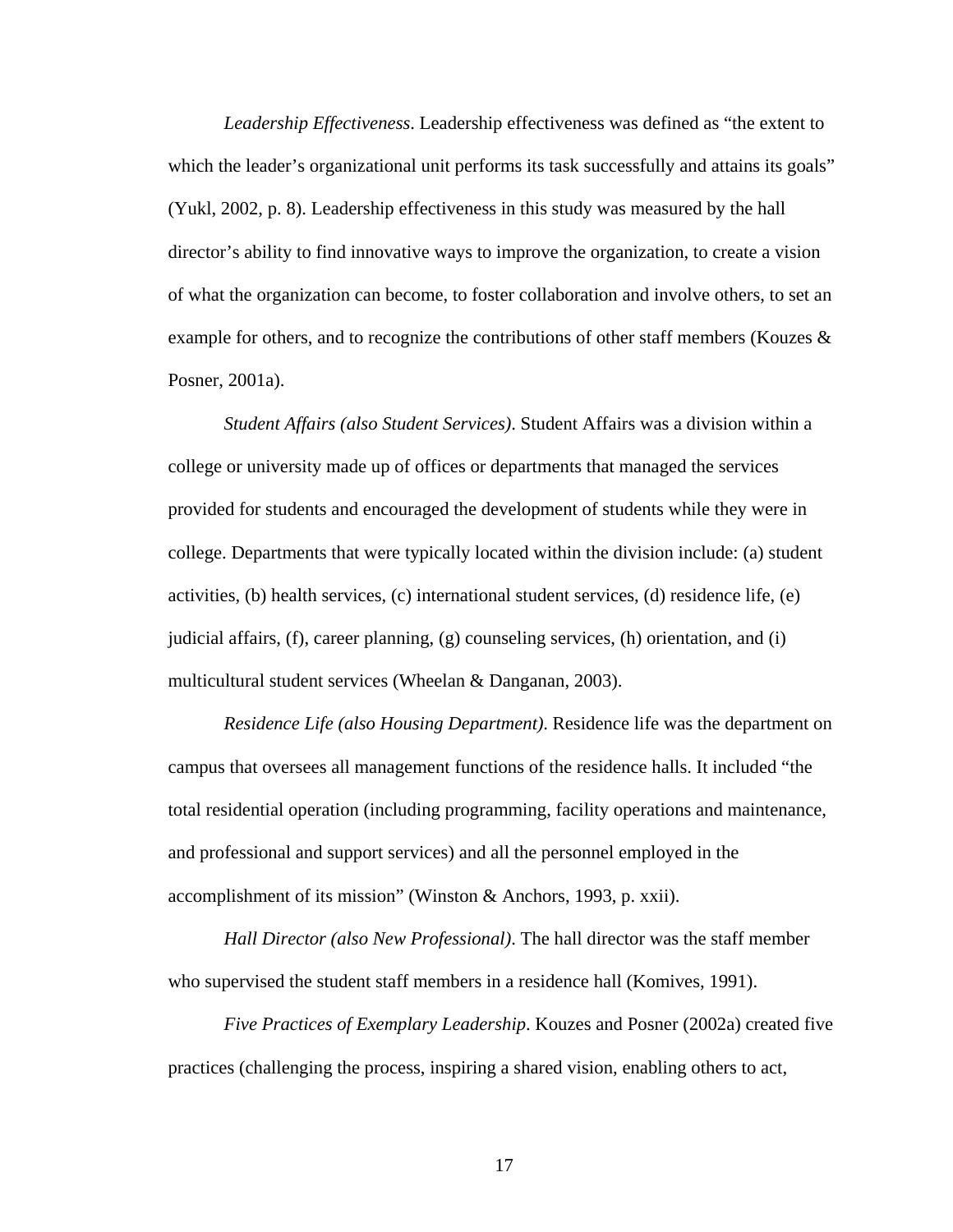modeling the way, and encouraging the heart) that leaders utilized to accomplish extraordinary tasks within their organizations. The practices were revealed when personal-best leadership experiences were examined.

*Challenging the process*. This practice was exhibited by leaders who were willing to step into the unknown. These leaders searched for opportunities to innovate and improve. "Innovation comes more from listening than from telling" (Kouzes & Posner, 2002a, p. 17). The leaders' primary contribution was to recognize and support new ideas in addition to getting new products and systems adopted. "Leaders also pay attention to the capacity of their constituents to take control of challenging situations and become fully committed to change" (Kouzes & Posner, 2002a, p. 17).

*Inspiring a shared vision*. Leaders who displayed behaviors within this leadership practice have a desire to create something new. They had a picture in their mind, and they worked to make that picture a reality. These leaders knew the dreams, values, hopes, and aspirations of their followers. They spoke the same language as their followers and used that language to enlist the followers to achieve the same vision (Kouzes & Posner, 2002a).

*Enabling others to act*. This practice was demonstrated by leaders who fostered collaboration and built trust among their followers so good work was completed. These leaders did not keep power to themselves; they "work to make people feel strong, capable, and committed" (Kouzes & Posner, 2002a, p. 18). When followers felt trusted and were given discretion to make decisions, they worked hard and surpassed their own expectations (Kouzes & Posner).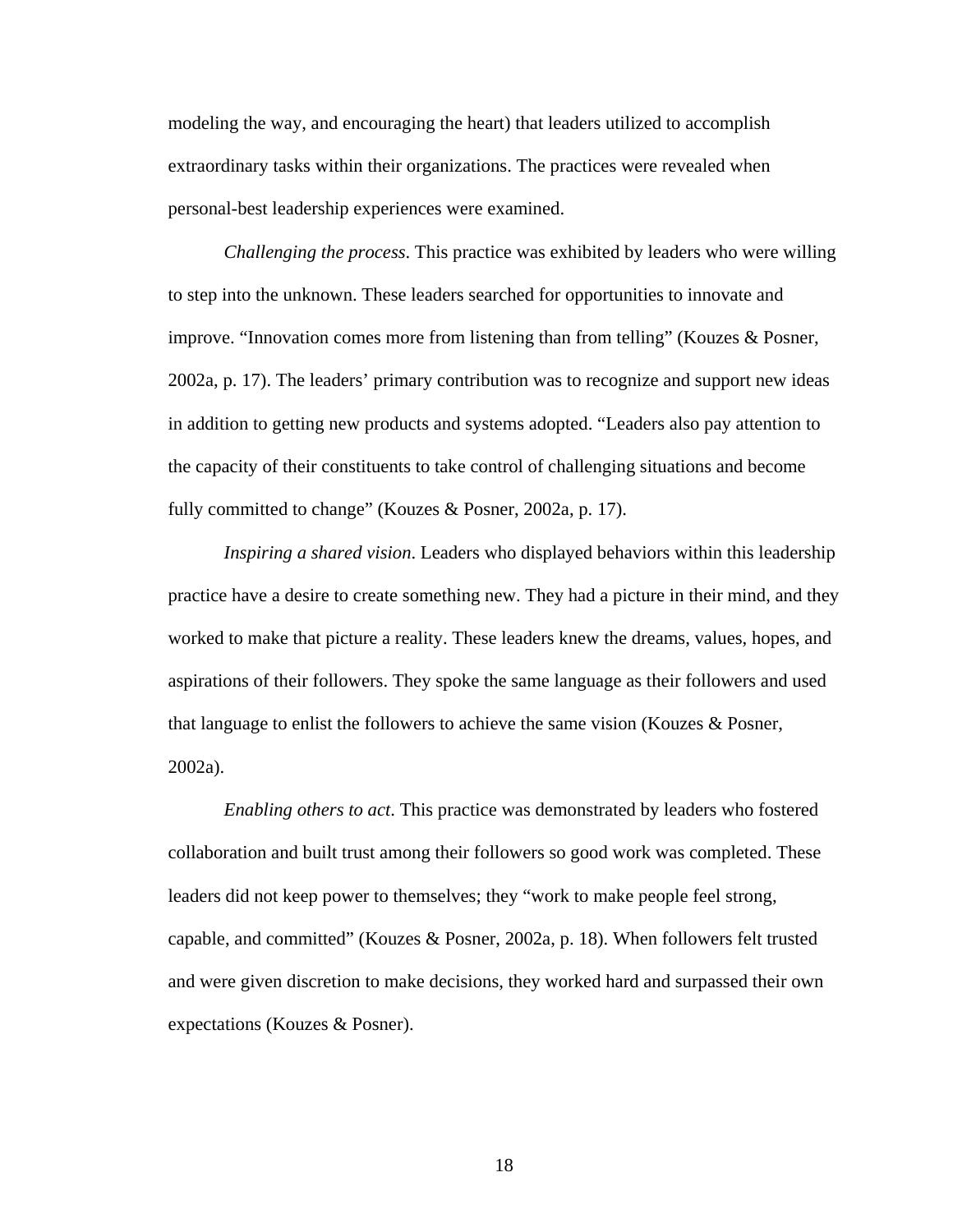*Modeling the way*. Leaders who succeeded within this leadership practice established principles for themselves and demonstrated a commitment to their values on a daily basis. These leaders spent time with their followers often working next to them or asking questions to encourage followers to determine their own values (Kouzes & Posner, 2002a). "Modeling the way is essentially about earning the right and the respect to lead through direct individual involvement and action. People first follow the person, then the plan" (Kouzes & Posner, 2002a, p. 15).

*Encouraging the heart*. This practice was exhibited by leaders who recognized the contributions made by other individuals (Kouzes & Posner, 2002a). Leaders used celebrations and rituals to allow others to recognize the benefit of aligning behavior with values. In addition, leaders created a strong collective identity that carried a group through tough times (Kouzes & Posner, 2002a).

*Personal Intelligences*. Gardner (1983) wrote a theory of multiple intelligences and included personal intelligences (intrapersonal and interpersonal) as part of his theory. "The personal intelligences amount to information-processing capabilities – one directed inward, the other outward – which are available to every human…as part of its…birthright" (Gardner, 1983, p. 243).

*Intrapersonal Intelligence*. This intelligence encompassed "access to one's own feeling life" (Gardner, 1983, p. 239) – one's ability to feel emotions, to discriminate among them, to label them, and to use them to understand and guide behavior (Gardner). "Intrapersonal knowledge allows one to detect and to symbolize complex and highly differentiated sets of feelings" (Gardner, 1983, p. 239).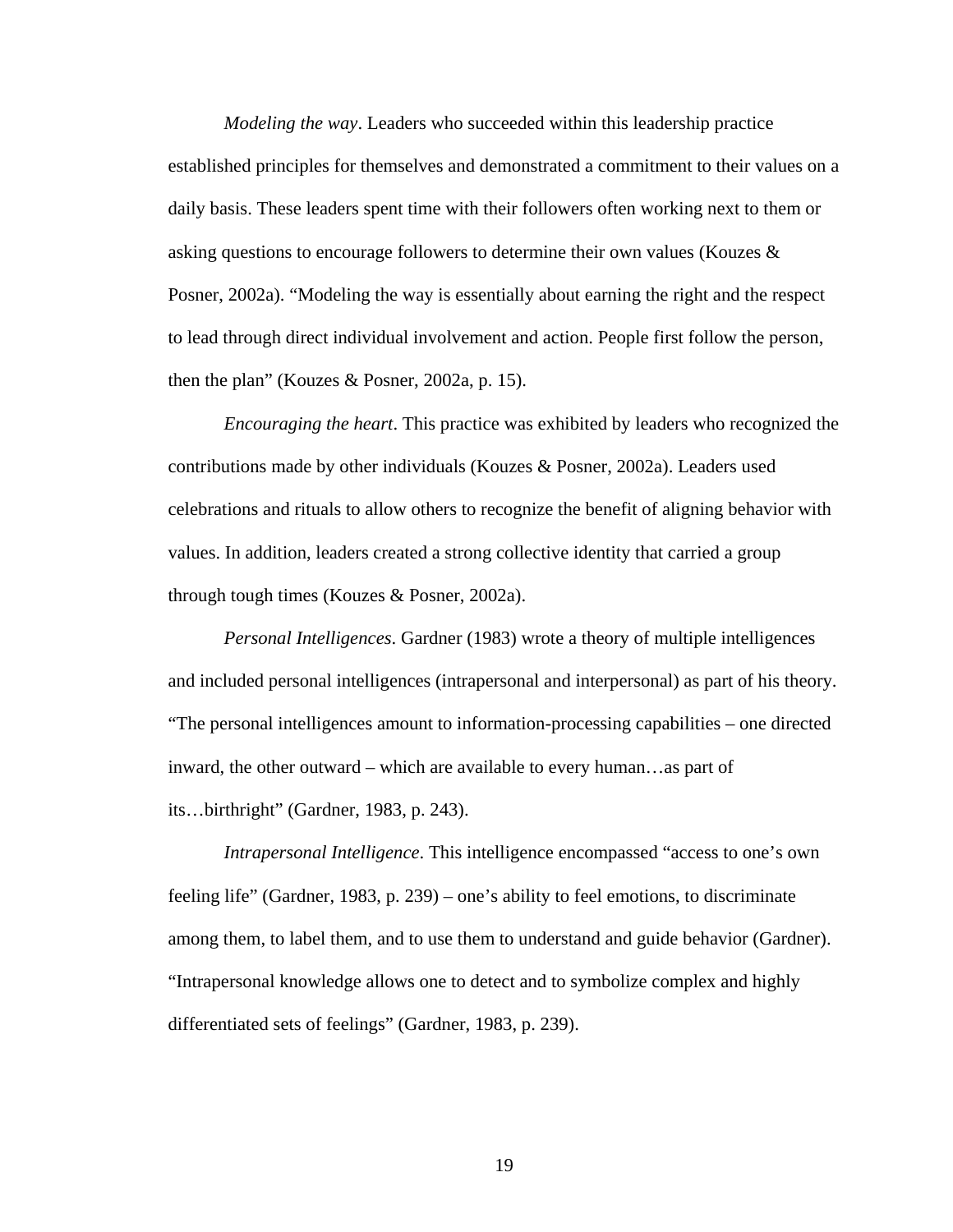*Interpersonal Intelligence*. This intelligence included one's "ability to notice and make distinctions among other individuals (Gardner, 1983, p. 239). One who has interpersonal intelligence deciphered the moods, motivations, and intentions of others and possibly acted upon the information that had been deciphered if one desired (Gardner).

#### *Summary*

 McDade (1989) stated "student affairs professionals are on the verge of new opportunities to exert leadership within their institutions and within higher education" (p. 39). Successful leaders were people who paid attention to human interaction and utilized emotional sensitivity when making decisions (Rybak, 1998). "Advanced…human relations competencies represent a significant change in the expectations" (Burkard, Cole, Ott, & Stoflet, 2005, p. 283) of hall directors. Goleman (1998b) noted that an essential condition of leadership was emotional intelligence.

 The intent of this study was to examine the relationship between the emotional competence of hall directors and the leadership practices of the hall directors. Another investigation took place by exploring whether emotional competence of hall directors predicted exemplary leadership practices.

 A comprehensive review and synthesis of the relevant literature on emotional intelligence, emotional competencies, and leadership are presented in Chapter Two. The research design and methods of data collection are contained in Chapter Three. A description of the survey instruments utilized is also noted. Quantitative findings and related analyses of each research question are included in Chapter Four. The summary of findings and future research implications are contained in Chapter Five.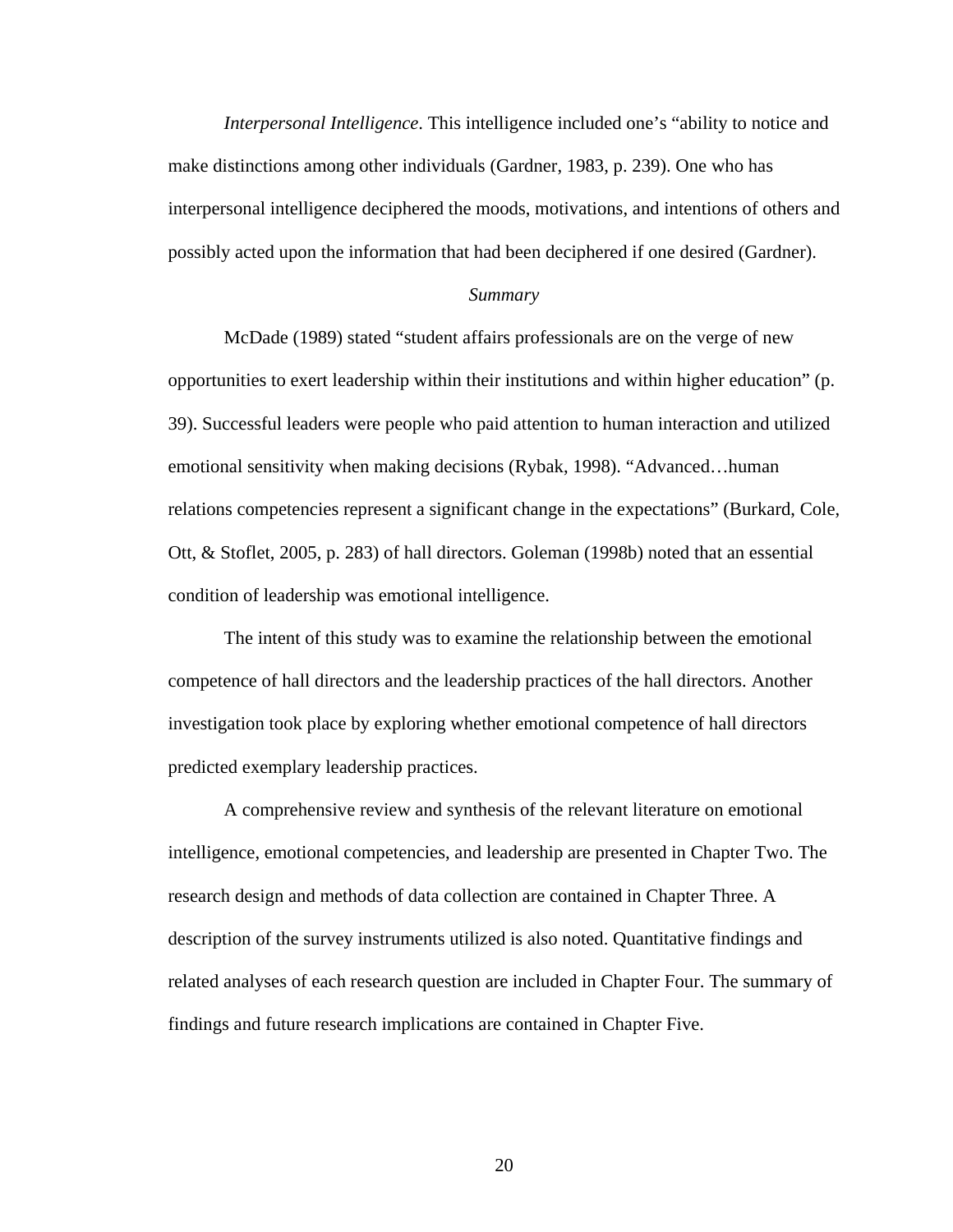#### CHAPTER TWO

#### Literature Review

#### *Introduction*

## Emotions: Ah! Let us never be one of those who treat lightly one of the words that most deserve reverence. - Charles DuBos

 There has been a leadership crisis in the corporate world and in the field of higher education (Fife, 1989; Ryback, 1998). During the industrial revolution, the focus was on productivity and achievement rather than human relations (Ryback). However, the "enhanced use of electronic technology…fall[s] empty without human sensitivity of soul to guide the data" (Ryback, 1998, p. xxiii). Increased reliance on technology and increased use of machines lead to an emotionally sterile workplace (Ryback). "This can lead to low morale, poor motivation and an increasing number of conflict hot-spots. Communication of feelings among those workers who do have face-to-face contact on a periodic basis can help overcome such problems" (Ryback, 1998, p. 214).

 More and more attention has been focused on the human brain as people discovered "that although mind can be separated from heart, the two are intertwined at some level…It's apparent that what we need is a finely tuned combination of mind and heart" (Ryback, 1998, p. 2). "Leadership may not only depend on intellectual and managerial talents, but also on 'affairs of the heart', such as understanding and mastering one's emotions" (Megerian & Sosik, 1996, p. 32). Dalton (2002) echoed this idea by writing "knowledge and reasoning skills without emotional intelligence probably will not stand the tests of leadership" (p. 7).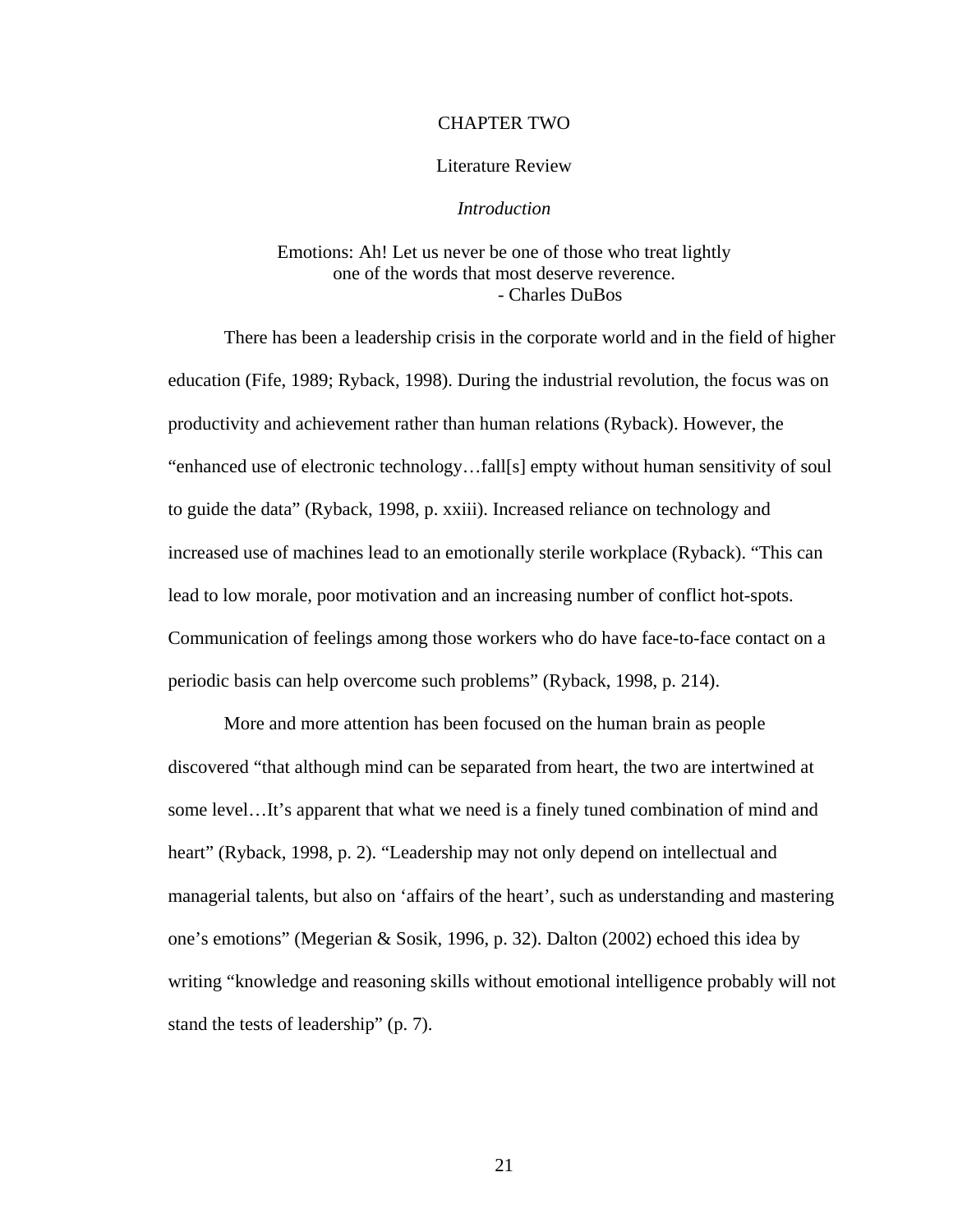Successful leadership in the past and in the future, depended on the ability of people working and playing together (Kouzes & Posner, 2002a). "Success in leading will be…dependent upon the capacity to build and sustain those human relationships" (Kouzes & Posner, 2002a, p. 21). Weisinger (1998) wrote "relating well to others means connecting with them to exchange information meaningfully and appropriately. What enables you to relate well to others is interpersonal expertise" (p. xxi). The field of residence life is one where interpersonal communication skills are necessary. In an ACUHO-I survey given to housing directors, respondents listed interpersonal communication skills as one of the top ten competencies needed to be successful (Kearney, 1993). Research conducted by Goleman (1998b) supported the importance of interpersonal skills in leadership. Goleman (1998a) noted "the changes that organizations are now demanding of their people call for even higher levels of commitment, compassion, caring and vitality" (p. 26).

 Educational leaders who chose to be successful created and maintained working relationships with many people (Cherniss, 1998). "They need to be mediators and mentors, negotiators and networkers. In short, educational leaders need to be more emotionally intelligent" (Cherniss, 1998, p. 26). "Today's workplace demands [emotional intelligence]…" (Renschler, 1998, p. xviii). The information leaders had was just as important as their actions, and emotional intelligence was part of that information (Renschler).

 The relationship between emotional intelligence and leadership and the relationship between emotional intelligence competencies and leadership effectiveness were the primary components of this study. The literature review included four areas of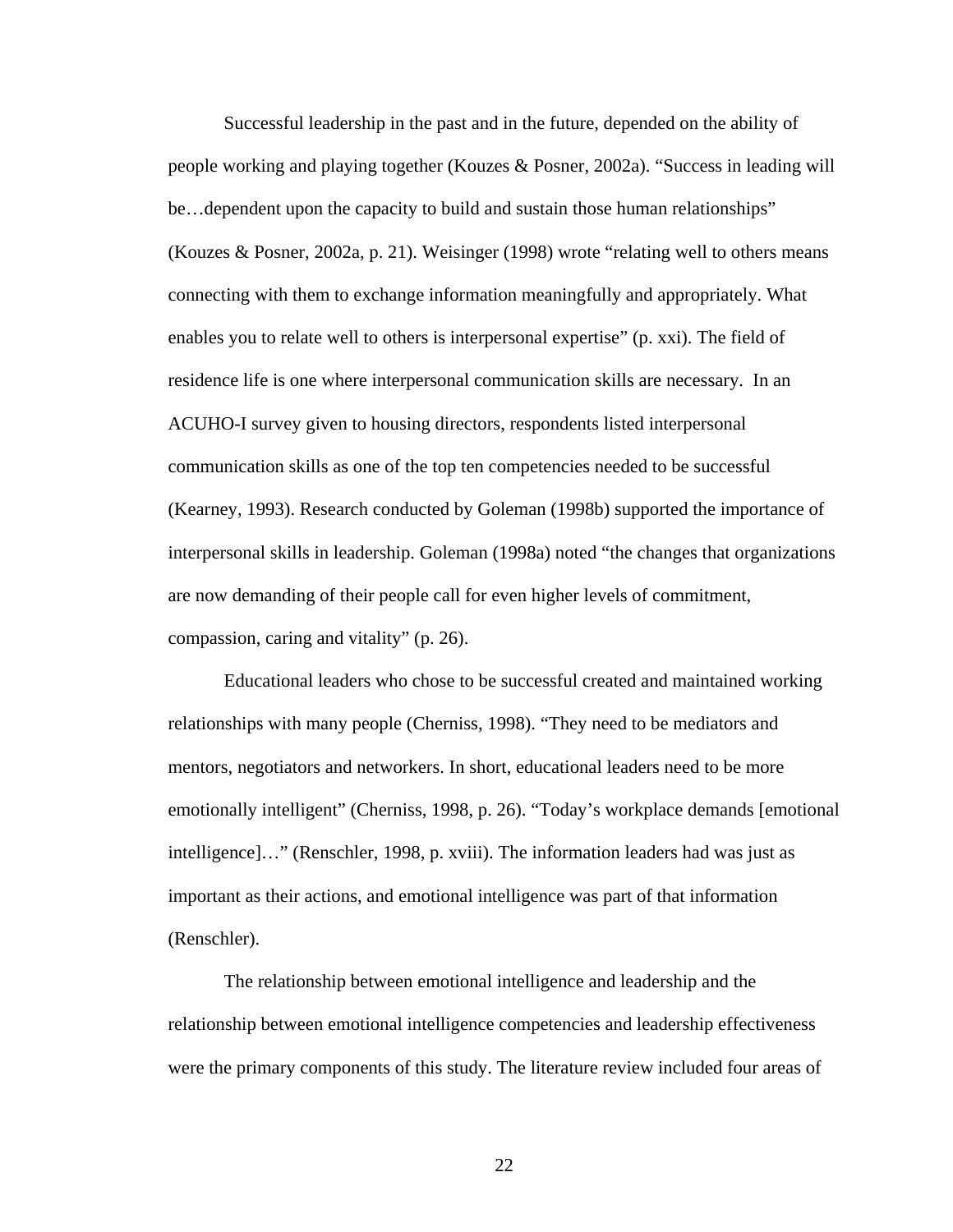research: emotional intelligence, leadership, leadership effectiveness, and assessment tools.

## *Emotional Intelligence*

## *History of Emotional Intelligence*

 The phrase emotional intelligence became popular in the 1990's, but broader descriptions of emotional intelligence have been in existence since the early twentieth century. E. L. Thorndike (1920) labeled three intelligences – mechanical, social, and abstract – because he believed "a man has not some one amount of one kind of intelligence, but varying amounts of different intelligences" (p. 228). Social intelligence was defined as "the ability to understand and manage men and women, boys and girls – to act wisely in human relations" (Thorndike, 1920, p. 228). In the late 1930's, R. L. Thorndike and Stein (1937) modified the earlier definition of social intelligence to read, the "ability to understand and manage people" (p. 275).

 Many years later, Gardner (1983) outlined his theory of multiple intelligences. In his book, *Frames of Mind*, Gardner described in detail seven "*relatively autonomous* human intellectual competences" (p. 8). Personal intelligence related most closely to emotional intelligence (Maulding, 2002). Gardner believed there were two aspects of personal intelligence. Intrapersonal intelligence included the "development of the internal aspects of a person" (p. 239) or "*access to one's own feeling life*" (p. 239). Gardner further described intrapersonal intelligence as the capacity to discriminate among one's feelings, to label them, and use them in ways to understand and guide one's behavior. On the other hand, interpersonal intelligence "turns outward, to other individuals" (p. 239). The main focus was on "*the ability to notice and make distinctions among other*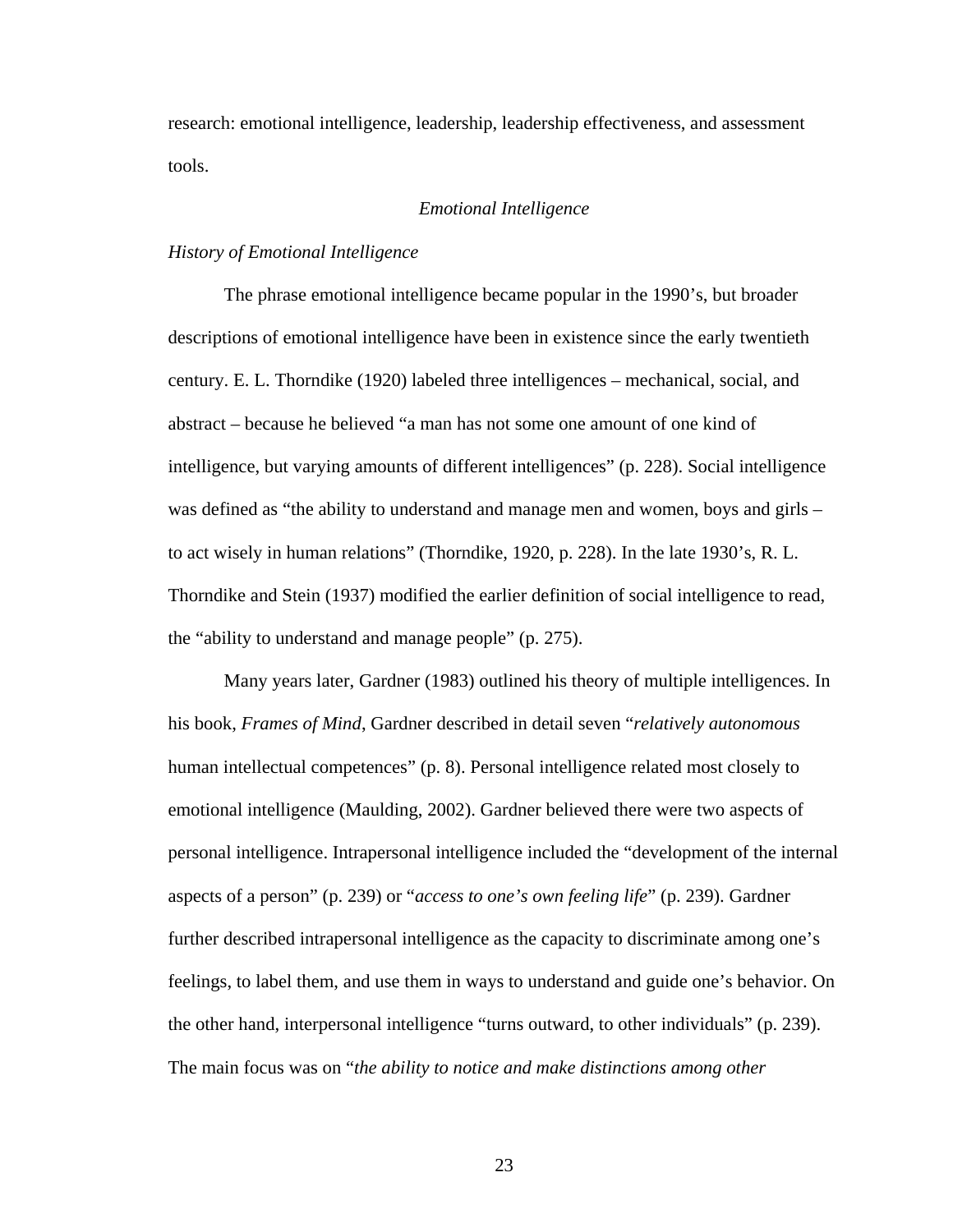*individuals* and, in particular, among their moods, temperaments, motivations, and intentions" (p. 239). Intrapersonal intelligence and interpersonal intelligence were linked together under one heading of personal intelligence because, according to Gardner, "these two forms of knowledge are intimately intermingled" (p. 241). In Gardner's view, the knowledge an individual has of one's self was dependent upon information gathered by observing other people, whereas knowledge of other people stemmed from perceptions made by the individual on a routine basis.

#### *Development of Emotional Intelligence*

 In 1990, Mayer and Salovey wrote an article that outlined their emotional intelligence framework. Mayer and Salovey (1990) listed emotional intelligence as a subset of social intelligence and utilized part of Gardner's personal intelligences when they defined emotional intelligence as "the ability to monitor one's own and others' feelings, to discriminate among them and to use this information to guide ones' thinking and actions" (p. 189).

 The book entitled *Emotional Intelligence* was published in 1995. The book was written as a way of dealing with the senseless acts that were occurring (e.g., random violence and school shootings) (Salopek, 1998). After the book was considered a bestseller, an increased interest in emotional intelligence occurred (Mandell & Pherwani, 2003). A second book was written by Goleman in 1998 entitled *Working with Emotional Intelligence* where he outlined 18 emotional intelligence competencies that could be used in the workplace. Goleman (1998c) adapted Mayer and Salovey's (1990) definition of emotional intelligence when he wrote the following definition, " 'Emotional intelligence'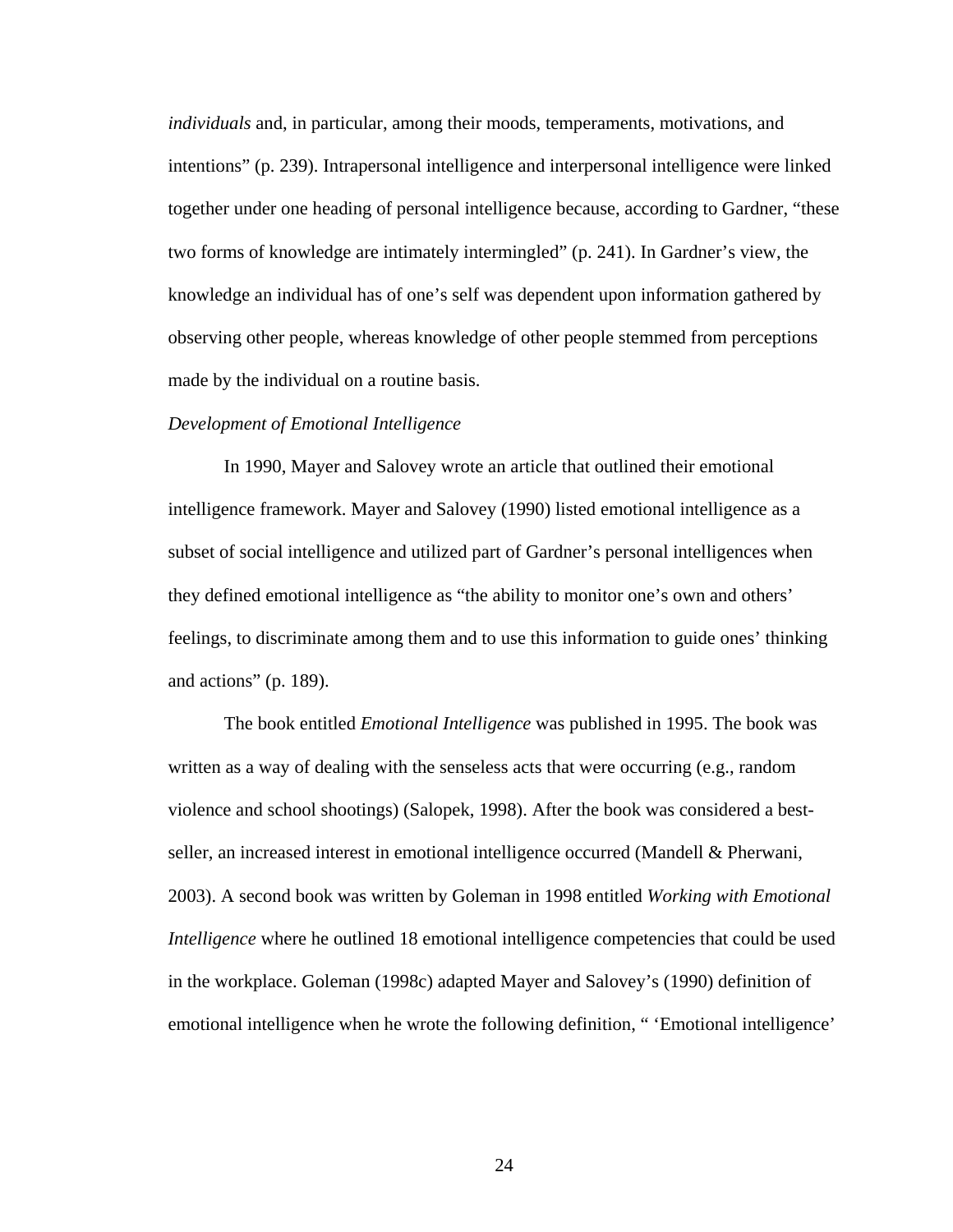refers to the capacity for recognizing our own feelings and those of others, for motivating ourselves, and for managing emotions well in ourselves and in our relationships" (p. 317). Five emotional and social clusters were listed by Goleman – self-awareness, self-regulation, motivation, empathy, and social skills. The number of clusters was reduced to four after new data was analyzed. The four clusters were listed as selfawareness, self-management, social awareness, and relationship management (Goleman, Boyatzis, & McKee, 2002).

 The clusters of self-awareness and self-management fell under the personal competence category which included the capabilities that "determine how we manage ourselves" (Goleman, Boyatzis, & McKee, 2002, p. 39). Social competence, the category that was described as the capabilities that "determine how we manage relationships" (Goleman, Boyatzis, & McKee, 2002, p. 39) included the clusters of social awareness and relationship management. A blend of interpersonal intelligence and intrapersonal intelligence was used in defining emotional intelligence and the four clusters (Maulding, 2002).

## *Different Views of Emotional Intelligence*

 Emotion and intelligence have been viewed as adversarial components. Typically, emotions were seen as an irrational and disruptive force in the work setting (Mayer & Salovey, 1997). However, emotionality and rationality were determined to be complimentary components. McDowell and Bell (1997) viewed them as "inseparable parts of the life of an organization" (p. 6). Those authors examined the operation of the human brain and discovered that "proper functioning of the brain is dependent upon the smooth interaction of emotionality and rationality" (McDowell & Bell).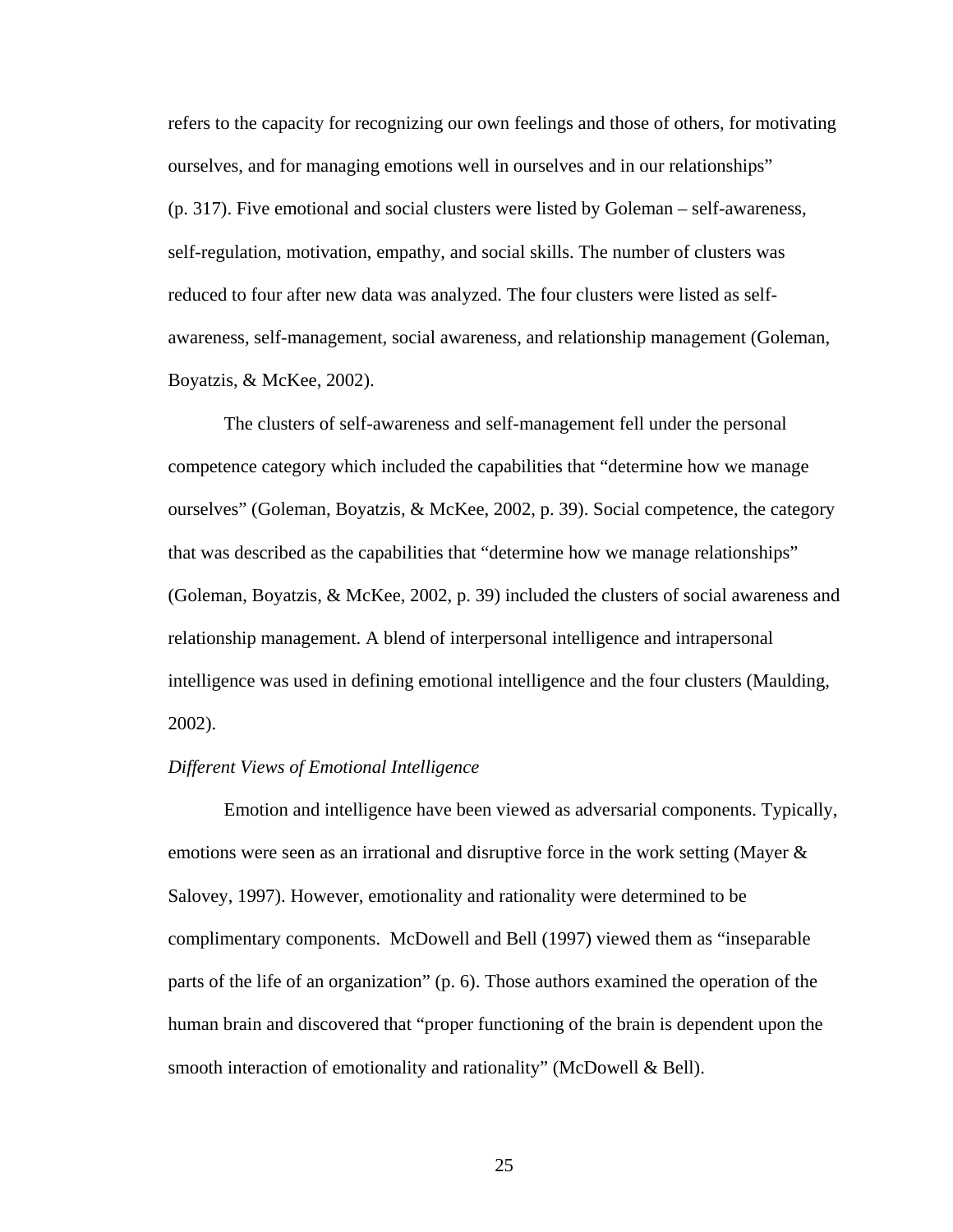Goleman (1995) viewed each person as having two minds, "one that thinks and one that feels" (p. 8). Two minds meant two ways "of knowing to construct our mental life" (p. 8). The rational mind was the one of which people were most conscious – "aware, thoughtful, able to ponder and reflect" (Goleman, 1995, p. 8). The emotional mind worked alongside the rational mind, but was be viewed as impulsive, powerful, and at times even illogical (Goleman).

These two minds, the emotional and the rational, operate in tight harmony... intertwining their very different ways of knowing to guide us through the world. Ordinarily, there is a balance between emotional and rational minds, with emotion feeding into and informing the operations of the rational minds, and the rational mind refining and sometimes vetoing the inputs of the emotions. Still, the emotional and rational minds are semi-independent faculties, each…reflecting the operation of distinct, but interconnected, circuitry in the brain. (Goleman, 1995, p. 9)

## *Brain Development*

 The human brain is triple the size of nonhuman primates and grew from the bottom up. The most primitive part of the brain, the brainstem, is located at the top of the spinal cord. The brainstem "regulates basic life functions like breathing and metabolism of the body's other organs, as well as controlling stereotyped reactions and movements" (Goleman, 1995, p. 10). This primitive brain does not learn or think, it is a "set of preprogrammed regulators that keep the body running as it should and reacting in a way that ensures survival" (Goleman, 1995, p. 10).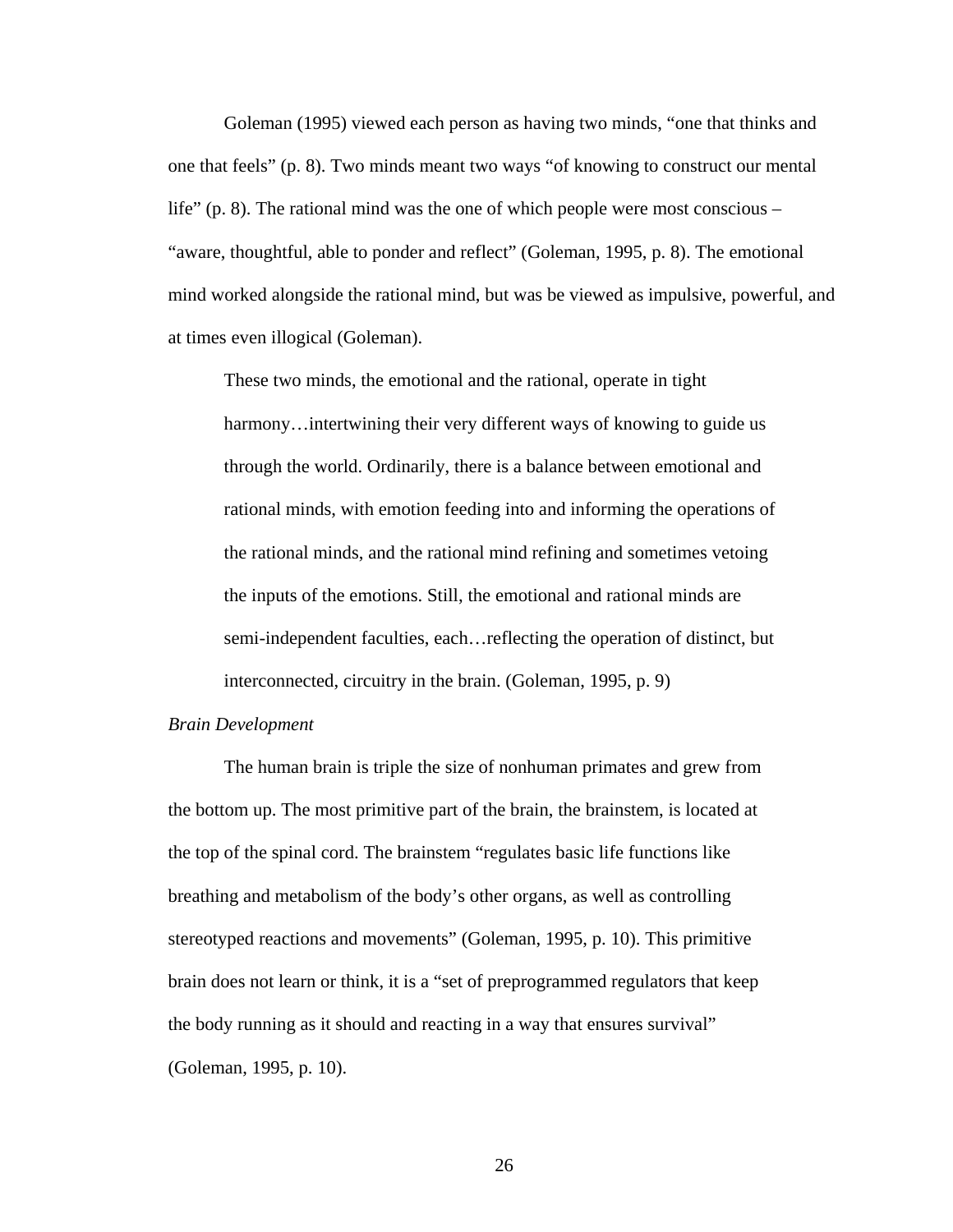The emotional center of the brain emerged from the brainstem, and it was millions of years before the thinking part of the brain evolved. Within the emotional center is the olfactory lobe which is made up of "cells that take in and analyze smell" (Goleman, 1995, p. 10). As the olfactory lobe evolved, new layers of cells emerged. The first layer "took in what was smelled and sorted it out into the relevant categories" (Goleman, 1995, p. 10). A second layer of cells "sent reflexive messages throughout the nervous system telling the body what to do" (Goleman, 1995, p. 10).

 More layers, knows as the limbic system, were added to the brain (Goleman, 1995). The limbic system added emotions to the brain and "refined two powerful tools: learning and memory" (p. 10). "The connections between the olfactory bulb and the limbic system…took on the tasks of making distinctions among smells and recognizing them, comparing a present smell with past ones, and so discriminating good from bad" (Goleman, 1995, p. 11). Most decisions were determined through smell.

 Two amygdalas, one on each side of the brain, are located near the bottom of the limbic ring. The amygdalas are the parts of the brain that serve as the "center[s] for emotional reactivity, and [have] the ability to scan everything that's happening to us moment to moment to see if it perceives a threat" (Salopek, 1998, p. 30). Another part of the limbic system is the hippocampus which is important for the functions of learning and memory (*Adventures in neuroanatomy*, n.d.; Goleman, 1995). The amygdalas and the hippocampus have much to do with a human being's ability to learn and remember.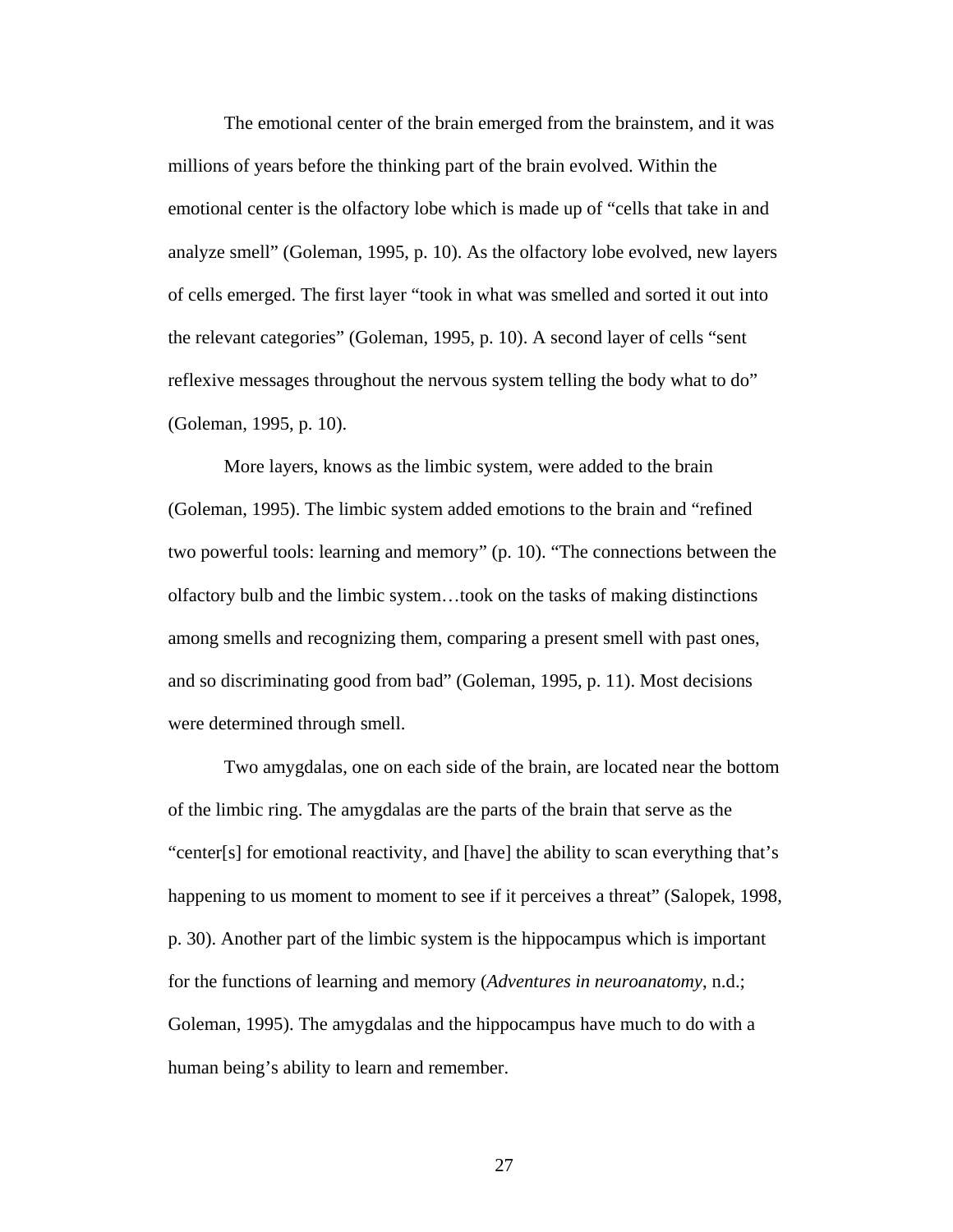The brain in mammals underwent a growth spurt about 100 million years ago as new layers of brain cells, called the neocortex, were added to the top of the cerebrum and the cerebral cortex. "The neocortex is the seat of thought; it contains the centers that put together and comprehend what the senses perceive. It adds to a feeling what we think about it" (Goleman, 1995, p. 11). The mass of the neocortex increased as one moved up the phylogenetic scale. The larger the neocortex, the larger the number of interconnections located in the circuitry of the brain. Humans had a greater range of possible responses due to the fact that they had a larger of number interconnections in their brains. "The neocortex allows for the subtlety and complexity of emotional life, such as the ability to have feelings *about* our feelings" (Goleman, 1995, p. 12).

However, the outer portions of the brain do not control the emotional life of a human being. The emotional brain, or the limbic system, was crucial to the operation of the overall brain function. The neocortex, or the thinking brain, evolved from the limbic system. "As the root from which the newer brain grew, the emotional areas are intertwined via myriad connecting circuits to all parts of the rest of the brain – including its centers for thought" (Goleman, 1995, p. 12). *Brain Operation* 

 Goleman (1995) cited examples where the amygdala took control of a person's actions before the person's neocortex had completed the process of deciding how to react. In one situation, a man was robbing two women. After the man tied up both women, one woman told the man he would not get away with the crime because she would remember his face. The man panicked, lost control,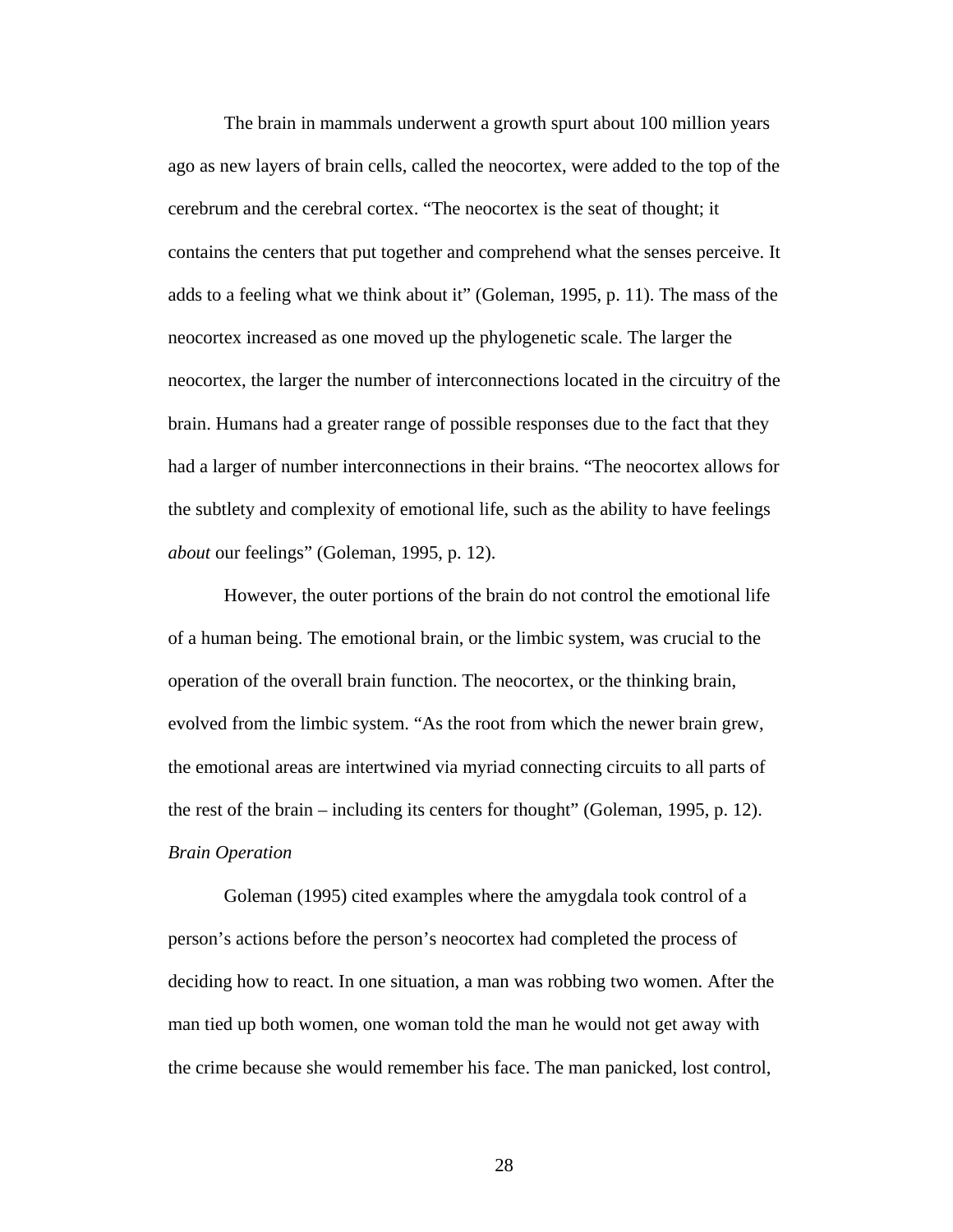clubbed the women until they were unconscious, and then stabbed them until they died. Goleman (1995) used the term "neural hijacking" (p. 14) to describe the situation.

 A neural hijacking occurred when a portion of the limbic system sensed an emergency and activated other parts of the brain. The hijacking was instantaneous and occurred before information was sent to the neocortex for processing. People who experienced neural hijackings claimed they did not know what came over them. According to Goleman (1995), the neocortex never had time to assess the entire situation much less determine if the action being taken was appropriate. Neural takeovers originated in the amygdala of a person's brain, and Goleman (1995) noted that hijackings also occurred when a person experienced great joy.

 "The amygdala…occupies a privileged position in the brain. It has a direct connection to the thalamus, which processes all incoming sensory information" (Goleman, 1995, p. 21). At times, this direct connection caused trouble when processing information. The amygdala stored memories and responses that a person utilized without understanding why. The experiences stored in the amygdala were scanned very quickly to determine if there was a match to the current situation. If a match occurred, the command was sent to act in the manner that was imprinted on the brain in the past. A difficulty arose when ways to respond to the situation were outdated or did not match accurately (Goleman).

 The shortened connection/response time between the sensory receptor, the thalamus, and the amygdala was crucial and necessary if there was an emergency where an immediate response was required (Goleman, 1995; Maulding, 2002).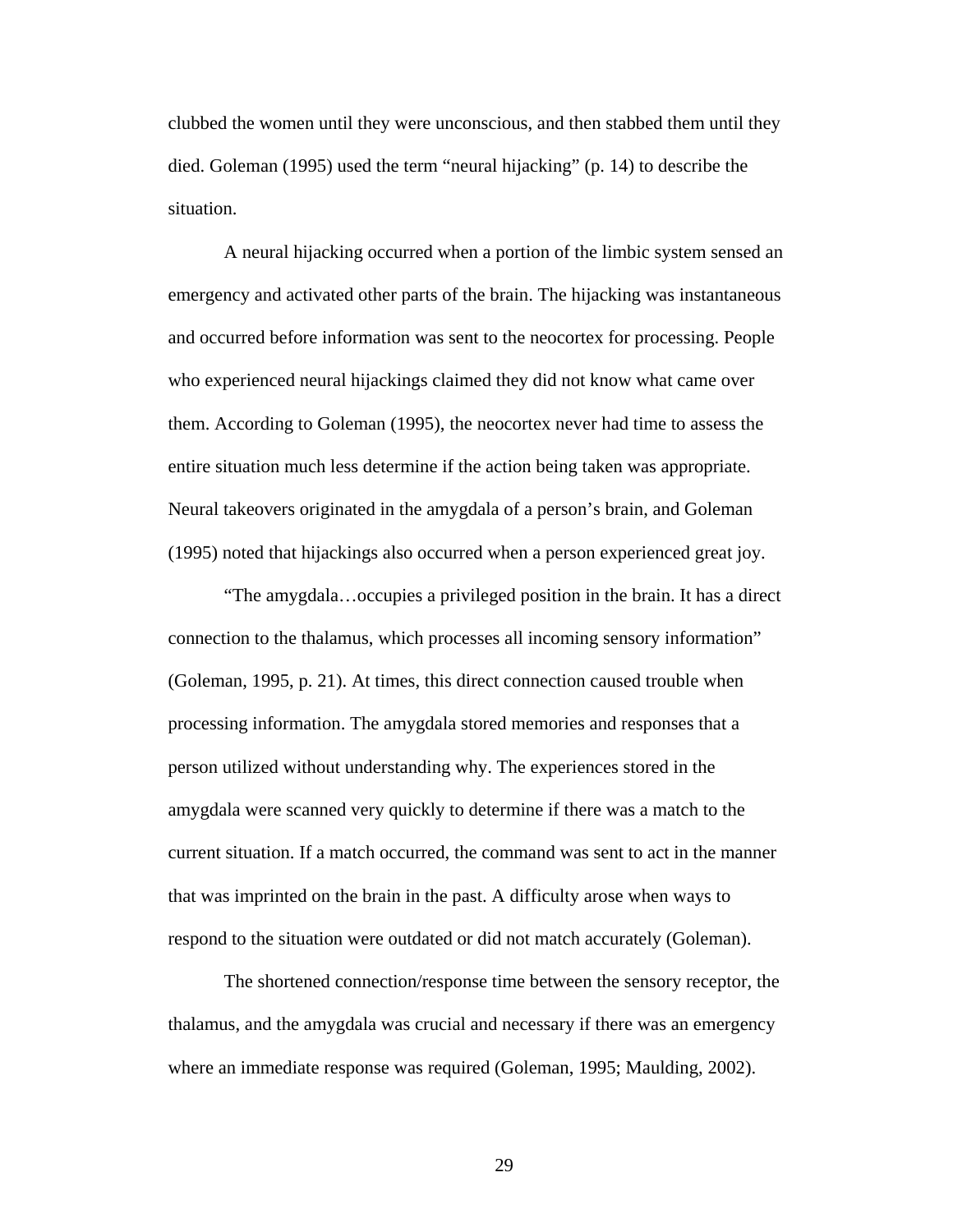However, if the situation was not an emergency, the selected response was sometimes inappropriate. If a person controlled the feeling to react immediately, the prefrontal lobes in the neocortex had time to process the information received. Within moments of receiving information, the prefrontal lobes scanned the many possible reactions to determine the best one for the situation (Goleman, 1995, 1998a). Due to the circuitry of the neocortex, the response was slower than the response selected between the amygdala/thalamus connection, but "these prefrontal-limbic connections are crucial in mental life beyond fine-tuning emotion, they are essential for navigating us through the decisions that matter most in life" (Goleman, 1995, p. 26).

#### *Thinking vs. Feeling*

 Connections between the neocortex and the limbic system were the focal point of creating balance between the head and the heart, and between thoughts and feelings. Working memory was stored in the prefrontal cortex but strong emotion caused neural static on the connections which made it difficult at times to access the brain's working memory (Goleman, 1995). The best illustration was someone saying he cannot think straight because of being emotionally upset (Goleman).

 In essence, "feelings are intricately bound up in ways that people think, behave, and make decisions" (George, 2000, p. 1030). The point where the amygdala and prefrontal circuitry met was crucial for a person to access all the information gathered over the course of a lifetime. If the connection between the two was broken, the information in the neocortex became neutral and rather dry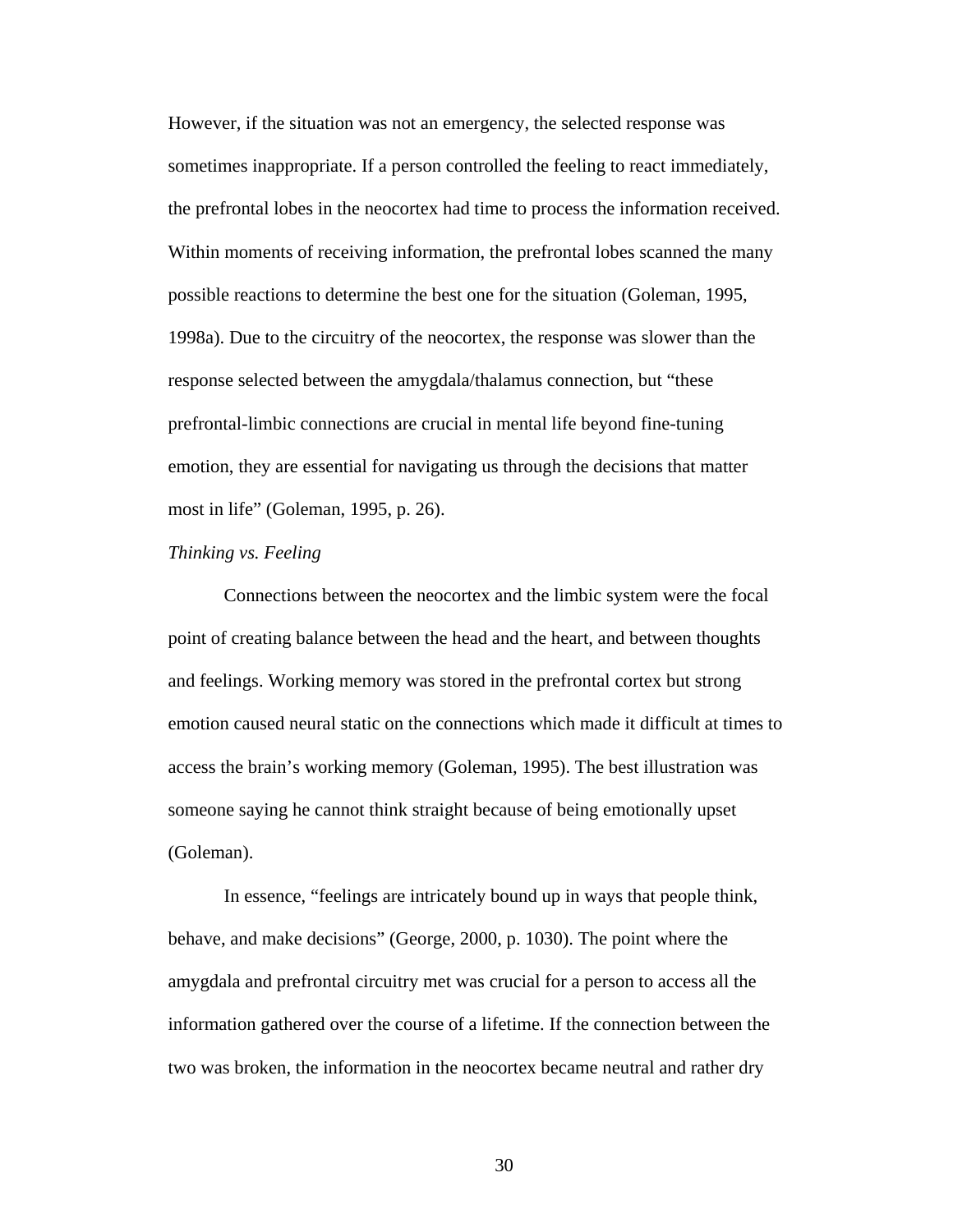without the emotion-laden information from the amygdala. "Feelings are typically *indispensable* for rational decisions; they point us in the proper direction" (Goleman, 1995, p. 28). "In the dance of feeling and thought, the emotional [brain] guides our moment-to-moment decisions, working hand-in-hand with the rational mind" (Goleman, 1995, p. 28).

 Goleman (1995) wrote "in a sense, we have two brains, two minds – and two different kinds of intelligence: rational and emotional. How we do in life is determined by both – it is not just IQ, but *emotional* intelligence that matters" (p. 28). "We can be effective only when the two systems – our emotional brain and our thinking brain – work together. That working relationship, which encompasses most of what we do in life, is the essence of emotional intelligence" (Goleman, 1995, p. 21).

 According to Currie (2004), "people feel before they think or act" (p. 1). Some people responded better when taking the time to examine their emotions, determine what the habitual response was, and then chose to react appropriately (Lozar Glenn, 2002). Emotional intelligence was a learned process (Cooper, 1997; Goleman, 1998c; Lozar Glenn, 2002; Maulding, 2002; Ryback, 1998; Salopek, 1998; Weisinger, 1998); therefore, development of emotional competency assisted people with rewiring their thought processes so they identified their feelings before selecting an appropriate response (Currie, 2004).

To assist with the learning process and determine one's strengths and weaknesses, Goleman (1998c) identified five clusters of emotional intelligence. Later, the five clusters were reduced to four with 18 competencies associated with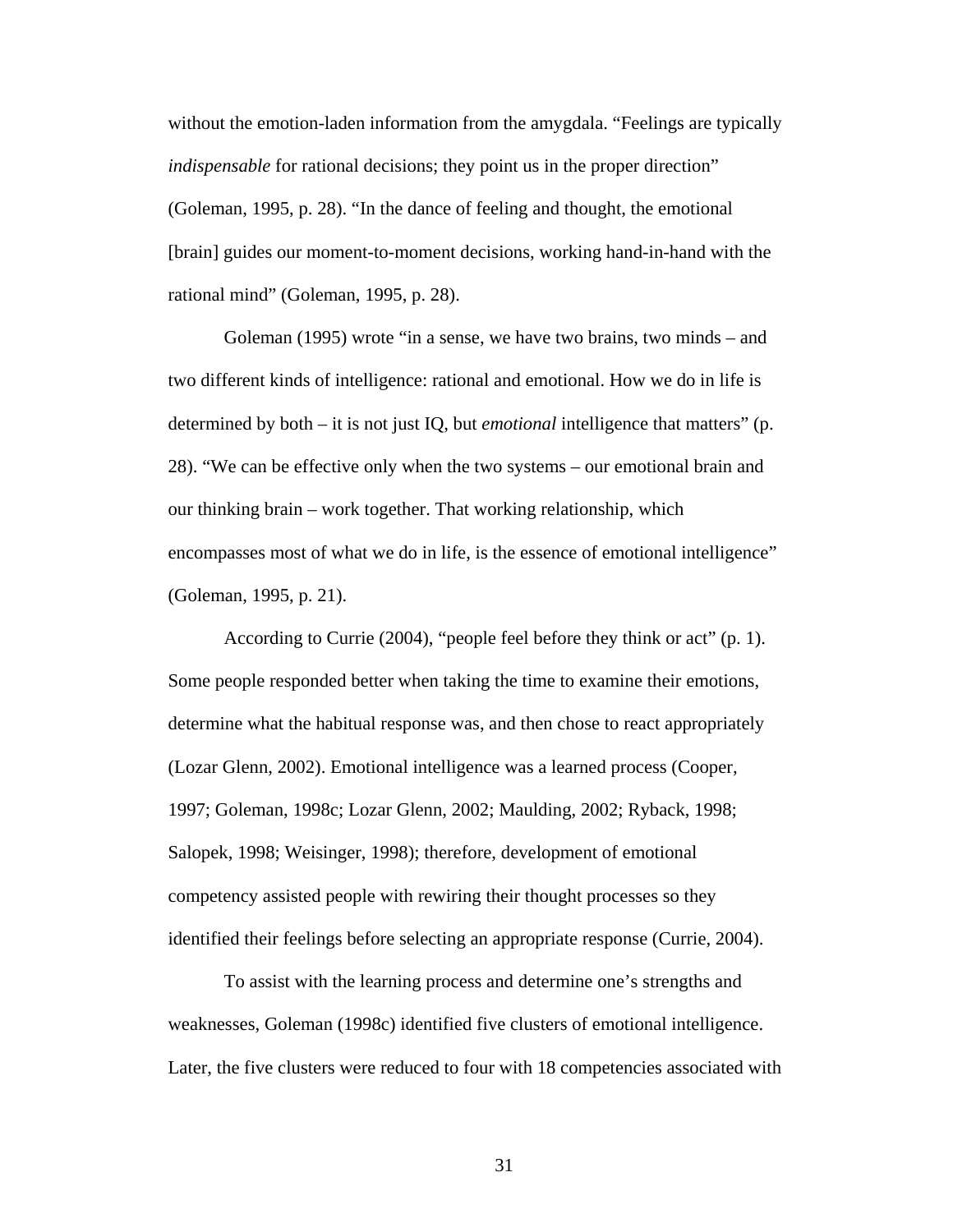the clusters (Goleman, Boyatzis, & McKee, 2002). "Emotional intelligence competencies are not innate talents, but learned abilities" (Goleman, Boyatzis, & McKee).

#### *Clusters of Emotional Intelligence*

 The first two clusters have been grouped together under the personal competence heading (Goleman, Boyatzis, & McKee, 2002). The clusters underneath this heading were similar to what Gardner (1983) defined as intrapersonal intelligence and determined how a person managed him/herself (Goleman, Boyatzis, & McKee).

*Self-awareness*. People who were competent in the self-awareness cluster were able to identify their feelings and assess how their feelings affected them (Goleman, Boyatzis, & McKee, 2002). Elevated self-awareness skills allowed a person to monitor self and behavior to ensure actions worked to benefit him/herself in the future. "High self-awareness is the foundation upon which all other emotional intelligence skills are built" (Weisinger, 1998, p. xx). In addition, people with self-awareness competencies knew their strengths and limitations, and exhibited confidence when their strengths were needed (Goleman, Boyatzis, & McKee).

 *Self-management*. Competencies under this cluster included the ability to admit mistakes, juggle multiple demands, set high standards for self and others, take initiative, and be optimistic (Goleman, Boyatzis, & McKee, 2002). "Managing your emotions means understanding them and then using that understanding to deal with situations productively (Weisinger, 1998, p. xx).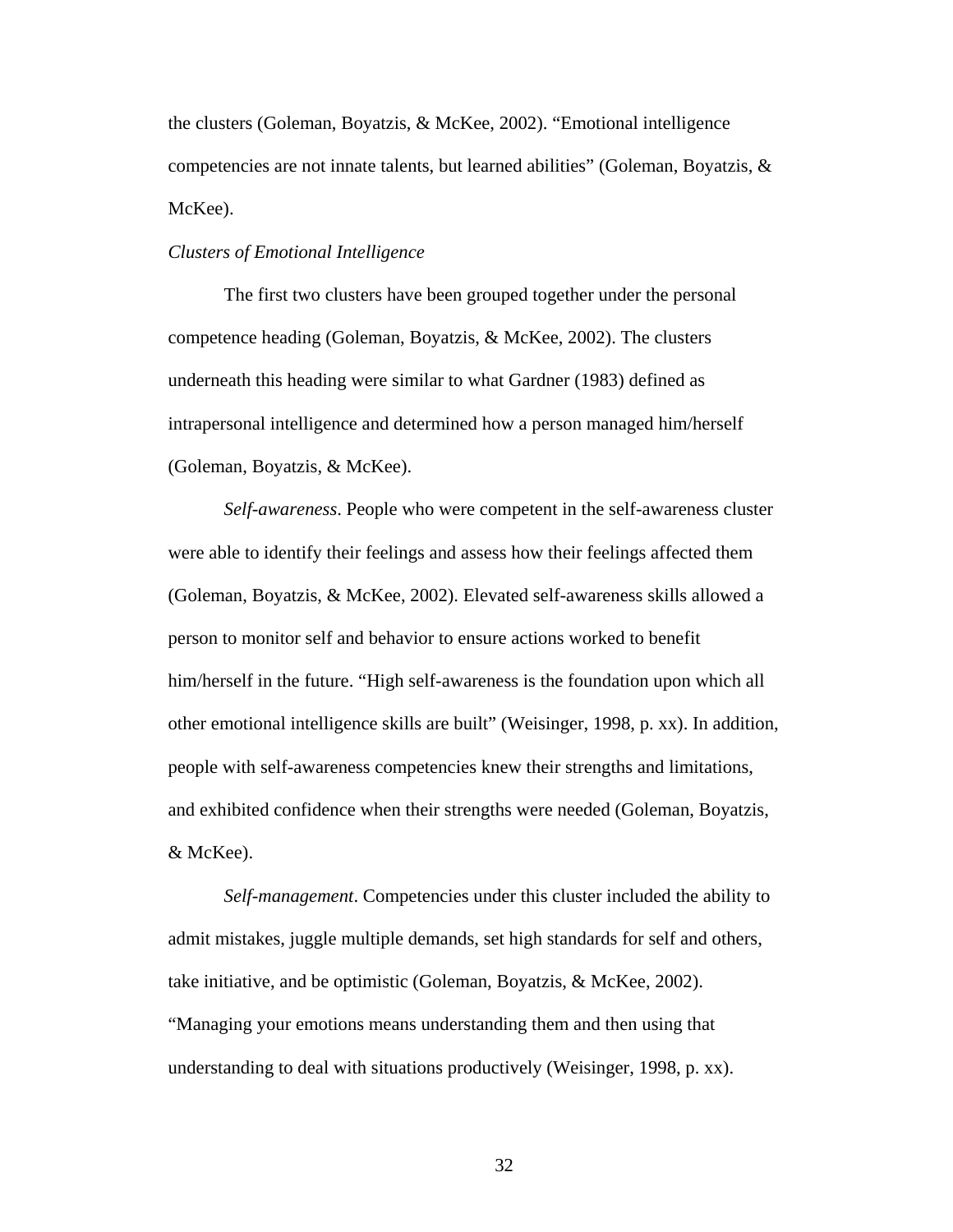Maulding (2002) defined self-management as "handling feelings so they are appropriate. An *ability* that builds on self-awareness" (p. 9).

 Social competence was the second heading and included the capabilities that determined how relationships were managed (Goleman, Boyatzis, & McKee, 2002). These clusters were similar to what Gardner (1983) described as interpersonal intelligence.

*Social awareness*. Empathy, organizational awareness, and service orientation were competencies listed under this cluster. People who were skilled in this area read the emotions of others, detected power relationships, got along well with others, and created an emotional climate suitable for all involved parties (Goleman, Boyatzis, & McKee, 2002).

*Relationship management*. A person adept at creating good relationships was one who inspired others to be appropriate role models and who persuaded others to be supportive of change. In addition, skilled individuals managed conflict, encouraged collaboration among team members, and developed the skills of others (Goleman, Boyatzis, & McKee, 2002). "Relating well to others means connecting with them to exchange information meaningfully and appropriately" (Weisinger, 1998, p. xxi).

## *Leadership*

 The concept of leadership had "almost as many different definitions…as there are persons who have attempted to define the concept" (Stogdill, 1974, p. 7). Bennis and Nanus (1985) noted the existence of more than 350 definitions of leadership, and Klenke (1996) wrote that leadership "means different things to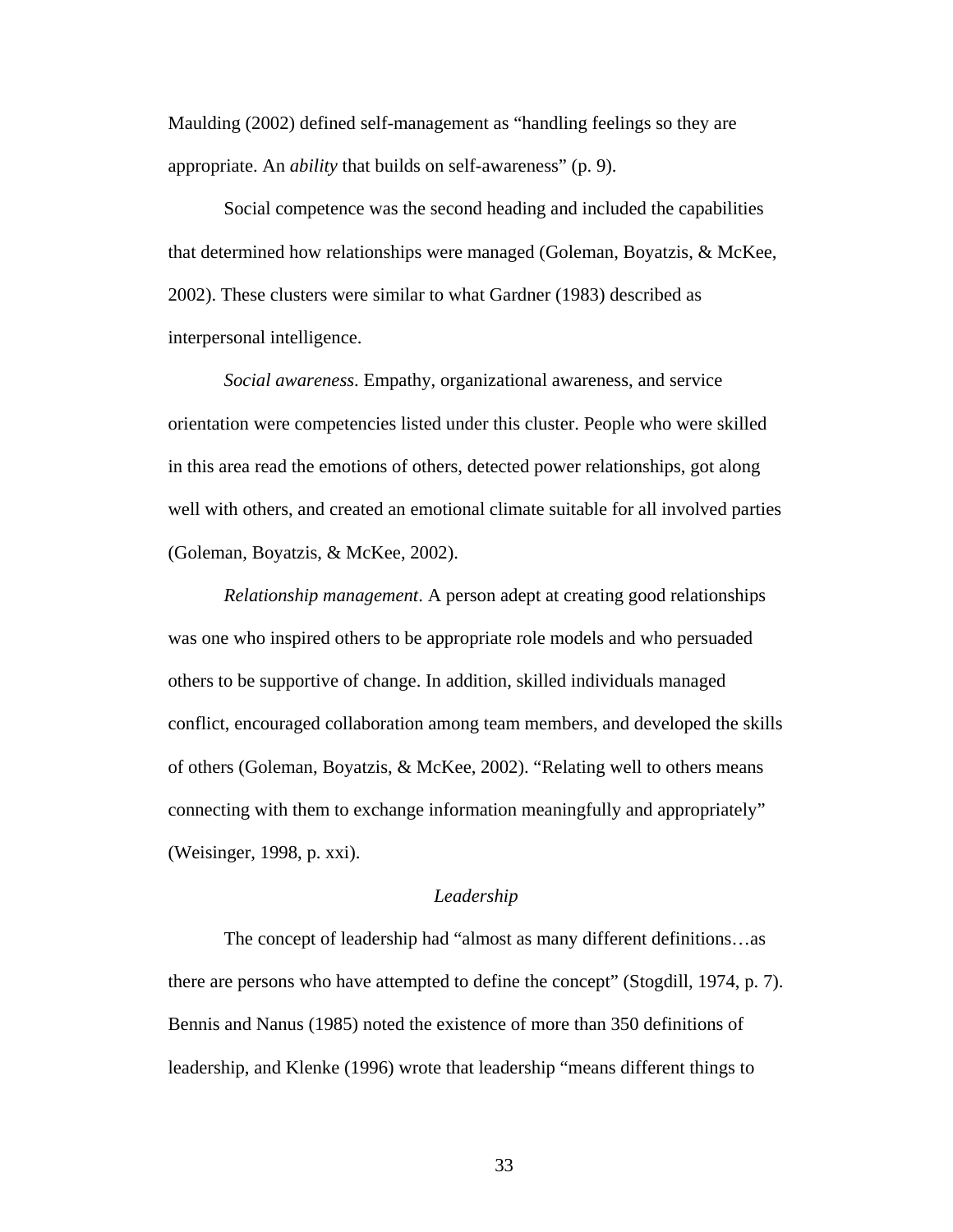different people" (p. 8). Authors described leadership as a phenomena that has been greatly studied but not often understood (Bennis & Nanus; Clement & Rickard, 1992). Leadership, according to George (2000), ranked "among the most researched and debated topics in the organizational sciences" (p. 1028).

# *Theories*

 Over the years, what constituted leadership had changed considerably. "Leadership competencies have remained constant, but our understanding of what it is, how it works, and the ways in which people learn to apply it has shifted" (Bennis & Nanus, 1985, p. 3). At one point, leadership skills were considered to be innate. Specific traits differentiated the leader from followers; however, the presence of these traits did not guarantee effectiveness (Bensimon, Neumann, & Birnbaum, 1989). Trait theory was also referred to as the "Great Man" theory because the belief was that the ability to be a leader was vested in a small number of people who were destined to become great leaders with little regard given to behaviors exhibited by the leader (Bennis & Nanus; Conger & Kanungo, 1998; Locke & Associates, 1999). "Leadership traits were constructed to be communal practices" (Woodard, Love, & Komives, 2000c, p. 83).

*Power and influence*. The focus of these theories was on how leaders use power. Some leaders utilized social power to influence their followers. French and Raven (*Bases*…, 2005) wrote about five bases of social power: legitimate power, reward power, coercive power, expert power, and referent power. Social exchange theories emphasized a two-way relationship between the leader and follower where the leader provided services to followers in exchange for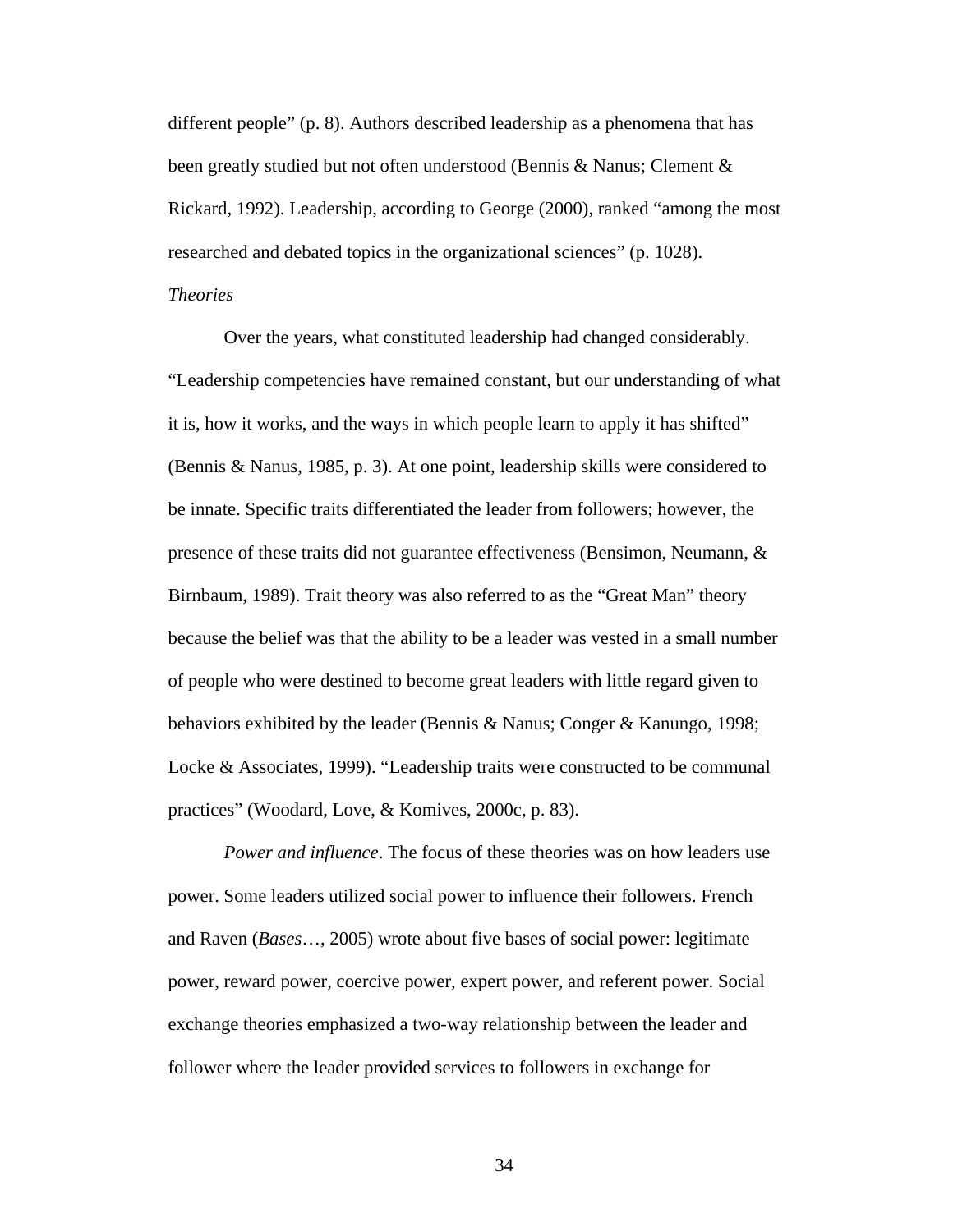compliance from the followers in carrying out the demands of the leader (Bensimon, Neumann, & Birnbaum, 1989; Yukl, 2002).

*Cultural*. Leadership theories focused around culture presented a paradigm shift in how one views the organization and the leadership within the organization. Other leadership theory models were designed around the assumption that the world was "essentially certain, rational, and linear" (Bensimon, Neumann, & Birnbaum, 1989, p. 20). However, from the cultural perspective it was proposed that people whose reasoning skills were limited were trying to "impose meaning upon an equivocal, fluid, and complex world" (Bensimon, Neumann, & Birnbaum, 1989, p. 20). Cultural theories were used to describe the actions of participants who "attempt to find meaningful patterns in the behaviors of others so that they can develop common understandings about the nature of reality" (Bensimon, Neumann, & Birnbaum, 1989, p. 20).

*Behavioral*. Theories of leadership included under the heading of behavioral theories focused more on the activities performed by the leader rather than traits or skills (Conger & Kanungo, 1998; Stogdill, 1974). During the 1950s, research was conducted at Ohio State University "to identify categories of relevant leadership behavior and develop questionnaires describing this behavior" (Yukl, 2002, p. 49). Approximately 1,800 examples of behaviors were noted before the researchers reduced that number to 150 items described as important leadership functions (Yukl). Based on the responses provided by subordinates, the researchers discovered two categories of supervisor behavior. Subordinates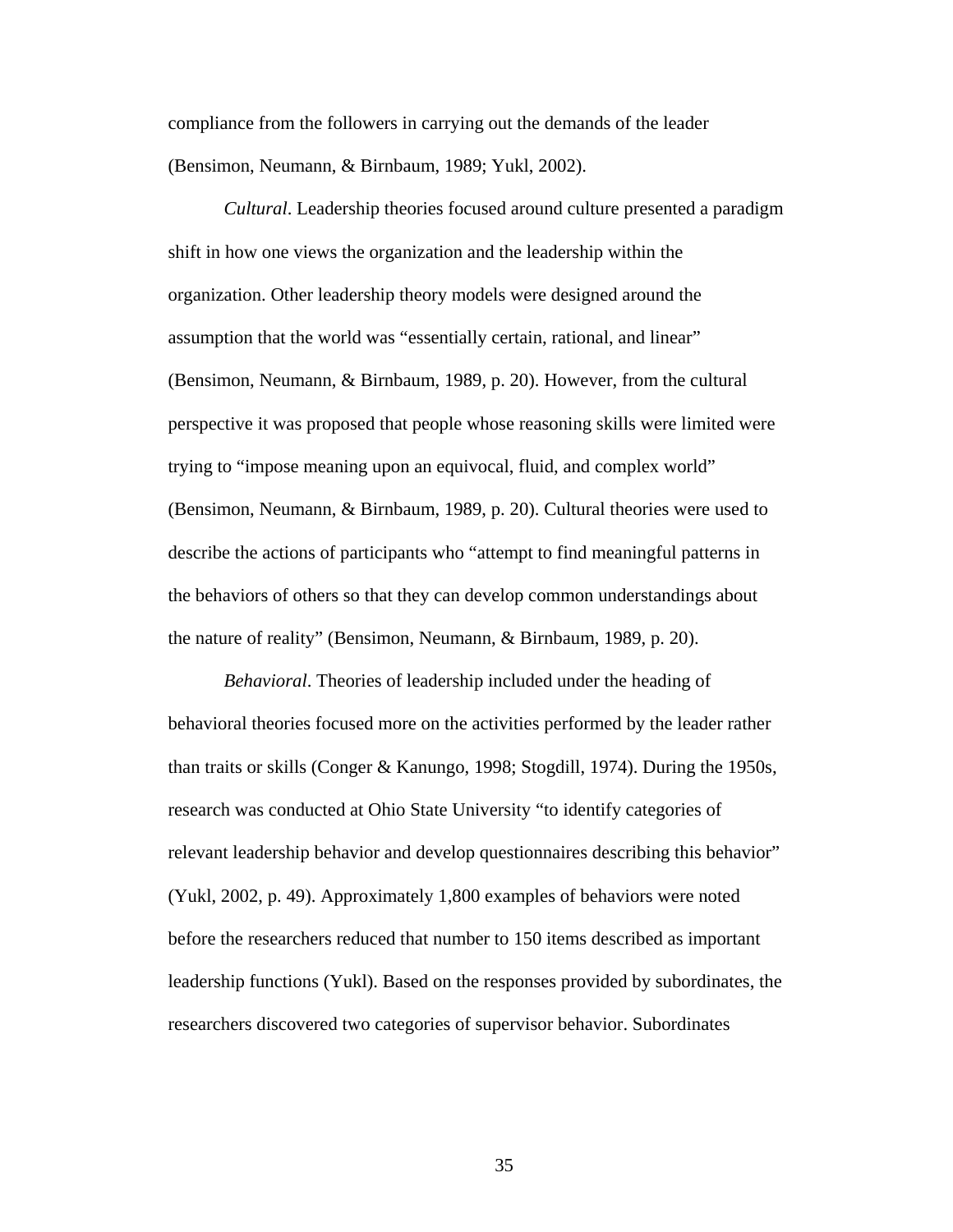perceived the behavior of their leaders focused on task objectives or interpersonal relations (Yukl).

 Two different questionnaires, the *Leader Behavior Description Questionnaire* (LBDQ) and the *Supervisory Behavior Description* (SBD or SBDQ), were created after the results were compiled. Original and modified versions of these questionnaires were used in many studies; however, the findings were questionable in regard to meeting leadership effectiveness criteria (Yukl, 2002).

 While the studies were taking place at Ohio State University, other studies of leadership behavior were being conducted at the University of Michigan. "The focus of the Michigan research was the identification of relationships among leader behavior, group processes, and measure of group performance" (Yukl, 2002, p. 52). The findings led researchers to believe that effective and ineffective managers were differentiated by three kinds of leadership behavior. The first, task-oriented behavior, was demonstrated by supervisors who concentrated on "planning and scheduling the work, coordinating subordinate activities, and providing necessary supplies, equipment, and technical assistance" (Yukl, 2002, p. 53).

 Leaders who exhibited the second type of leadership behavior, described as relations-oriented, were seen as more supportive and helpful. Managers in this category showed trust, were friendly and considerate, took time to assist subordinates in developing their careers, and provided recognition for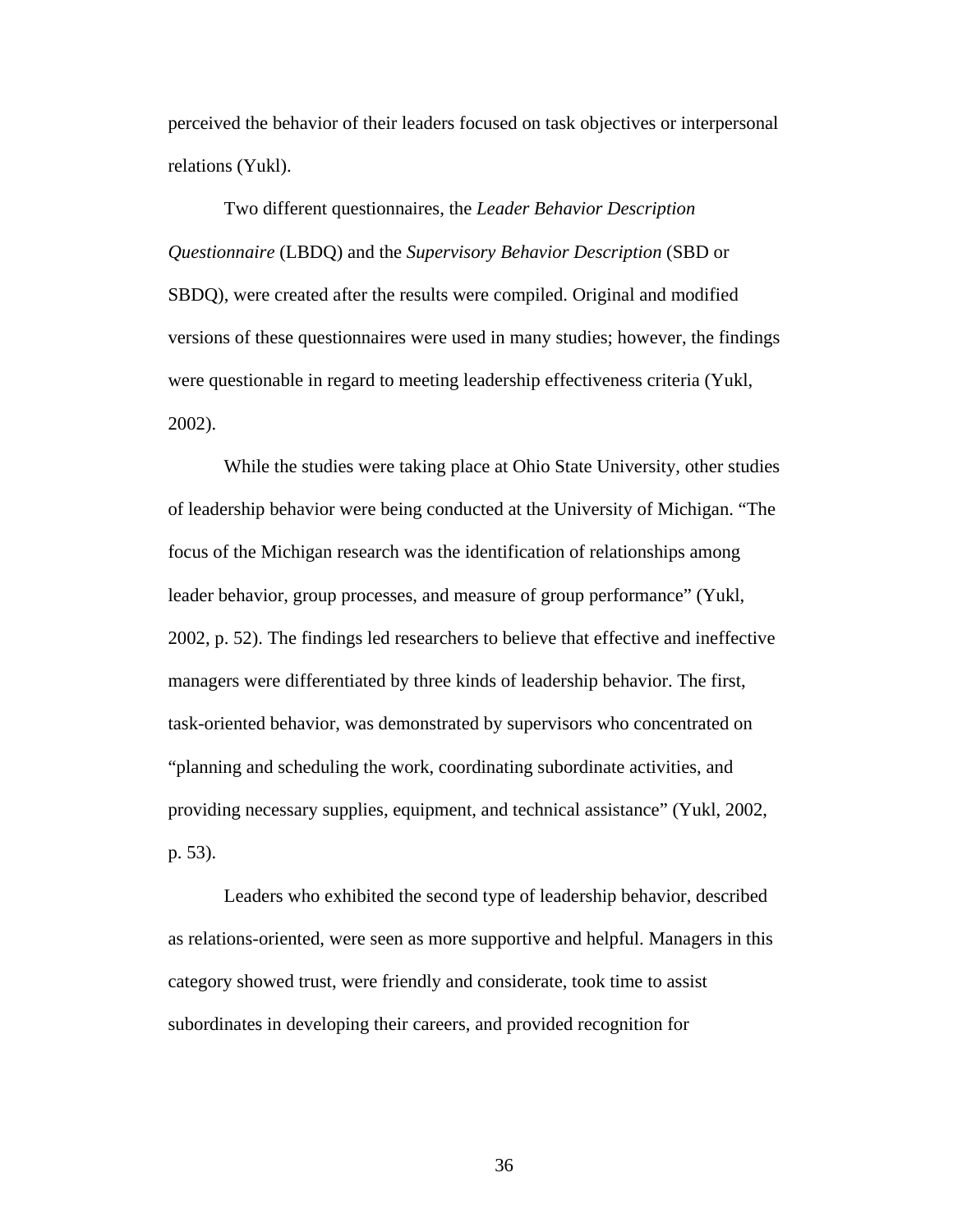accomplishments (Yukl, 2002). Researchers found that leaders of this type used "general supervision rather than close supervision" (Yukl, 2002, p. 53).

 The third category of behavior was described as participative leadership. Managers were inclined to use group meetings to "facilitate subordinate participation in decision making, improve communication, promote cooperation, and facilitate conflict resolution" (Yukl, 2002, p. 53). The role of the manager was to guide the discussion in such a way that was "supportive, constructive and oriented toward problem solving" (Yukl, 2002, p. 53).

 Contingency theories of leadership were also used to describe behavior. These theories were focused on the importance of situational factors and the assumption "that different situations require different patterns of traits and behavior for a leader to be effective" (Bensimon, Neumann, & Birnbaum, 1989, p. 14). Bensimon, Neumann, and Birnbaum believed there was considerable overlap between contingency theories and behavior theories. Contingency theories tended "to emphasize the importance of factors outside the organization, while behavioral theories more frequently focus on internal variables" (Bensimon, Neumann, & Birnbaum, 1989, p. 15).

 "Since the mid-1970s, a substantial body of theoretical and empirical literature concerning the behavior that distinguishes outstanding leadership has emerged" (House, 1995, p. 414). This new class of theory "emphasizes leader appeal to follower values, motives, and dearly held self-concepts" (House, 1995, p. 414). Leaders took the time to articulate to their followers the vision of the organization and stressed the importance of the values associated with that vision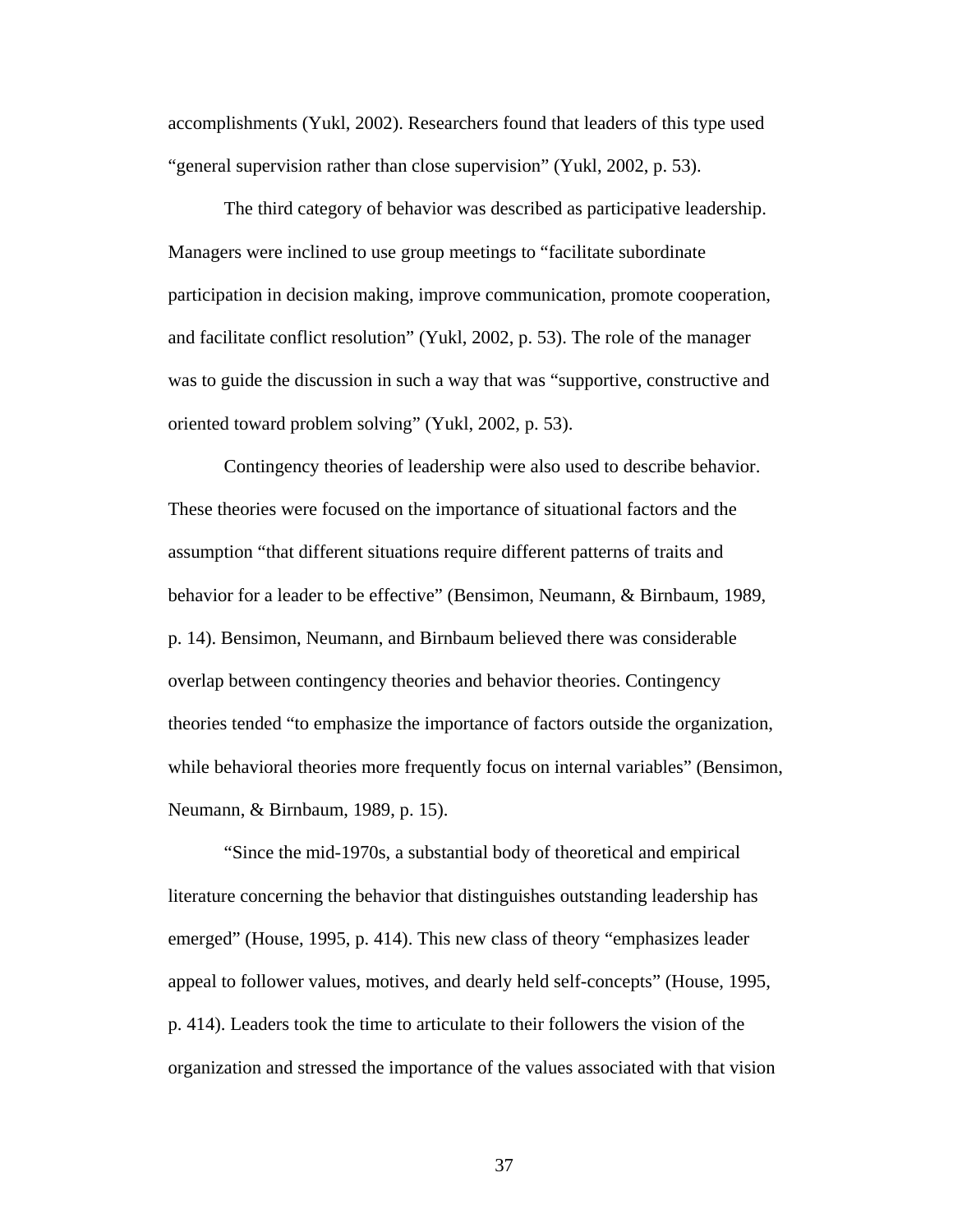(House). Charismatic leadership and transformational leadership were two theories described under the heading of neocharismatic leadership (House).

*Charismatic*. The theory of charismatic leadership was influenced by Max Weber. Charismatic leadership

occurs when there is a social crisis, a leader emerges with a radical vision that offers a solution to the crisis, the leader attracts followers who believe in the vision, they experience some successes that make the vision appear attainable, and the followers come to perceive the leader as extraordinary. (Yukl, 2002, p. 241)

"Charisma is a Greek word that means 'divinely inspired gift'" (Yukl, 2002 p. 241); however, the distinction was not made "clear whether this gift of grace was a quality possessed by leaders independent of society or a quality dependent on its recognition by followers" (Burns, 1978, p. 243).

*Transformational*. Leadership described as transformational was influenced by James McGregor Burns (1978) in the book *Leadership* where the theories of transformational and transactional leadership were outlined. Bass (1985) presented a formal theory of transformational leadership which was further defined by Bass, Avolio, and their colleagues (Bass & Avolio, 1994). "The essence of the theory is the distinction between transformational and transactional leadership" (Yukl, 2002, p. 253). Under the transformational leadership model, "followers feel trust, admiration, loyalty, and respect toward the leader, and they are motivated to do more than they originally expected to do" (Yukl, 2002, p. 253). According to Bass and Avolio, a leader who practiced transformational leadership generated "an awareness of the mission or vision of the team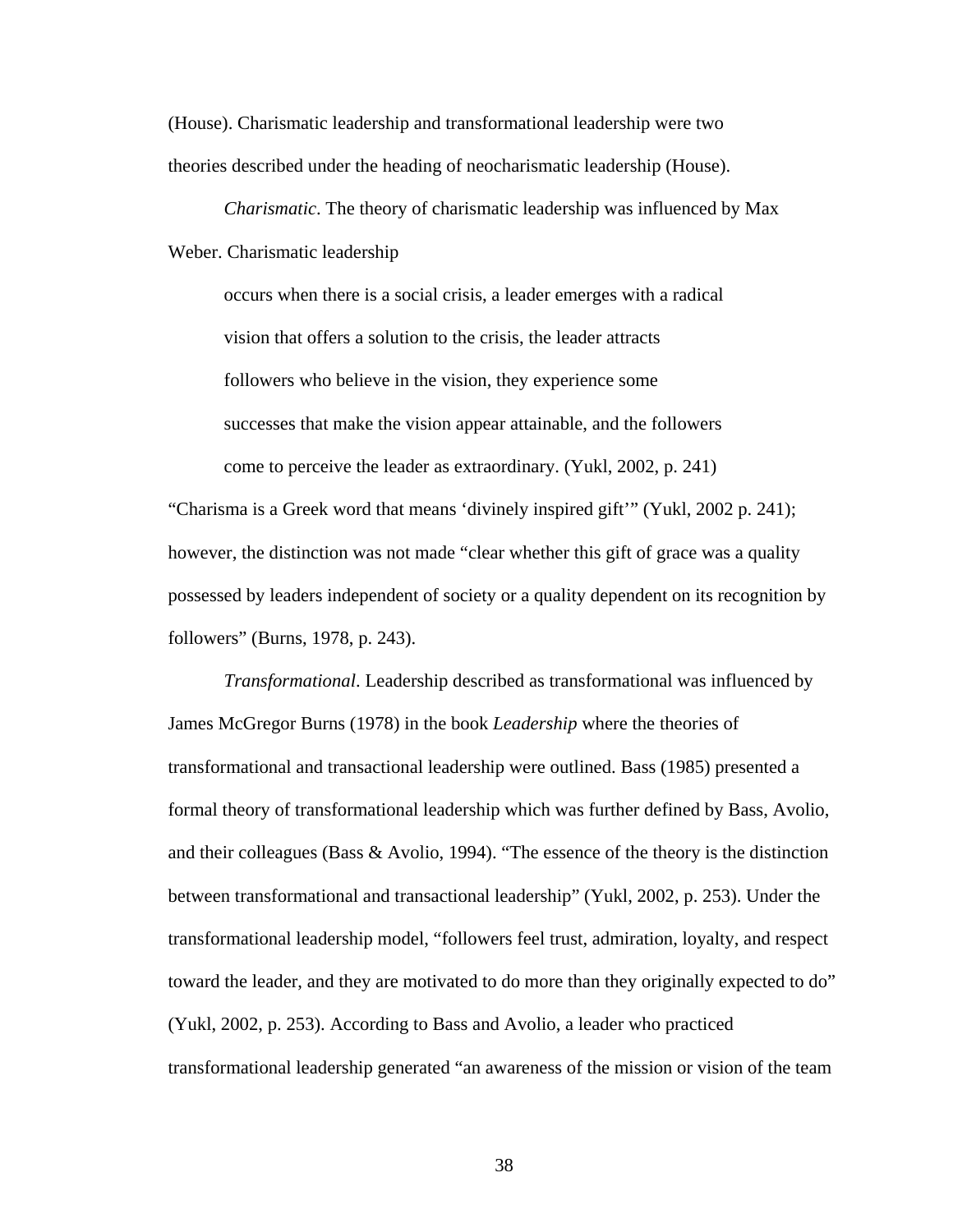and organization" (p. 2) and developed "colleagues and followers to higher levels of ability and potential" (p. 2). On the other hand, "transactional leadership involved an exchange process that may result in follower compliance with leader requests but is not likely to generate enthusiasm and commitment to task objectives" (Yukl, 2002, p. 253). *Leadership in Higher Education* 

 In recent years, there has been growing concern over leadership in higher education institutions. There has been a perception that a "great leadership crisis" (Bensimon, Neumann, & Birnbaum, 1989, p. 1) was occurring in higher education. "Calls for better, stronger, and bolder leadership have been echoed simultaneously in several reports by blue ribbon commissions, decrying the decline of higher education" (Bensimon, Neumann, & Birnbaum, 1989, p. 1). In the realm of higher education, "leadership is essential to the creative improvement of services and programs for our increasingly diverse student populations" (Clement & Rickard, 1992, p. 3).

 While the cry for leadership in the field of student affairs has been strong, a limited amount of literature exploring the concept was found (Clement & Rickard, 1992). An annotated list of higher education governance, management, and leadership studies totaled almost six hundred. Only five of the six hundred studies were related to the field of student affairs (Peterson & Mets, 1987). The student affairs literature included information professionals utilized to assume a stronger leadership role (Clement & Rickard). "Much of this literature seems fragmented, however, separating functional roles from leadership and viewing style as independent of situation" (Clement & Rickard, 1992, p. 9).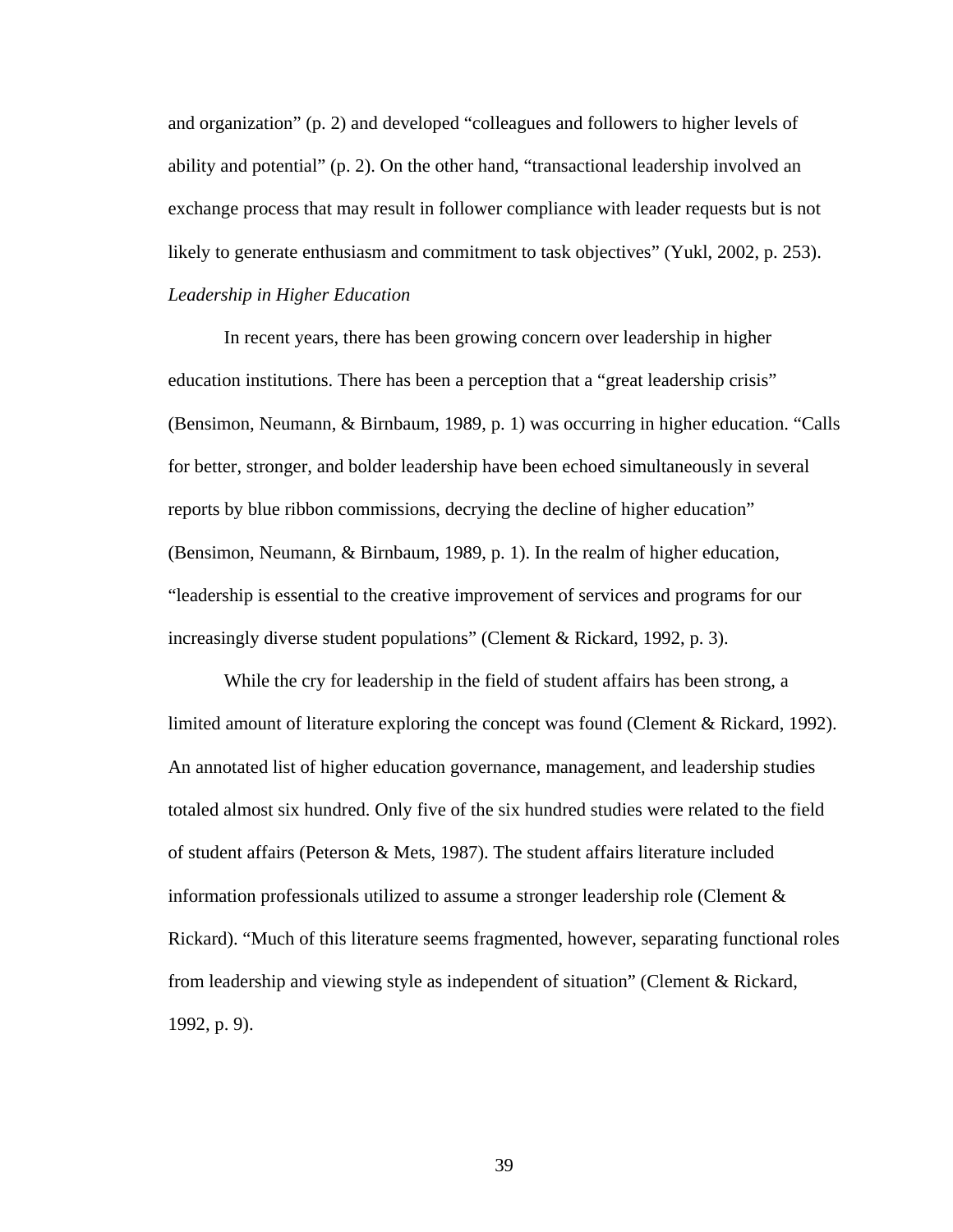### *Leadership and Relationships*

 Late in the twentieth century, a shift occurred in leadership practices. Rather than focusing on the actions of people who were viewed as leaders, new leadership practices centered around the relationships among people in an organization (Woodard, Love, & Komives, 2000c). Many authors, (Burns, 1978; Conger & Kanungo, 1998; Kouzes & Posner, 2002a; Locke & Associates, 1999;) shared the new philosophy and wrote about the relational concept of leadership. Weymes (2003) wrote "the terms of leadership and relationship are connected, since one cannot occur without the other" (p. 325).

 Relationships were seen as a source of power (Burns, 1978). Weymes (2003) wrote that "the difference between winning and losing can be attributed to the power of relationships" (p. 320). In addition to being seen as a source of power, relationships were deemed necessary in certain situations. Increased specialization of labor and the increased complexity of organizations had increased the "complexity of relationships among individuals" (Bass, 1960, p. 3). Relationships and the problems that resulted from these relationships became more complex due to industrialization (Bass). Schein (1992) wrote relationships needed to be valued in order for levels of trust and communication to develop to a point where problem solving and implementation of solutions could occur. Gerstner and Day (1997) and Graen and Uhl-Bien (1995) wrote separate articles on highquality interpersonal relationships. Both sets of researchers documented advantages in organizations where leaders and followers experience satisfying relationships with each other.

 The importance of relationships was highlighted in "complex turbulent environment [s] in which technological and other forms of interdependence are high"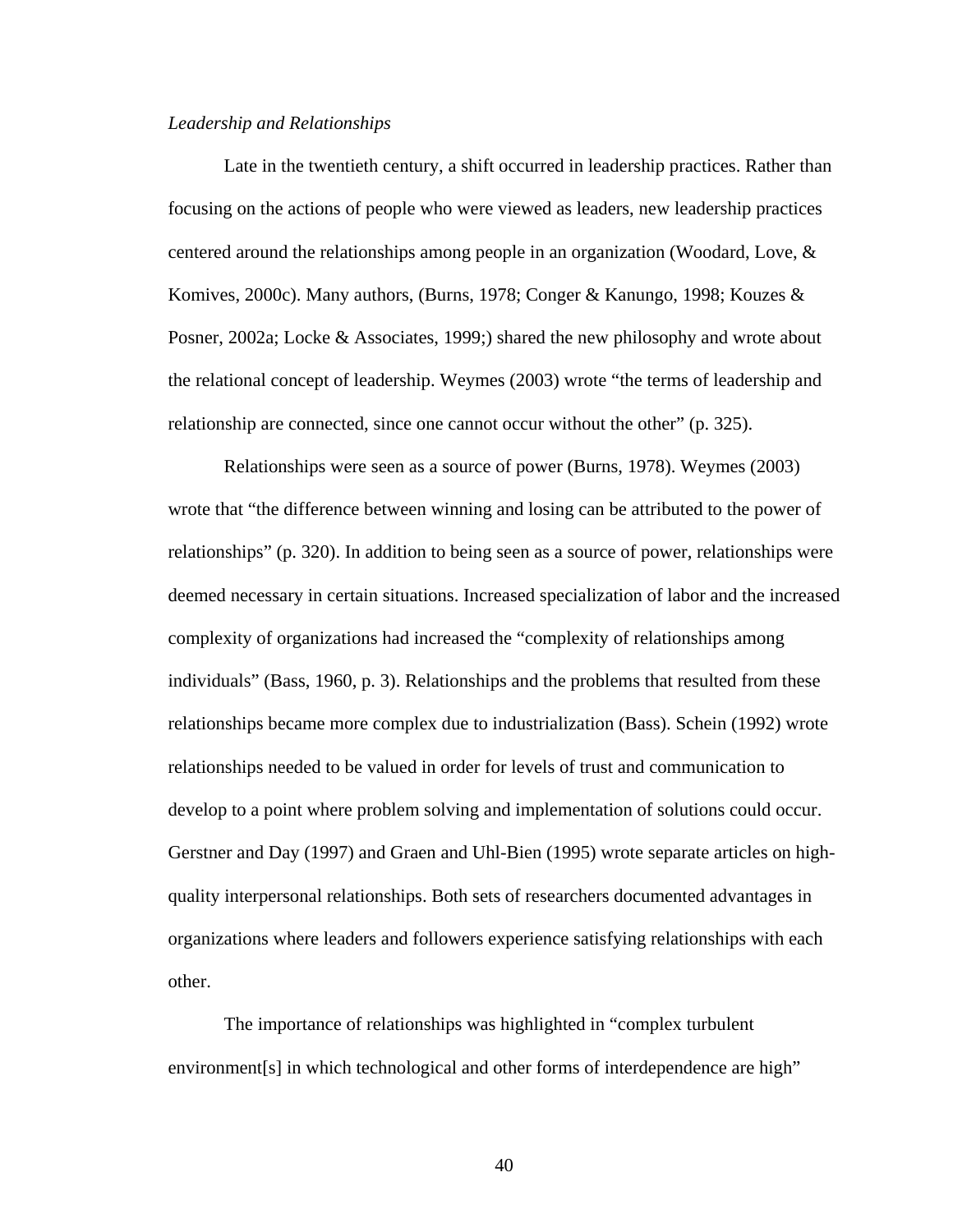(Schein, 1992, p. 371). Blimling (1993) noted that "housing programs are in a period of transition" (p. 2). Issues of a changing student population, aging facilities, a declining number of staff members to work with students, and increased scrutiny by state legislatures were just a few items within the turbulent residence life environment (Blimling).

 Schuh (2002) completed a study where leaders with more than 30 years of experience in student affairs were asked what they learned about leadership. The leaders "observed that being able to work effectively with others was most important" (Schuh, 2002, p. 209). "Student affairs…depends on cooperation and collaboration with others. The most serious error student affairs professionals can make is to isolate themselves, thinking they are an independent entity" (Sandeen, 1993, p. 300). In 2001, Sandeen wrote about extensive interviews conducted with 15 senior student affairs officers, all of whom had spent 20 years or more at their current institution. The student affairs leaders said they were expected to work with administrative colleagues "as a team, collaborating and cooperating to accomplish the objectives of the president and the mission of the college or university" (Sandeen, 2001, p. 10).

 "The student affairs staff will need to develop effective campus relationships" (Sandeen, 1993, p. 300) in order for campus programs and policies to be considered successful. "Success in leadership, success in business, and success if life, is now, and will continue to be a function of how well people work and play together" (Kouzes  $\&$ Posner, 2002a, p. 21). "Relationships are the key to leadership effectiveness" (Komives, Lucas, & McMahon, 1998, p. 21).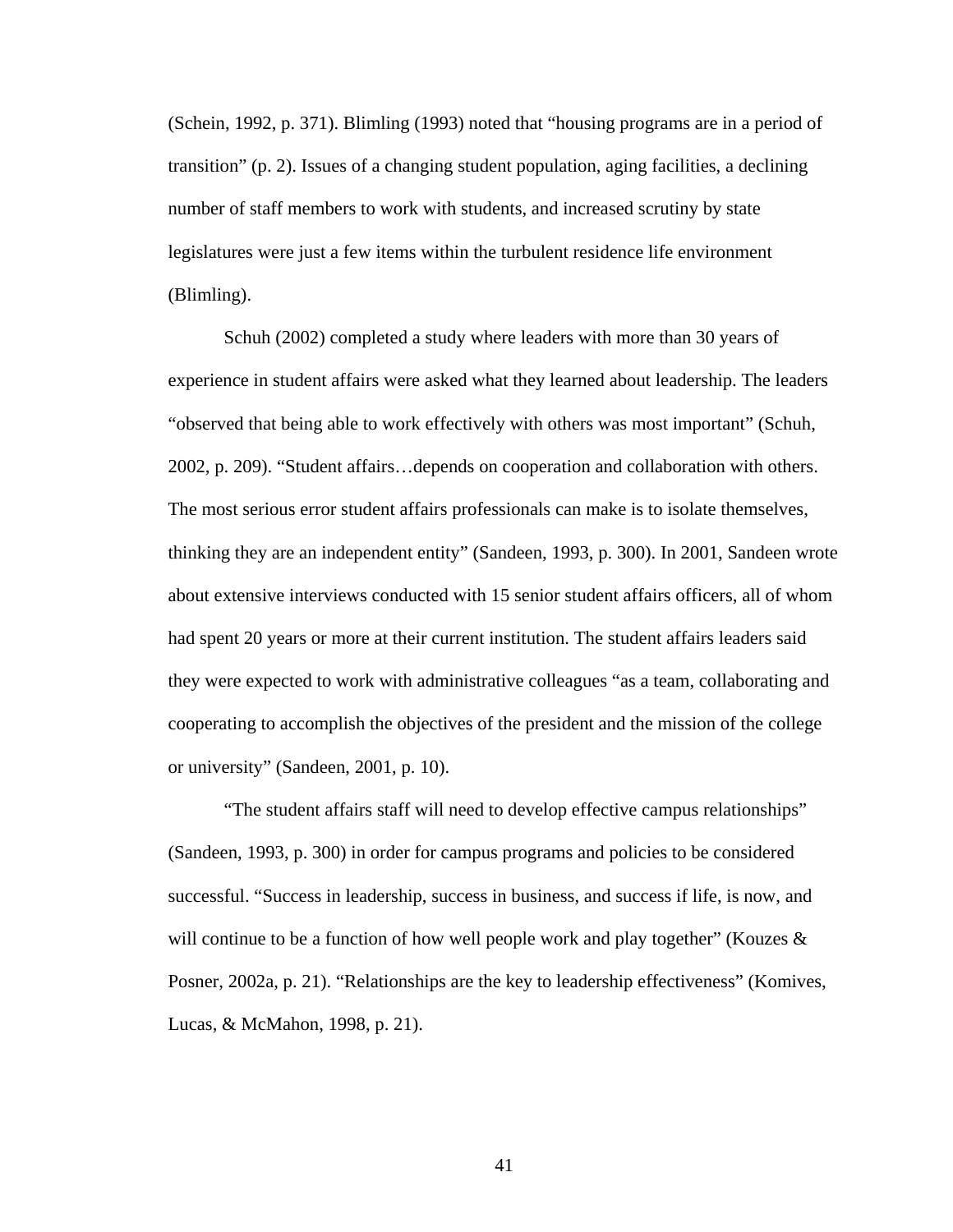### *Leadership Effectiveness*

 There were many ways to evaluate leadership effectiveness, but "the quest to uncover the secret of successful leadership…remains" (Weymes, 2003, p. 319). "There is no simple answer to the question of how to evaluate leadership effectiveness. The selection of appropriate criteria depends on the objectives and values of the person making the evaluation, and people have different values" (Yukl, 2002, p. 10).

# *Different Viewpoints*

 Conger and Kanungo (1998) wrote that measurement of leadership effectiveness should be based on "the degree to which a leader promotes (1) instrumental attitudes and behaviors that encourage the achievement of group objectives, (2) followers' satisfaction with the task and content within which they operate, and (3) followers' acceptance of their leader's influence" (p. 39). In a study performed by Clement and Rickard (1992) "three constellations of attributes and related personal qualities" (p. 18) emerged as contributors to a leader's level of effectiveness: integrity, commitment, and tenacity.

 When comparing superior leaders to those deemed average or below average in performance, Cherniss (1998) discovered the emergence of several competencies exhibited by the superior leaders. Self-confidence; an ability to manage emotions, motivation, persistence; and the ability to get along with others were listed. "Effective leaders are particularly adept at building consensus, coordinating team efforts, appreciating multiple perspectives, and avoiding unproductive conflicts" (Cherniss, 1998, p. 28).

 Yukl (2002) wrote "conceptions of leadership effectiveness differ from one writer to another" (p. 8). The writer's conception of leadership, either implicit or explicit, was a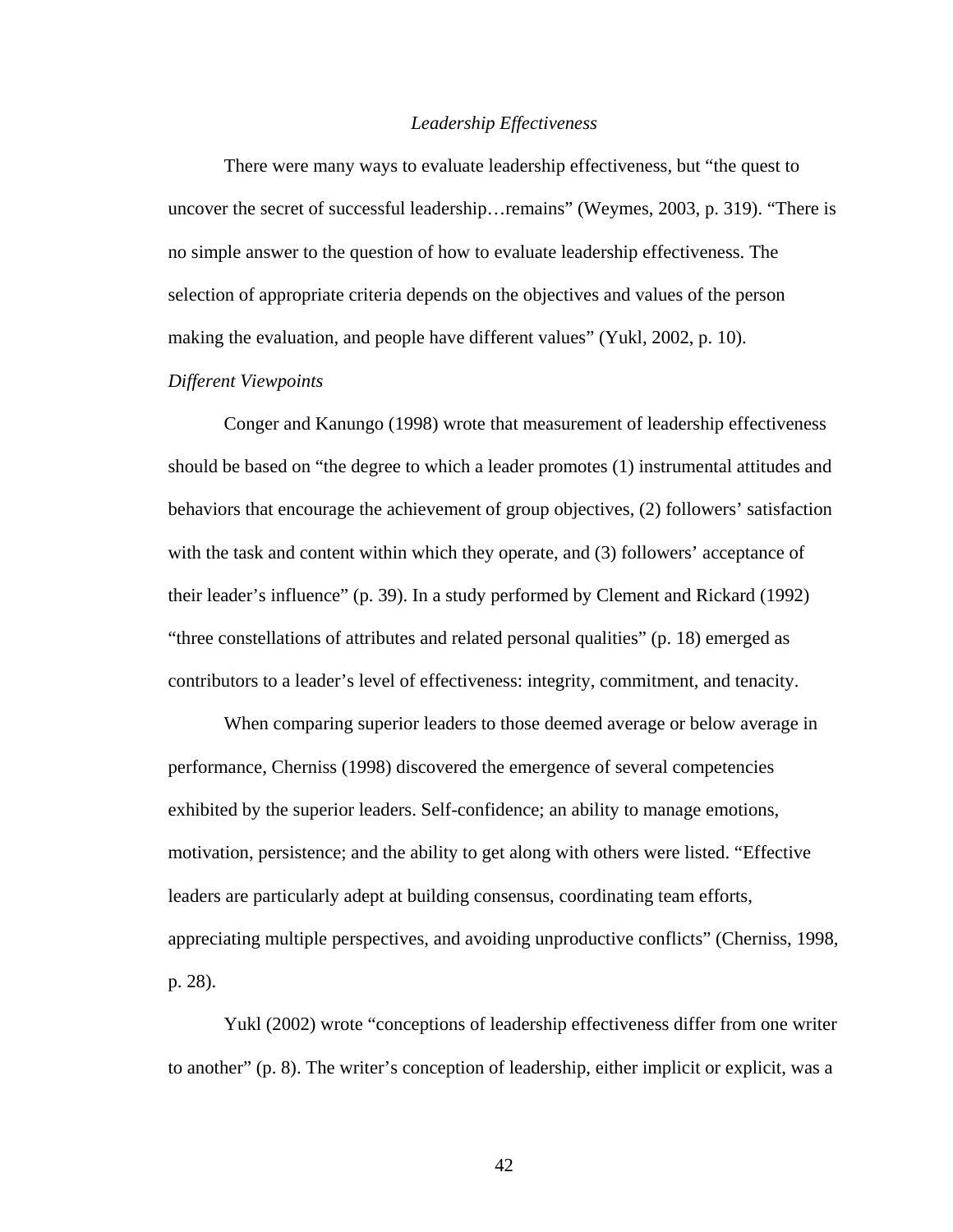determinant in how leadership effectiveness was evaluated (Yukl). "The most commonly used measure of leadership effectiveness is the extent to which the leader's organizational unit performs its task successfully and attains its goals" (Yukl, 2002, p. 8). The attitude followers displayed toward the leader and the perception of the leader's contribution to the quality of the group's processes were other common indicators of leadership effectiveness (Yukl).

 Seven core qualities were listed by Ryback (1998) as essential to successful leadership: (a) strategic planning, (b) communication and alignment, (c) team building, (d) continuous learning, (e) dynamic accountability (f) systemic results, and (g) actualized integrity. "Successful leadership now includes guidance and empowering ability along with productivity and achievement. The successful leader is now seen more as a motivator of purpose and alignment and an inspiration to corporate commitment" (Ryback, 1998, p. 6).

"Network-building is...[a] key interpersonal skill of effective leaders" (Locke  $\&$ Associates, 1999, p. 40) in addition to exhibiting a high level of positive energy that can be felt by members of the organization (Goleman, 1998c). "Effective leaders help group members communicate and work together" (Bolman & Deal, 1997, p. 158). Skillful leaders paid attention to subtle emotional undercurrents that existed within their group (Goleman).

 "In the twenty-first century, the criteria for leadership will be not only knowledge and experience, but also healthy self-esteem and sensitivity to others' feelings" (Ryback 1998, p. 11). "The most effective leaders are alike in one crucial way: they all have a high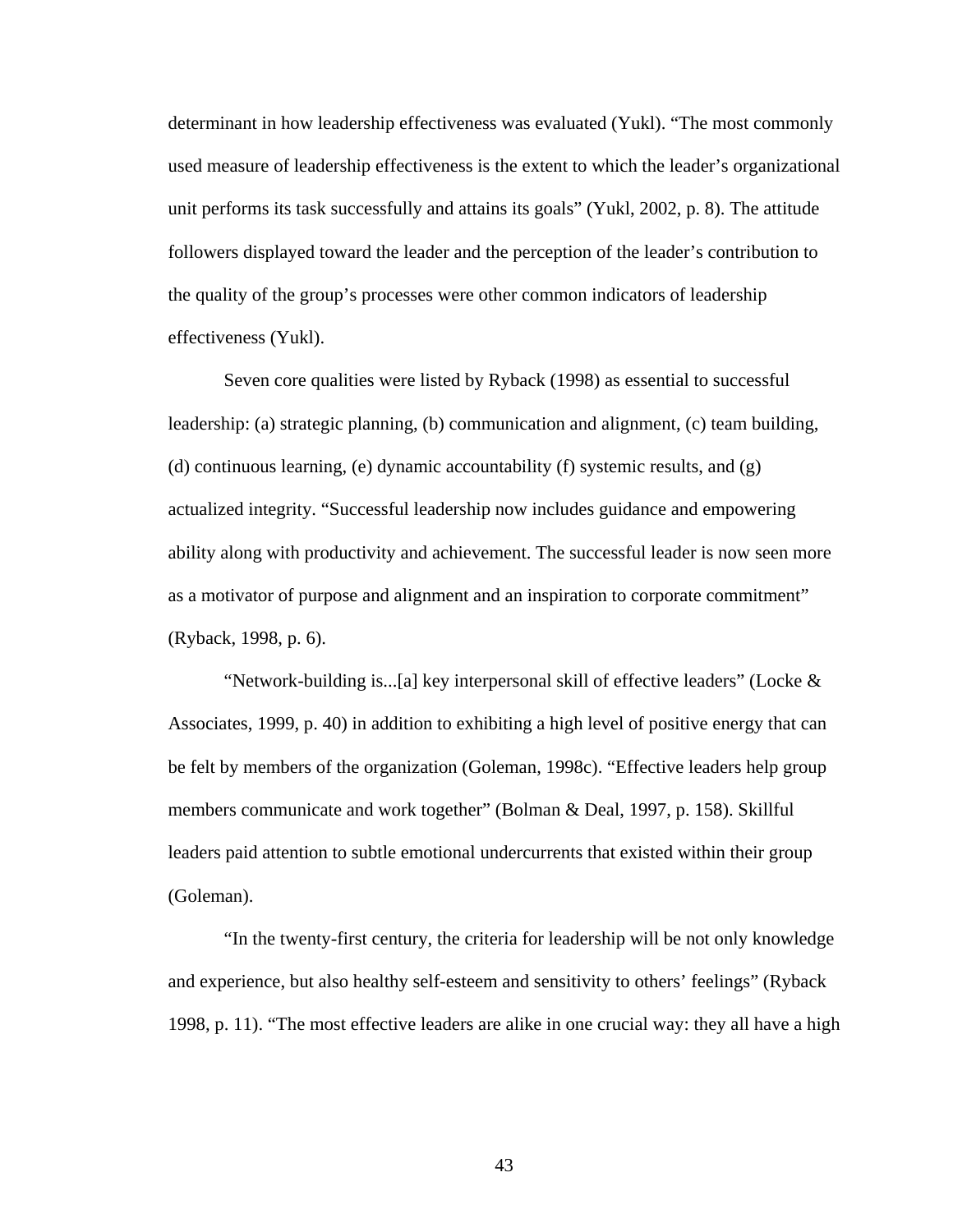degree of what has come to be known as emotional intelligence" (Goleman, 1998b, p. 94).

## *Use of Emotion*

 According to George (2000), leaders who utilized emotional intelligence were able to develop goals for the organization and create ways to achieve those goals. Leaders effectively communicated a newly created vision in a way that motivated followers to share the vision. The utilization of emotional intelligence allowed leaders to assess and manage the emotions of others when making decisions, when assisting followers in identifying and expressing emotions, and when altering the feelings of followers in more productive ways to transform the organization (George).

 Effective leaders used emotional intelligence skills when distinguishing between real and faked emotions, and when understanding why emotions were faked (George, 2000). Work became less routine, due to technological advances, and therefore, leaders became more dependent on culture as an influence. Leaders found it harder to control the less routine work and employed emotional intelligence skills to embrace and express norms and values that generated strong feelings of organizational identity (George). "Emotional intelligence has the potential to contribute to effective leadership in multiple ways. The special relevance to leadership revolves around the fact that leadership is an emotion-laden process, both from a leader and a follower perspective" (George, 2000, p. 1046).

 Megerian and Sosik (1996) added another view of emotions and effective leadership. "Relationship management entails being able to manage emotions in others to solve interpersonal conflicts for which there may be no logical solutions" (Megerian  $\&$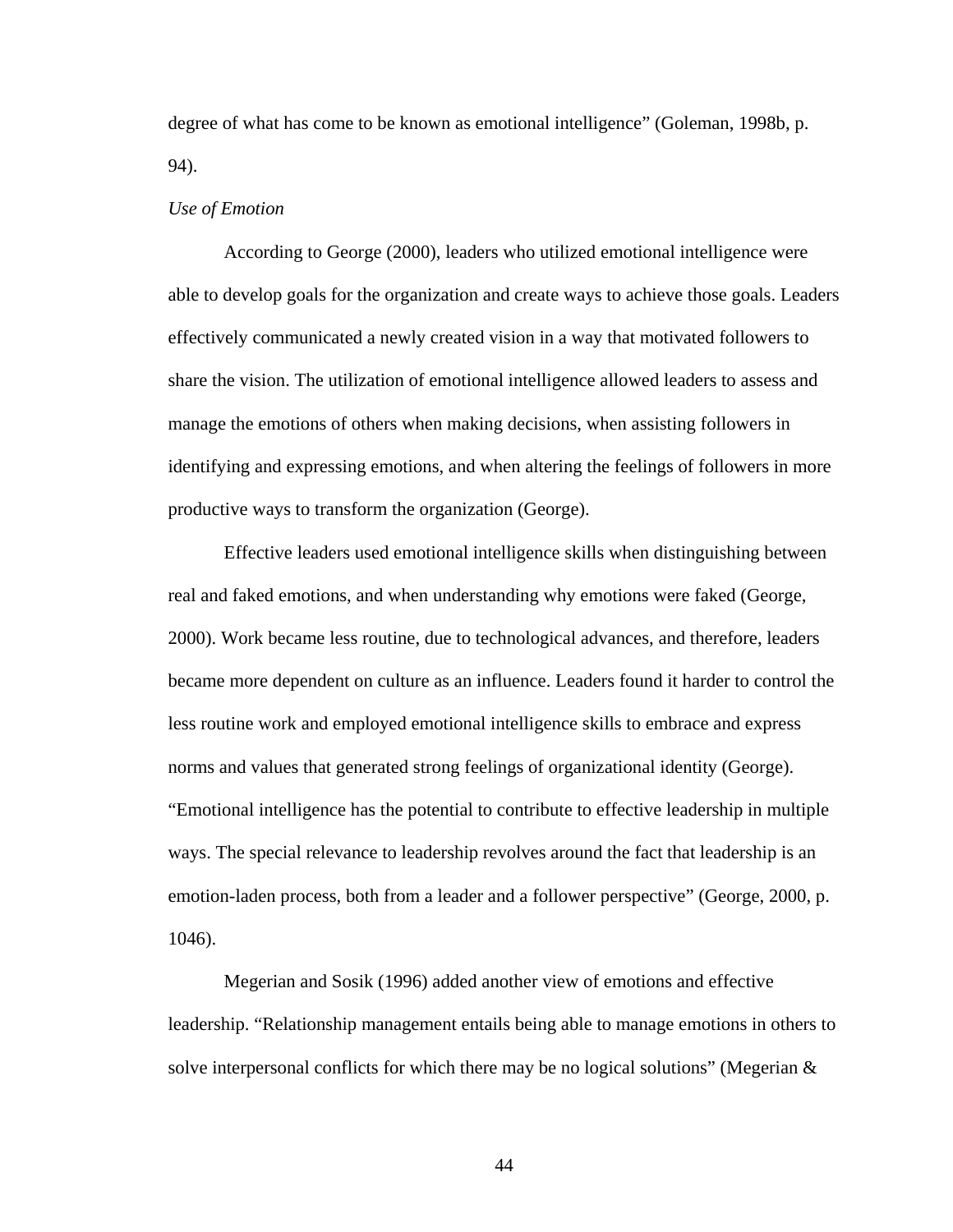Sosik, 1996, p. 36). The authors suggested "that relationship management, along with self-awareness, emotional management, self-motivation, and empathy are components of EI [emotional intelligence] that may be personal characteristics related to effective leadership" (Megerian & Sosik, 1996, p. 36).

 Results of research studies supported the concept of emotional intelligence as a component of effective leadership (Gardner & Stough, 2001; George & Bettenhausen, 1990; Palmer, Walls, Burgess, & Stough; 2000). Palmer, Walls, Burgess, and Stough (2000) studied emotional intelligence compared with transformational leadership and transactional leadership. The authors concluded that preliminary evidence existed between emotional intelligence and effective leadership (Palmer, Walls, Burgess, & Stough). In a similar study, Gardner and Stough (2001) examined "relationships between emotional intelligence and leadership (p. 71). Based on the findings, Gardner and Stough hypothesized that a leader's ability

to identify and understand the emotions of others in the workplace, to be able to manage their own and others' positive and negative emotions, to be able to control emotions states in the workplace effectively, to utilise [*sic*] emotional information when problem solving, and to be able to express their feelings to others, is integral to the leader being effective. (p. 76)

 George and Bettenhausen (1990) completed a research study in which a significant and positive result was found between a leader's mood and the group's performance. In 1995, George conducted a similar study on the impact a leader's positive mood had on followers. "Finding leader positive mood to be positively associated with group performance…may…help explain why some leaders are much more effective than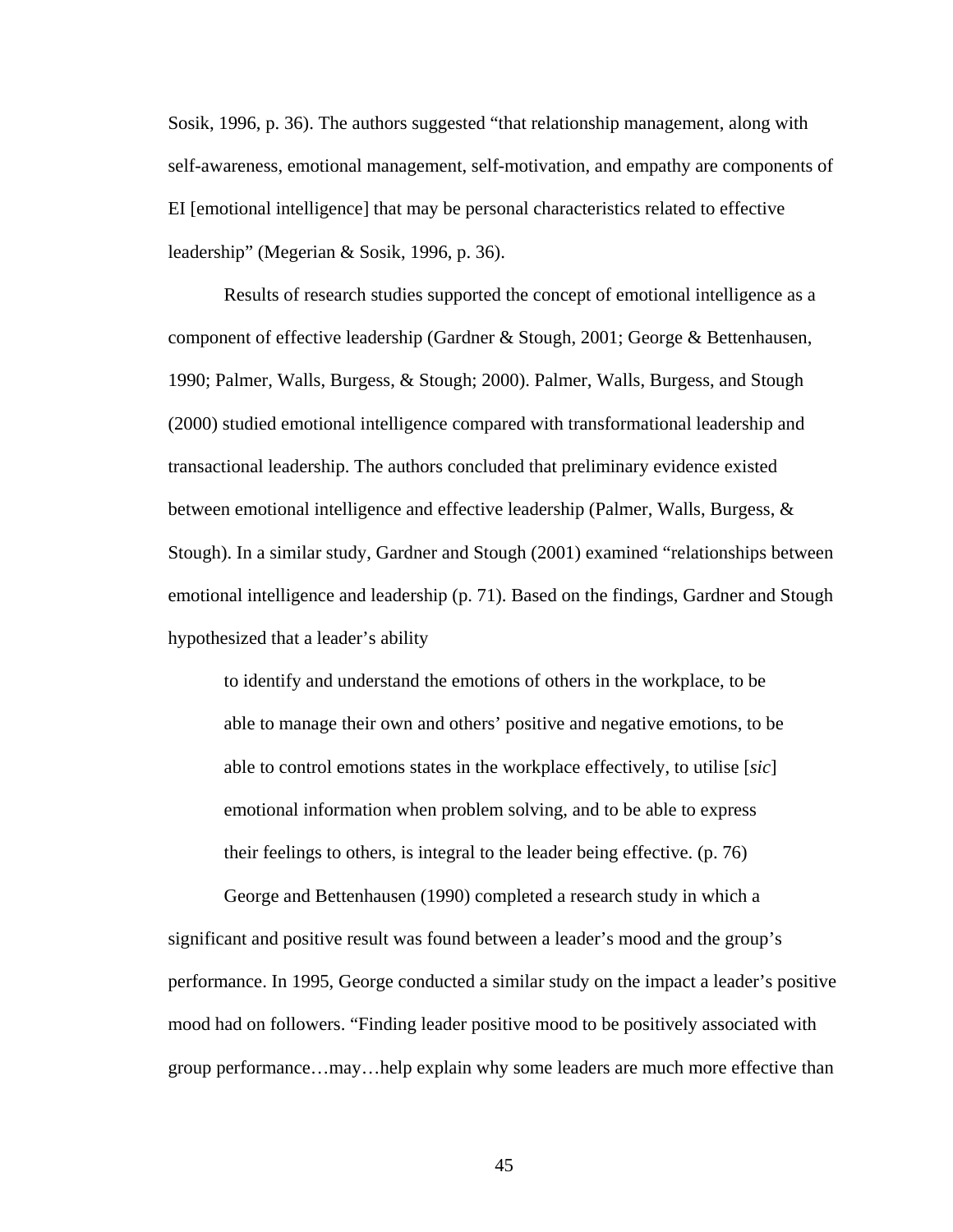others, even though their education, skills, abilities, and experiences are quite similar" (George, 1995, p. 790).

#### *New Viewpoints*

 New yardsticks have been used to measure a leader's performance. In addition to intelligence, training, and expertise, an evaluation was made by how well leaders handled themselves and others in the organization (Goleman, 1998c). "This yardstick is increasingly applied in choosing who will be hired and who will not, who will be let go and who retained, who passed over and who promoted (Goleman, 1998c, p. 3). Intellectual ability and technical know-how were taken for granted when using the new measurement tool; the focus was placed on personal qualities like initiative, empathy, adaptability, and persuasiveness (Goleman).

 "The answer to the dilemma of effectiveness in leadership does not lie in more and better research methodologies but in the ability to think about leadership differently" (Bensimon, Neumann, & Birnbaum, 1989). Kouzes and Posner (2002a) viewed leadership in a different way when beginning a research project in 1983. The premise of the research was to have leaders "select a project, program, or significant event that represented his or her 'personal-best' leadership experience" (Kouzes & Posner, 2002a, p. 3). The leader answered specific questions about the experience, and similar patterns were revealed as the answers were studied (Kouzes & Posner, 2001a). Kouzes and Posner (2002a) believed the patterns demonstrated that leaders engaged in specific practices "when getting extraordinary things done in organizations" (Kouzes & Posner, 2002a, p. 13). The practices of (a) modeling the way, (b) inspiring a shared vision, (c) challenging the process, (d) enabling others to act, and (e) encouraging the heart became known as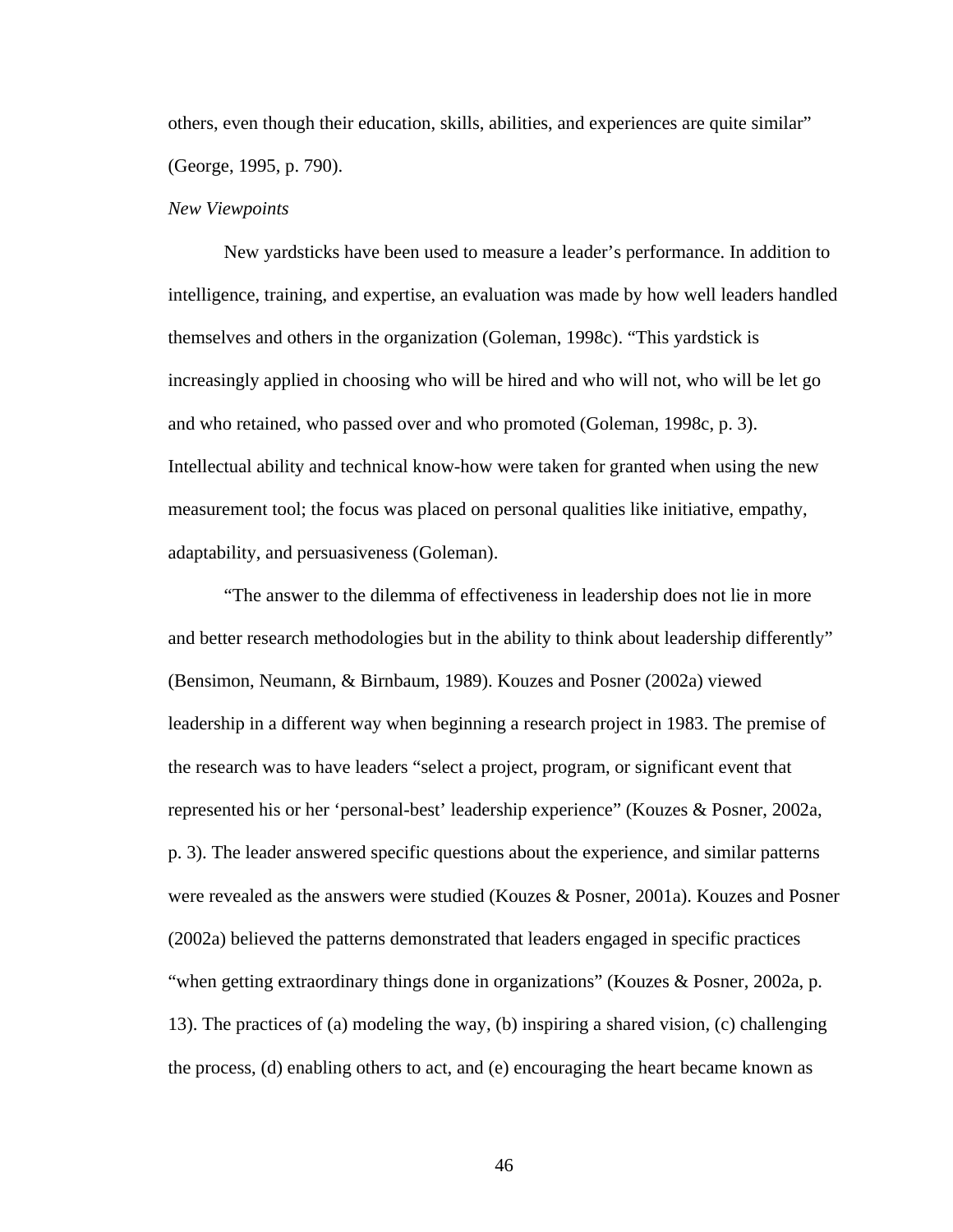the Five Practices of Exemplary Leadership (Kouzes & Posner, 2002a). "Leadership is not at all about personality; it's about practice (Kouzes & Posner, 2002a, p. 13).

 "Leadership is a relationship between those who aspire to lead and those who choose to follow" (Kouzes & Posner, 2002a, p. 20). "Success in leading will be wholly dependent upon the capacity to build and sustain those human relationships that enable people to get extra-ordinary things done on a regular basis" (Kouzes & Posner, 2002a, p. 21). Twenty years had passed, over 4,000 cases studied, and more than 200,000 surveys had been completed to document the authenticity of that statement even in the present day (Kouzes & Posner, 2001a, 2002)

## *Assessment Tools*

 "Before data are collected, any necessary measuring instruments must be identified" (Wiersma, 2000, p. 21). There were over 60 different assessment tools that measure emotional intelligence (Thompson, n.d.), and five of them stand out: the *Emotional Quotient Inventory* (EQ-i), the *Multifactor Emotional Intelligence Scale* (MEIS), the *Mayer Salovey Caruso Emotional Intelligence Test* (MSCEIT), the *Emotional Competence Inventory* (ECI), and the *Emotional Competence Inventory - University Edition* (ECI-U). While all five measured emotional intelligence, each measured it in a different way: assessing skills, abilities, or competencies.

 Gowing (2001) described Reuven Bar-On, creator of the EQ-I, as "one of the pioneers in the measurement of emotional intelligence" (p. 107). As an assessment tool the EQ-I was designed to measure "an array of noncognitive…skills that influence one's ability to succeed in coping with environmental demands and pressures" (*Comparison…*, n.d.). Another instrument was the MEIS designed by Peter Salovey and John Mayer. The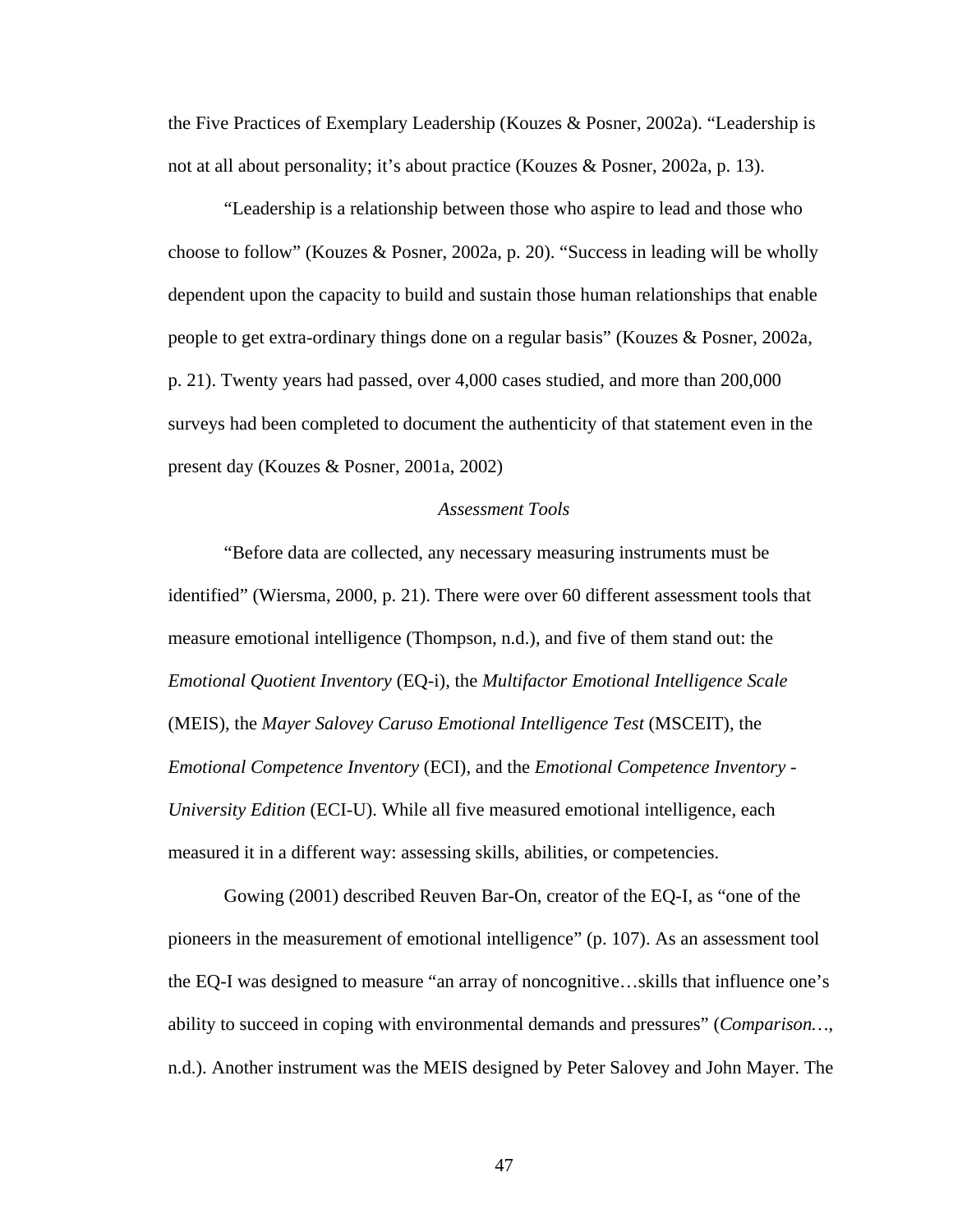MEIS was a direct behavioral measure based upon Mayer and Salovey's model of emotional intelligence and was "the only measure designed as a true ability measure, tapping intellectual abilities relating to feelings and emotion" (Gowing, 2001, p. 93). Similar to the MEIS, the MSCEIT, created by Mayer, Salovey, and David Caruso, "is an ability measure of emotional intelligence designed to yield an overall emotional intelligence score as well as subscale scores for perception, facilitation, understanding, and management of emotions" (Gowing, 2001, p. 104).

 Development of the ECI was done by Richard Boyatzis and Daniel Goleman to measure the competencies in Goleman's (1995, 1998c) emotional competence framework. In addition, competencies from Hay/McBer's Generic Competency Dictionary and Boyatzis's *Self-Assessment Questionnaire* (SAQ) were utilized in the creation (Sala, 2002). "The ECI is a 360-degree assessment that gathers self, subordinate, peer, and supervisory rating on…social and emotional competencies" (Gowing, 2001, p. 87). The competencies were divided into four clusters: self-awareness, self-management, social awareness, and relationship management. Self-awareness and self-management were categorized under the heading of personal competence and were similar to what Gardner (1983) described as intrapersonal intelligence. Social competence encompassed social awareness and relationship management, and was comparable to Gardner's (1983) interpersonal intelligence (Goleman, Boyatzis, & McKee, 2002).

 Later, Goleman and Boyatzis created the *Emotional Competence Inventory - University Edition* (ECI-U). "The ECI-U is the premier EI [emotional intelligence] assessment instrument designed specifically for use within academic settings"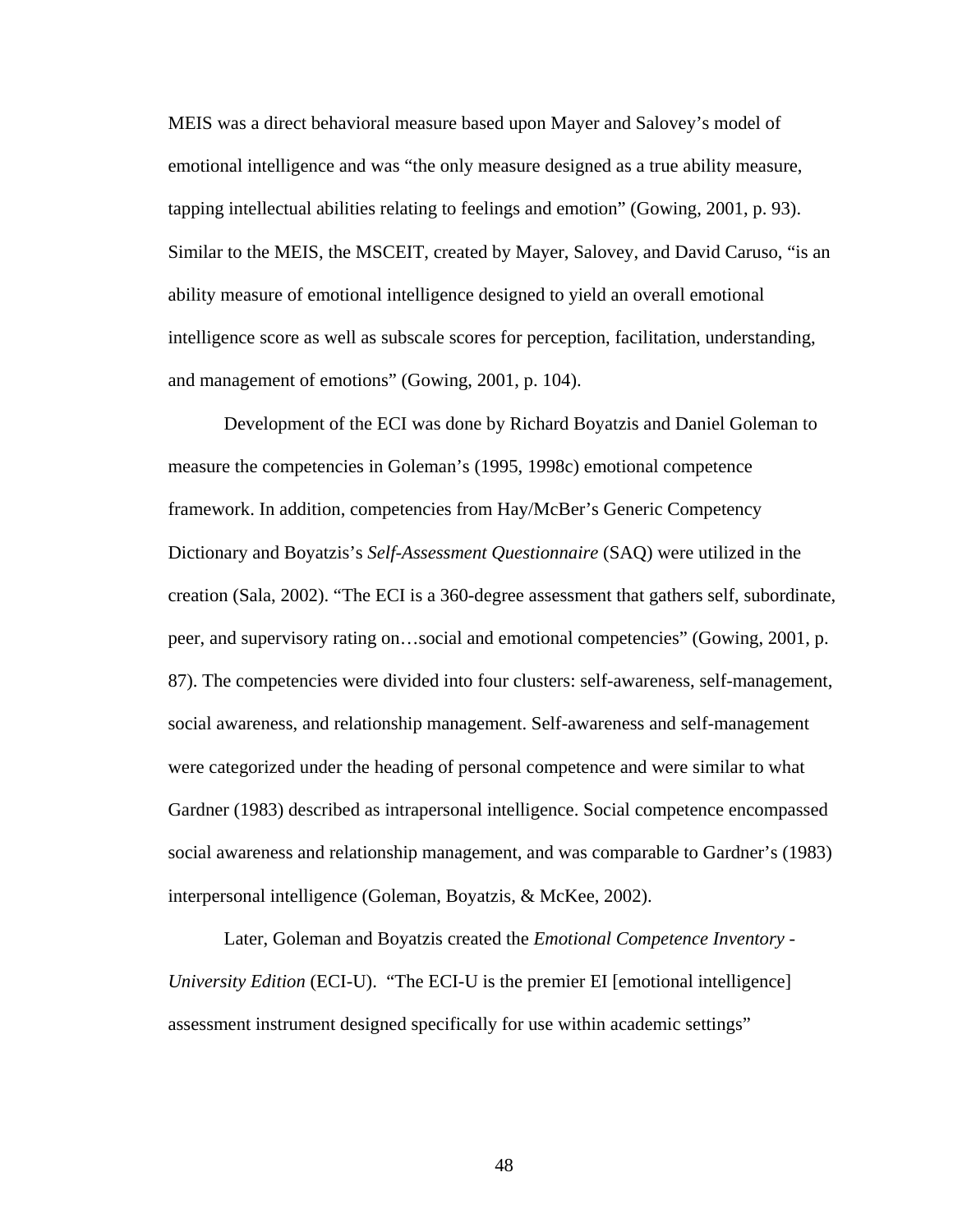(*Assessment Tools*, n.d.). Sixty-three items were examined within a self-assessment or multi-rater version.

 There have been many different ways to define leadership effectiveness just as there have been many ways to define leadership (Yukl, 2002). Most researchers assess a leader's effectiveness by examining the "consequences of the leader's actions for followers" (Yukl, 2002, p. 8). Examining "the extent to which the leader's organizational unit performs its task successfully and attains its goals" (Yukl, 2002, p. 8) was the most common way to measure leadership effectiveness. Other ways to evaluate a leader's effectiveness was to examine follower attitudes toward the leader or evaluate the leader's contribution to the group as observed by followers or others outside the group (Yukl).

 Research on effective leadership behavior began in the 1950s with the Ohio State Leadership Studies. The researchers were asked to develop questionnaires that could assess previously identified behaviors. Out of these studies two questionnaires were constructed: the *Leader Behavior Description Questionnaire* (LBDQ) and the *Supervisory Behavior Description* (SBD or SBDQ). A third questionnaire, the *Leader Opinion Questionnaire* (LOQ), was also created, but it was later viewed as a measure of leader attitudes. As time passed, a fourth questionnaire called the *Leader Behavior Description Questionnaire, Form XII* (LBDQ XII) was developed. Ten additional scales were added to the LBDQ XII, and the scope of other categories were narrowed (Yukl, 2002).

 During the 1980s James Kouzes and Barry Posner began researching what people looked for in a leader. When answering the question, respondents identified 225 values, traits, and characteristics which were later reduced to a list of 20 characteristics (Kouzes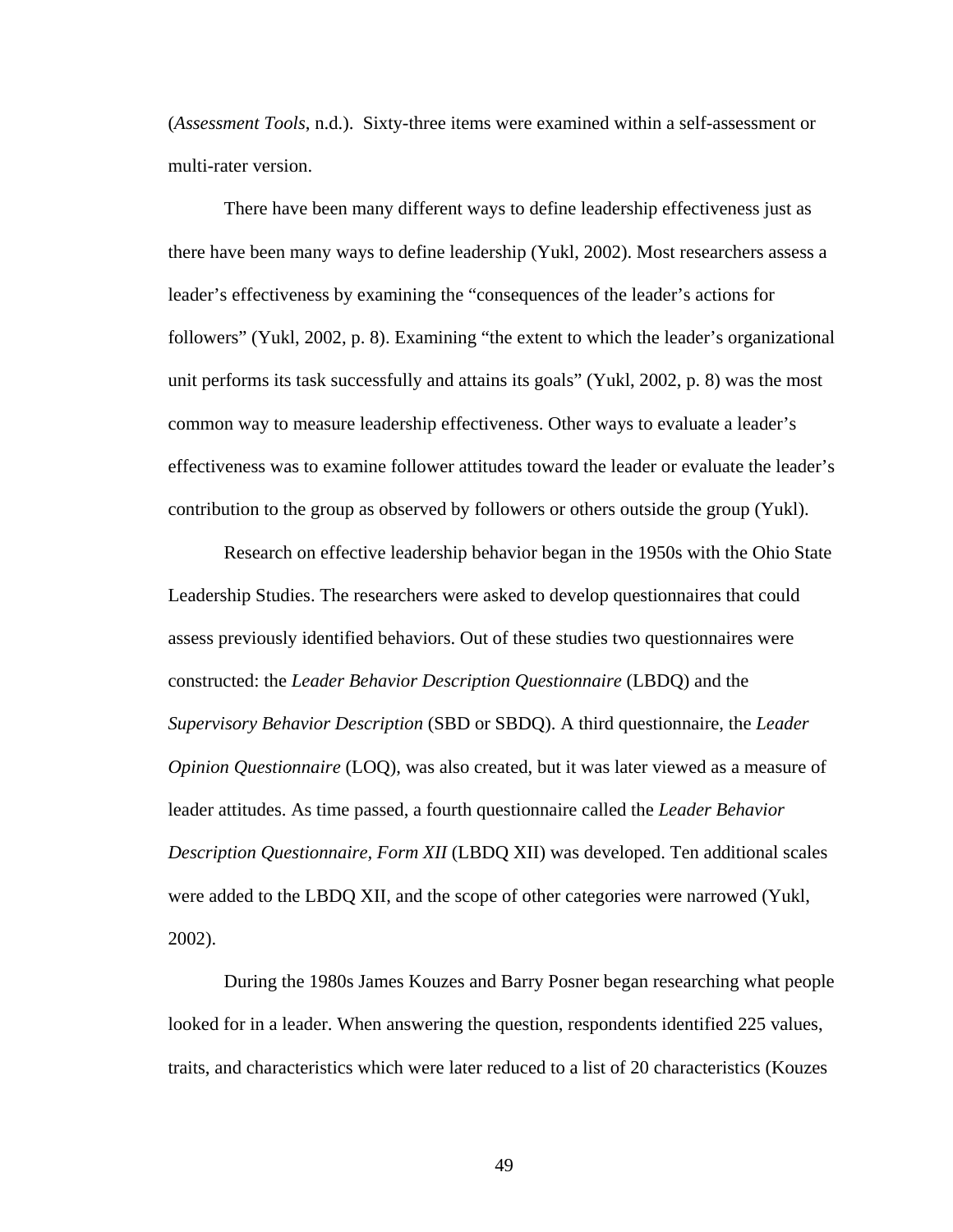& Posner, 2002a). In addition, Kouzes and Posner (2002a) examined the personal-best leadership experiences of leaders and discovered that leaders have "common patterns of action. As stated previously, "leadership is not at all about personality; it's about practices" (Kouzes & Posner, 2002a, p. 13). The practices, or common patterns of action, became the foundation of their model of leadership. Eventually, the *Five Practices of Exemplary Leadership* (Kouzes & Posner, 2002a) were developed.

 Kouzes and Posner (2001a) created the *Leadership Practices Inventory* (LPI) to assess how a leader's behavior falls within the five leadership practices. "The LPI is a questionnaire with thirty behavioral statements – six for each of The Five Practices" (*The LPI*, n.d., p. 1). A 360-degree assessment tool, the LPI was to be completed by five to ten people in addition to the leader. The other people were respondents who had opportunities to directly observe the leader while acting as a leader (Kouzes & Posner, 2001a). The respondents and the leader (who completed a self-report form) used a tenpoint rating scale to decide how frequently the leader engaged in 30 specific behaviors (Kouzes & Posner, 2001b). Results from all questionnaires were given to the leader to assist with improving leadership behaviors and, in turn, leadership effectiveness.

### *Summary*

The concept of emotional intelligence developed over decades before Daniel Goleman wrote his first book in 1995. A second book written by Goleman (1998c) outlined emotional intelligence competencies that could be used in the workplace. Goleman believed emotional intelligence was a learned process and the determination of one's strengths and weaknesses (competencies) could be used to assist in the learning process.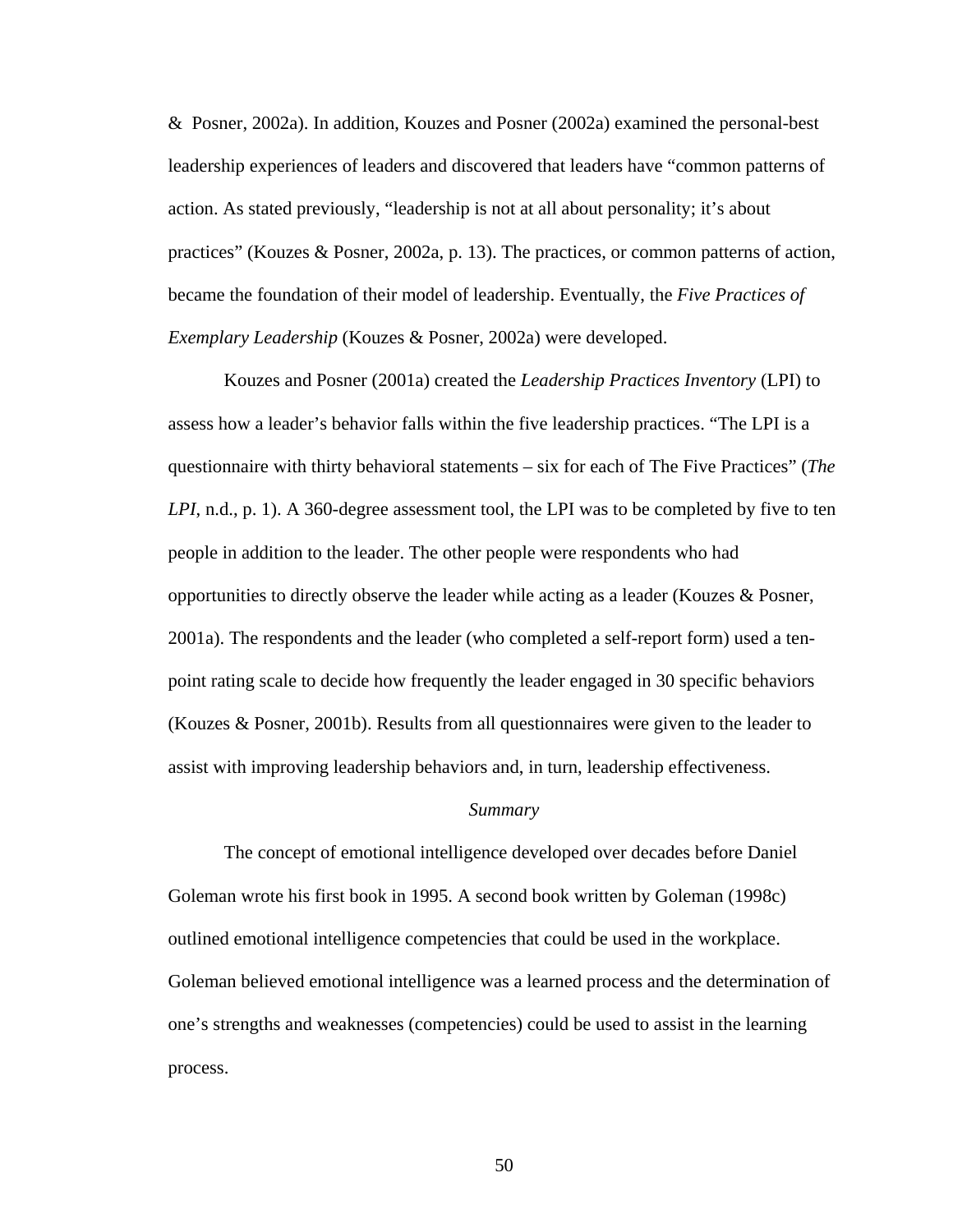Leadership had many definitions, and there were many leadership theories from which to choose. While the need for leadership in higher education and student affairs had been noted, a very limited amount of literature addressing the need was found. A shift had occurred where the focus was on the importance of relationships rather than on the actions of people.

 Utilizing emotional intelligence skills to assess a leader's effectiveness was found to be a recent activity. Intelligence, training, and expertise were still considered relevant, but the ability to assess and manage emotions was added to the list of items by which effectiveness was determined.

Over the years a large number of assessment tools had been created to assess one's emotional intelligence and leadership effectiveness. The *Emotional Competence Inventory – University Edition* (ECI-U) and the *Leadership Practices Inventory* (LPI) were two instruments designed to measure competencies and behaviors utilized in a work setting.

The concept of a relationship between the emotional competence scores of hall directors and the leadership practice scores of hall directors was explored in this study. The possibility of predicting leadership practices based on emotional competence was also examined. The review of literature supported the fact that an insufficient amount of research existed in the area of a correlation between the emotional competence and leadership practices of hall directors. An investigation of these two variables created a foundation for determining the strength of the relationship and the possibility of utilizing emotional competence to predict effective leadership behavior.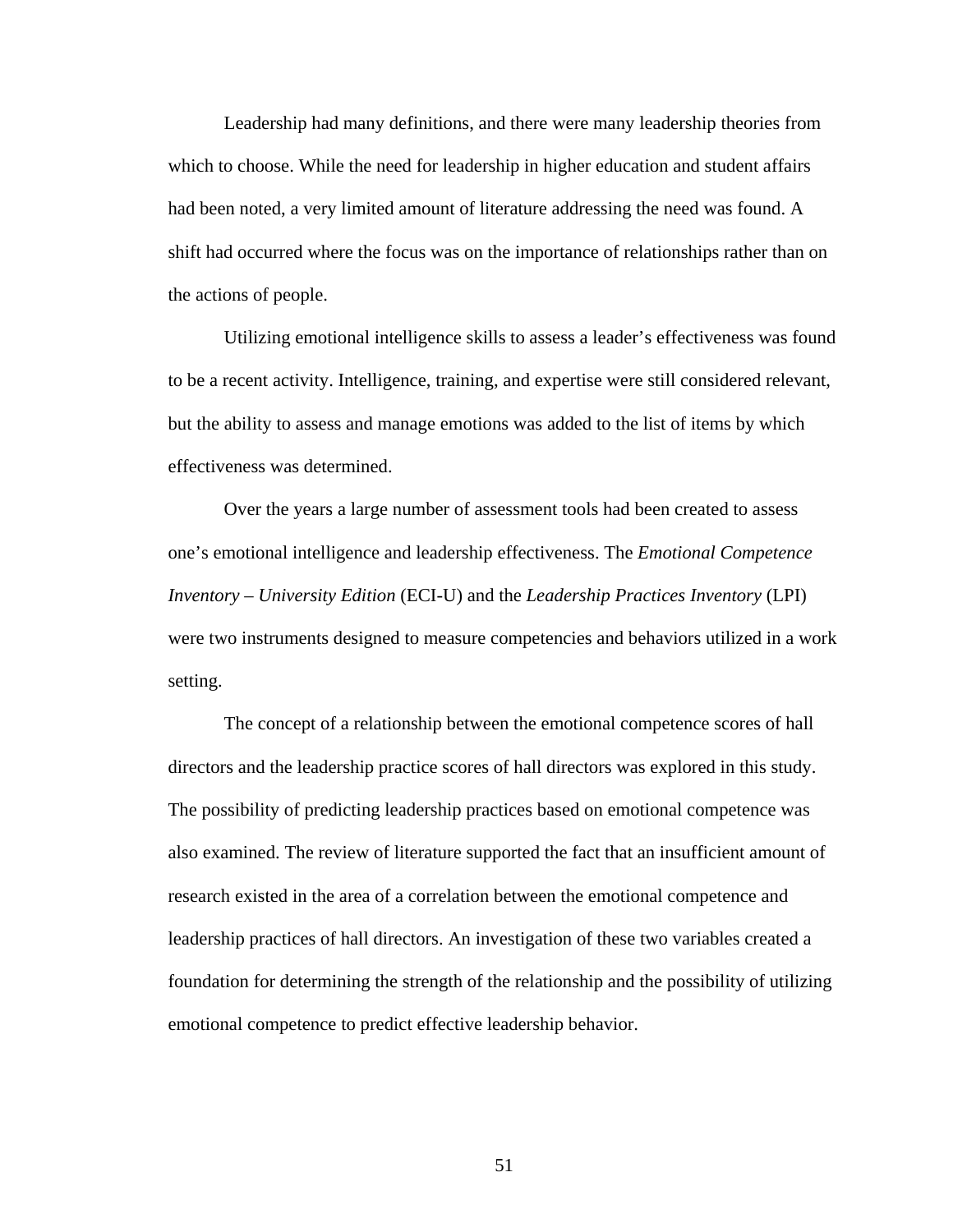A description of the methods used to collect the data as well as research questions and hypotheses is contained in Chapter Three. In Chapter Four quantitative data analyses are presented and related to the research questions. A summary of the findings and the implications for future research is included in Chapter Five.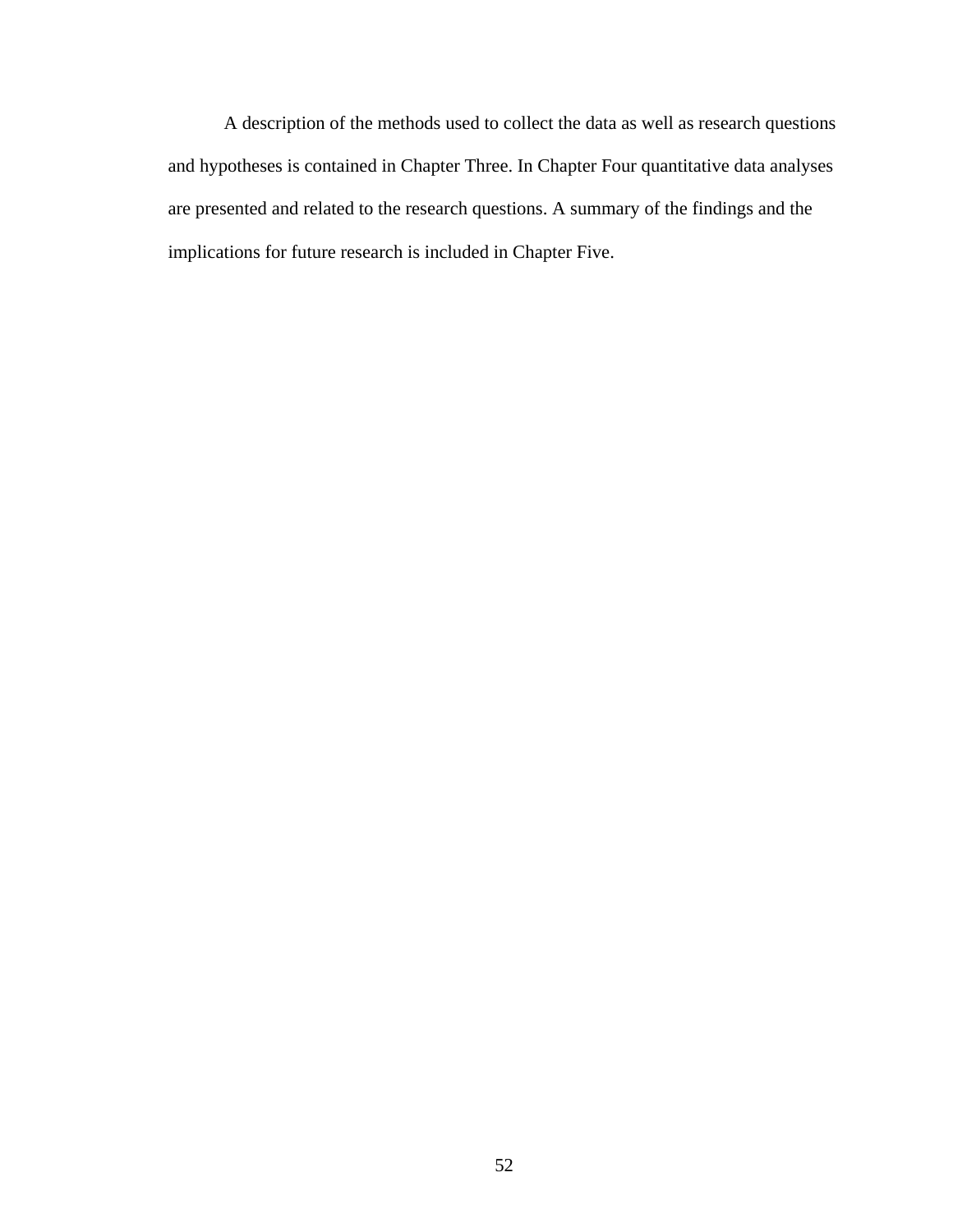### CHAPTER THREE

### Research Design and Methodology

## *Introduction*

 As decades passed, the ability to develop leadership skills and the ability to develop interpersonal skills remained an essential skills for hall directors (Burkard, Cole, Ott, & Stoflet, 2005; Lovell & Kosten, 2000; Newton & Richardson, 1976; Ostroth, 1981). The need for these skills was supported by examples Palmer (1995) gathered while working in residence life and student affairs: hall directors

may indeed be called upon to console the homesick, congratulate the victorious, encourage the demoralized, sympathize with the brokenhearted, arrange professional assistance for the suicidal, assist the intoxicated, confront the disruptive, mediate among the angry, and challenge the frustrated to take constructive action in addressing their concerns. In addition to helping students, some [hall directors] have been called upon to explain to irate parents why hall staff won't provide "wakeup calls" so that their sons and daughters don't sleep through their classes, deal with RAs who insist that "last year's [hall director] didn't make us come to staff meetings," communicate with building service or maintenance personnel who don't understand why residence life staff "let" students make a mess or break things, and work with overtired or overstressed supervisors who may, on occasion, seem unreasonable or even a bit cranky. (p. 6)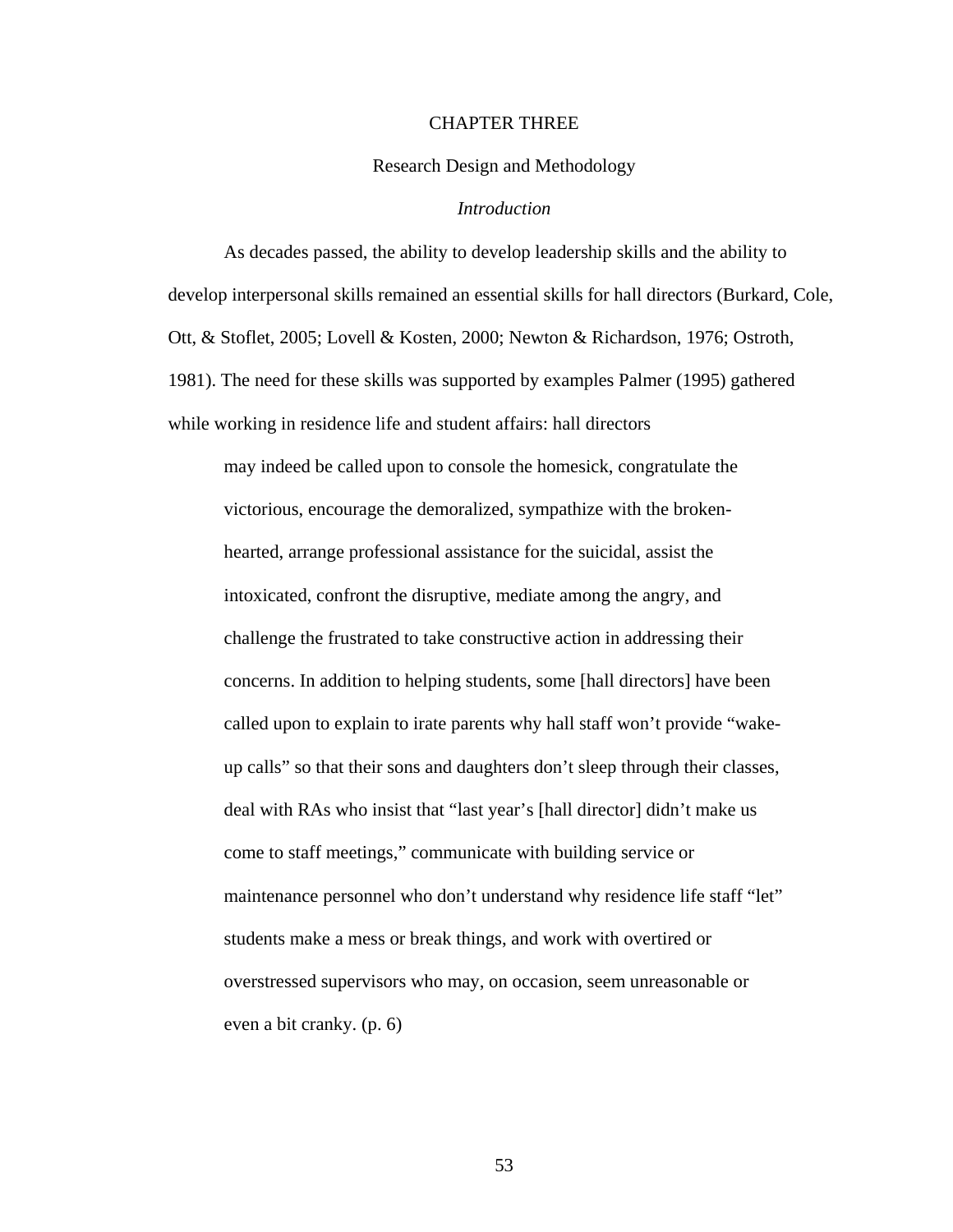In their research Gardner and Stough (2001) found successful leaders were people who could manage emotions in themselves and others while also managing problems before they become too serious. After studying outstanding performers in organizations, Goleman (1998a) wrote "about two-thirds of the abilities that set apart star performers from the rest are based on emotional intelligence; only one-third of the skills that matter relate to raw intelligence and technical expertise" (p. 21).

This study, using the hall director as the unit of analysis, was intended to explore the emotional competence of these entry-level professionals and the exemplary leadership practices exhibited by said professionals. Specifically, the study compared the overall emotional competence score and the four emotional competency cluster scores with the overall leadership practices score and the five exemplary leadership practices scores of the hall directors.

## *Research Questions*

Within the context of this study, the following research questions were addressed:

- 1. What was the relationship between the overall emotional competence scores of hall directors and their overall exemplary leadership practices scores?
- 2. Which of the exemplary leadership practices scores (challenging the process, inspiring a shared vision, enabling others to act, modeling the way, and encouraging the heart) of hall directors were best predicted by the overall emotional competence scores?
- 3. Which emotional competence cluster scores (self-awareness, selfmanagement, social awareness, and relationship management) of hall directors were most predictive of the overall exemplary leadership practices scores?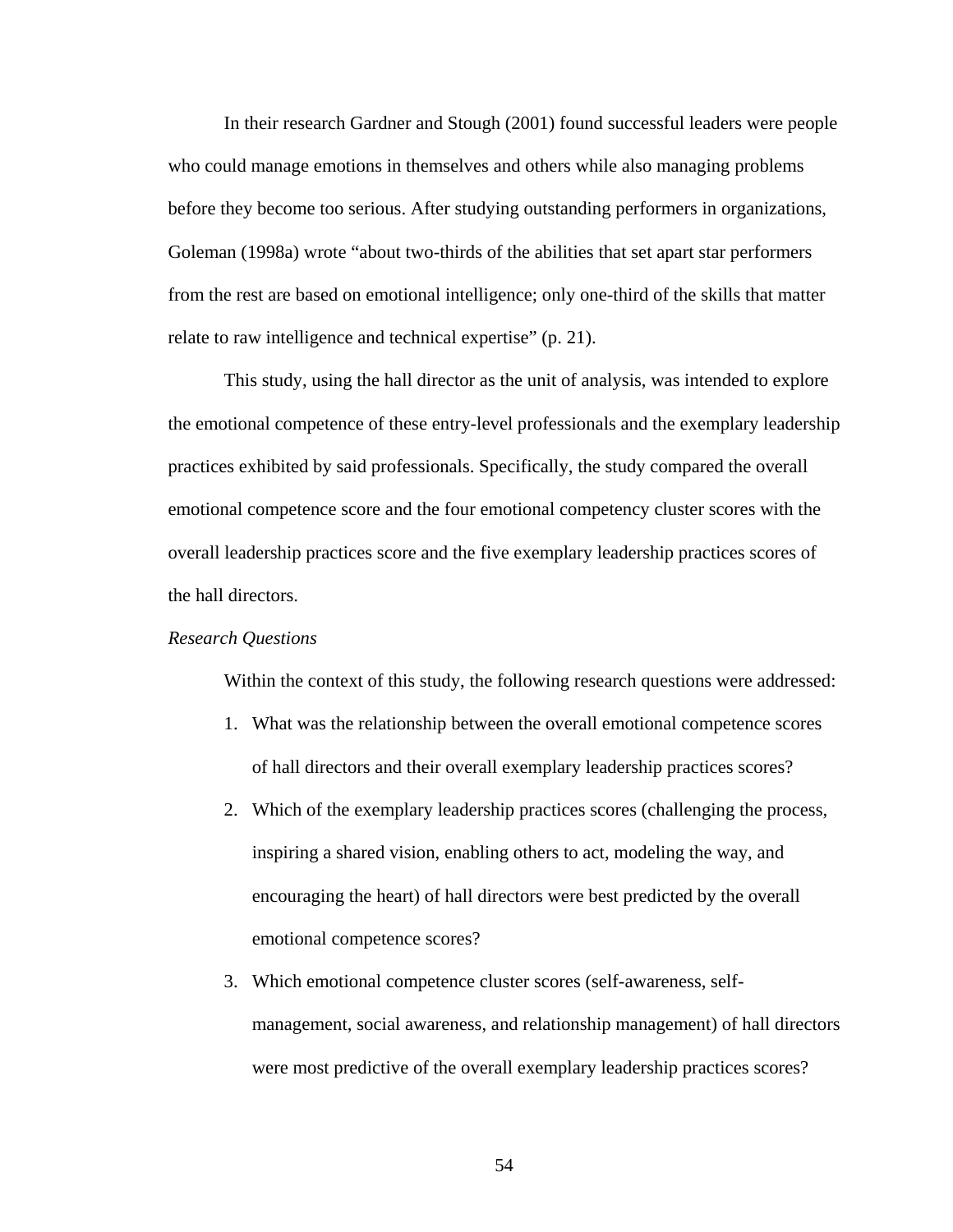4. Which emotional competence cluster scores (self-awareness, selfmanagement, social awareness, and relationship management) of hall directors were most predictive of the exemplary leadership practices scores (challenging the process, inspiring a shared vision, enabling others to act, modeling the way, and encouraging the heart)?

# *Research Hypotheses*

 The following research hypotheses, which related to the stated research questions, were also explored in this study:

- 1. Higher overall emotional competence scores of hall directors predicted higher overall exemplary leadership practices scores.
- 2. Higher overall emotional competence scores of hall directors predicted higher exemplary leadership practices scores (challenging the process, inspiring a shared vision, enabling others to act, modeling the way, and encouraging the heart).
- 3. Higher emotional competence cluster scores (self-awareness, selfmanagement, social awareness, and relationship management) of hall directors predicted higher overall exemplary leadership practices scores.
- 4. Higher emotional competence cluster scores (self-awareness, selfmanagement, social awareness, and relationship management) of hall directors predicted higher exemplary leadership practices scores (challenging the process, inspiring a shared vision, enabling others to act, modeling the way, and encouraging the heart).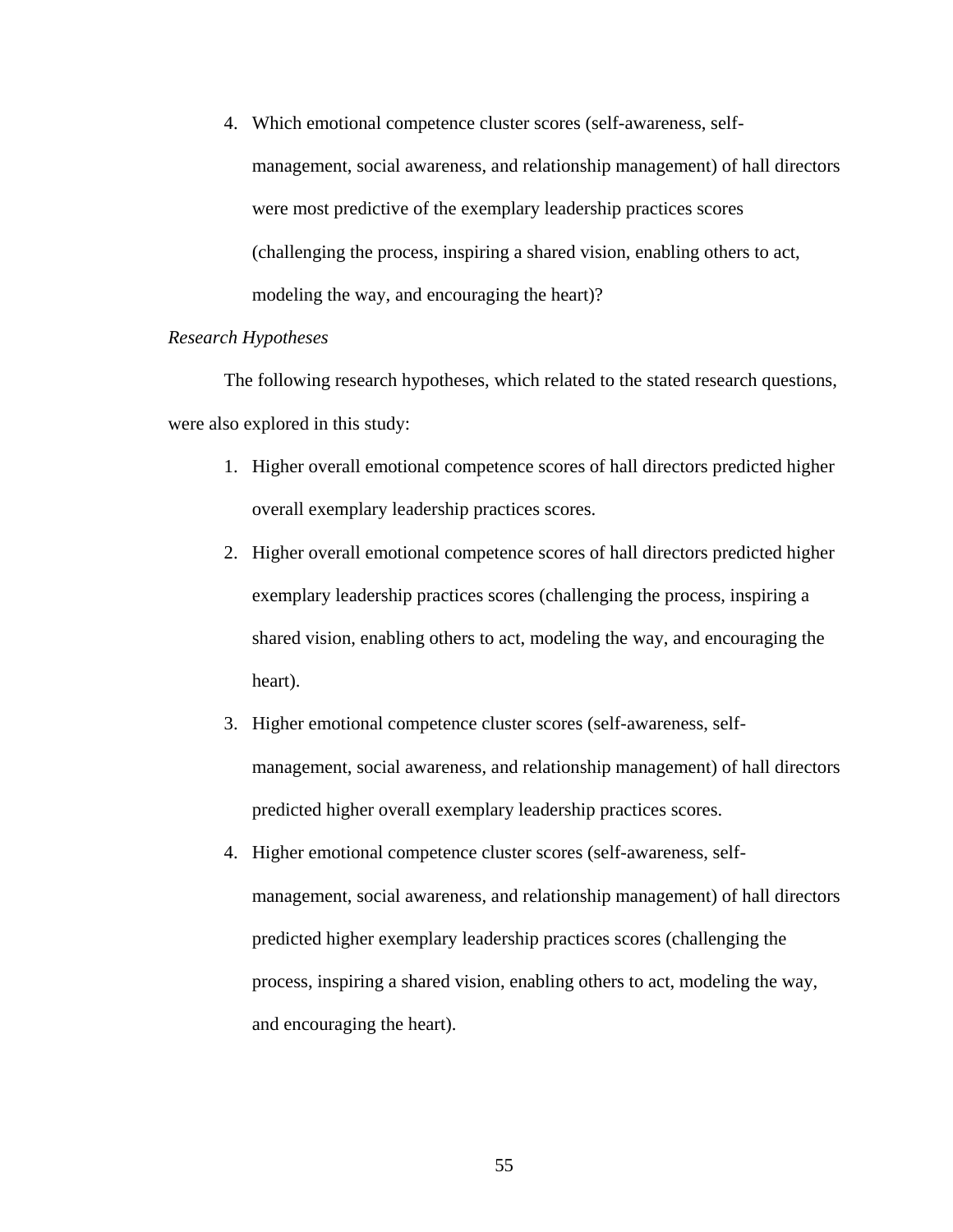### *Statistical Hypotheses*

The following subsequent null hypotheses included:

- 1. There was no statistically significant relationship between the overall emotional competence scores of hall directors and their overall exemplary leadership practices scores.
- 2. There was no statistically significant relationship between the overall emotional competence scores of hall directors and their exemplary leadership practices scores (challenging the process, inspiring a shared vision, enabling others to act, modeling the way, and encouraging the heart).
- 3. There was no statistically significant relationship between the emotional competence cluster scores (self-awareness, self-management, social awareness, and relationship management) of hall directors and their overall exemplary leadership practices score.
- 4. There was no statistically significant relationship between the emotional competence cluster scores (self-awareness, self-management, social awareness, and relationship management) of hall directors and their exemplary leadership practices scores (challenging the process, inspiring a shared vision, enabling others to act, modeling the way, and encouraging the heart).

## *Population and Sample*

 A random sample of 300 of the approximately 378 hall directors who work at colleges and universities in the Upper Midwest Region of the Association of College and University Housing Officers (UMR-ACUHO) served as subjects of this study. Feasibility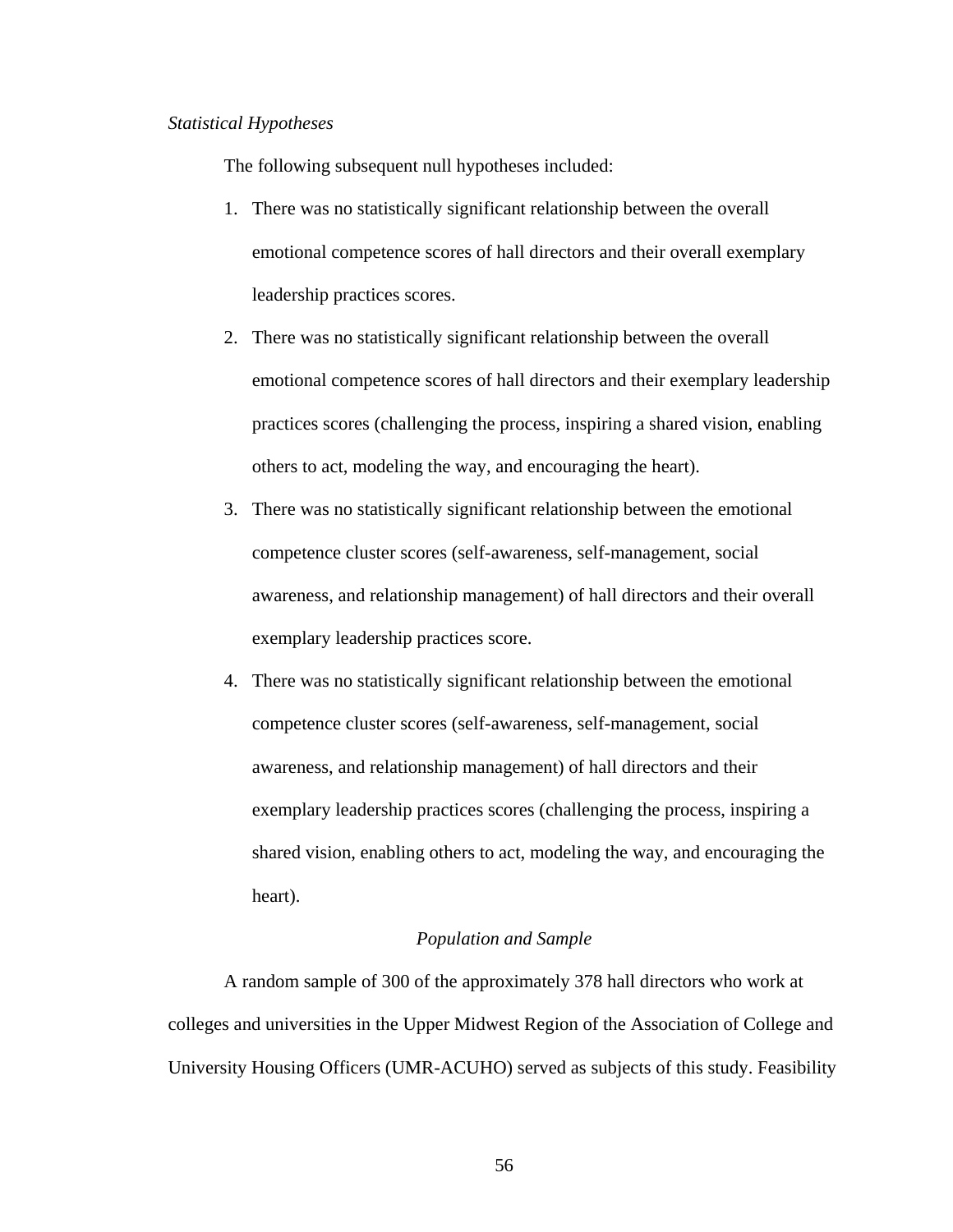prevented a larger number than 300 from being selected while still providing enough data to allow for multivariate analyses to be performed. The names of hall directors were gathered from the on-line 2006-07 UMR-ACUHO Membership Directory. Hall directors selected the other raters who were randomly selected to complete the *Emotional Competence Inventory - University Edition* (ECI-U) and the *Leadership Practices Inventory* (LPI) in order to create a 360-degree assessment of emotional competence and exemplary leadership practices. For the purposes of the exploratory research, only the results from the self-assessment portions of the LPI and ECI-U were used. If the findings support further research, analysis of the expanded data set will be conducted as a second phase of this research.

 A sample of the entire group of hall directors was selected because "collecting data from the entire population…is impractical" (Jaeger, 1984). Sample was defined as "a subset of the population to which the researcher intends to generalize the results" (Wiersma, 2000, p. 269). "In many educational research studies, it is simply not feasible to include all members of a population. This is certainly true in survey research when large populations are concerned. Thus, a sample is used much more commonly" (Wiersma, 2000, p. 269). Based on these statements and the other factors of feasibility, convenience, administrative complexity (Jaeger), and practical reasons a random sample was utilized.

# *Data Collection and Instrumentation*

 The random sample was selected using an on-line randomizer found at [www.randomizer.org](http://www.randomizer.org/) and the 2006-2007 on-line membership directory published by UMR-ACUHO. An introductory letter was mailed to each person in the sample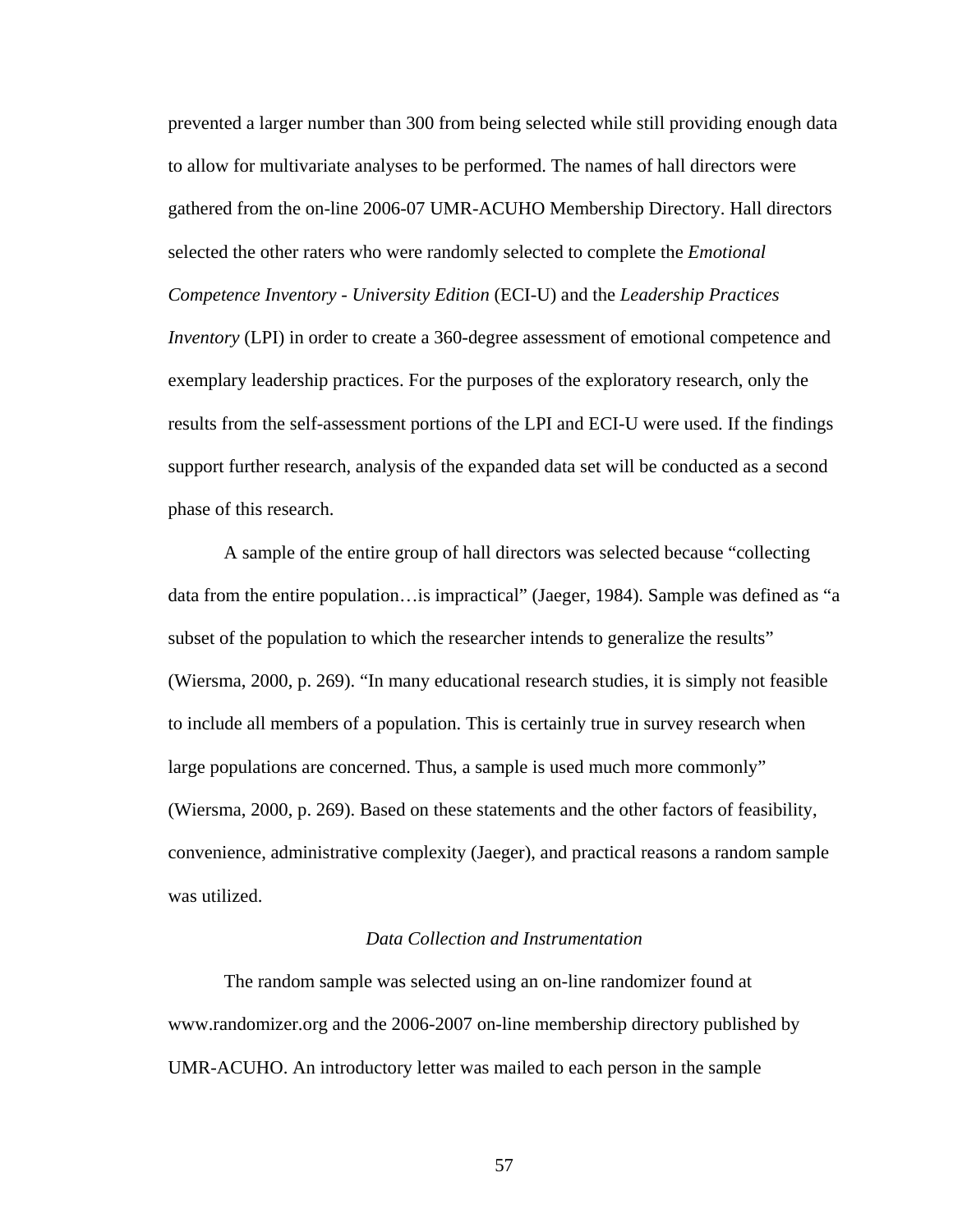requesting his/her participation, explaining the directions, and outlining the benefits of participation (see Appendix A). Data were obtained by having the hall director and six raters complete the ECI-U on line and complete the LPI which was included with the introductory letter. A list entitled Helpful Instructions for Participants (see Appendix B) was enclosed with the participant introductory letter. The list was sent to make the process easier for the hall directors by having the steps outlined for them.

 Hall directors were instructed to complete the self-report form of the ECI-U on line by utilizing the link provided in the letter. In addition to the self-report form, hall directors were asked to complete the Demographic Questionnaire (see Appendix C). The collection of demographic information would assist in data analysis. At that point, hall directors selected a minimum of ten people that worked with them who could assess their emotional competencies. The names, addresses, and e-mail addresses were sent to the researcher (see Appendix D). Six people were randomly selected by the research to serve as raters. These raters completed their observer assessment on line as well.

 The LPI was sent to the hall directors as a paper form. The LPI form, Helpful Instructions (see Appendix E), and the request for participation letter (see Appendix F). Each hall director and rater received a self-addressed, stamped envelope for all the materials to be mailed back to the researcher. Reminder e-mail messages (see Appendix G) were sent one and two weeks after the initial mailing asking for participants to return their completed materials.

 Confidentiality and consent were maintained in a number of different ways. A proposal to the Institutional Review Board (IRB) was submitted and human subject approval was obtained. The consent letters sent to all participants and raters (see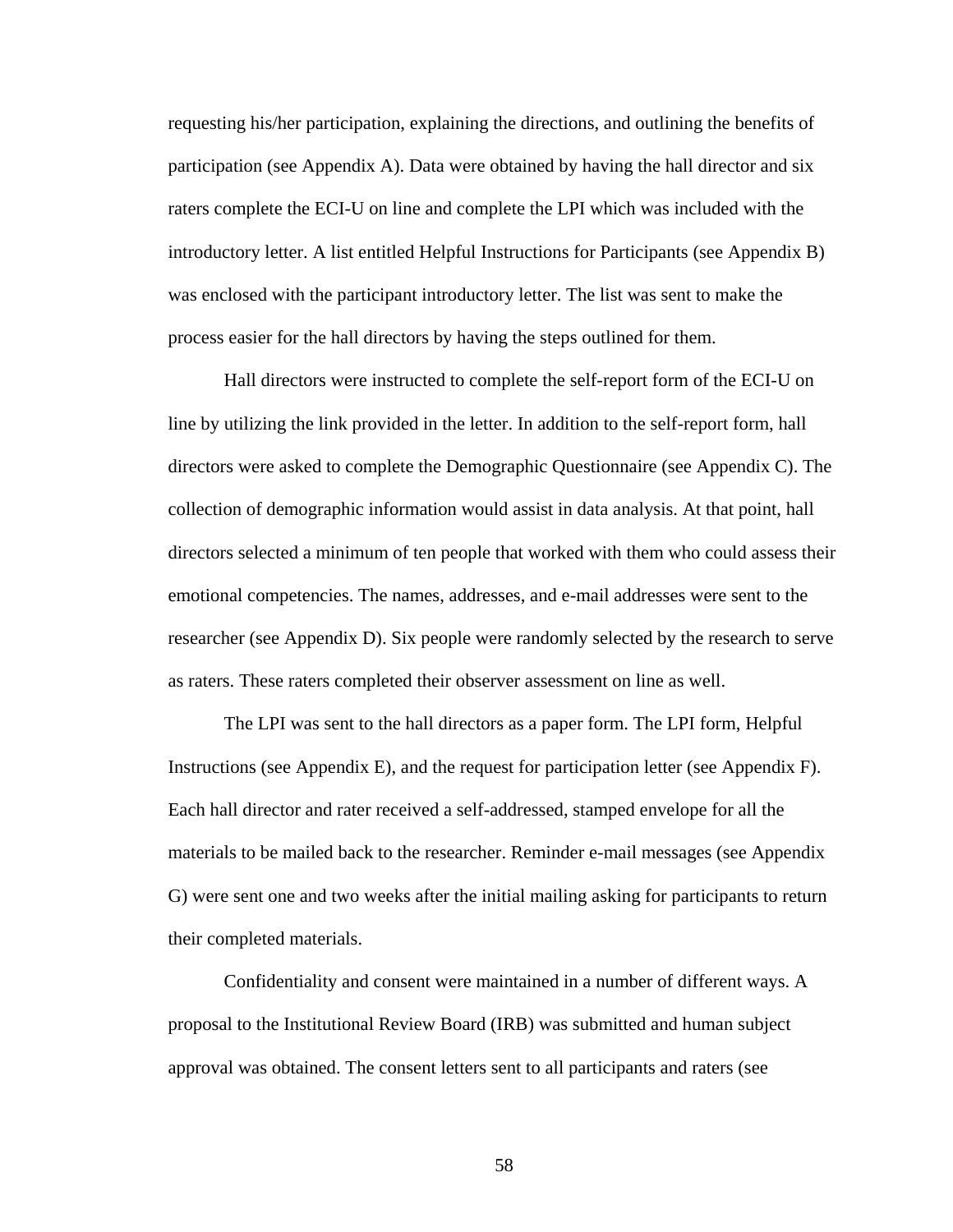Appendix H & I respectively) outlined the research project, the expected level of involvement, and the procedures to follow if a participant chose to withdraw.

 Numbers were placed on each survey instrument so the researcher could send reminder messages to participants asking them to return the surveys and to aid in linking the LPI and ECI-U scores. Demographic information was gathered to allow for additional analyses of the variables and to better understand the characteristics of the subjects.

 Survey instruments were used to gather data on each subject. Use of a survey has been one of the three most common forms of data collection (Balnaves & Caputi, 2001). Surveys were used to gather data "when you cannot observe directly what you want to study" (Balnaves & Caputi, 2001, p. 75). Independent, or predictor, variables were the emotional competence scores from the *Emotional Competence Inventory, University Edition* (ECI-U), and the dependent, or criterion, variables were the exemplary leadership practices scores from the *Leadership Practices Inventory* (LPI). *Emotional Competence Inventory, University Edition (ECI-U)* 

 The first step in the data collection process was to assess the emotional competence levels of the hall directors. The *Emotional Competence Inventory, University Edition* (ECI-U) was used to assess competency levels. Daniel Goleman and Richard Boyatzis developed the ECI-U (*Assessment tools*, n.d.). "The ECI-U is the premier EI [emotional intelligence] assessment instrument designed specifically for use within academic settings" (*Assessment tools*, n.d., p. 2). Serving as a foundation for the development of the ECI-U was the *Emotional Competence Inventory* (ECI) created by Daniel Goleman, Richard Boyatzis, and Kenneth Rhee (Boyatzis, Goleman, & Rhee, 2000). "The ECI is a 360-degree assessment tool that gathers self, subordinate, peer, and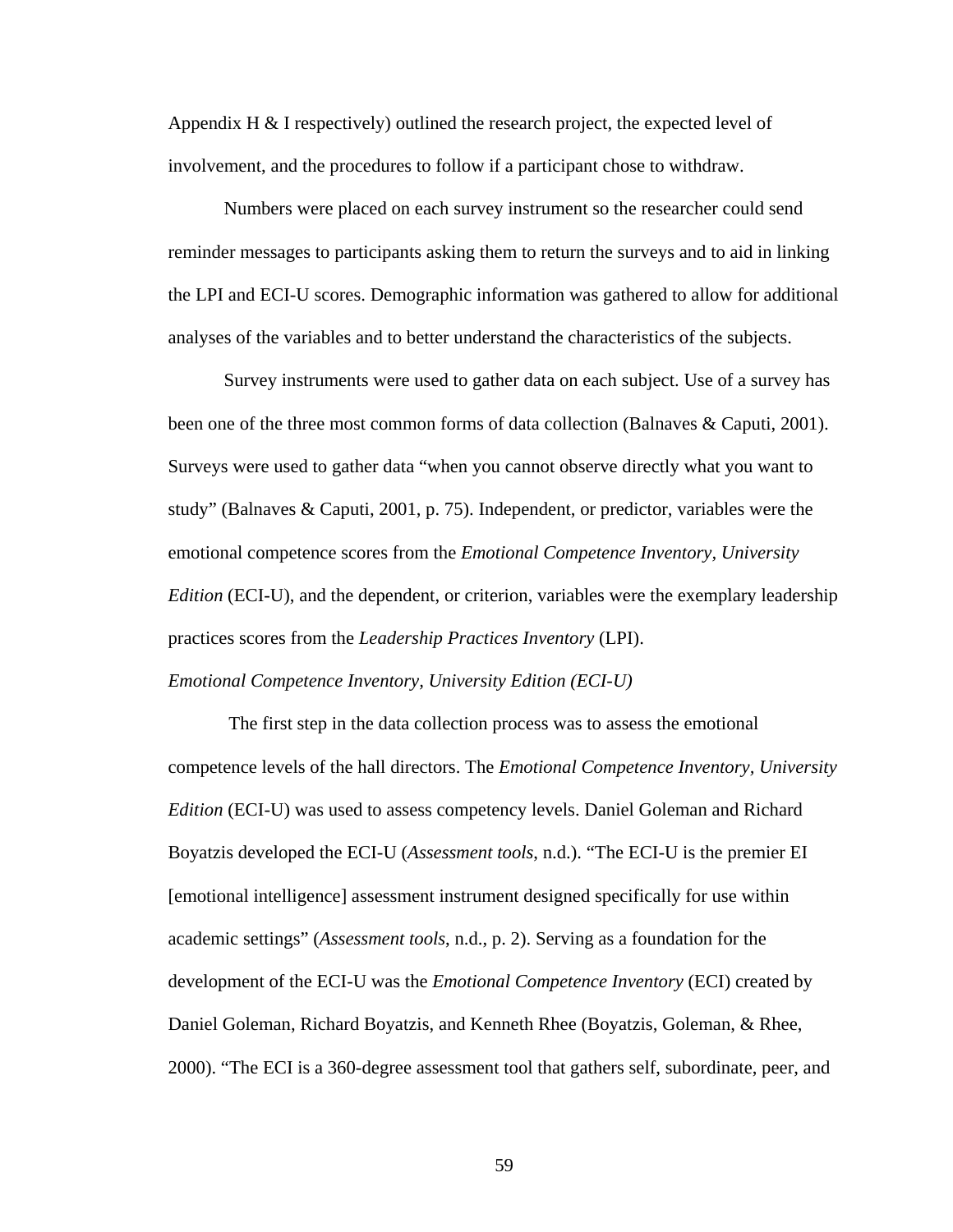supervisory ratings" (Gowing, 2001, p. 81) on eighteen competencies. The competencies were grouped into four clusters under the headings of personal and social competence. Reliability scores in terms of Cronbach's alpha for average item scores on each competency ranged from .618 to .866 on the self-assessment form and .798 to .948 on the composite others' assessment form (Boyatzis, Goleman, & Rhee, 2000). "The *Emotional Competence Inventory* is supported by construct validity evidence, content validity evidence, and validity generalization evidence from its predecessor instrument, the *Self-Assessment Questionnaire*" (Gowing, 2001, p. 92).

 The ECI-U is also a 360-degree assessment tool. The 63-item instrument was supported by the reliability and validity evidence of its predecessor instrument, the ECI (M. Levine, personal communication, November 21, 2005). Similar to the ECI, the ECI-U assessed twenty-one competencies that were grouped into four clusters (*Assessment tools*, n.d.).

#### *The Leadership Practices Inventory (LPI)*

 The second step in the collection of data was measurement of the exemplary leadership practices of the hall directors. The *Leadership Practices Inventory* (LPI) was selected for this purpose. James Kouzes and Barry Posner created the LPI as a way to assess and to provide ratings of a leader's behavior. "A triangulation of qualitative and quantitative research methods and studies" (Kouzes & Posner, 2002b, p. 1) was used to develop the LPI. "The conceptual portion of the *Five Practices of Exemplary Leadership* framework grew out of the collection and analysis of case studies of personal-best experiences" (Kouzes & Posner, 2002b, p. 2).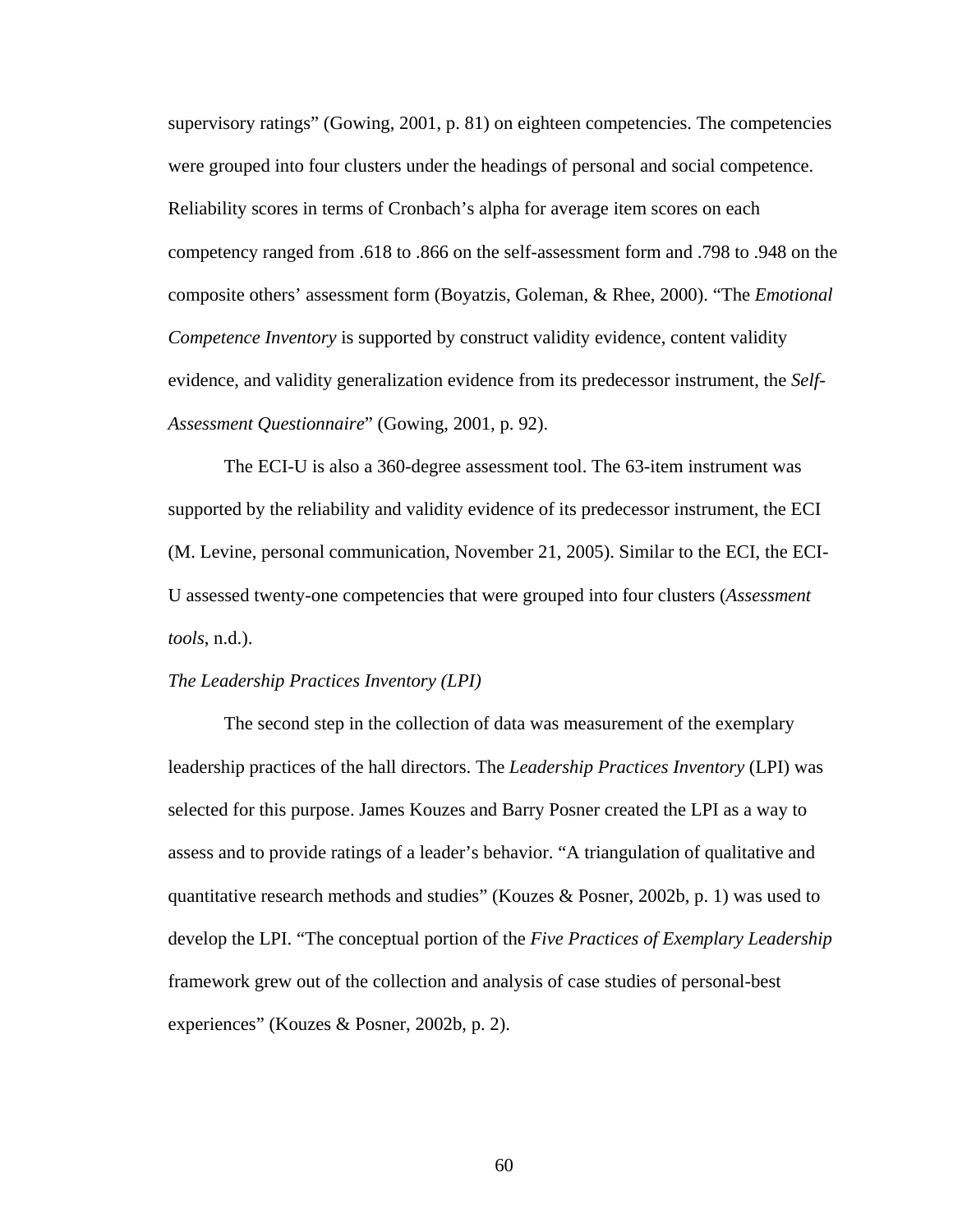The LPI consisted of descriptive statements of leadership actions and behavior (Kouzes & Posner, 2002b). There were thirty statements on the LPI self and observer forms. Six statements were used to measure each of the Five Exemplary leadership practices: (a) challenging the process, (b) inspiring a shared vision, (c) enabling others to act, (d) modeling the way, and (e) encouraging the heart (Kouzes  $\&$  Posner).

Kouzes and Posner (2002b) wrote "validation studies that we, as well as other researchers, have conducted over a fifteen-year period consistently confirm the reliability and validity of the Leadership Practices Inventory" (p. 2). "Internal reliability…continues to be strong, with all scales above the .75 level. This is true for the Self version as well as for all Observers and for each Observer category" (*Psychometric properties*…, 2000, p. 1). "There is a tendency for the reliability coefficients from the LPI-Self (between .75 and .87) to be somewhat lower than those for the LPI-Observer (ranging between .88 and .92); however, this is not problematic" (Kouzes & Posner, 2002b, p. 6). Scores for testretest reliability remained at .90 and above which was considered to be consistently strong (Kouzes & Posner).

Creators of the LPI noted that excellent face validity and concurrent validity exist (Kouzes & Posner, 2002b). "The underlying factor structure has been sustained across a variety of studies and settings, and support continues to be generated for the instrument's construct and concurrent validity (Kouzes & Posner, 2002b, p. 18). In addition, "The LPI has both face validity and predictive validity" (Kouzes & Posner, 2001a, p. 7).

### *Data Analysis*

 The data collected from the hall director self-assessment surveys was tabulated and analyzed using the Statistical Package for the Social Sciences (SPSS) version 13.0.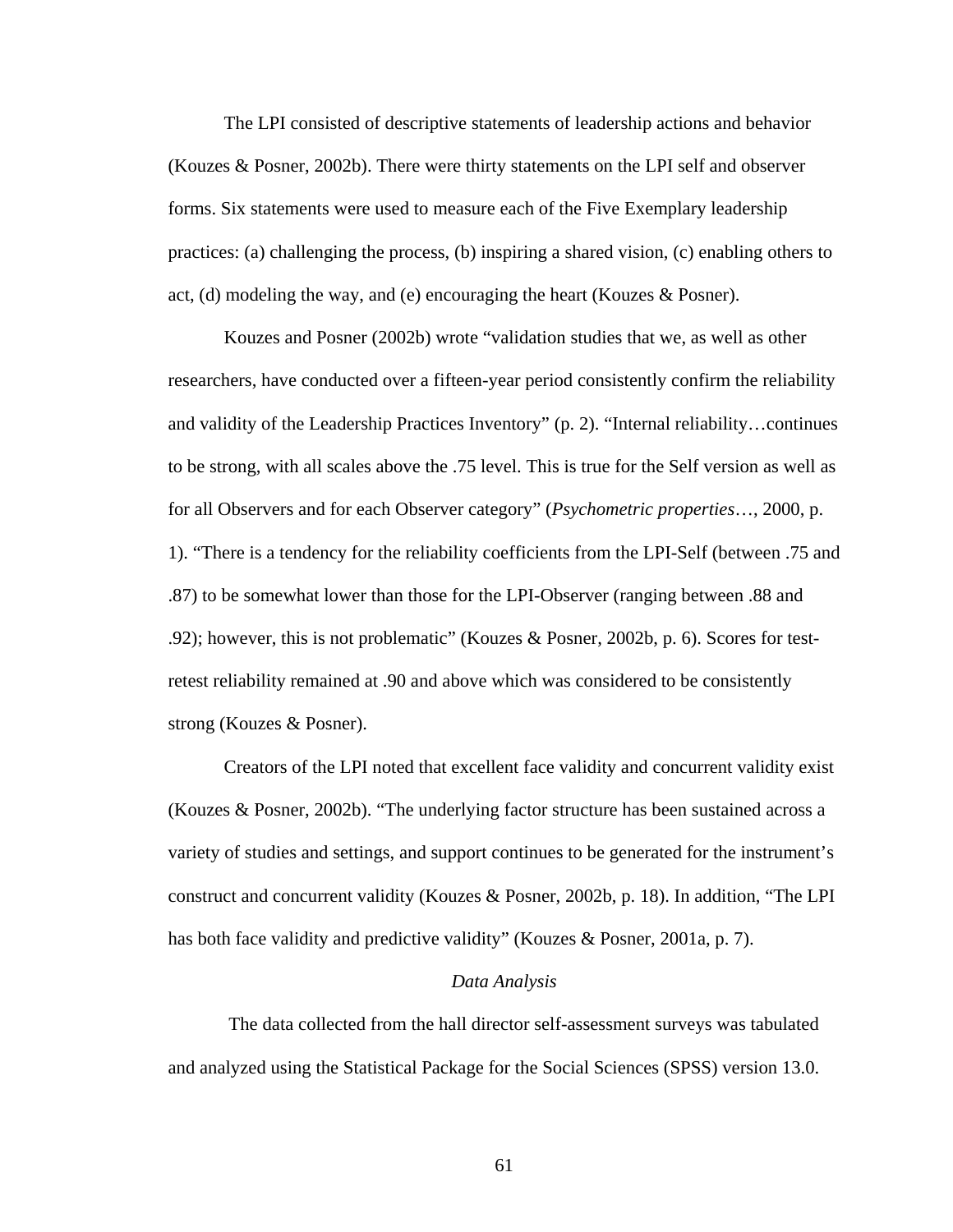Results were determined to be statistically significant at an alpha level of .05. The Pearson product-moment correlation, or Pearson *r*, and multiple regression were the statistical analyses performed on the data. Selection of the Pearson *r* was done to determine if a relationship existed between emotional competence and leadership effectiveness. "Regression is the analysis of relationships among variables" (Cohen  $\&$ Swerdlik, 1999, p. 140). "A coefficient of correlation is the number that provides us with an index of the strength of the relationship between two things" (Cohen & Swerdlik, 1999, p. 130). The Pearson *r* "can be the statistical tool of choice when the relationship between the variables is linear and when the two variables being correlated are continuous" (Cohen & Swerdlik, 1999, p. 132). The overall emotional competence scores and the overall leadership practice scores were utilized in the statistical analyzing process, and the overall emotional competence scores and the five exemplary leadership practices scores (challenging the process, inspiring a shared vision, enabling others to act, modeling the way, and encouraging the heart) were used in a second process.

 Multiple regression was used to determine whether any of the emotional competence clusters (self-awareness, self-management, social awareness, and relationship management) were predictive of the overall leadership practice scores and to determine whether any of the emotional competence clusters (self-awareness, selfmanagement, social awareness, and relationship management) were more predictive of the exemplary leadership practices scores (challenging the process, inspiring a shared vision, enabling others to act, modeling the way, and encouraging the heart). A multiple regression equation "takes into account the correlation among all variables involved" (Cohen & Swerdlik, 1999, p. 141).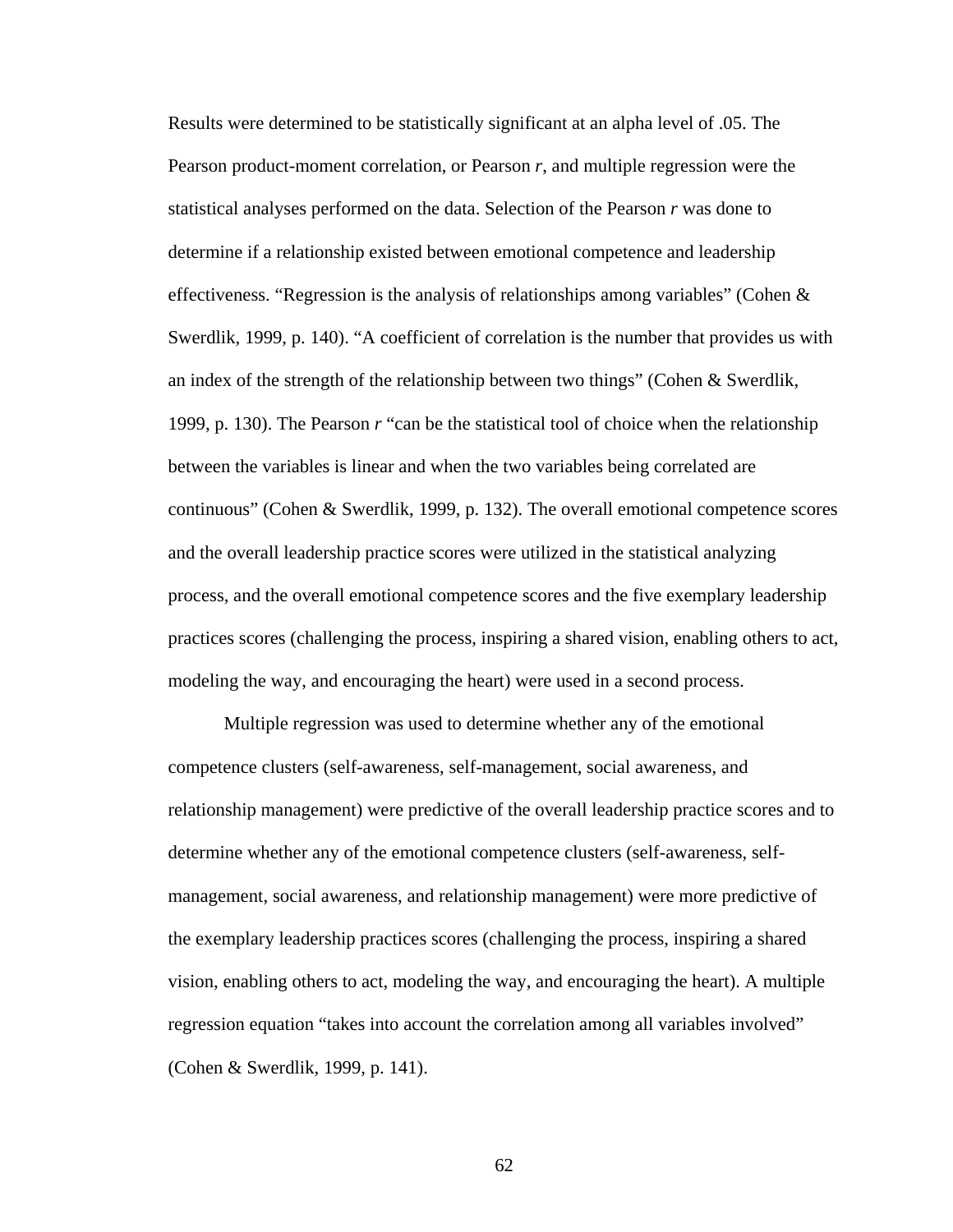The independent variable, emotional competence, was expressed as an overall emotional competence score. The four emotional clusters scores (self-awareness, selfmanagement, social awareness, and relationship management) were combined to create the overall score. The emotional competence scores, five in all, were derived from the *Emotional Competence Inventory - University Edition* (ECI-U) (*Assessment tools*, n.d.).

 Leadership effectiveness, the dependent variable, was expressed as an overall leadership practices score. The five exemplary leadership practices scores (challenging the process, inspiring a shared vision, enabling others to act, modeling the way, and encouraging the heart) were combined to create the overall score. The six leadership practice scores were derived from Kouzes & Posner's (2001a) *Leadership Practices Inventory* (LPI).

#### *Summary*

 The review and synthesis of literature indicated a relationship between emotional intelligence and leadership effectiveness may exist. "People are beginning to realize that success takes more than intellectual excellence or technical prowess" (Goleman, 1998c, p. 11). "It's the emotional intelligence abilities that matter more for superior performance" (Goleman, 1998c, p. 19). "If leaders fail in this primal task of driving emotions in the right direction, nothing they do will work as well as it could or should" (Goleman, Boyatzis, & McKee, 2002, p. 3). The primary focus of this research study was the possible correlation between the emotional competence of hall directors and the leadership practices exhibited by hall directors. A secondary focus was whether leadership practices could be predicted by emotional competence. The establishment of a relationship between emotional competence and leadership effectiveness of hall directors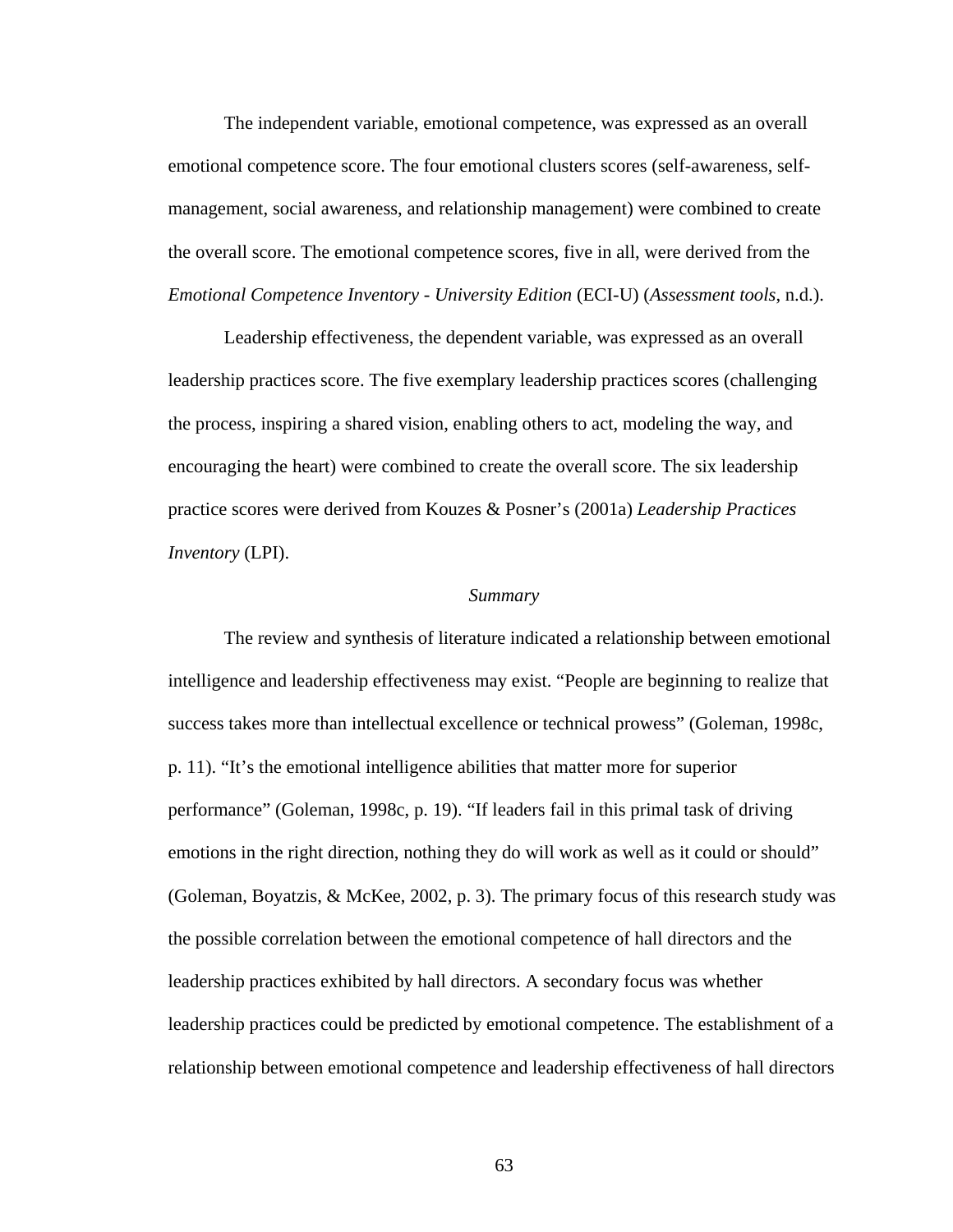could impact graduate preparatory programs; selection and recruitment of hall directors; and supervision, training, and development of hall directors in their professional roles.

The quantitative data and analyses of the data for each research question is contained in Chapter Four. In Chapter Five the conclusions formed as a result of analyzing the data and implications for future research are presented.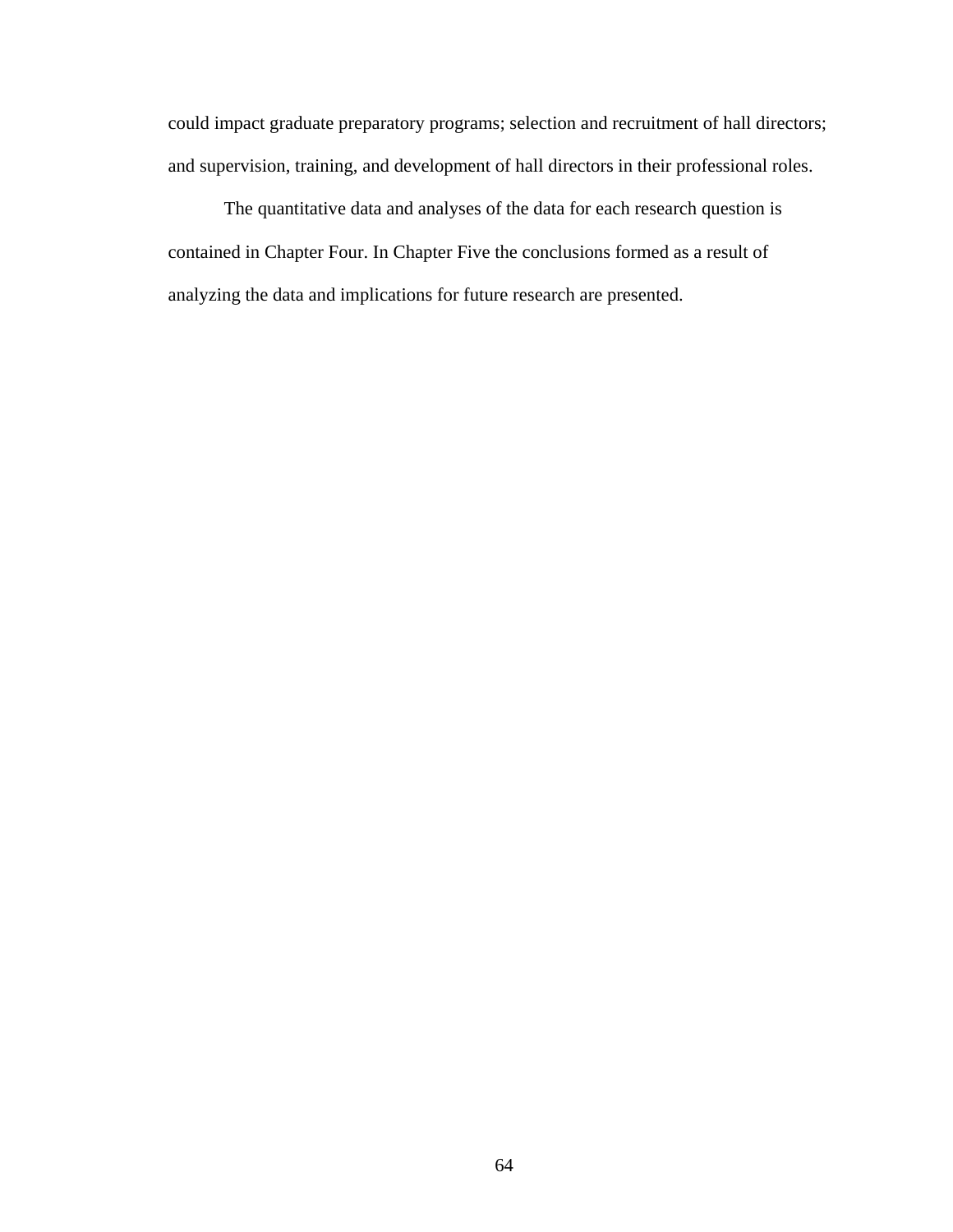#### CHAPTER FOUR

#### Results

## *Introduction*

This chapter contains the findings of the study and the statistical analyses used to answer the following research questions: (a) what was the relationship between the overall emotional competence scores of hall directors and their overall exemplary leadership practices scores, (b) which of the exemplary leadership practices scores (challenging the process, inspiring a shared vision, enabling others to act, modeling the way, and encouraging the heart) of hall directors were best predicted by the overall emotional competence scores, (c) which emotional competence cluster scores (selfawareness, self-management, social awareness, and relationship management) of hall directors were most predictive of the overall exemplary leadership practices scores, and (d) which emotional competence cluster scores (self-awareness, self-management, social awareness, and relationship management) of hall directors were most predictive of the exemplary leadership practices scores (challenging the process, inspiring a shared vision, enabling others to act, modeling the way, and encouraging the heart)? Simple regression (Cohen & Swerdlik, 1999) and multiple regression (Cohen & Swerdlik, 1999) were the statistical analyses used to determine whether relationships existed between selfassessment scores on the *Emotional Competence Inventory, University Edition* (ECI-U) and the *Leadership Practices Inventory* (LPI).

Data analyses were performed using the Statistical Package for the Social Sciences (SPSS) version 13.0. The Pearson product-moment correlation, or Pearson *r* (Cohen & Swerdlik, 1999), was used to determine if a significant statistical correlation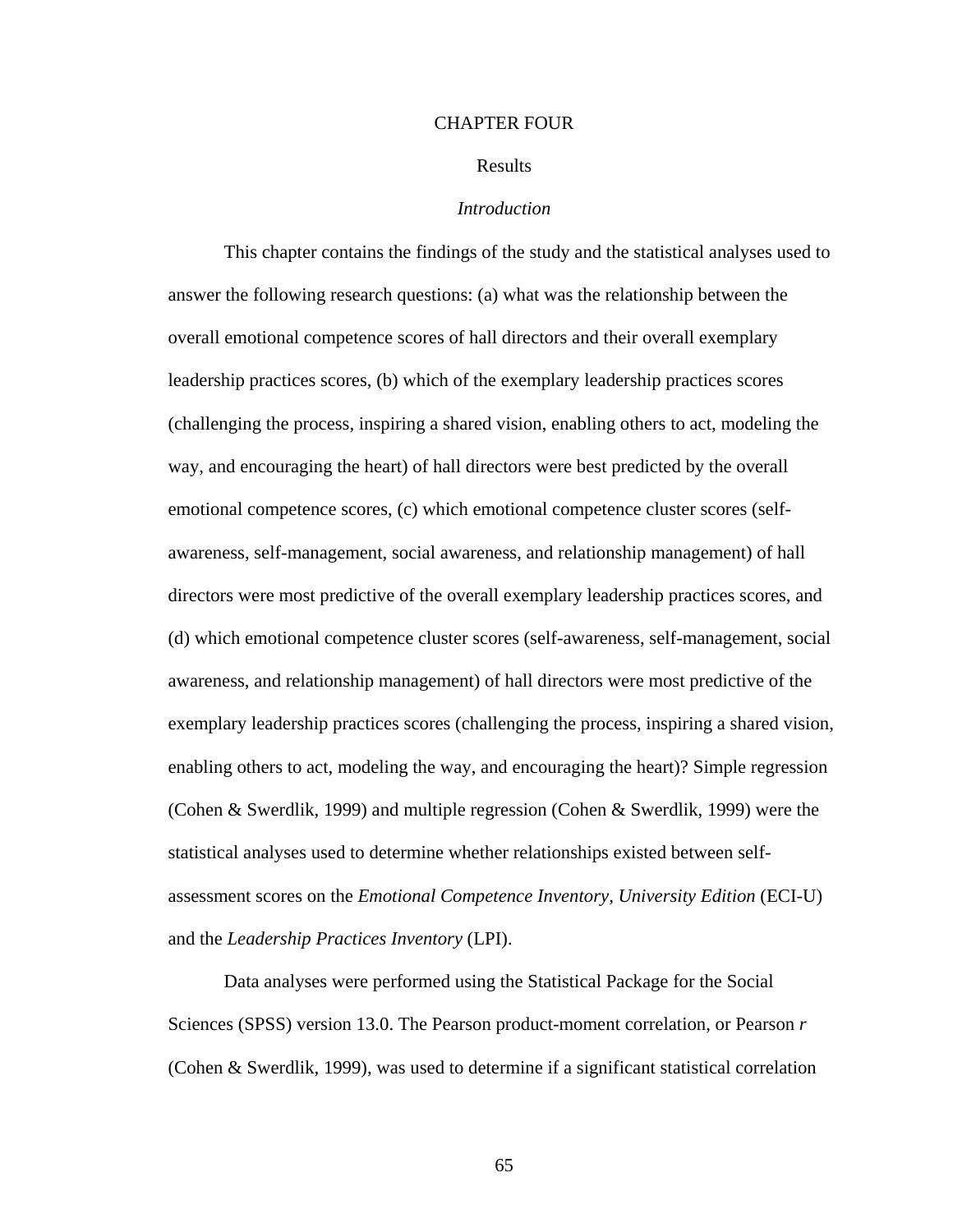existed between the overall emotional competence scores and the overall leadership practices scores. When analyzing the overall emotional competence scores and the five exemplary leadership practices scores (challenging the process, inspiring a shared vision, enabling others to act, modeling the way, and encouraging the heart) the Pearson productmoment correlation was used once again.

Multiple regression (Cohen & Swerdlik, 1999) was used to determine whether any of the emotional competence clusters (self-awareness, self-management, social awareness, and relationship management) were predictive of the overall leadership practices scores and to determine whether any of the emotional competence clusters (selfawareness, self-management, social awareness, and relationship management) were more predictive of the exemplary leadership practices scores (challenging the process, inspiring a shared vision, enabling others to act, modeling the way, and encouraging the heart). Specifically, the stepwise method of multiple regression was selected to analyze the data. Stepwise regression is a process of selecting variables that will be used in a multiple regression model (*Stepwise regression*, n.d.). The process of forward stepwise regression begins with no variables selected. At each step in the process, "the most statistically significant [variable] (the one with the highest  $F$  statistic or lowest p-value)" (p. 1) is added until no variables are left to be added.

#### *Demographics*

The focus of this research study was on hall directors who work at colleges and universities in the Upper Midwest Region of the Association of College and University Housing Officers (UMR-ACUHO). Hall directors were asked to complete the selfassessment portions of the *Emotional Competence Inventory, University Edition* (ECI-U)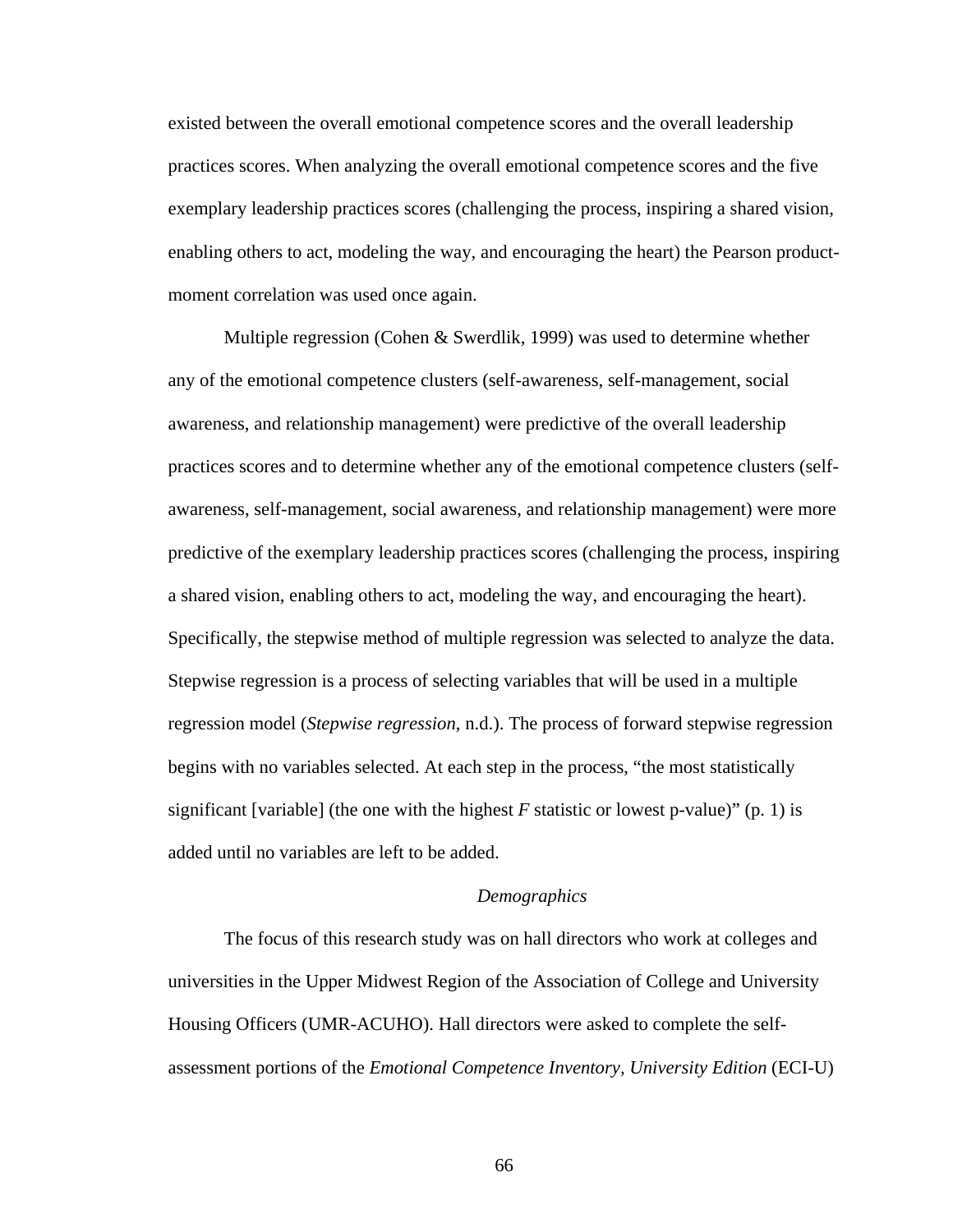and the *Leadership Practices Inventory* (LPI). A demographic questionnaire (see Appendix C) was also completed by each hall director. Three hundred hall directors were randomly selected from 378 names in the UMR-ACUHO on-line membership directory. A return rate of 21% was calculated after 62 people returned their self-assessments.

Over two thirds of the participants were female  $(N = 43; 69.4\%)$ , while only 30.6% ( $N = 19$ ) were male (see Table 1). In looking at the list of randomly selected hall directors who were invited to participate, 61% ( $N = 183$ ) were female and 39% ( $N = 117$ ) were male. These percentages were similar to the percentages of actual participants. Table 1

*Gender of Participants in Sample Population (N = 62)* 

|        | Frequency | Percent | <b>Valid Percent</b> | <b>Cumulative Percent</b> |
|--------|-----------|---------|----------------------|---------------------------|
| Female | 43        | 69.4    | 69.4                 | 69.4                      |
| Male   | 19        | 30.6    | 30.6                 | 100.0                     |

The average age of all 62 participants was calculated as 26.34 years (see Table 2). The age of the hall directors ranged from 23 years of age to 38 years. Almost half of the hall directors ( $N = 29$ ; 46.8%) indicated that they were 25 years of age or younger, and nearly two-thirds (64.5%) of the participants were 26 years old or younger (see Table 3). Table 2

*Average Age of Participants in Sample Population (N = 62)*

|     |    | Minimum Maximum Mean |       | <b>Std. Deviation</b> |
|-----|----|----------------------|-------|-----------------------|
| Age | 62 | 38                   | 26.34 | 3.224                 |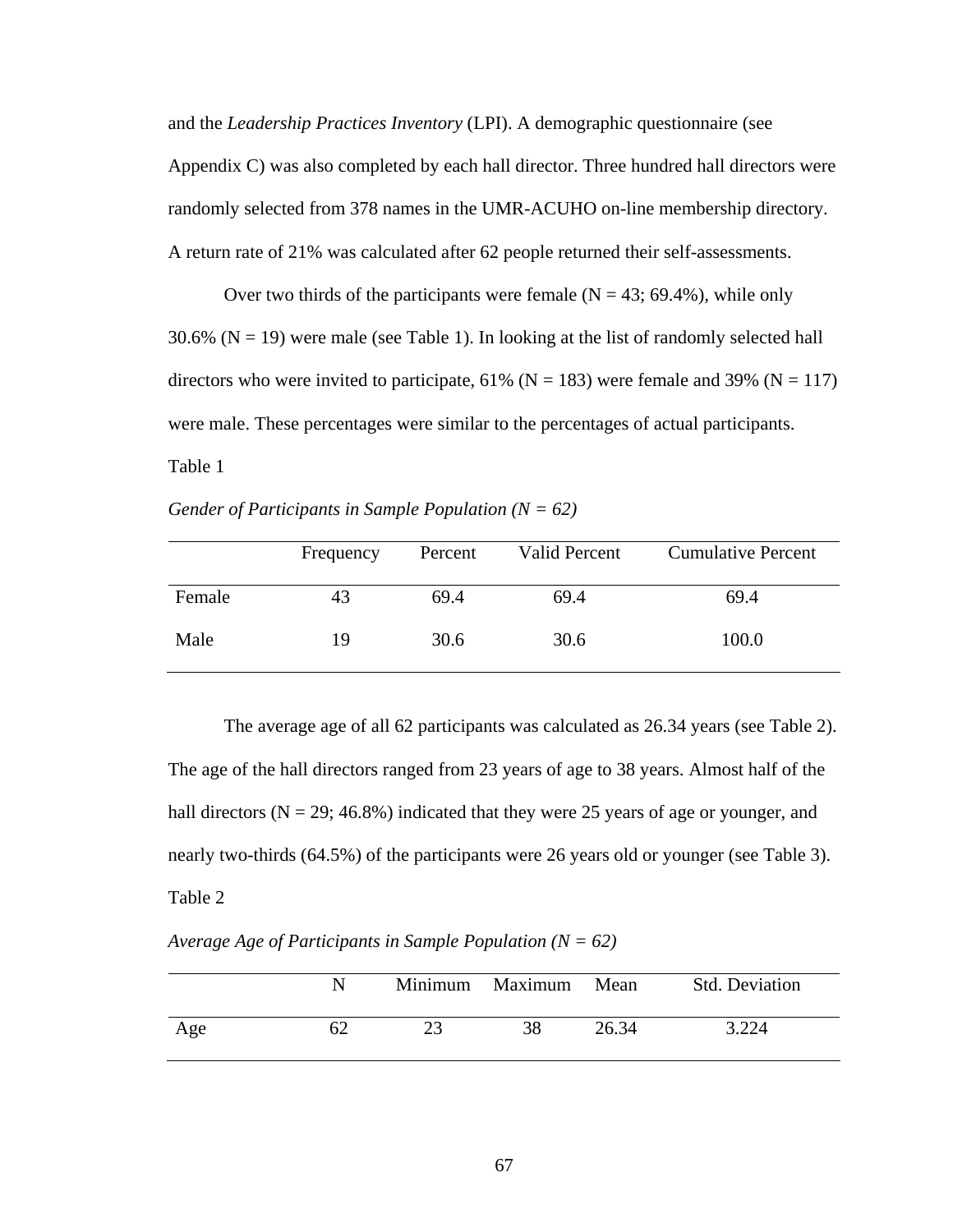# Table 3

| Age             | Frequency        | Percent | Valid Percent | <b>Cumulative Percent</b> |
|-----------------|------------------|---------|---------------|---------------------------|
| $\overline{23}$ | 11               | 17.7    | 17.7          | 17.7                      |
| $24\,$          | 9                | 14.5    | 14.5          | 32.3                      |
| 25              | 9                | 14.5    | 14.5          | 46.8                      |
| $26\,$          | $11\,$           | 17.7    | 17.7          | 64.5                      |
| $27\,$          | $\boldsymbol{7}$ | 11.3    | 11.3          | 75.8                      |
| $28\,$          | $\overline{4}$   | $6.5\,$ | $6.5\,$       | 82.3                      |
| 29              | $\mathfrak{Z}$   | 4.8     | 4.8           | 87.1                      |
| $30\,$          | $\,1\,$          | 1.6     | 1.6           | 88.7                      |
| 31              | $\mathbf 1$      | 1.6     | 1.6           | 90.3                      |
| 32              | $\,1$            | $1.6\,$ | 1.6           | 91.9                      |
| 33              | $\sqrt{2}$       | $3.2\,$ | $3.2\,$       | 95.2                      |
| 34              | $\sqrt{2}$       | $3.2\,$ | $3.2\,$       | 98.4                      |
| 38              | $\mathbf 1$      | 1.6     | 1.6           | 100.0                     |
| Total           | 62               | 100.0   | 100.0         |                           |

*Age of Participants in Sample Population (N = 62)*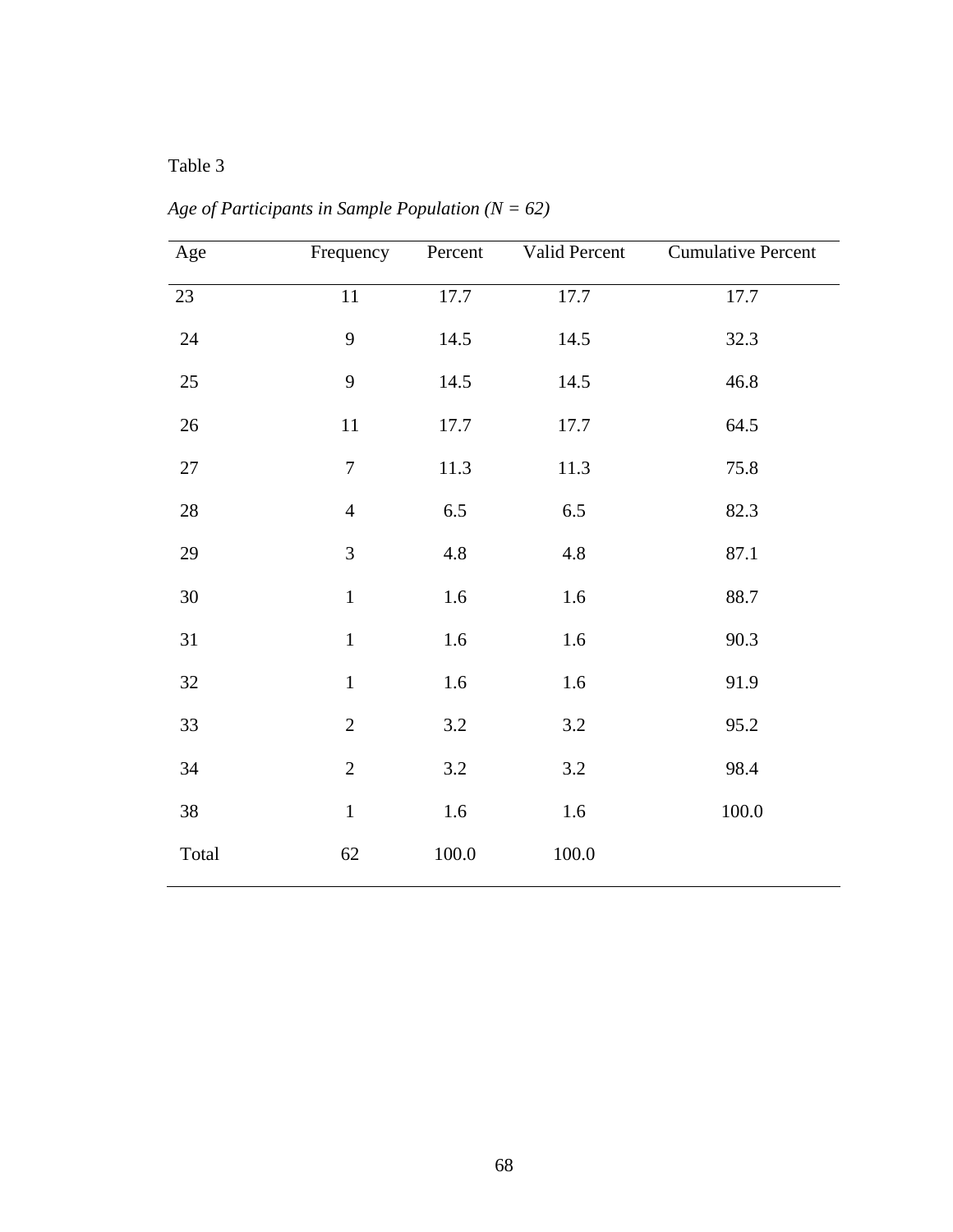In regard to level of education, over half  $(N = 32; 51.6%)$  of the hall directors had completed a master's degree (see Table 4). Nineteen people (30.6%) had completed some post-bachelor's education, and ten people (16.1%) had earned a bachelor's degree. Table 4

|                |                 |              |         | Valid   | Cumulative |
|----------------|-----------------|--------------|---------|---------|------------|
|                |                 | Frequency    | Percent | Percent | Percent    |
| Valid          | Bachelor's      | 10           | 16.1    | 16.4    | 16.4       |
|                | Post-bachelor's | 19           | 30.6    | 31.1    | 47.5       |
|                | Master's        | 32           | 51.6    | 52.5    | 100.0      |
|                | Total           | 61           | 98.4    | 100.0   |            |
| <b>Missing</b> | System          | $\mathbf{1}$ | 1.6     |         |            |
| Total          |                 | 62           | 100.0   |         |            |

*Level of Education for Participants (N = 62)* 

The number of years each participant had been working as a hall director was the final question on the questionnaire. Half of the hall directors ( $N = 31$ ; 50%) had been in the hall director position for two years or less while the other half  $(N = 31; 50\%)$ indicated that they had worked more than two years as a hall director. Two thirds (69.4%) of the respondents had three or fewer years of experience (see Table 5).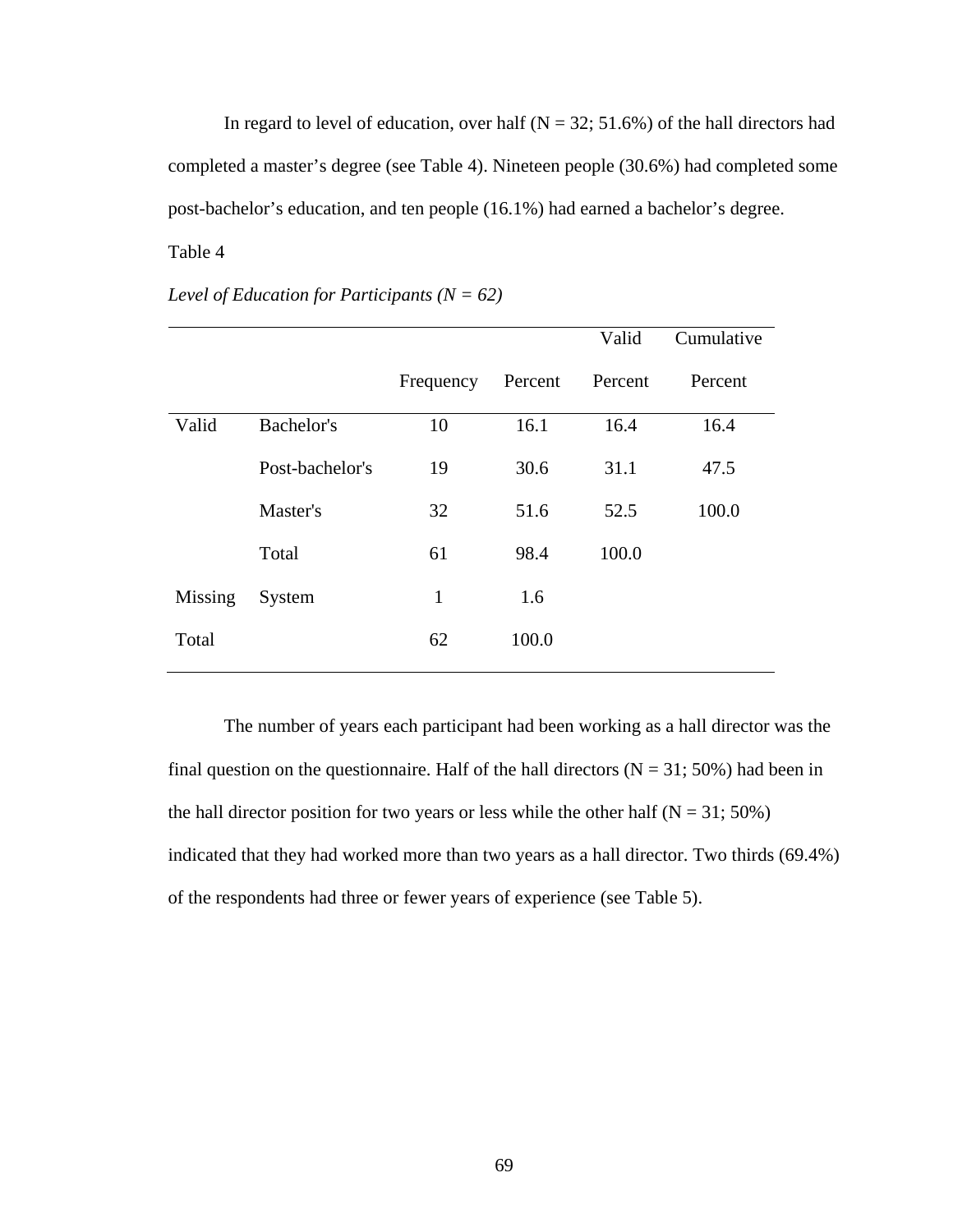## Table 5

|                        |           |         | Valid   | Cumulative |
|------------------------|-----------|---------|---------|------------|
|                        | Frequency | Percent | Percent | Percent    |
| Valid Less than 1 year | 10        | 16.1    | 16.1    | 16.1       |
| One year               | 16        | 25.8    | 25.8    | 41.9       |
| Two years              | 5         | 8.1     | 8.1     | 50.0       |
| Three years            | 12        | 19.4    | 19.4    | 69.4       |
| Four years             | 5         | 8.1     | 8.1     | 77.4       |
| Five years             | 6         | 9.7     | 9.7     | 87.1       |
| More than five         | 8         | 12.9    | 12.9    | 100.0      |
| years                  |           |         |         |            |
| Total                  | 62        | 100.0   | 100.0   |            |

## *Years of Experience in Hall Director Position (N = 62)*

## *Research Questions Findings*

Response scores on the self-assessment portion of both surveys were entered into SPSS version 13.0. Before any analyses were begun, some calculations of subscales had to be completed. The subscale scores were created by adding together scores of all competencies and dividing by the number of competencies included under each subscale heading. Competency scores of emotional self-awareness, accurate self-assessment, and self confidence were combined to create the self-awareness score. The self-management cluster score consisted of scores for the competencies of emotional self-control, trustworthiness, conscientiousness, adaptability, optimism, achievement orientation, and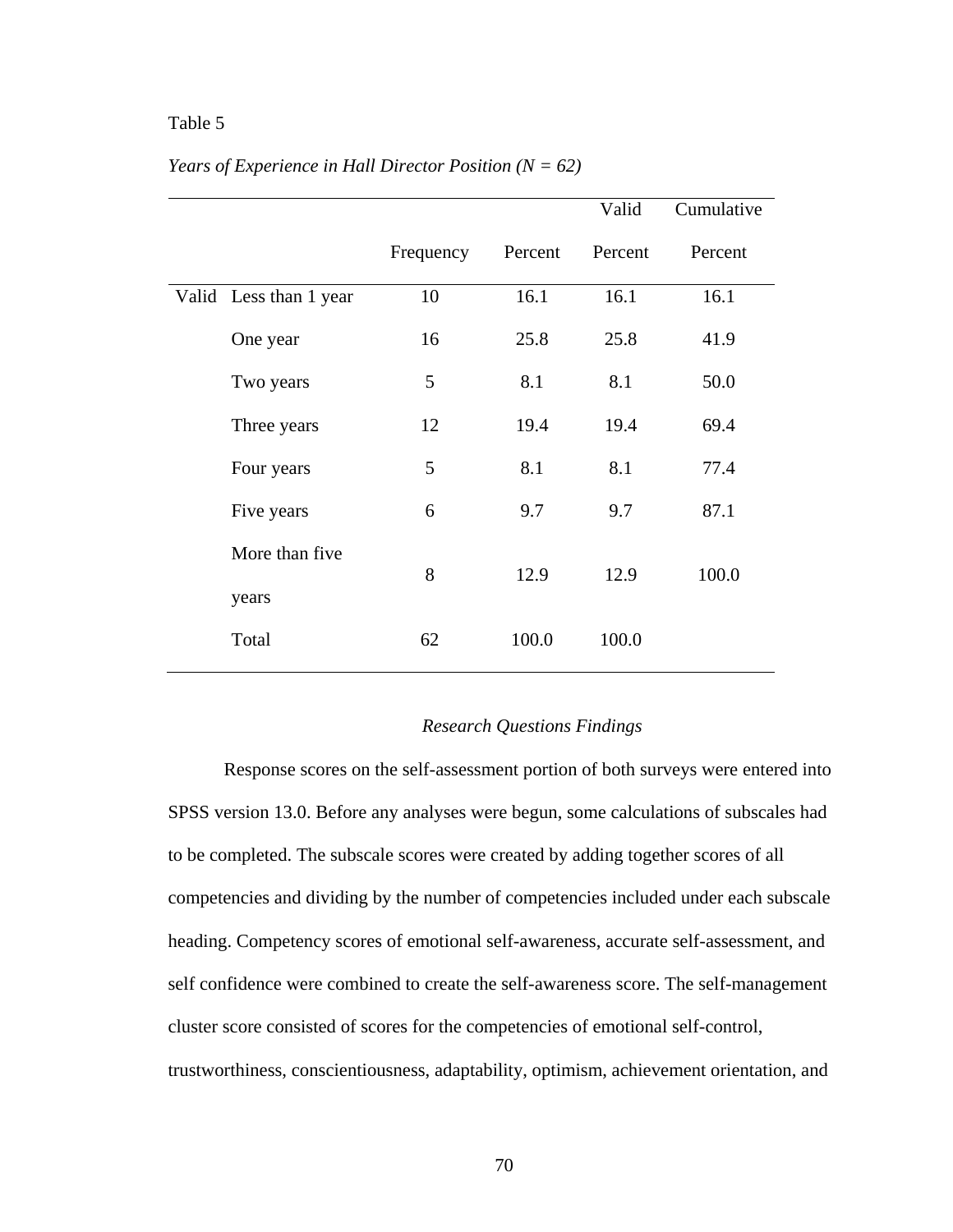initiative. Three competencies, empathy, organizational awareness, and service orientation, were utilized for the social awareness cluster score. Finally, the relationship management cluster score was created using the scores on the competencies entitled developing others, inspirational leadership, influence, communication, change catalyst, conflict management, building bonds, and teamwork and collaboration.

All four competency cluster scores were added together to create the overall emotional competence score (overall ECI score). The overall exemplary leadership practices score (overall LPI score)was calculated by combining the individual exemplary practices scores of challenging the process, inspiring a shared vision, enabling others to act, modeling the way, and encouraging the heart. All of the scores listed above were used to answer the research questions.

Research question 1: What was the relationship between the overall emotional competence scores of hall directors and their overall exemplary leadership practices scores?

Analysis of the Pearson correlation between the overall ECI scores and the overall LPI scores revealed a statistically significant relationship ( $r = .648$ ;  $p < .001$ ). Statistical significance was determined at the .001 level (see Table 6). The variance accounted for in overall LPI score by overall ECI score was 42% (*R* Square = .420).

Table 6

*Pearson Correlation Between Overall* ECI *Score and Overall LPI Score (N = 62)* 

|                           |           | R Square |
|---------------------------|-----------|----------|
| Overall ECI & overall LPI | $.648***$ | .420     |

*Note*. Significance codes: \*\*\*0.001; \*\*0.01; \*0.05; alpha = .05.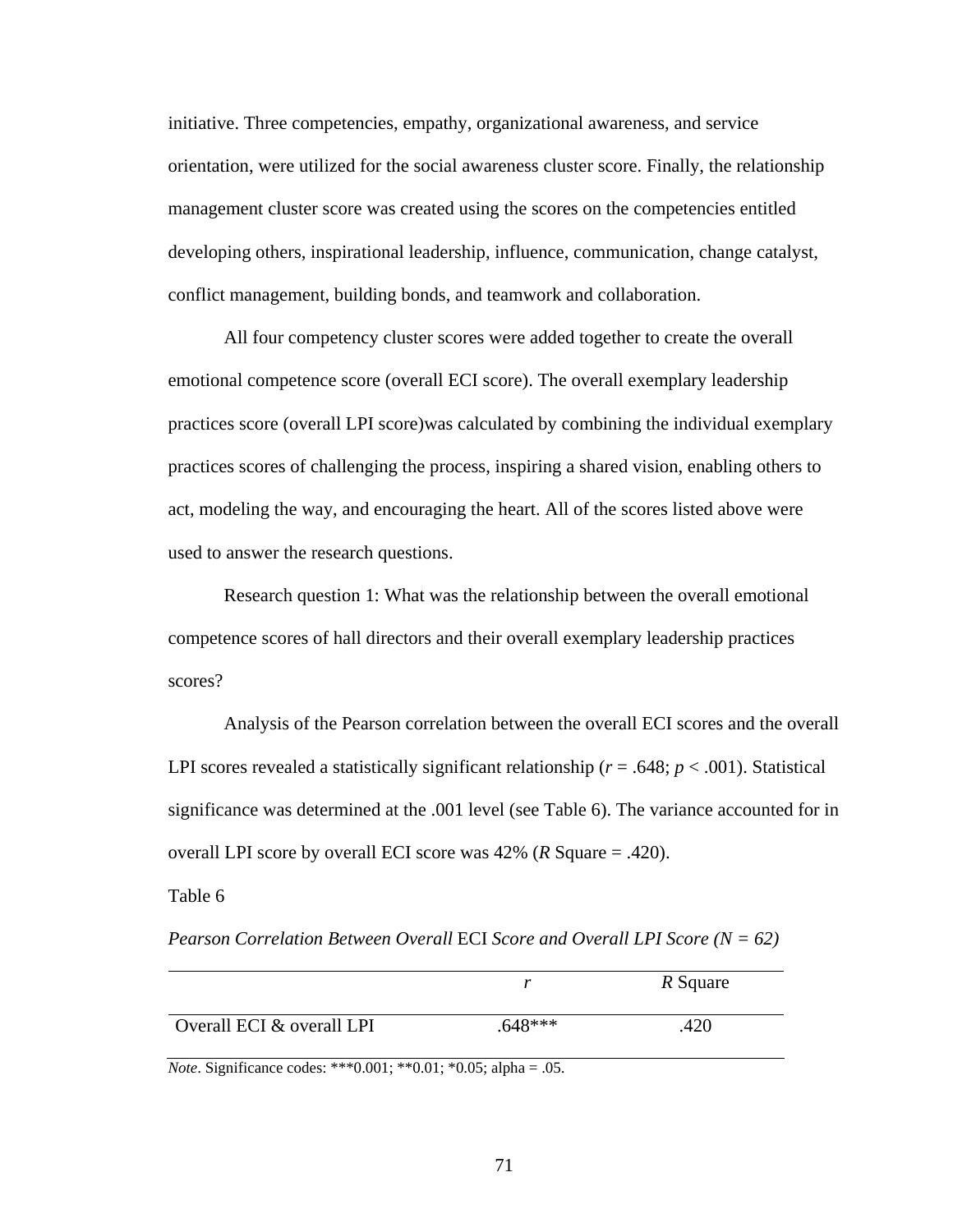Research question 2: Which of the exemplary leadership practices scores (challenging the process, inspiring a shared vision, enabling others to act, modeling the way, and encouraging the heart) of hall directors were best predicted by the overall emotional competence scores?

As shown in Table 7, all exemplary leadership practices (challenging the process, inspiring a shared vision, enabling others to act, modeling the way, and encouraging the heart) were found to have a statistically significant relationship with the overall ECI score. However, the practices of modeling the way, inspiring a shared vision, and challenging the process had similar stronger correlations. Twenty-nine percent of the variance in modeling the way leadership behavior (*R* Square = .286) was accounted for by the overall ECI score. The percentage decreased to 28% for inspiring a shared vision (*R* Square = .284) and challenging the process (*R* Square = .279). The behaviors entitled encouraging the heart (*R* Square = .241) and enabling others to act (*R* Square = .221) decreased to 24% and 22% respectively.

Table 7

| <b>Exemplary Leadership Practices</b> | r         | R Square |
|---------------------------------------|-----------|----------|
| Modeling the way                      | $.535***$ | .286     |
| Inspiring a shared vision             | $.533***$ | .284     |
| Challenging the process               | $.529***$ | .279     |
| Encouraging the heart                 | $.491***$ | .241     |
| Enabling others to act                | $.471***$ | .221     |

*Pearson Correlations Between Exemplary Leadership Practices and Overall ECI Score*   $(N = 62)$ 

*Note*. Significance codes: \*\*\*0.001; \*\*0.01; \*0.05; alpha = .05.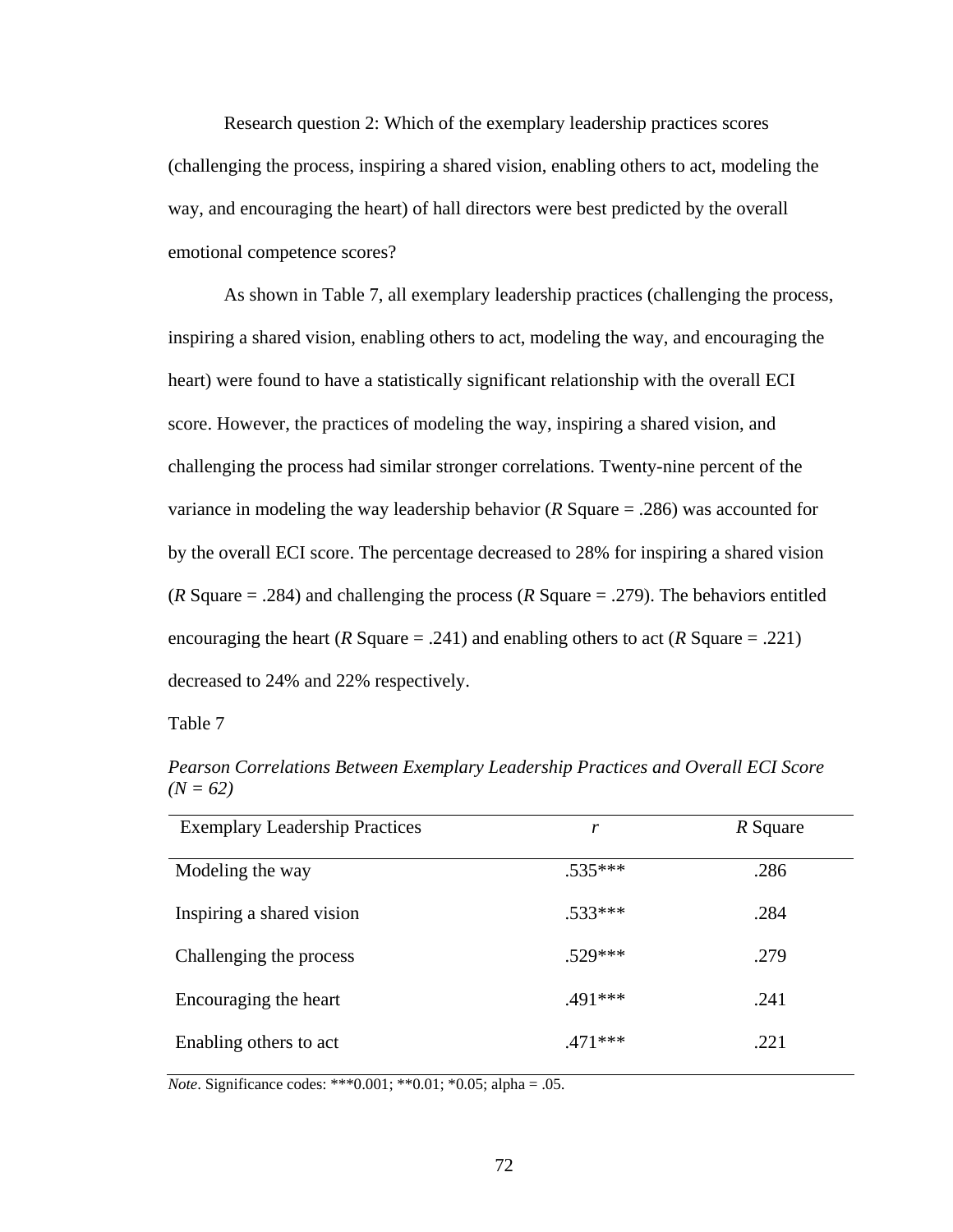Research question 3: Which emotional competence cluster scores (self-awareness, self-management, social awareness, and relationship management) of hall directors were most predictive of the overall exemplary leadership practices scores?

Utilizing stepwise regression (*Stepwise regression*, n.d.), relationship management was found to be the most predictive of the overall LPI score  $(R = .640; p <$ .001) (see Table 8). When self-management was added to relationship management, the predictive power increased slightly from 40.9% to 44.7% ( $R = .669$ ;  $p < .001$ ).

Table 8

*Stepwise Regression for Exemplary Leadership Practices and Overall LPI Score*   $(N=62)$ 

|                                          |                  |          | Std. Error of the |
|------------------------------------------|------------------|----------|-------------------|
| Predictors                               | $\boldsymbol{R}$ | R Square | Estimate          |
| Relationship management                  | $.640***$        | .409     | 20.454            |
| Relationship management, self-management | $.669***$        | .447     | 19.951            |

*Note*. Significance codes: \*\*\*0.001; \*\*0.01; \*0.05; alpha = .05.

Research question 4: Which emotional competence cluster scores (self-awareness, self-management, social awareness, and relationship management) of hall directors were most predictive of the exemplary leadership practices scores (challenging the process, inspiring a shared vision, enabling others to act, modeling the way, and encouraging the heart)?

Once again, stepwise regression (*Stepwise regression*, n.d.) was used to analyze the data. Relationship management was the significant predictor for inspiring a shared vision ( $R = .548$ ;  $p < .001$ ) (see Table 9). The coefficient of determination,  $R^2$  (Cohen &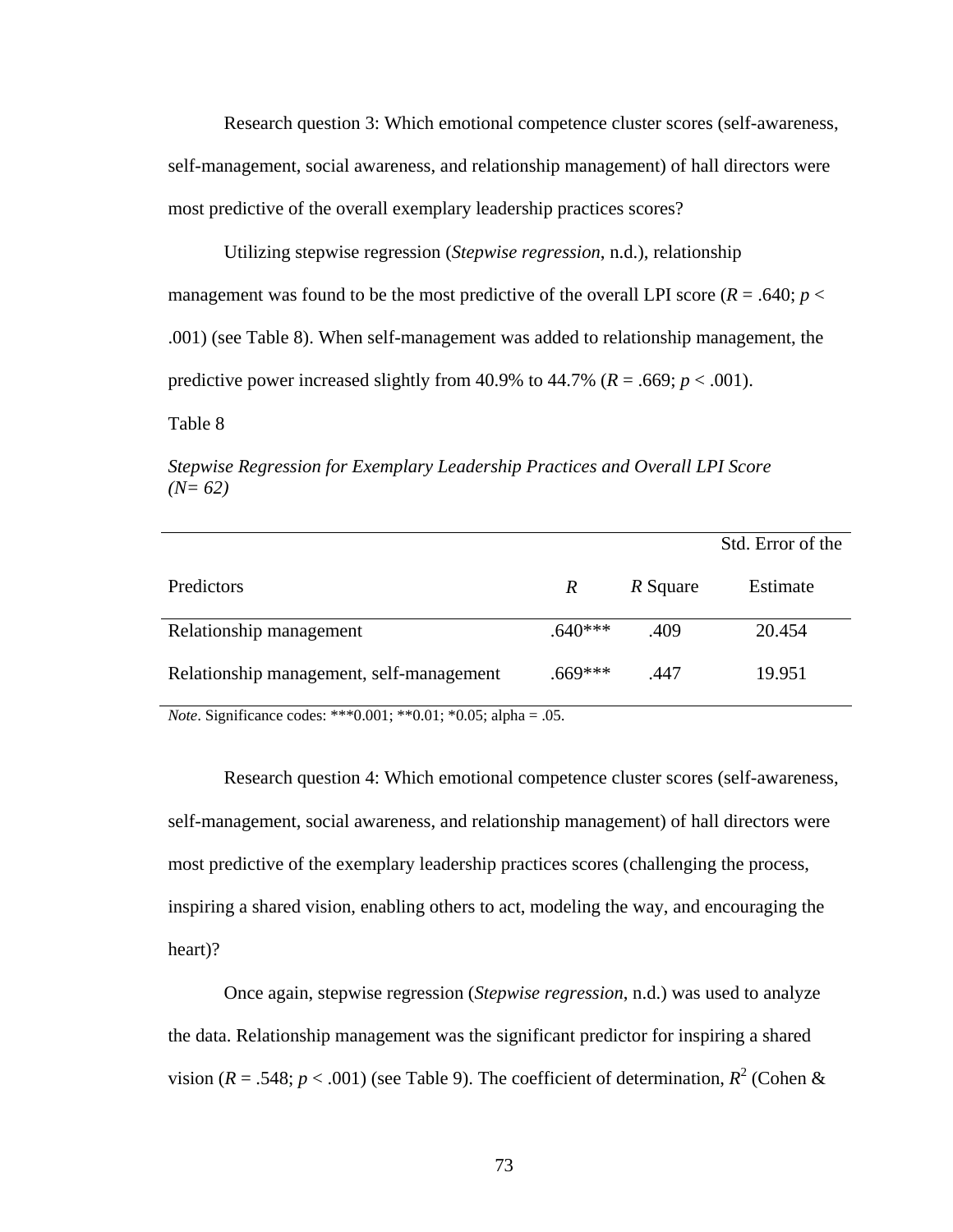Swerdlik, 1999) was .301 meaning 30% of the variance in the leadership behavior entitled inspiring a shared vision was accounted for by relationship management.

Table 9

*Stepwise Regression for Emotional Competence Clusters and Inspiring a Shared Vision*   $(N = 62)$ 

|                         |              |          | Std. Error of the |
|-------------------------|--------------|----------|-------------------|
| Predictor               | $\mathbb{R}$ | R Square | Estimate          |
| Relationship management | $.548***$    | .301     | 7.737             |

*Note*. Significance codes: \*\*\*0.001; \*\*0.01; \*0.05; alpha = .05.

The significant predictor for encouraging the heart was also relationship

management  $(R = .556; p < .001)$  (see Table 10). The variance accounted for in

encouraging the heart by relationship management was 31%.

Table 10

*Stepwise Regression for Emotional Competence Clusters and Encouraging the Heart*   $(N = 62)$ 

|                         |              |          | Std. Error of the |
|-------------------------|--------------|----------|-------------------|
| Predictor               | $\mathbb{R}$ | R Square | Estimate          |
| Relationship management | $.556***$    | .310     | 7.019             |

*Note*. Significance codes: \*\*\*0.001; \*\*0.01; \*0.05; alpha = .05.

There were two statistically significant predictors for modeling the way, enabling others to act, and challenging the process. Self-management was the best predictor of the exemplary leadership behavior modeling the way when looked at alone ( $R = .508$ ;  $p <$ .001) (see Table 11); however, when social awareness was added to the model, the significance increased ( $R = .576$ ;  $p < .001$ ). The coefficient of determination,  $R^2$  (Cohen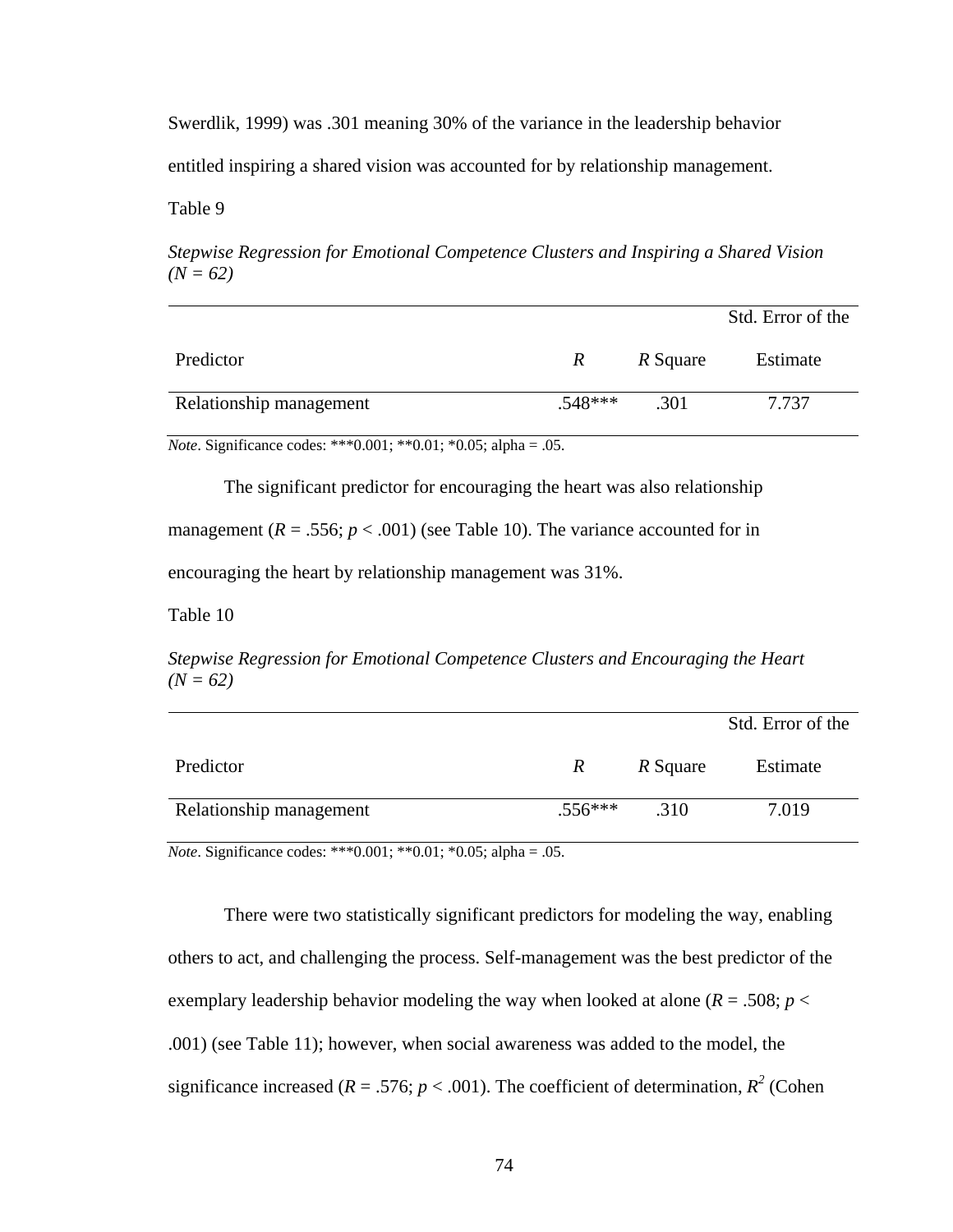& Swerdlik, 1999), increased from .258 to .332 meaning 25.8% of the variance could be explained by chance in the first model compared with 33.2% in the second model. Table 11

*Stepwise Regression for Emotional Competence Clusters and Modeling the Way (N = 62)* 

|                                   |           |          | Std. Error of the |
|-----------------------------------|-----------|----------|-------------------|
| Predictors                        | R         | R Square | Estimate          |
| Self-management                   | $.508***$ | .258     | 4.695             |
| Self-management, social awareness | $.576***$ | .332     | 4.495             |

*Note*. Significance codes: \*\*\*0.001; \*\*0.01; \*0.05; alpha = .05.

When examining the exemplary leadership practices behavior entitled enabling others to act, self-management was the strongest predictor  $(R = .425; p < .001)$ . Social awareness was added to self-management to create model 2 (*R* = .489; *p* < .001) and increased the coefficient of determination from .180 in model 1 to .239 in model 2 (see Table 12).

Table 12

*Stepwise Regression for Emotional Competence Clusters and Enabling Others to Act*   $(N = 62)$ 

|                                   |                  |          | Std. Error of the |
|-----------------------------------|------------------|----------|-------------------|
| Predictors                        | $\boldsymbol{R}$ | R Square | Estimate          |
| Self-management                   | $.425***$        | .180     | 3.613             |
| Self-management, social awareness | $.489***$        | .239     | 3.511             |

*Note*. Significance codes: \*\*\*0.001; \*\*0.01; \*0.05; alpha = .05.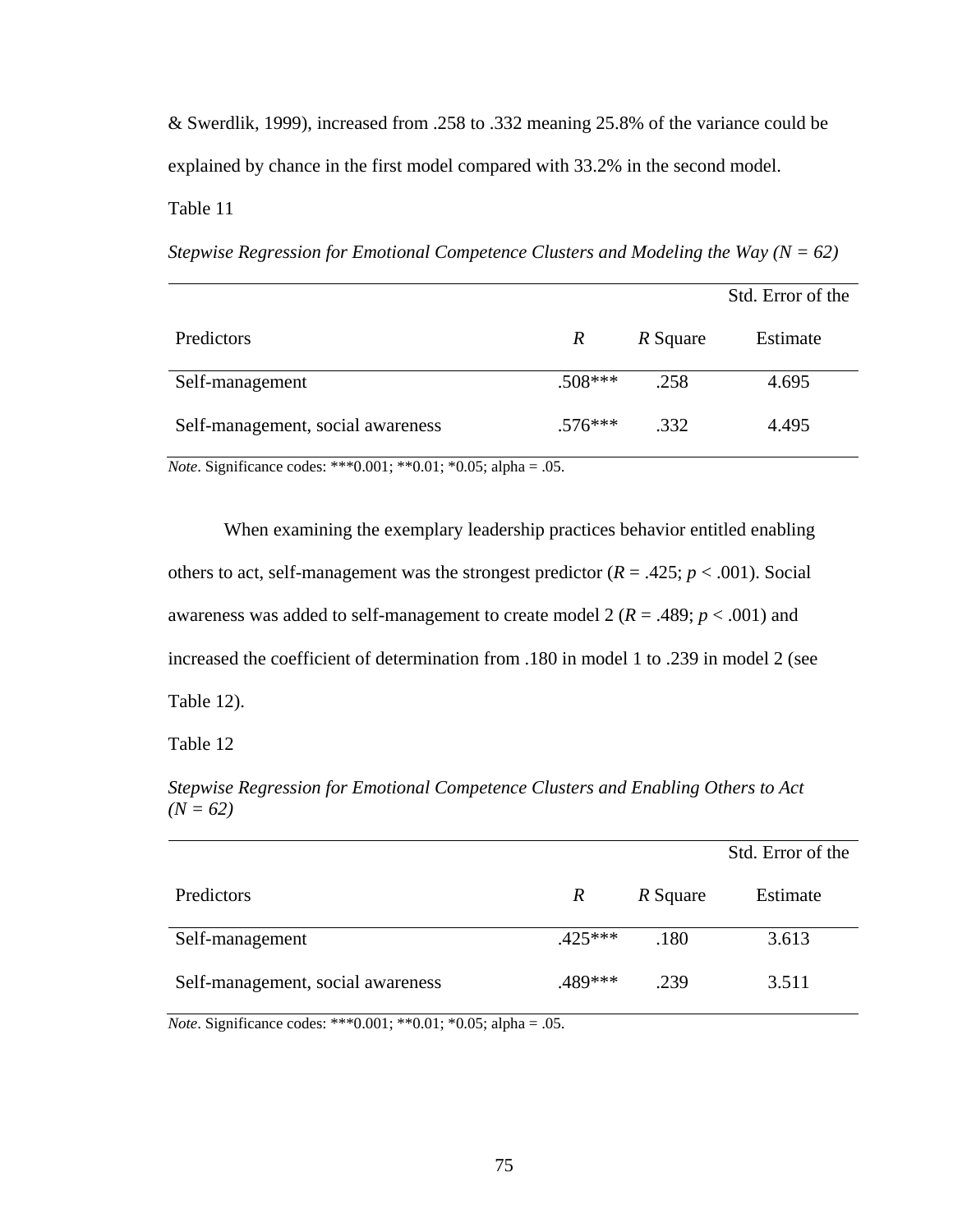Lastly, self-management was the best predictor of the behavior challenging the process (*R* = .537; *p* < .001). Model 2 was created by adding relationship management (*R*  $= .602$ ;  $p < .001$ ) and thus increasing the predictive power from .288 to .363 (see Table 13).

Table 13

*Stepwise Regression for Emotional Competence Clusters and Challenging the Process*   $(N = 62)$ 

|                                          |           |          | Std. Error of the |
|------------------------------------------|-----------|----------|-------------------|
| Predictors                               | R         | R Square | Estimate          |
| Self-management                          | $.537***$ | .288     | 5.377             |
| Self-management, relationship management | $.602***$ | .363     | 5.130             |

*Note*. Significance codes: \*\*\*0.001; \*\*0.01; \*0.05; alpha = .05.

## *Statement of the Research Hypotheses*

 The four research hypotheses testing emotional competence and leadership effectiveness of hall directors were analyzed using Pearson correlation coefficients (Cohen & Swerdlik, 1999) and stepwise regression (*Stepwise Regression*, n.d.). Results of the tests were reviewed by the researcher.

Hypothesis 1: Higher overall emotional competence scores of hall directors predicted higher overall exemplary leadership practices scores.

The results of the data analyses indicated hypothesis one was supported. Correlation of the overall ECI scores with the overall LPI scores revealed a significant relationship existed  $(r = .648; p < .001)$  (see Table 6).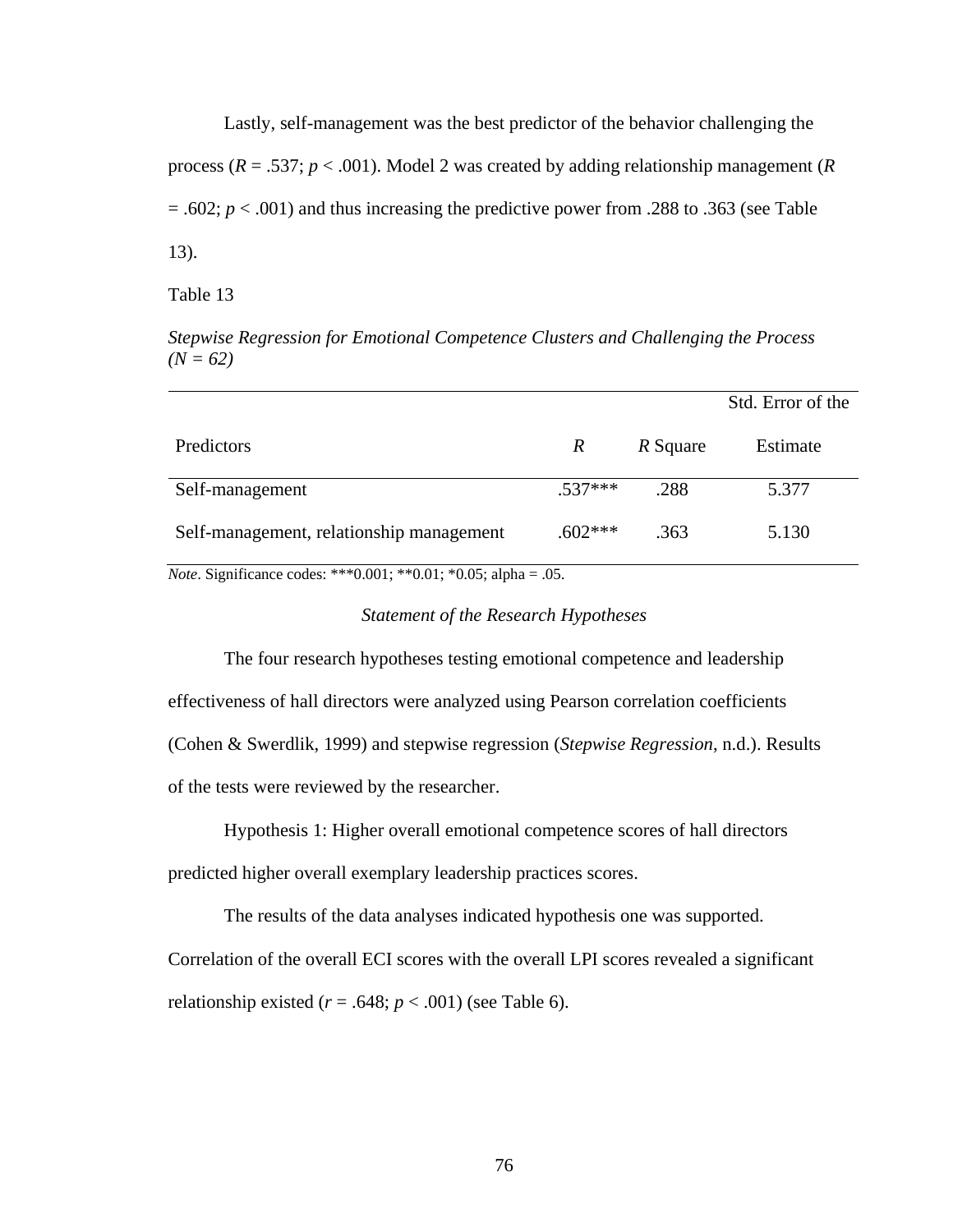Hypothesis 2: Higher overall emotional competence scores of hall directors predicted higher exemplary leadership practices scores (challenging the process, inspiring a shared vision, enabling others to act, modeling the way, and encouraging the heart).

Pearson correlation data indicated hypothesis two was also supported. A significant relationship was found between all exemplary leadership practices (challenging the process, inspiring a shared vision, enabling others to act, modeling the way, and encouraging the heart) and the overall ECI score. The relationship was stronger for modeling the way ( $r = .535$ ;  $p < .001$ ), inspiring a shared vision ( $r = .533$ ;  $p < .001$ ), and challenging the process ( $r = .529$ ;  $p < .001$ ). However, the results for encouraging the heart ( $r = .491$ ;  $p < .001$ ) and enabling others to act ( $r = .471$ ;  $p < .001$ ) were also statistically significant (see Table 7).

Hypothesis 3: Higher emotional competence cluster scores (self-awareness, selfmanagement, social awareness, and relationship management) of hall directors predicted higher overall exemplary leadership practices scores.

Data results obtained through stepwise regression (*Stepwise regression*, n.d.) indicated hypothesis three was supported. The competency cluster of relationship management was a significant predictor of the overall LPI score  $(R = .640; R)$  Square = .409). When self-management was added to relationship management, the significance was increased  $(R = .669; R$  Square  $= .447)$  (see Table 8).

Hypothesis 4: Higher emotional competence cluster scores (self-awareness, selfmanagement, social awareness, and relationship management) of hall directors predicted higher exemplary leadership practices scores (challenging the process, inspiring a shared vision, enabling others to act, modeling the way, and encouraging the heart).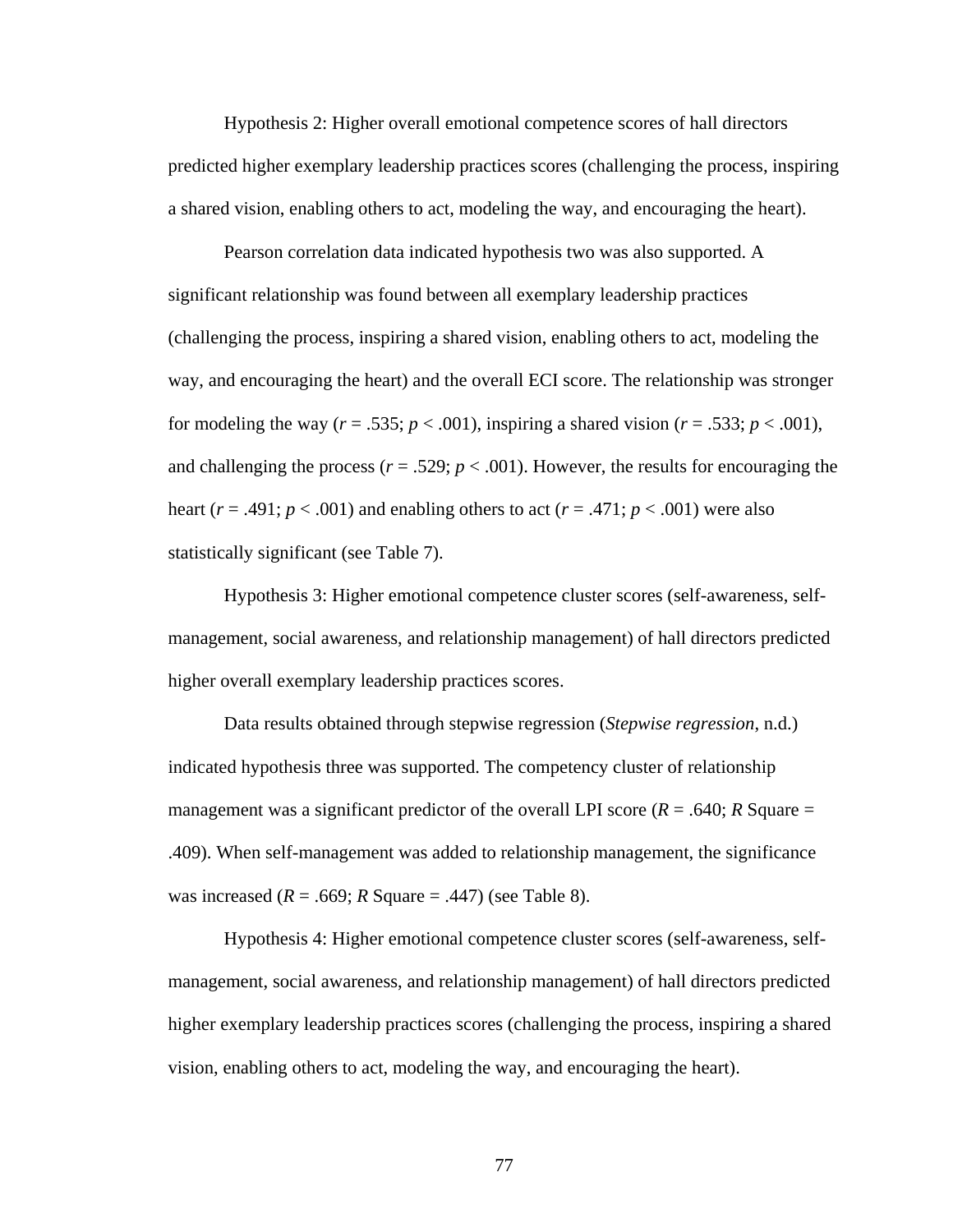The fourth hypothesis was supported after examining stepwise regression

(*Stepwise regression*, n.d.) data results. Relationship management was a strong predictor of the behaviors entitled inspiring a shared vision (*R* = .548; *R* Square = .301) (see Table 9) and encouraging the heart  $(R = .556; R$  Square  $= .310$ ) (see Table 10). Selfmanagement was a significant predictor of the other three behaviors (a) modeling the way  $(R = .508; R$  Square = .258) (see Table 11), (b) enabling others to act  $(R = .425; R$  Square  $(180)$  (see Table 12), and (c) challenging the process ( $R = .537$ ; *R* Square = .288) (see Table 13). The significance of the relationship was increased for each of the behaviors when another competency cluster was added. Social awareness was added to selfmanagement to increase the results for modeling the way  $(R = .576; R$  Square = .332) (see Table 11). The significant results for enabling others to act ( $R = .489$ ;  $R$  Square = .239) (see Table 12) was increased when social awareness was combined with selfmanagement. Finally, the combination of self-management and relationship management produced increased significant results for challenging the process ( $R = .602$ ;  $R$  Square  $=$ .363) (see Table 13).

#### *Summary*

 The purpose of this study was to explore the emotional competence of hall directors and the exemplary leadership practices exhibited by the hall directors. The overall emotional competence scores (overall ECI score) and the four emotional competency cluster scores (self-management, social awareness, self-awareness, and relationship management) were compared with the overall leadership practices scores (overall LPI score) and the five exemplary leadership practices scores (challenging the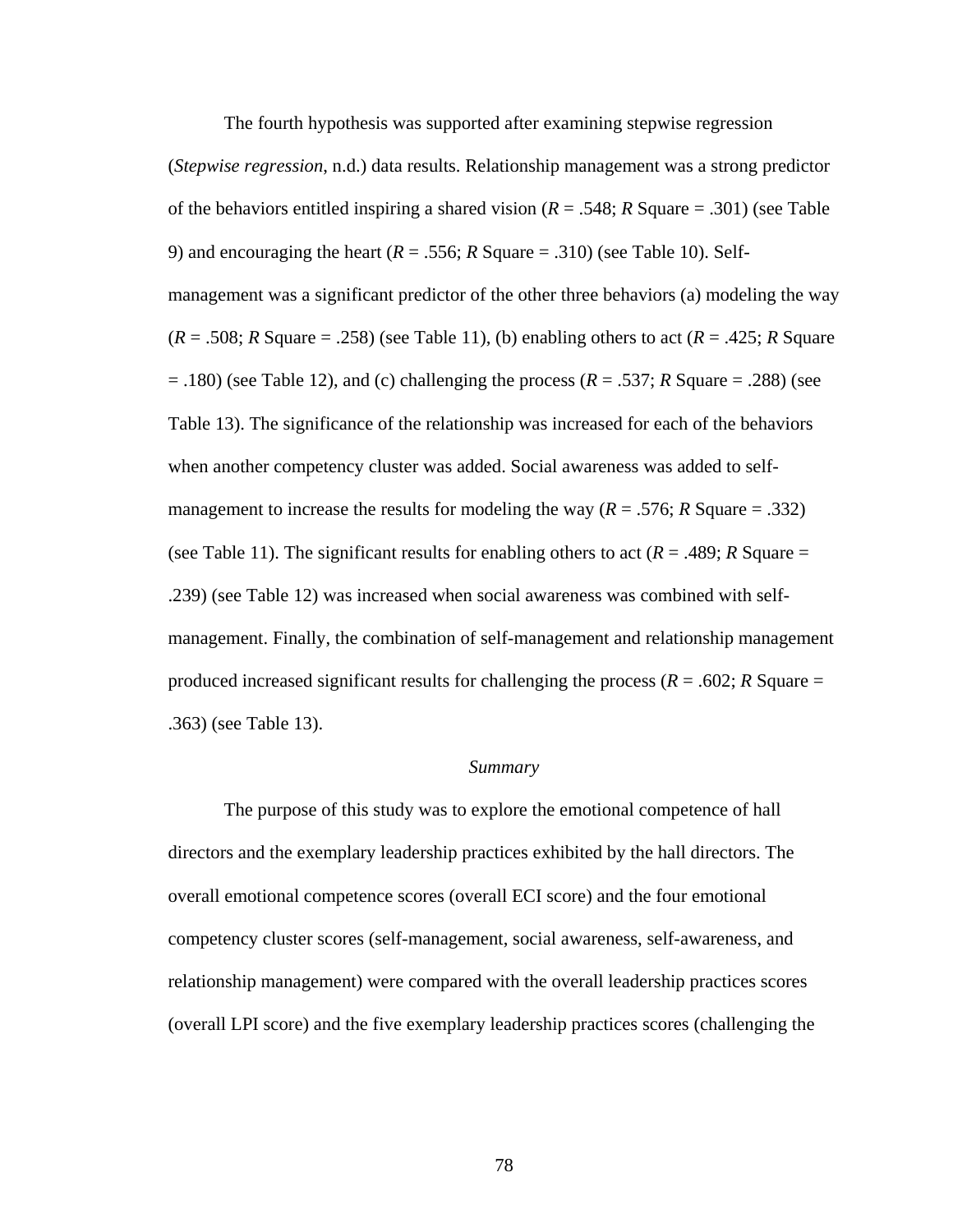process, inspiring a shared vision, enabling others to act, modeling the way, and encouraging the heart) of the hall directors.

 The data was first analyzed using the Pearson product moment correlation (Cohen & Swerdlik, 1999). In this process, the overall ECI scores were compared to the overall LPI scores. Analysis revealed a statistically significant relationship existed. Further analysis indicated that all five exemplary leadership practices (challenging the process, inspiring a shared vision, enabling others to act, modeling the way, and encouraging the heart) could be predicted by the overall ECI scores. While all five practices were statistically significant, the practices of modeling the way, inspiring a shared vision, and challenging the process could be predicted more than enabling others to act and encouraging the heart.

 A second analyzing process utilized stepwise regression (*Stepwise regression*, n.d.) to compare the emotional competency cluster scores with the overall LPI scores, and to compare the emotional competency cluster scores (self-management, social awareness, self-awareness, and relationship management) with the exemplary leadership practices scores (challenging the process, inspiring a shared vision, enabling others to act, modeling the way, and encouraging the heart). Results revealed that relationship management and self-management were most predictive of the overall LPI scores. When comparing the competency cluster scores and the exemplary leadership practices scores, relationship management was the best predictor of inspiring a shared vision and encouraging the heart.

 Analysis on the leadership practice modeling the way revealed two models were significant predictors of this practice. Self-management was the best predictor when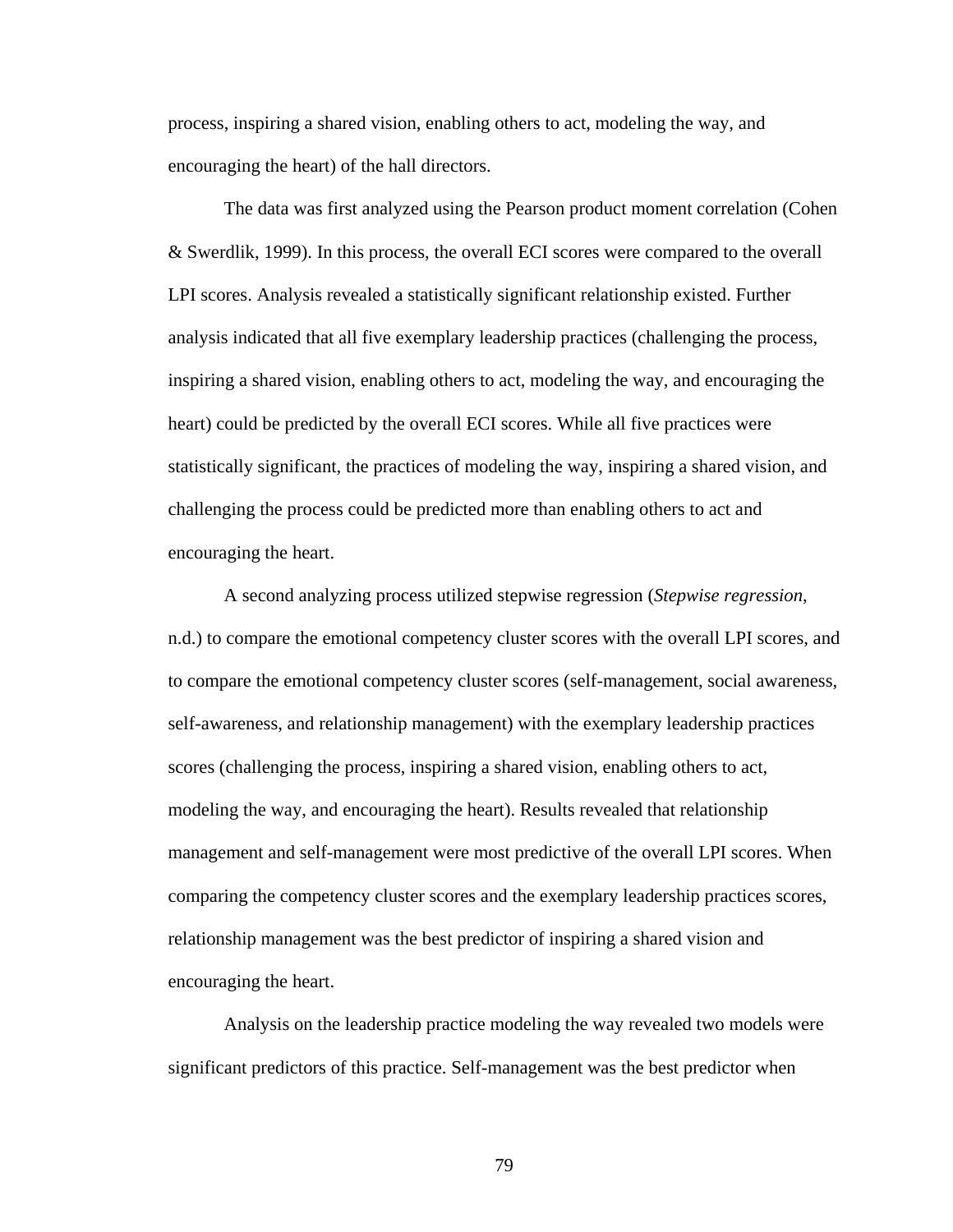examined alone, but when social awareness was added to the model, it was more predictive of modeling the way behavior. In regard to the leadership practice behavior enabling others to act, self-management was the best predictor of this behavior. When social awareness was added to create a new model, this combination was the better predictor of the behavior. Finally, self-management was also the best single predictor of the leadership practice behavior challenging the process. However, the addition of relationship management increased the predictive power.

 Statistically analyses of the data and findings of the study were outlined in this chapter. Conclusions reached by analyzing the findings as well as implications for future practice and further study will be included in Chapter Five.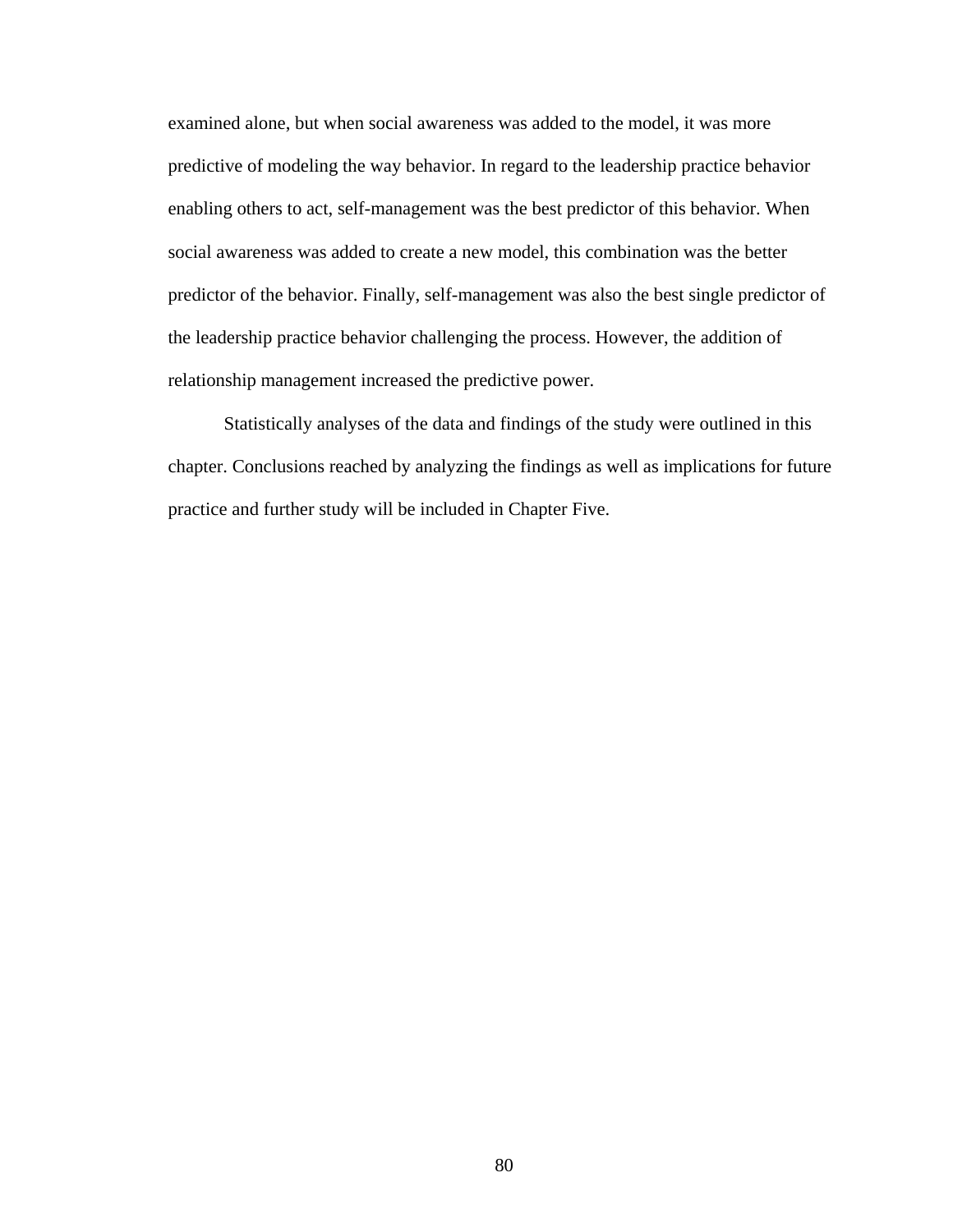#### CHAPTER FIVE

#### Discussion

## *Introduction*

The intent of this study was to examine the relationship between the emotional competence of hall directors and the leadership practices exhibited by the hall directors. The descriptive design allowed for the characteristics of the hall directors to be utilized when looking for a potential association between the concepts of emotional competence and leadership practices (Sherry, Archer, & Van Horn, 2003).

A random sample of 300 hall directors was selected from 378 hall directors in the Upper Midwest Region of the Association of College and University Housing Officers (UMR-ACUHO). Hall directors who chose to participate completed the self-assessment portion of the *Emotional Competence Inventory, University Edition* (ECI-U) and the *Leadership Practices Inventory* (LPI). The hall directors also completed a demographic questionnaire, and the data was used for descriptive statistics only.

The data collected was analyzed through use of the Pearson product-moment correlation (Cohen & Swerdlik, 1999) and stepwise regression (*Stepwise regression*, n.d.) to determine if a relationship existed between emotional competence and leadership practices. Findings demonstrated a significant relationship between the overall ECI scores and the overall LPI scores. In addition, there were significant relationships between the overall ECI scores and the five exemplary leadership practices scores when the overall ECI score was used to predict leadership practices.

Stepwise regression analysis (*Stepwise regression*, n.d.) revealed the competency cluster relationship management was the most predictive of the overall LPI score. The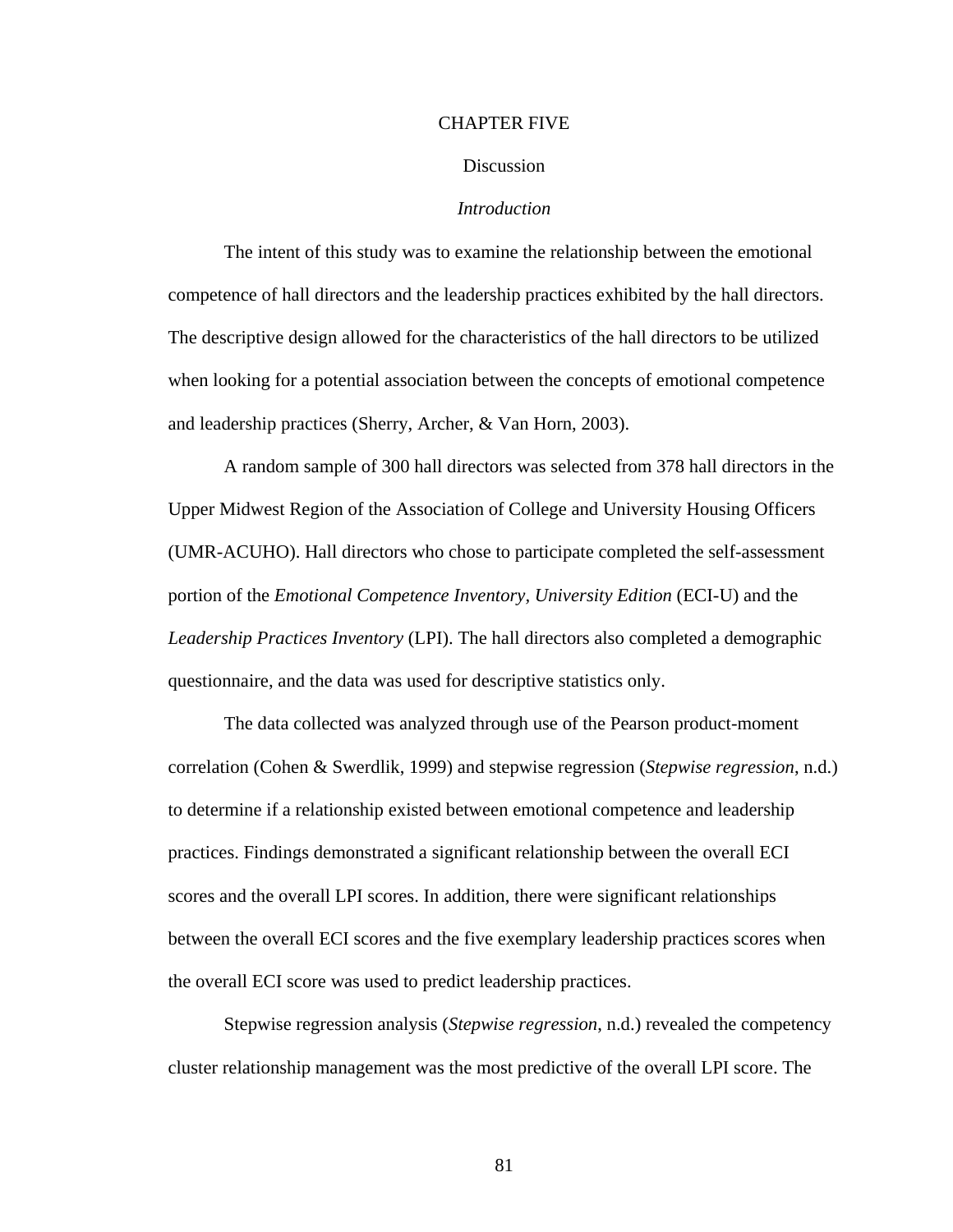predictive power was increased when the cluster entitled self-management was added to relationship management. When comparing the competency cluster score with the exemplary leadership practices scores, relationship management was the most significant predictor for inspiring a shared vision and encouraging the heart. Relationship management was also combined with self-management to be the strongest predictor for challenging the process. The leadership practice modeling the way was best predicted by combining self-management and social awareness. Self-management and social awareness were combined to be the best predictors of behavior labeled enabling others to act. Statistically significant results were obtained for all results outlined above.

Following this introduction to the discussion chapter of the study is a detailed review of the conclusions reached when examining the concepts introduced in Chapter Two and the research findings. Implications for future practice and recommendations for further research will follow.

## *Conclusions*

 Results from other research studies demonstrated a correlation between emotional intelligence and transformational leadership (Gardner & Stough, 2001; Mandell & Pherwani, 2003; MacGregor & Watson, 2005; Palmer, Walls, Burgess, & Stough, 2000; Sivanathan & Fekken, 2002).The results of this study added to the results of previous studies with the significant relationship found between the overall LPI scores and the overall ECI scores. In addition, results from this study showed the overall ECI score was a significant predictor of all five exemplary leadership practices scores. There was a slight variation in the scores with the overall ECI score being a stronger predictor of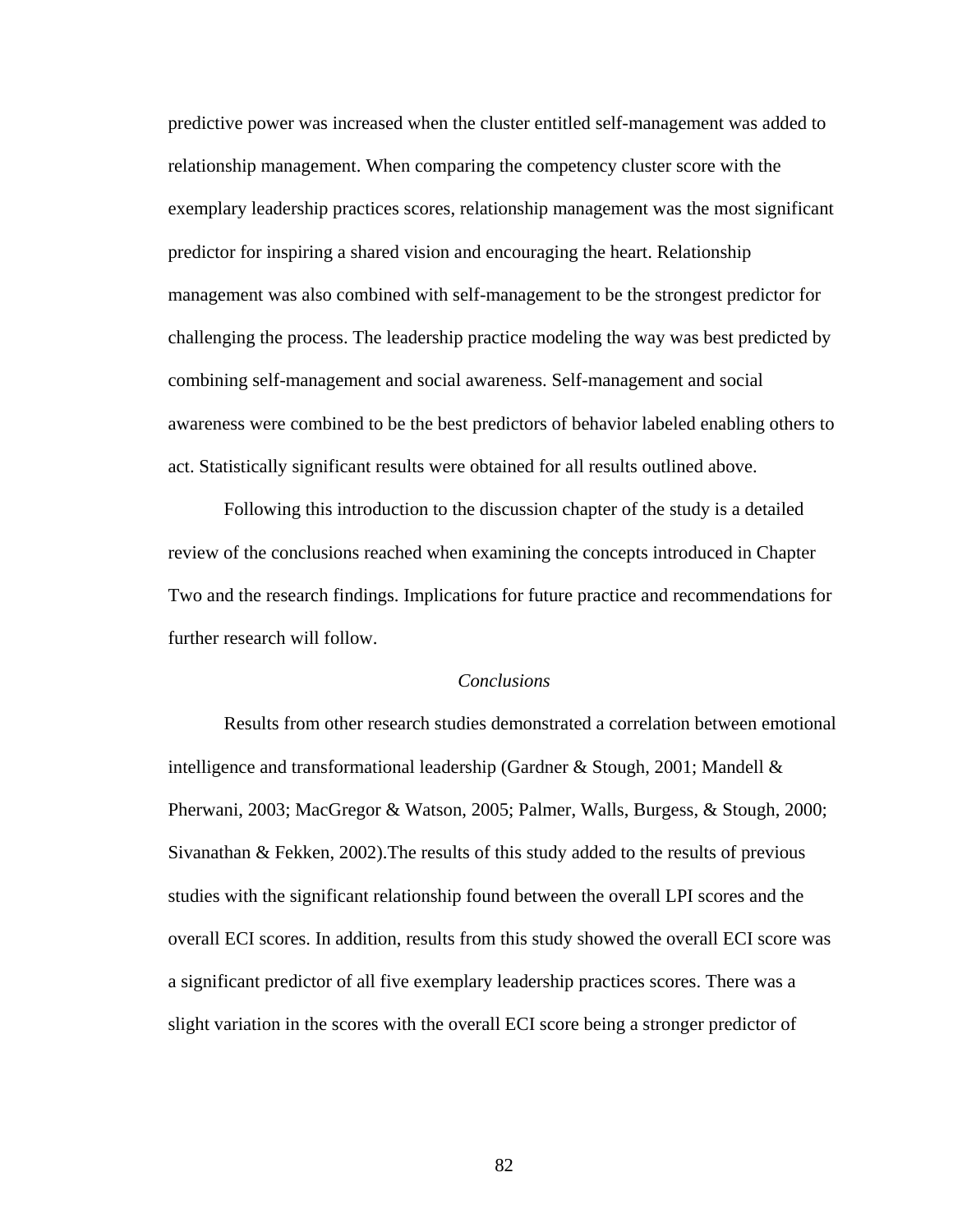modeling the way, inspiring a shared vision, and challenging the process, but the results were significant for all five which also added to the body of research on this subject.

 Data gathered by other researchers (Barling, Slater, & Kelloway, 2000) led them to conclude emotional intelligence was a pre-requisite for successful leadership. Komives, Lucas, and McMahon (1998) wrote a definition of leadership used as the foundation for this study: "a relationship process of people together attempting to accomplish change or make a difference to benefit the common good" (p. 21). The results of this study support the definition. While the outcome of the analyses was significant in regard to each research question, relationship management stood out more often than the others. Relationship management was the strongest predictor of the exemplary leadership practices inspiring a shared vision and encouraging the heart. Bass and Avolio (1994) wrote transformational leaders generated a vision or mission that members of a team could support. The data supported this characteristic of a transformational leader.

 Self-management was a strong predictor when paired with another competency cluster four different times. Relationship management and self-management were noted as the strongest predictors of the overall LPI scores and the exemplary leadership practices challenging the process. Social awareness was paired with self-management to predict the leadership practices enabling others to act and modeling the way.

 In Chapter Two, it was noted that Gardner (1983) developed a theory of multiple intelligences. One of the intelligences was labeled personal intelligence and had two categories called intrapersonal and interpersonal. "*Access to one's own feeling life*" (p. 239) described intrapersonal intelligence whereas interpersonal intelligence was defined as "*the ability to notice and make distinctions among other individuals*" (p. 239).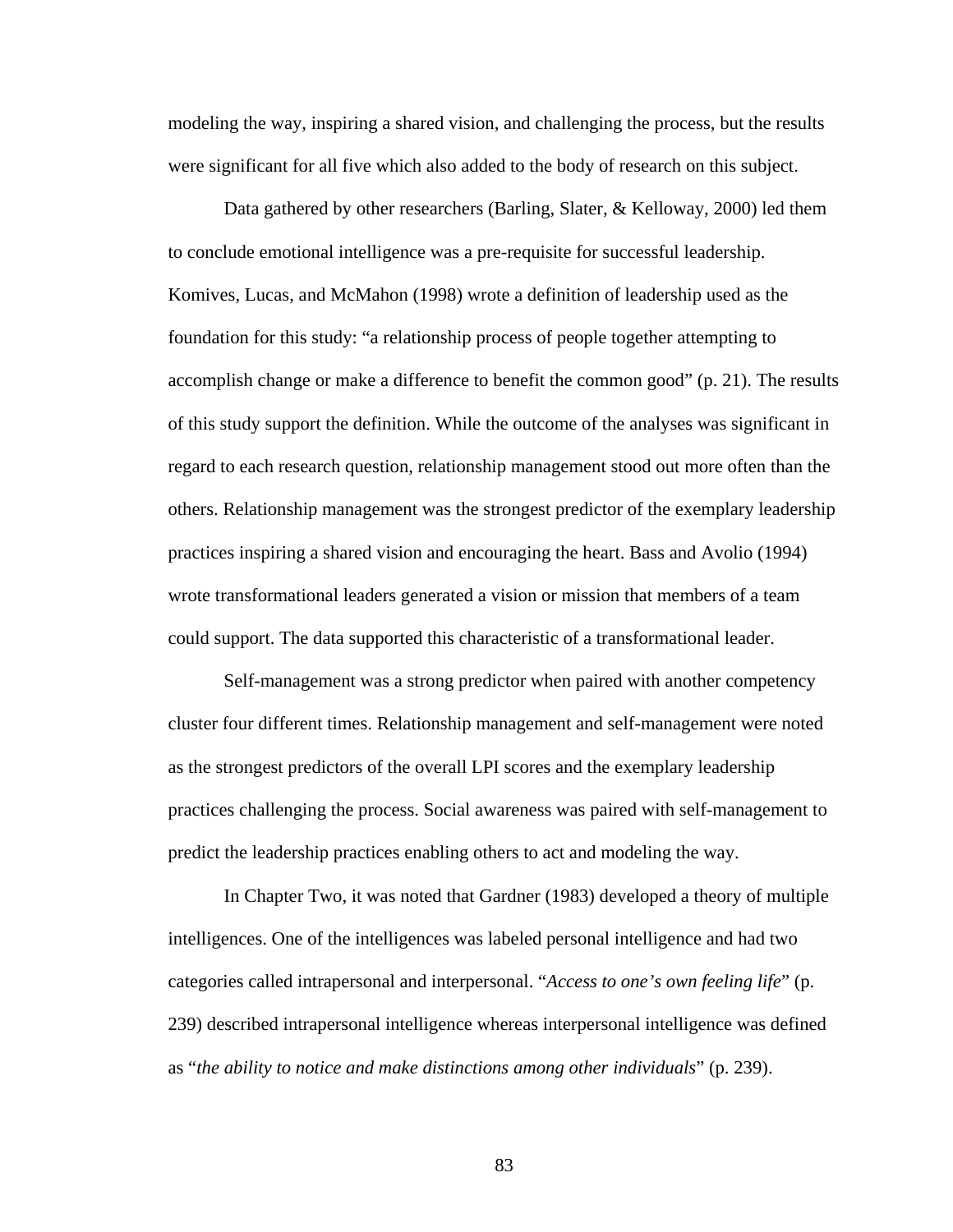Also noted in Chapter Two was notation of the similarities between Gardner's (1983) personal intelligences and the emotional competence headings created by Goleman, Boyatzis, and McKee (2002). Personal competence (Goleman, Boyzatzis, & McKee, 2002), which included the competency clusters of self-awareness and selfmanagement, was similar to intrapersonal intelligence (Gardner, 1983). Relationship management and social awareness were the competency cluster groups under social competence (Goleman, Boyzatzis, & McKee, 2002), and had a similar description to that of interpersonal intelligence (Gardner, 1983).

It does not matter if one uses Gardner's (1983) theory or Goleman, Boyatzis, and McKee's (2002) descriptions, connections to the other can be made. The importance of emotional intelligence, whether it is a better understanding of one's own emotions or understanding relationship management with others, has a significant relationship with leadership behavior. The results of this study could be extrapolated to support the idea that emotional intelligence has a positive effect on leadership behavior. These results also add to the body of research already written on the relationship between emotional intelligence and leadership (Barling, Slater, & Kelloway, 2000; Condren, 2002; Gardner & Stough, 2001; MacGregor & Watson, 2005; Mandell & Pherwani, 2003; Palmer, Walls, Burgess, & Stough. 2000; and Sivanathan & Fekken, 2001). The researchers in these empirical studies chose a variety of ways to study the connection between leadership and emotional intelligence, but a relationship was found in each circumstance.

## *Limitations Based on Study*

The study focused on hall directors in the upper Midwest region of the United States which would limit extrapolating the results to other hall directors in the country.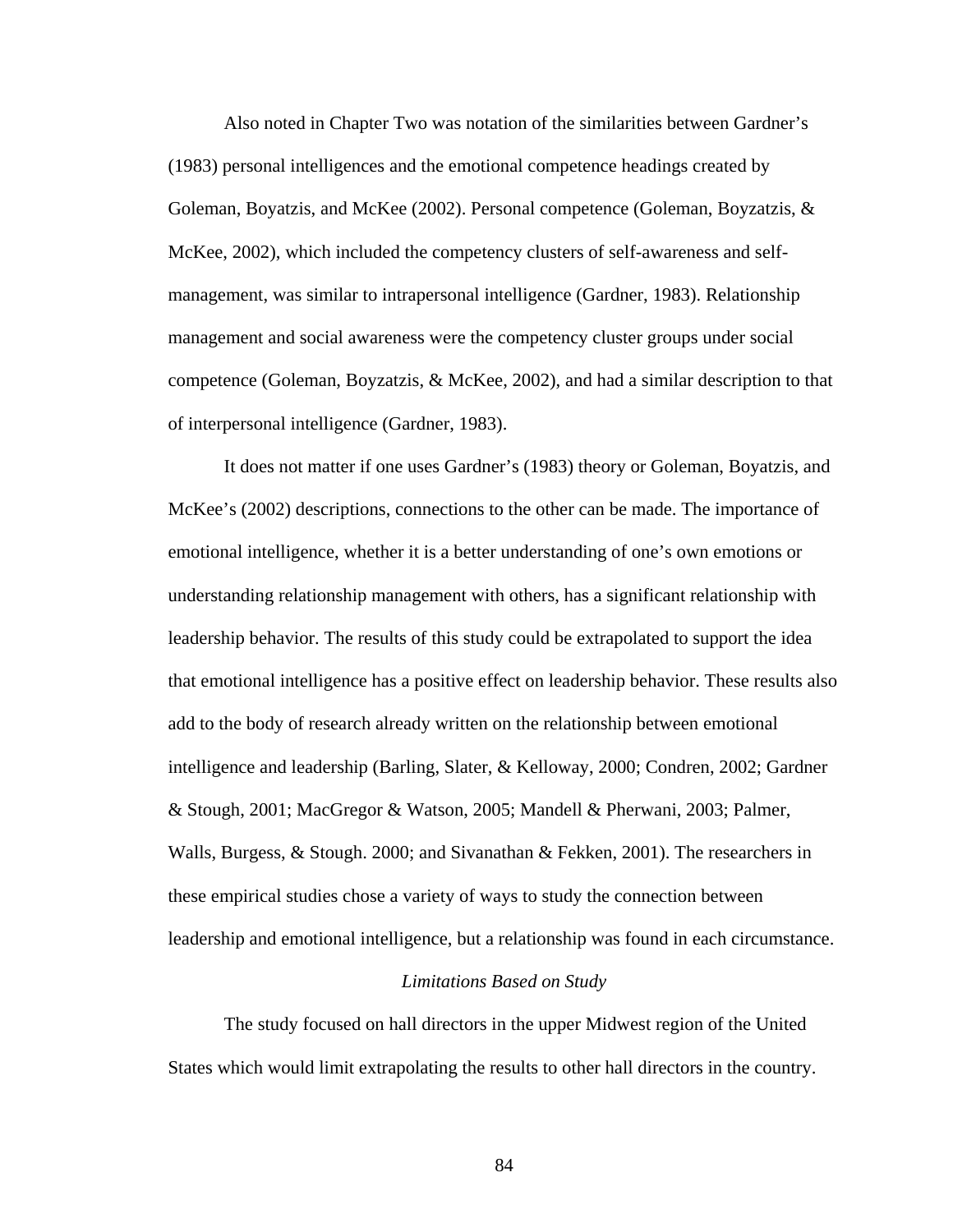Participants were limited to hall directors; therefore, the results could not be applied to leaders in other student affairs positions.

 The response rate was 21% which may limit the strength of the results. Lastly, the data was gathered using self-reporting measures, and the hall directors selected the people who were randomly selected as raters. These factors may have affected the results.

## *Implications for Future Practice*

 Research noted in Chapter Two outlined the belief that emotional intelligence can be learned (Cooper, 1997; Goleman, 1998c; Lozar Glenn, 2002; and Maulding, 2002). If that is the case, emotional competence skills could be taught in graduate preparatory programs and through on-the-job training and development.

 In an article written in 2002, Roper noted that "success as student affairs professionals is more closely tied to our ability to construct and manage essential relationships during our career than any other activity" (p. 11). Roper wrote that young professionals (hall directors are included in this group) often fail to grasp the importance of this behavior. The importance of relationships and human relation skills was echoed by others (Burhard, Cole, Ott, & Stoflet, 2005; Herdlein, 2004; Lovell & Kosten, 2000; Newton & Richardson, 1976; Ostroth, 1981). One can see these skills have been important over the past thirty years. The challenge may be determining what should be kept in a student personnel curriculum and what is eliminated. Palmer (1995) noted "I do not believe we can *add* much more to CSP [student personnel] curriculum without *subtracting* something from it…given that there are only 24 hours in a day, most [CSP students] are already functioning at their maximum limits" (p. 7). The key may be restructuring the curriculum to be more deliberate in selecting projects that fit within the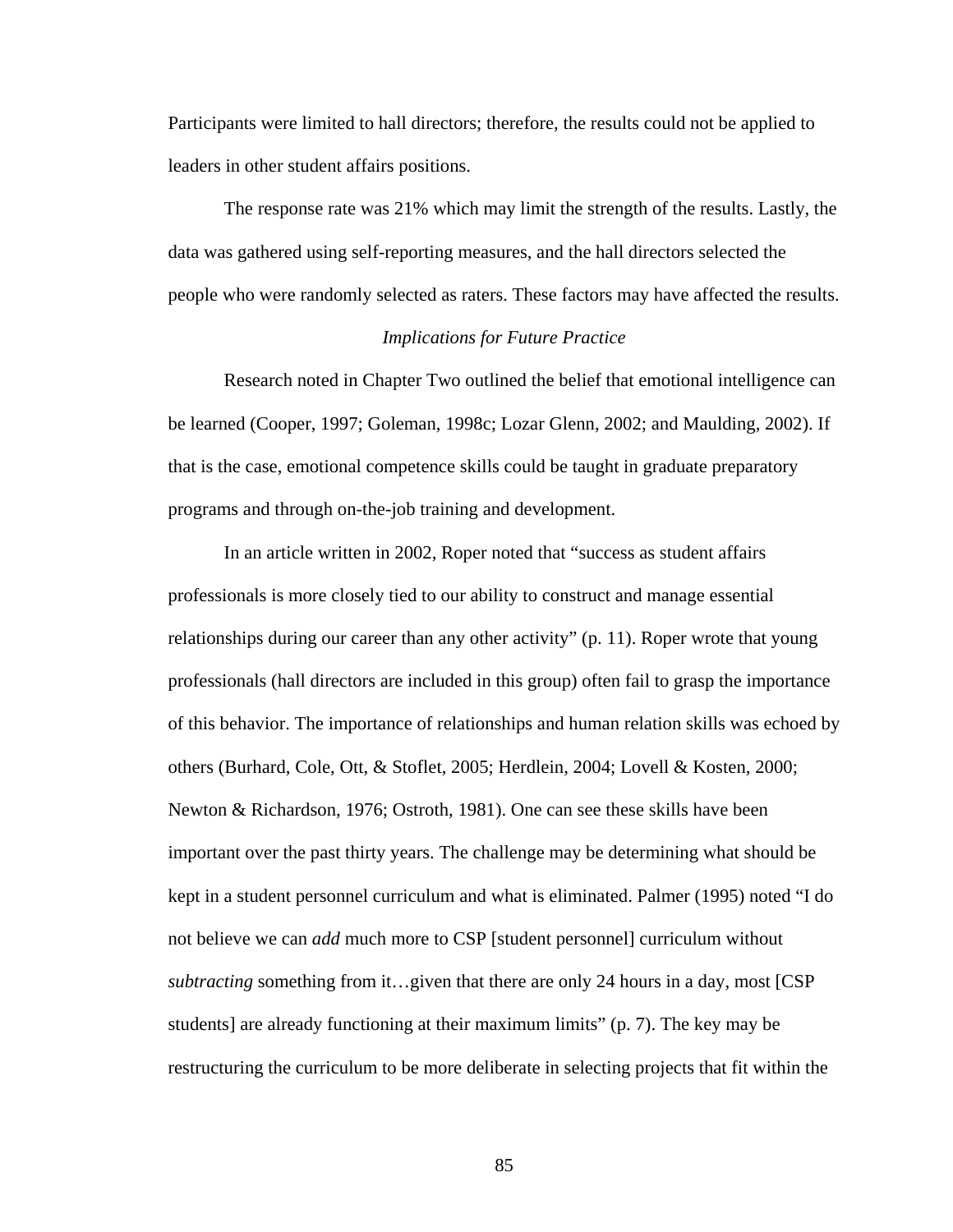current list of courses as opposed to eliminating something else. The results of this study support inclusion of emotional intelligence training and its impact on leadership.

 In addition to graduate preparation, hall directors may be able to increase their skills as they work in their jobs. "I believe that the most successful residence life professionals recognize that neither they nor CSP graduates are finished products and, consequently, have a commitment to lifelong learning and ongoing professional development for themselves" (Palmer, 1995, p. 7). Supervisors of hall directors could create training sessions directed at further development of emotional intelligence and assist them with enhancement of emotional competencies as they handle the daily responsibilities of their position.

#### *Recommendations for Future Research*

 The current study provided results that lead the researcher to identify a number of recommendations for further study. The data in this particular research study focused on the self-assessment data provided by the hall directors. Both instruments, the *Emotional Competence Inventory, University Edition* (ECI-U) and the *Leadership Practices Inventory* (LPI) are designed to utilize a 360 degree assessment of the participant's skills or behavior. Exercising the option of 360 degree feedback could add more significance to the data gathered in this study or contradict it when data collected from raters is analyzed.

 A second option would be an analysis of the relationship between the age and experience level of the hall directors, and their scores on the ECI-U and the LPI. If significant results are discovered, then a developmental study of hall director competencies and behaviors could be conducted. Completion of the assessment tools at various points in career of hall directors (e.g., at the beginning of graduate school, after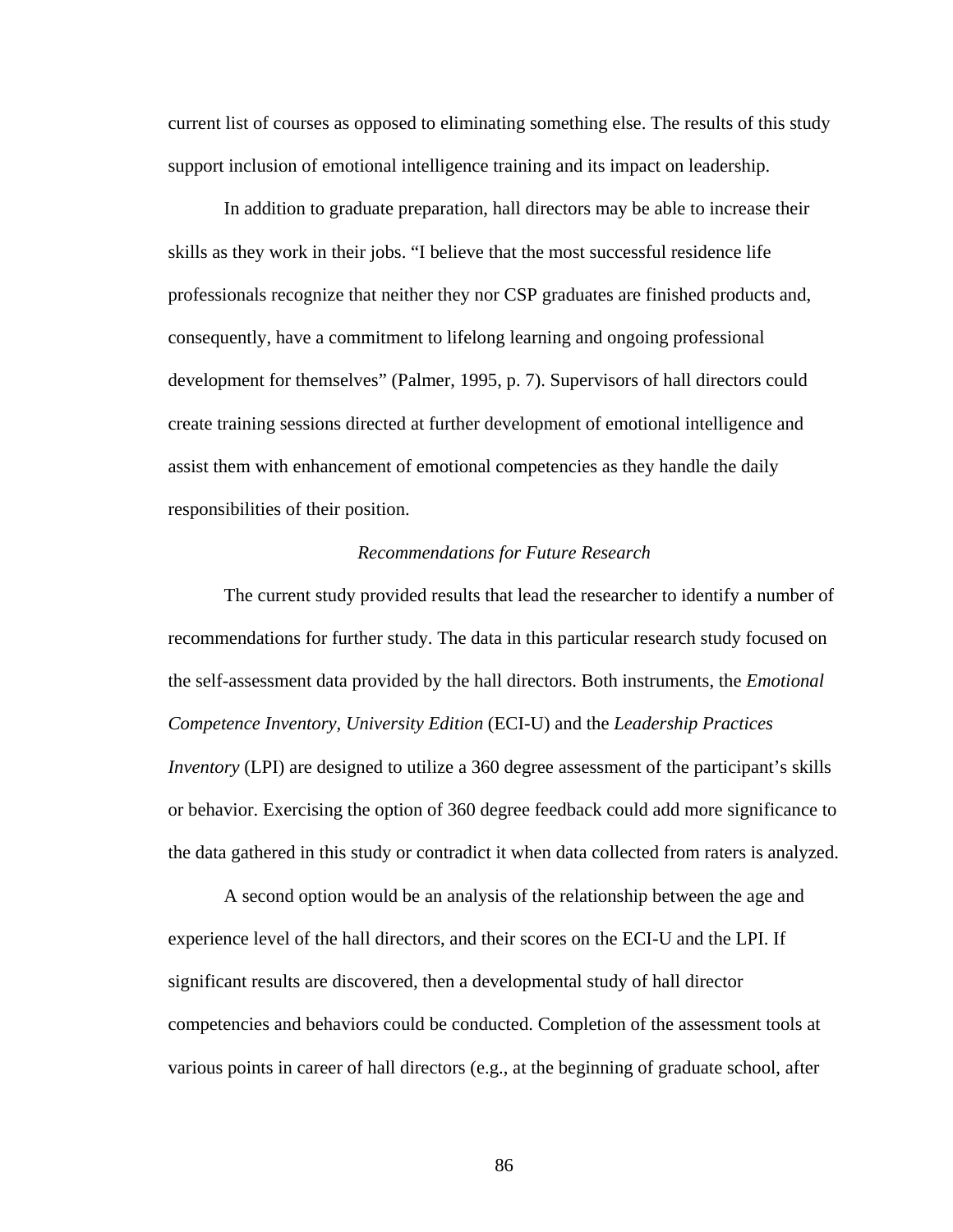graduation, after the first year in the hall director position, etc.) may shed some light on the development of emotional competence skills.

 Finally, studies could be conducted with graduates of specific graduate programs or hall directors working within specific residence life departments. Results may demonstrate which programs are most effective at preparing students for the hall director position or which departments are providing hall directors with appropriate professional development opportunities once they have begun working in their first professional position.

 The results of this study were significant and lend support to the importance of emotional intelligence in the practice of leadership behaviors. However, the level of significance was based on self-report scores only. The true test of the relationship between emotional competence and leadership practices of hall directors will be analysis of data from people who rate the behaviors of the hall directors. A 360 degree analysis of data from raters who work with, work for, and supervise hall directors would provide a more accurate representation of a relationship if one continues to exist. Goleman, Boyatzis, and McKee (2002) wrote that "great leadership works through the emotions" (p. 3). A research study similar to the one described above would assist in proving or disproving the statement written by Goleman, Boyatzis, and McKee (2002).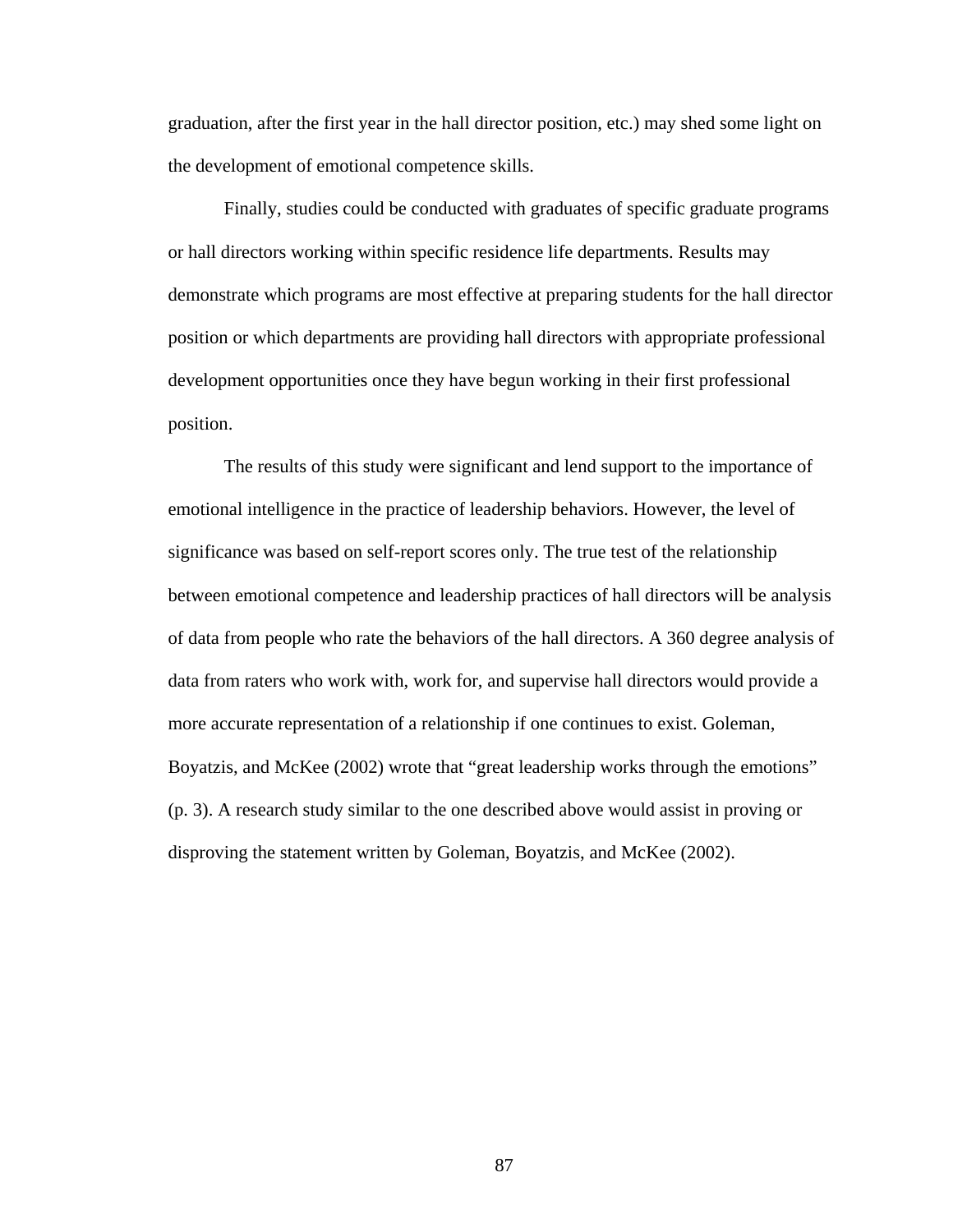#### *APPENDIX A*

Dear participant:

 I am a doctoral student at the University of Missouri-Columbia and am currently writing a dissertation entitled, "The Relationship Between the Emotional Competence and the Leadership Effectiveness of Hall Directors." As part of my research study, I am asking hall directors in the UMR-ACUHO region to participate. If you choose to be a part of the study, you will be able to see your emotional competence (also known as emotional intelligence) results as demonstrated by your answers and the observations of six other people.

 One instrument, the *Emotional Competence Inventory – University Edition* (ECI-U), is completed on line, and the other, the *Leadership Practices Inventory* (LPI), is included with this letter. You will need approximately 30 minutes to complete the selfassessment portion of both documents and the demographic questionnaire. You will select 10-12 people who work with you who could complete the rater form of these instruments. Please list the names, addresses, and e-mail addresses of these people on the form titled "Names and Addresses Form." The raters will need approximately 30 minutes to complete the surveys. The results from the instruments will be compared to determine if a relationship exists between emotional competence and leadership effectiveness. If a relationship does exist, the findings can be used in graduate preparatory programs and in training sessions for hall directors.

 I do hope you will choose to be a part of this study. A very limited amount of information is available on the leadership effectiveness of hall directors and nothing with regard to their emotional competence. The benefit to you, therefore, is the opportunity to see how others view your emotional competence. Confidentiality will be maintained throughout the study, and no hall director will be identified when the results are reported. Your participation is completely voluntary, and you may withdraw at any time without any penalty. Your signature on the enclosed informed consent form indicates your consent to participate in this study. Further instructions are on the enclosed sheet.

 If you have any questions about this research project, please feel free to contact me at (417) 890-7342 or [DeniseBaumann@MissouriState.edu.](mailto:DeniseBaumann@MissouriState.edu) You may also contact my faculty advisor, Dr. Cindy MacGregor, at (417) 836-6046 or

[CMacGregor@MissouriState.edu](mailto:CMacGregor@MissouriState.edu). Thank you in advance for your participation.

Sincerely,

Denise M. Baumann Doctoral Candidate University of Missouri-Columbia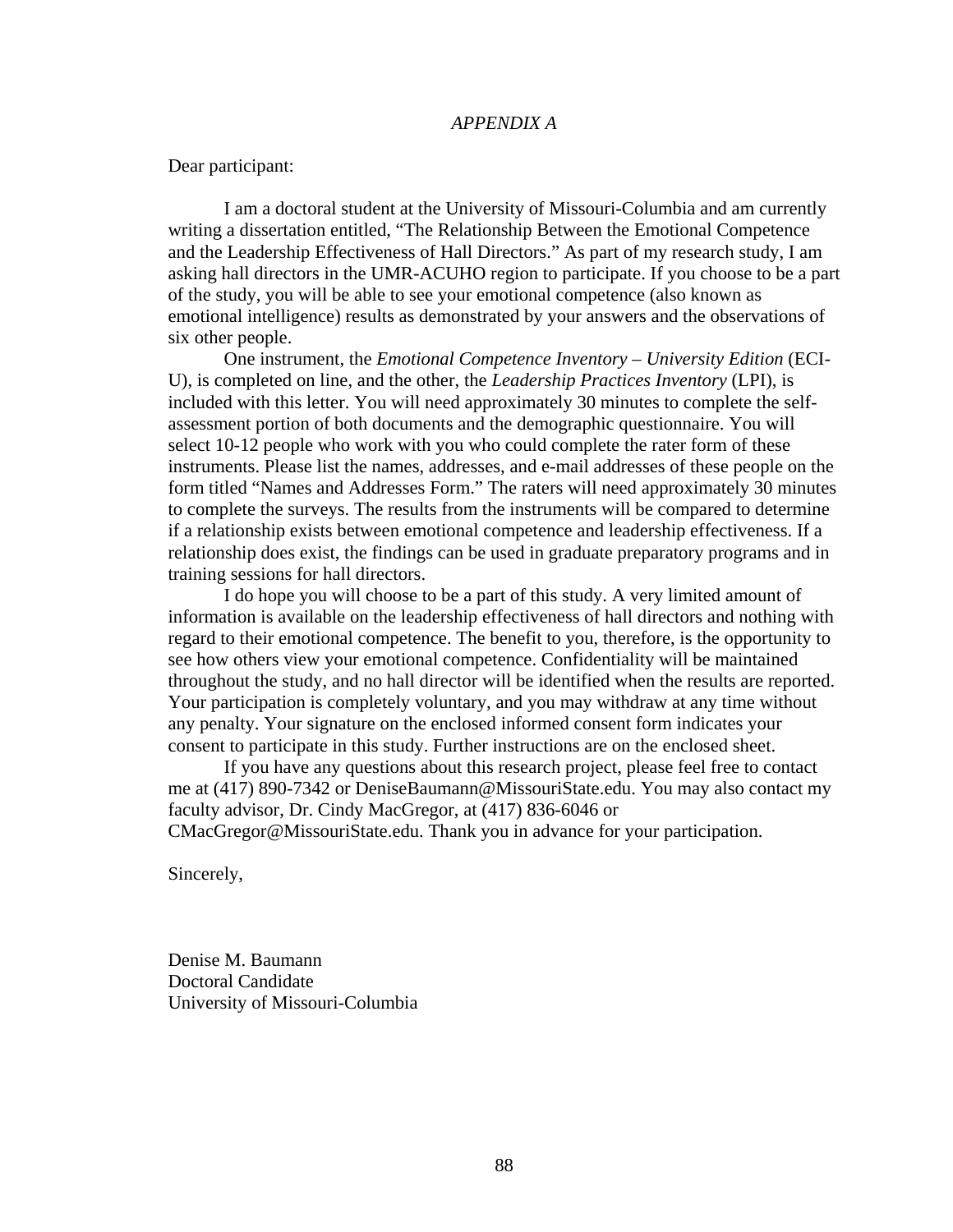## *APPENDIX B*

If you choose to participate, please select 10-12 people who work with you who could rate your performance. Please select people who have worked with you the longest as they will have had many opportunities to observe your behavior and reactions. Six people will be randomly selected from the 10-12 names to receive a letter from me asking them to participate in this research project. If these people choose to participate, they will complete rater versions of the *Leadership Practices Inventory* (LPI) and the on-line form of the *Emotional Competence Inventory – University Edition* (ECI-U)

(1) When you have completed the demographic questionnaire, the LPI, the *Names and Addresses Form*, and signed the consent form, place them in the self-addressed, stamped envelope. Please mail them back to me by September 28, 2006.

 (2) In about a week, you will receive an e-mail message from Hay Resources Direct regarding the ECI-U. The message will contain your username, password, and instructions on how to complete the survey. Phone numbers will also be included if you have questions about the survey.

 (3) Complete the self-assessment. You will be able to view summary results of your emotional competence after a minimum of three people have completed the rater portion of the ECI-U.

 Again, thank you very much for your participation. I hope the feedback will be helpful to you. Please feel free to contact me at (417) 890-7342 or [DeniseBaumann@MissouriState.edu](mailto:DeniseBaumann@MissouriState.edu) if you have questions.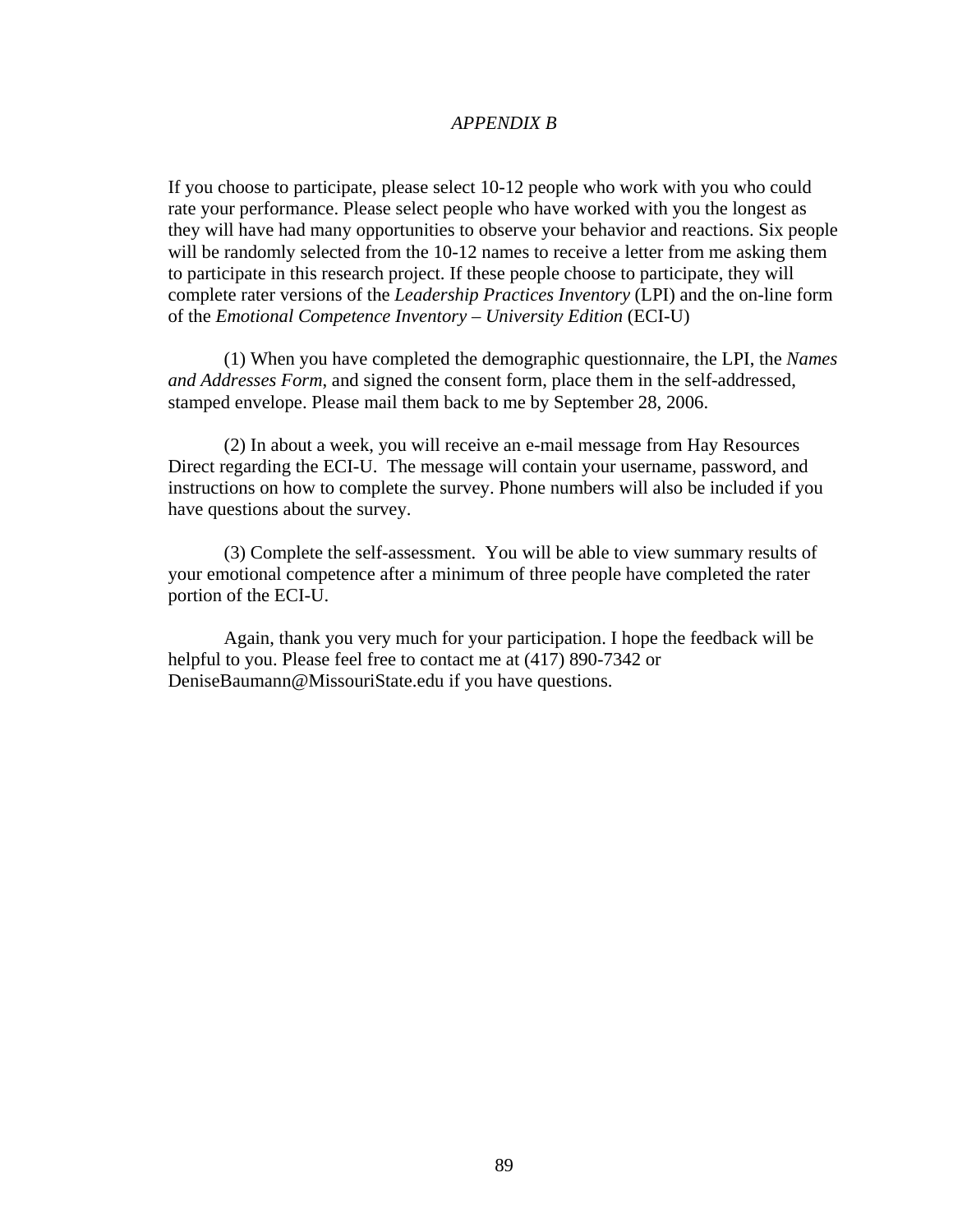## *APPENDIX C*

1. What is your gender?

Female

Male

- 2. How old are you?
- 3. What is the highest level of education you have completed?
- Bachelor's degree
- Post-Bachelor's coursework
- Master's degree
- 4. How many years of experience do you have working as a hall director?
- Less than one year
- One year
- Two years
- Three years
- **Four years**
- Five years
- **More than five years**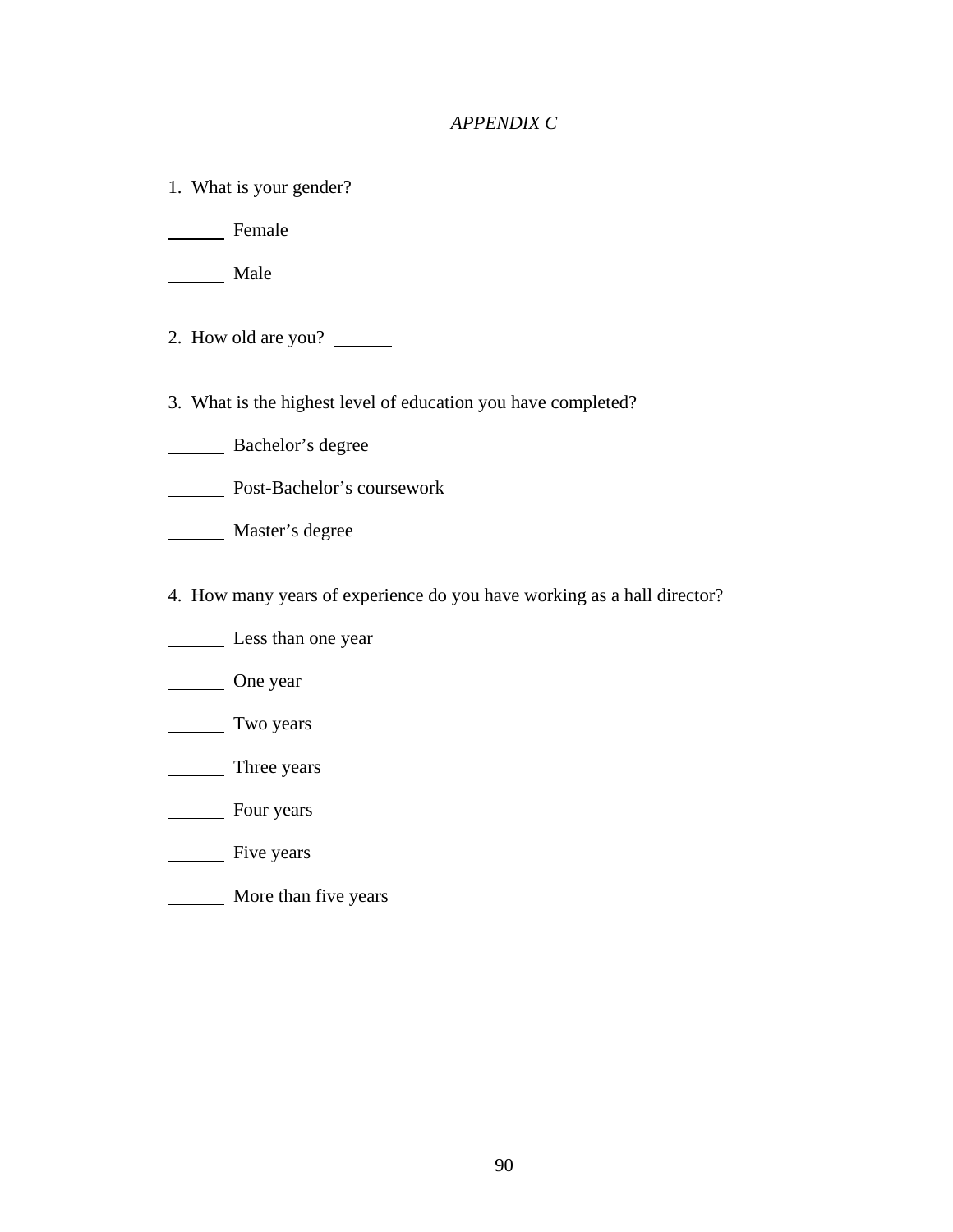## *APPENDIX D*

| Name             | Address | E-mail Address |
|------------------|---------|----------------|
| $\overline{1}$ . |         |                |
|                  |         |                |
|                  |         |                |
| $\overline{2}$ . |         |                |
|                  |         |                |
|                  |         |                |
| $\overline{3}$ . |         |                |
|                  |         |                |
| $\overline{4}$ . |         |                |
|                  |         |                |
|                  |         |                |
| 5.               |         |                |
|                  |         |                |
|                  |         |                |
| 6.               |         |                |
|                  |         |                |
| 7.               |         |                |
|                  |         |                |
|                  |         |                |
| 8.               |         |                |
|                  |         |                |
|                  |         |                |
| 9.               |         |                |
|                  |         |                |
|                  |         |                |
| 10.              |         |                |
|                  |         |                |
| $11.$            |         |                |
|                  |         |                |
|                  |         |                |
| 12.              |         |                |
|                  |         |                |
|                  |         |                |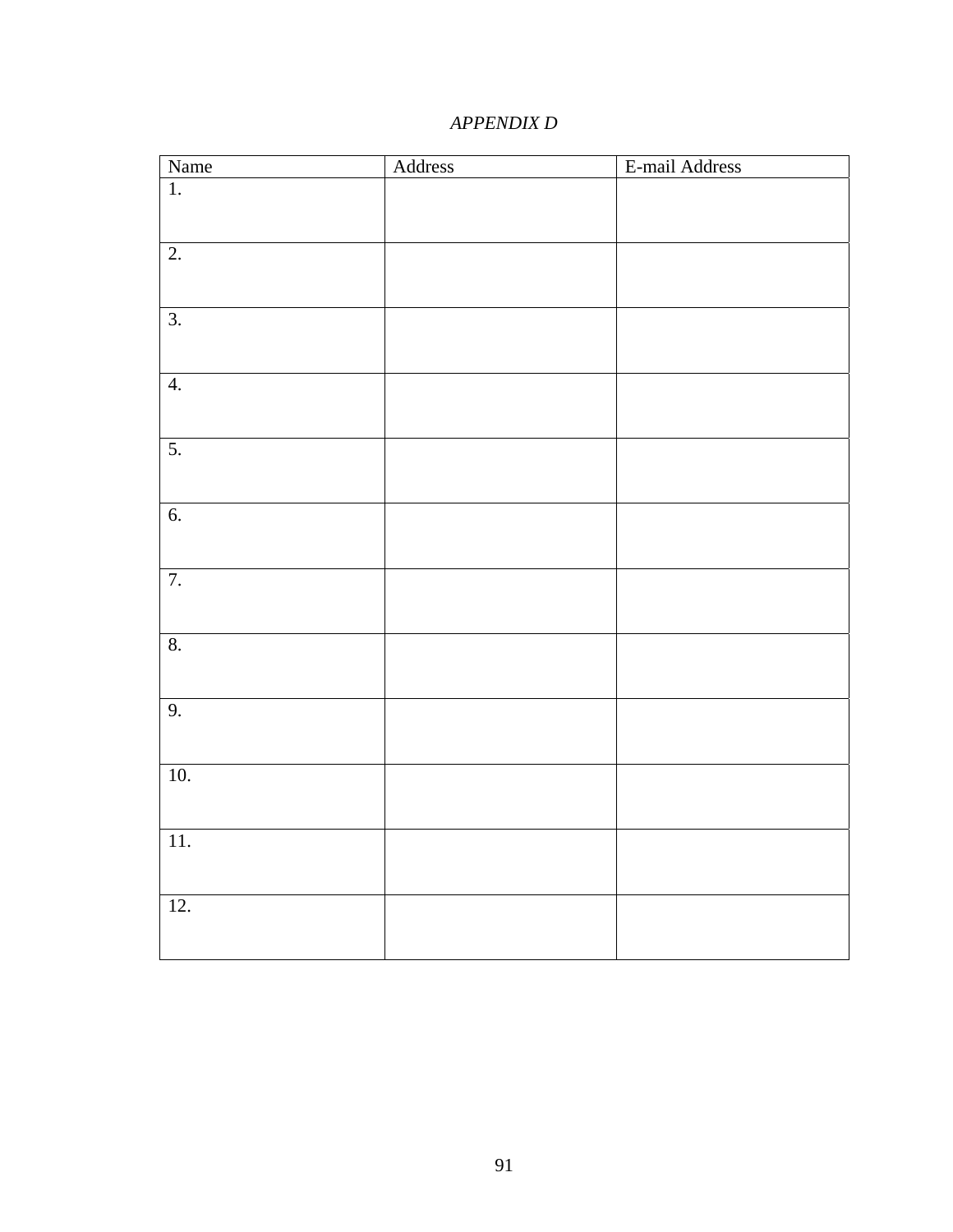## *APPENDIX E*

If you choose to participate, please sign the enclosed consent form and complete the observer form of the *Leadership Practices Inventory* (LPI).

(1) When you have completed the LPI, place it and the signed consent form in the self-addressed, stamped envelope. Please mail them back to me by Tuesday, October 17, 2006.

 (2) Within the week, you will receive an e-mail message from Hay Resources Direct regarding the ECI-U. The message will contain your username, password, and instructions on how to complete the survey. Phone numbers will also be included if you have questions about the survey.

 (3) Complete the on-line assessment (ECI-U). Please complete this by Tuesday, October 17, 2006.

 Again, thank you very much for your participation. I believe your responses will be helpful in preparing people for jobs as residence hall directors. Please feel free to contact me at (417) 890-7342 or [DeniseBaumann@MissouriState.edu](mailto:DeniseBaumann@MissouriState.edu) if you have questions.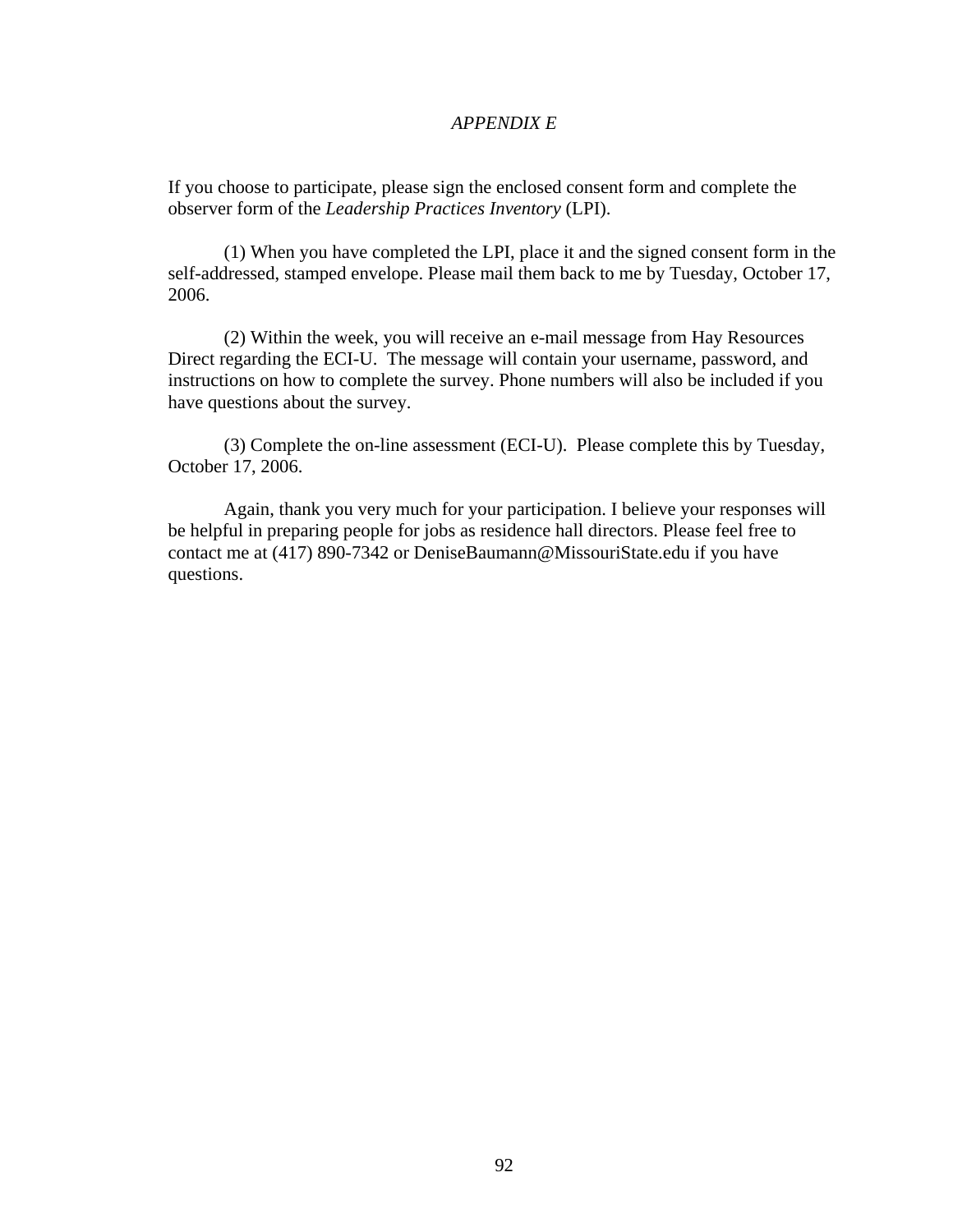### *APPENDIX F*

## Dear Rater:

 I am a doctoral student at the University of Missouri-Columbia and am currently writing a dissertation entitled, "The Relationship Between the Emotional Competence and the Leadership Effectiveness of Hall Directors." As part of my research study, I am asking hall directors in the UMR-ACUHO region to participate. Each hall director selected 10-12 people who work with them who could complete the rater portion of two inventories to provide feedback on the hall director's emotional competence and leadership practices. Six people were randomly selected from the 10-12 names to receive this letter.

One instrument, the *Emotional Competence Inventory – University Edition* (ECI-U), is completed on line, and the other, the *Leadership Practices Inventory* (LPI), is included with this letter. You will need approximately 30 minutes to complete the surveys. In a few days, you will receive an e-mail message from Hay Resources Direct regarding the ECI-U. The message will contain your username, password, and instructions on how to complete the survey. Phone numbers will also be included if you have questions about the survey. Kerry Wallaert will not see your individual responses. The results from the instruments will be compared to determine if a relationship exists between emotional competence and leadership effectiveness. If a relationship does exist, the findings can be used in graduate preparatory programs and in training sessions for hall directors.

 I do hope you will choose to be a part of this study. A very limited amount of information is available on the leadership effectiveness of hall directors and nothing with regard to their emotional competence. The benefit to the hall director, therefore, is the opportunity to see how others view his/her emotional competence. Confidentiality will be maintained throughout the study, and no hall director or rater will be identified when the results are reported. Your participation is completely voluntary, and you may withdraw at any time without any penalty. Your signature on the enclosed informed consent form indicates your consent to participate in this study. When you have completed the survey and signed the consent form, place them in the self-addressed, stamped envelope and mail it back to me.

 If you have any questions about this research project, please feel free to contact me at (417) 890-7342 or [DeniseBaumann@MissouriState.edu.](mailto:DeniseBaumann@MissouriState.edu) You may also contact my faculty advisor, Dr. Cindy MacGregor, at (417) 836-6046 or [CMacGregor@MissouriState.edu](mailto:CMacGregor@MissouriState.edu). Thank you in advance for your participation.

Sincerely,

Denise M. Baumann Doctoral Candidate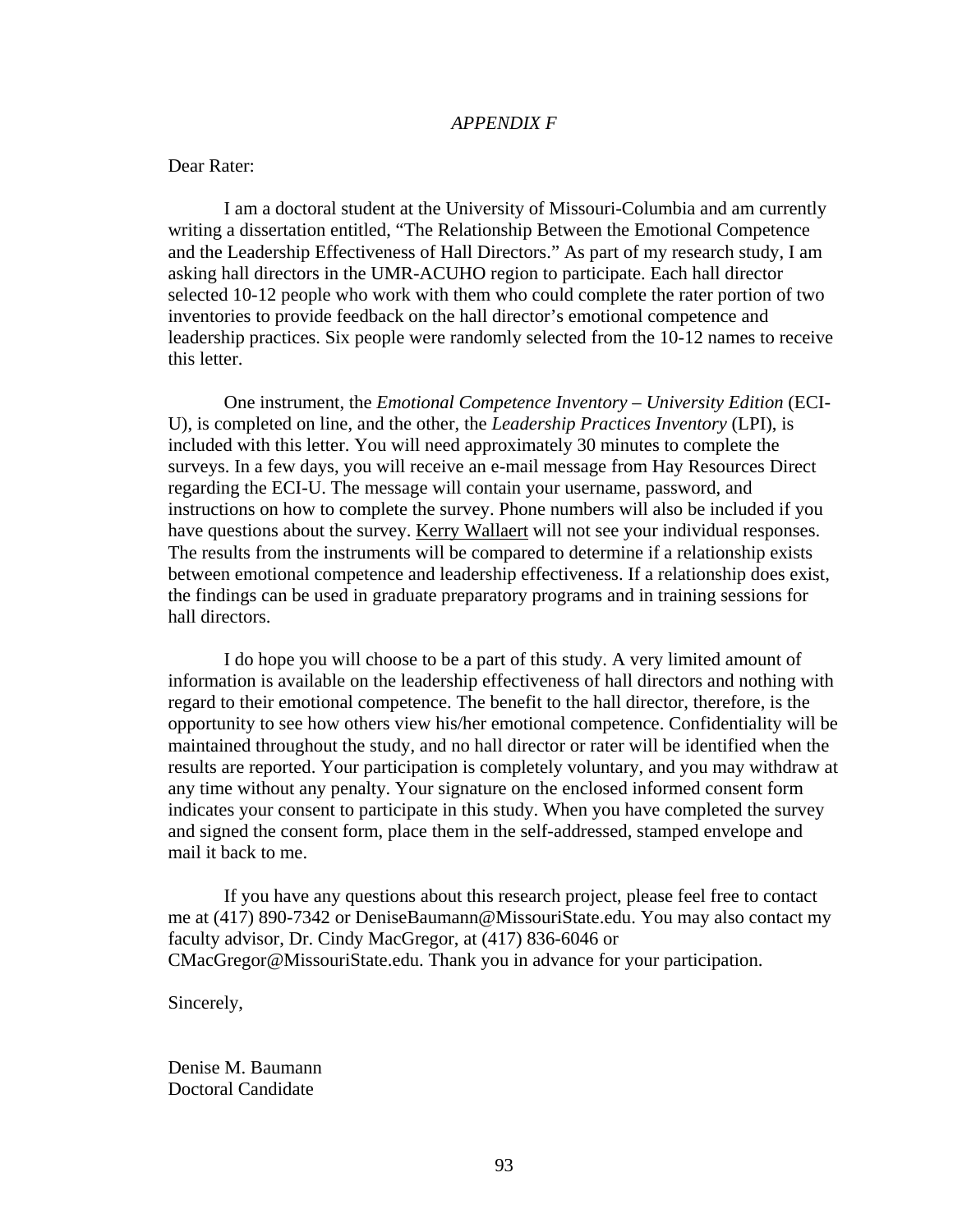## *APPENDIX G*

Dear rater name:

Recently I sent a letter requesting your participation in a doctoral research study. Directions to complete the paper instrument were enclosed with the letter and you received an e-mail message regarding the *ECI-U*. If you have already completed the surveys and sent the *LPI* back to me – thank you very much for your assistance and participation. If you have not, could you please complete them and get the *LPI* in the mail by October 9? If you have any questions, please feel free to contact me at (417) 890-7342 or by responding to this e-mail message.

Thank you,

Denise Baumann

Dear [hall director or rater name]:

Just a reminder that a week ago I sent a letter requesting your participation in a doctoral research study. Directions to complete the on-line and paper instruments were enclosed with the letter. If you have already completed the surveys (the *ECI-U* on line and the *LPI* in paper format) and sent the *LPI* back to me – thank you very much for your assistance and participation. If you have not, could you please complete them and get the *LPI* in the mail by October 9? If you have any questions, please feel free to contact me at (417) 890- 7342 or by responding to this e-mail message.

Thank you,

Denise Baumann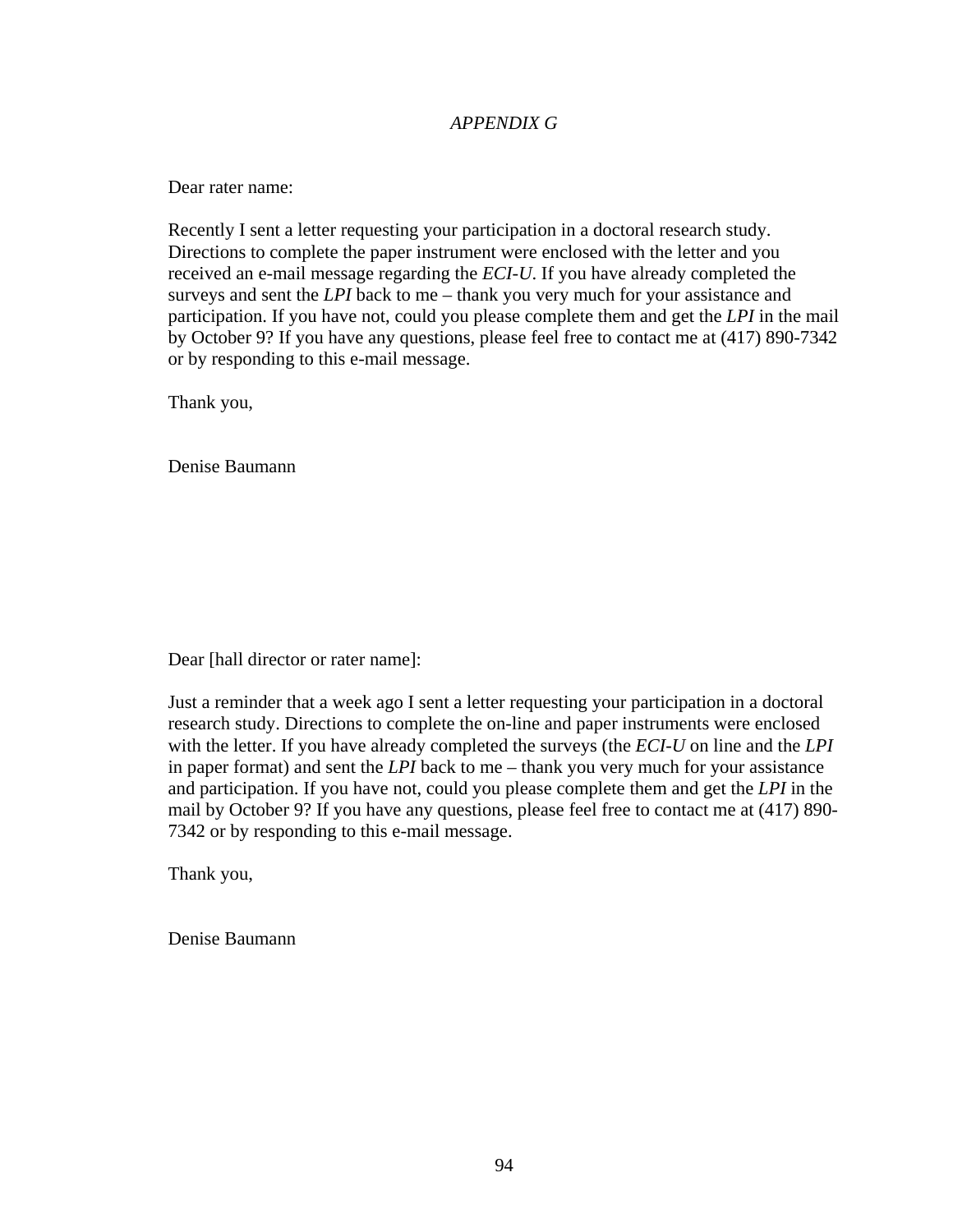## *APPENDIX H*

Dear research participant:

Thank you for considering participation in the study "The Relationship Between the Emotional Competence and the Leadership Effectiveness of Hall Directors." This study is part of my doctoral studies in Educational Leadership and Policy Analysis at the University of Missouri-Columbia.

The purpose of this study is to determine if there is a relationship between the emotional competencies of hall directors and the leadership behaviors they practice. This information will be useful to hall directors in the practice of their leadership with staff and students. It will also help faculty in graduate programs and supervisors in residence life as they prepare and train hall directors for their positions.

Before you make a final decision about participation, please read the following about how your input will be used and how your rights as a participant will be protected:

- Participation in the study is completely voluntary. You may stop participating at any point without penalty.
- You need not answer all of the questions.
- Your employment status will not be affected.
- Your answers will be kept confidential. Results will be presented to others in summary form only, without names or other identifying information.
- Your participation will take approximately fifty minutes. During this time you will answer questions about how you manage your emotions and the types of leadership behaviors you practice. In addition, you will select 10-12 other people to rate your behaviors. Six people will be randomly selected to complete the survey instruments.

This project follows ethical guidelines in the use of human subjects and adequately safeguards the subject's privacy, welfare, civil liberties, and rights. The project is being supervised by Dr. Cindy MacGregor, Associate Professor, Educational Administration, Missouri State University (417-836-6046). If you have any questions regarding your rights as a research participant, please feel free to contact the University of Missouri-Columbia Campus IRB, 483 McReynolds Hall, Columbia, MO 65211, 573-882-9585, umcresearchcirb@missouri.edu.

If at this point you are still interested in participating and assisting with this important research project please fill out the consent form below. Keep the top of this letter for future reference. You can contact me at (417) 890-7342 or DeniseBaumann@MissouriState.edu if you have questions or concerns about your participation. Thank you very much for your time and consideration.

Sincerely,

Denise M. Baumann, Doctoral Candidate University of Missouri-Columbia

(*Please detach and return in self-addressed, stamped envelope.*) I, \_\_\_\_\_\_\_\_\_\_\_\_\_\_\_\_\_\_\_\_\_\_\_\_\_\_\_\_\_\_\_\_\_\_\_\_\_\_\_, agree to participate in the study of determining if a relationship exists between the emotional competence of hall directors and their leadership behaviors, conducted by Denise Baumann. I understand that:

- My answers will be used for educational research.
- My participation is voluntary.
- I may stop participation at any time without penalty.
- I need not answer all of the questions.
- My answers and identity will be kept confidential.

I have read the information above and any questions I asked have been answered to my satisfaction. I agree to participate in this activity, realizing that I may withdraw without prejudice at any time.

Signed: \_\_\_\_\_\_\_\_\_\_\_\_\_\_\_\_\_\_\_\_\_\_\_\_\_\_\_\_\_\_\_\_\_\_\_\_\_\_\_\_\_\_\_\_\_\_ Date:\_\_\_\_\_\_\_\_\_\_\_\_\_\_\_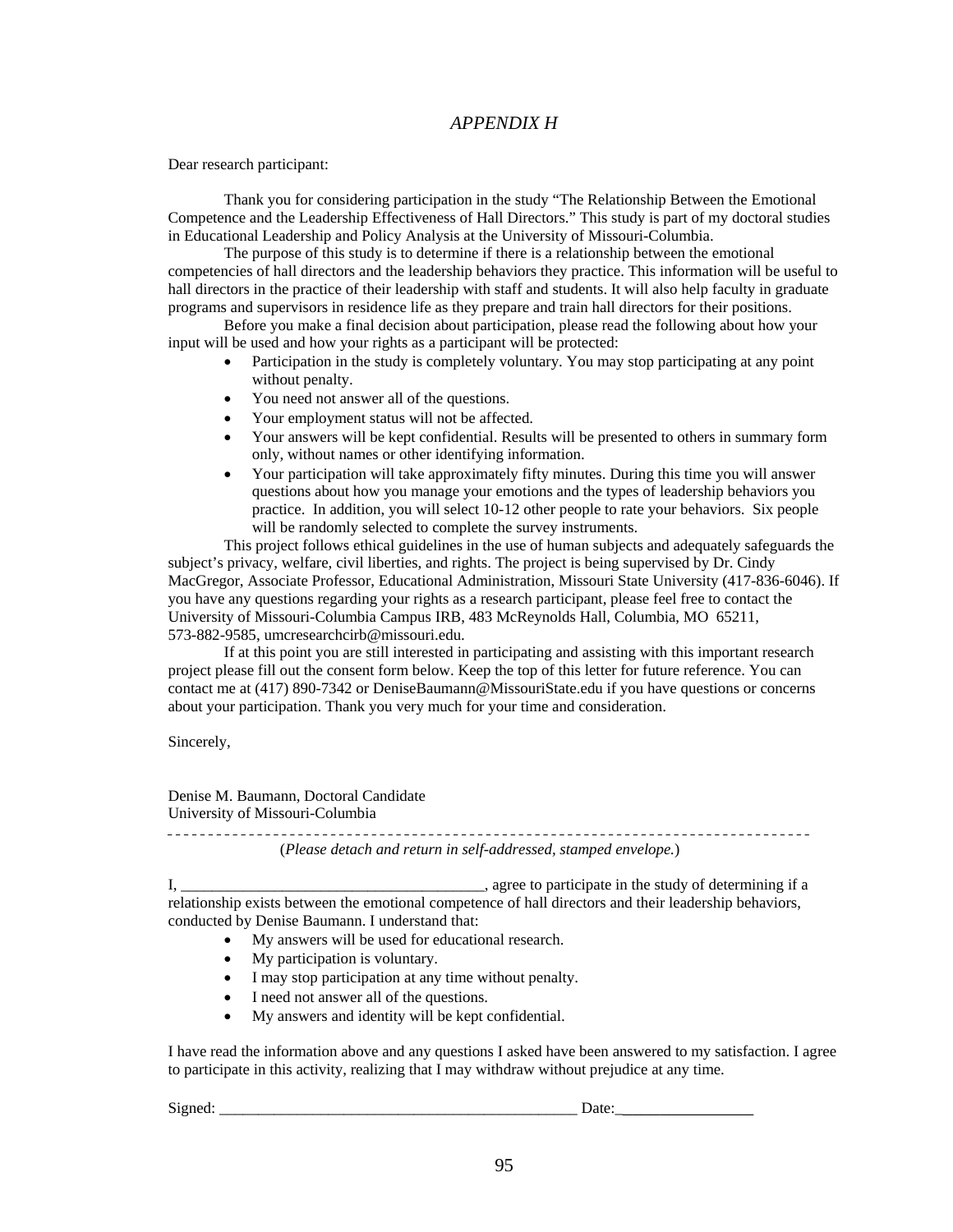## *APPENDIX I*

Dear research participant:

Thank you for considering participation in the study "The Relationship Between the Emotional Competence and the Leadership Effectiveness of Hall Directors." This study is part of my doctoral studies in Educational Leadership and Policy Analysis at the University of Missouri-Columbia.

The purpose of this study is to determine if there is a relationship between the emotional competencies of hall directors and the leadership behaviors they practice. This information will be useful to hall directors in the practice of their leadership with staff and students. It will also help faculty in graduate programs and supervisors in residence life as they prepare and train hall directors for their positions.

Hall directors selected 10-12 people with whom they work to serve as raters. Five people, including you, were randomly selected to complete the surveys on the hall director. Each of you will complete a survey on-line and one in paper format. Summary results of the on-line survey tool will be provided to the hall director, he/she will not be able to see your individual results. The hall director has no idea who was randomly selected to complete the surveys.

Before you make a final decision about participation, please read the following about how your input will be used and how your rights as a participant will be protected:

- Participation in the study is completely voluntary. You may stop participating at any point without penalty.
- You need not answer all of the questions.
- Your answers will be kept confidential. Results will be presented to others in summary form only, without names or other identifying information.
- Your participation will take approximately thirty minutes. During this time you will answer questions about how the hall director manages his/her emotions and the types of leadership behaviors practiced by the hall director.

This project follows ethical guidelines in the use of human subjects and adequately safeguards the subject's privacy, welfare, civil liberties, and rights. The project is being supervised by Dr. Cindy MacGregor, Associate Professor, Educational Administration, Missouri State University (417-836-6046). If you have any questions regarding your rights as a research participant, please feel free to contact the University of Missouri-Columbia Campus IRB, 483 McReynolds Hall, Columbia, MO 65211, 573-882-9585, www.umcresearchcirb@missouri.edu.

If at this point you are still interested in participating and assisting with this important research project please fill out the consent form below. Keep the top of this letter for future reference. You can contact me at (417) 890-7342 or DeniseBaumann@MissouriState.edu if you have questions or concerns about your participation. Thank you very much for your time and consideration.

Sincerely,

# Denise M. Baumann, Doctoral Candidate

University of Missouri-Columbia

 (*Please detach and return in self-addressed and stamped envelope*) I, the study of determining if a study of determining if a study of determining if a relationship exists between the emotional competence of hall directors and their leadership behaviors, conducted by Denise Baumann. I understand that:

- My answers will be used for educational research.
- My participation is voluntary.
- I may stop participation at any time without penalty.
- I need not answer all of the questions.
- My answers and identity will be kept confidential.

I have read the information above and any questions I asked have been answered to my satisfaction. I agree to participate in this activity, realizing that I may withdraw without prejudice at any time.

Signed: \_\_\_\_\_\_\_\_\_\_\_\_\_\_\_\_\_\_\_\_\_\_\_\_\_\_\_\_\_\_\_\_\_\_\_\_\_\_\_\_\_\_\_\_\_\_ Date:\_\_\_\_\_\_\_\_\_\_\_\_\_\_\_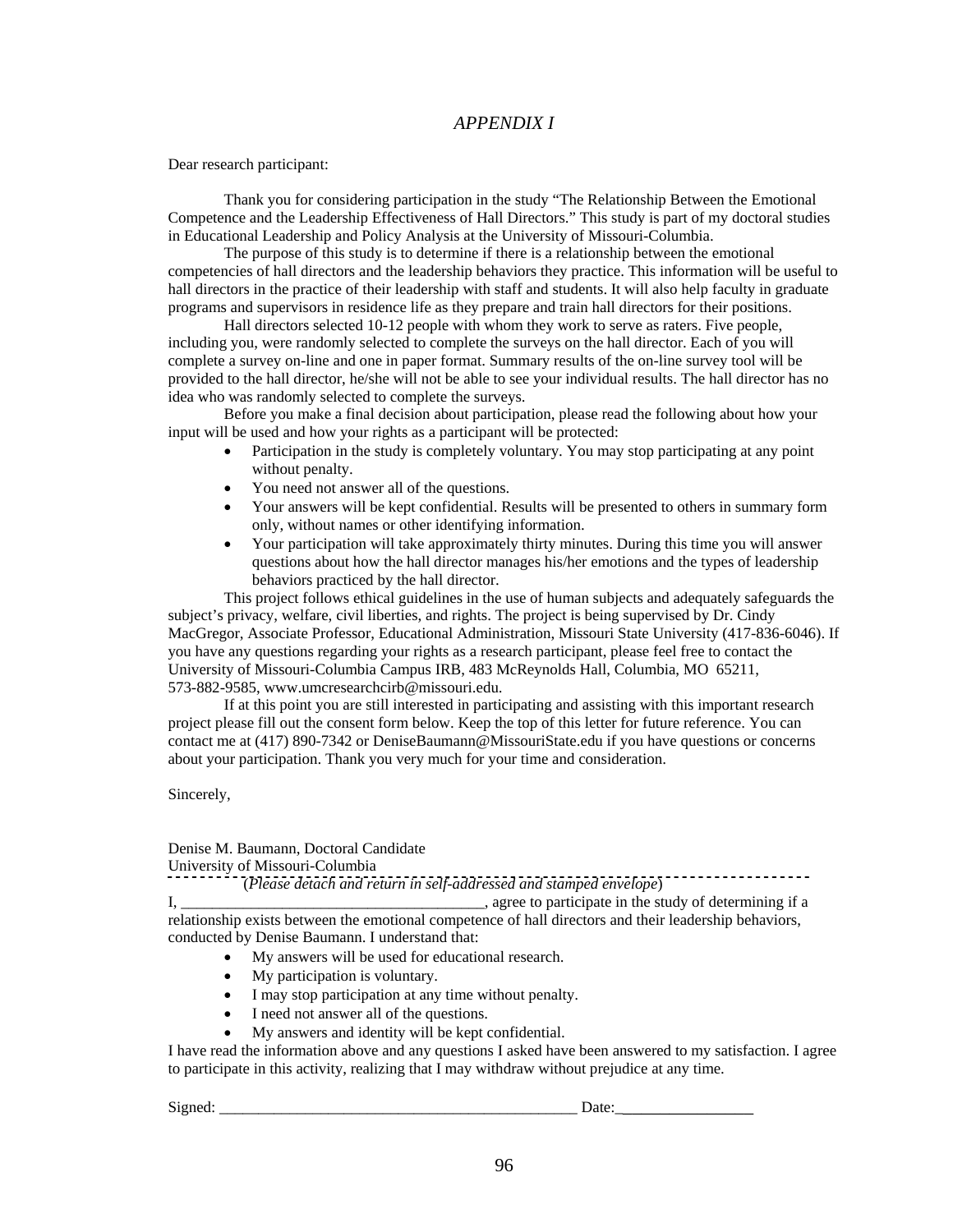## REFERENCE LIST

- *Adventures in neuroanatomy: Parts of the nervous system*. (n.d.). Retrieved December 28, 2004, from http://www.faculty.washington.edu/chudler/nsdivide.html
- *Assessment tools*. (n.d.). Retrieved June 24, 2004, from http://ei.haygroup.com/products\_and\_services/content\_assessment\_tools.html
- Balnaves, M., & Caputi, P. (2001). *Introduction to quantitative research methods*. London: Sage Publications.
- Barling, J., Slater, F., & Kelloway, E. K. (2000). Transformational leadership and emotional intelligence: An exploratory study. *Leadership and Organization Development Journal, 21*(3), 157-161.
- *Bases of social power French Raven*. (2005). Retrieved November 21, 2005, from [http://www.valuebasedmanagement.net/methods\\_french\\_raven\\_bases\\_social\\_pow](http://www.valuebasedmanagement.net/methods_french_raven_bases_social_power.html) [er.html](http://www.valuebasedmanagement.net/methods_french_raven_bases_social_power.html)
- Bass, B. M. (1960). *Leadership, psychological, and organizational behavior*. Westport, CN: Greenwood Press.
- Bass, B. M. (1985). *Leadership and performance beyond expectations*. New York: The Free Press.
- Bass B. M., & Avolio, B. J. (1994). Introduction. In B. M. Bass and B. J. Avolio (Eds.), *Improving organizational effectiveness* (pp. 1-9). Thousand Oaks, CA: Sage Publications.
- Bennis, W., & Nanus, B. (1985). *Leaders*. New York: Harper & Row.
- Bensimon, E. M., Neumann, N., & Birnbaum, R. (1989). *Making sense of administrative leadership: The "L" word in higher education*. (ASHE-ERIC Higher Education Report No. 1). Washington, D.C.: School of Education and Human Development, The George Washington University.
- Blimling, G. S. (1993). New challenges and goals for residential life programs. In R. B. Winston, Jr., S. Anchors, & Associates, *Student Housing and Residential Life* (pp. 1-20). San Francisco: Jossey-Bass.
- Bolman, L. G., & Deal, T. E. (1997). *Reframing organizations*. San Francisco: Jossey-Bass Publishers.
- Boyatzis, R. E., Goleman, D., & Rhee, K. (2000). Clustering competence in emotional intelligence. In R. Bar-On & J. D. A. Parker (Eds.) *The handbook of emotional intelligence* (pp. 343-362). San Francisco: Jossey-Bass.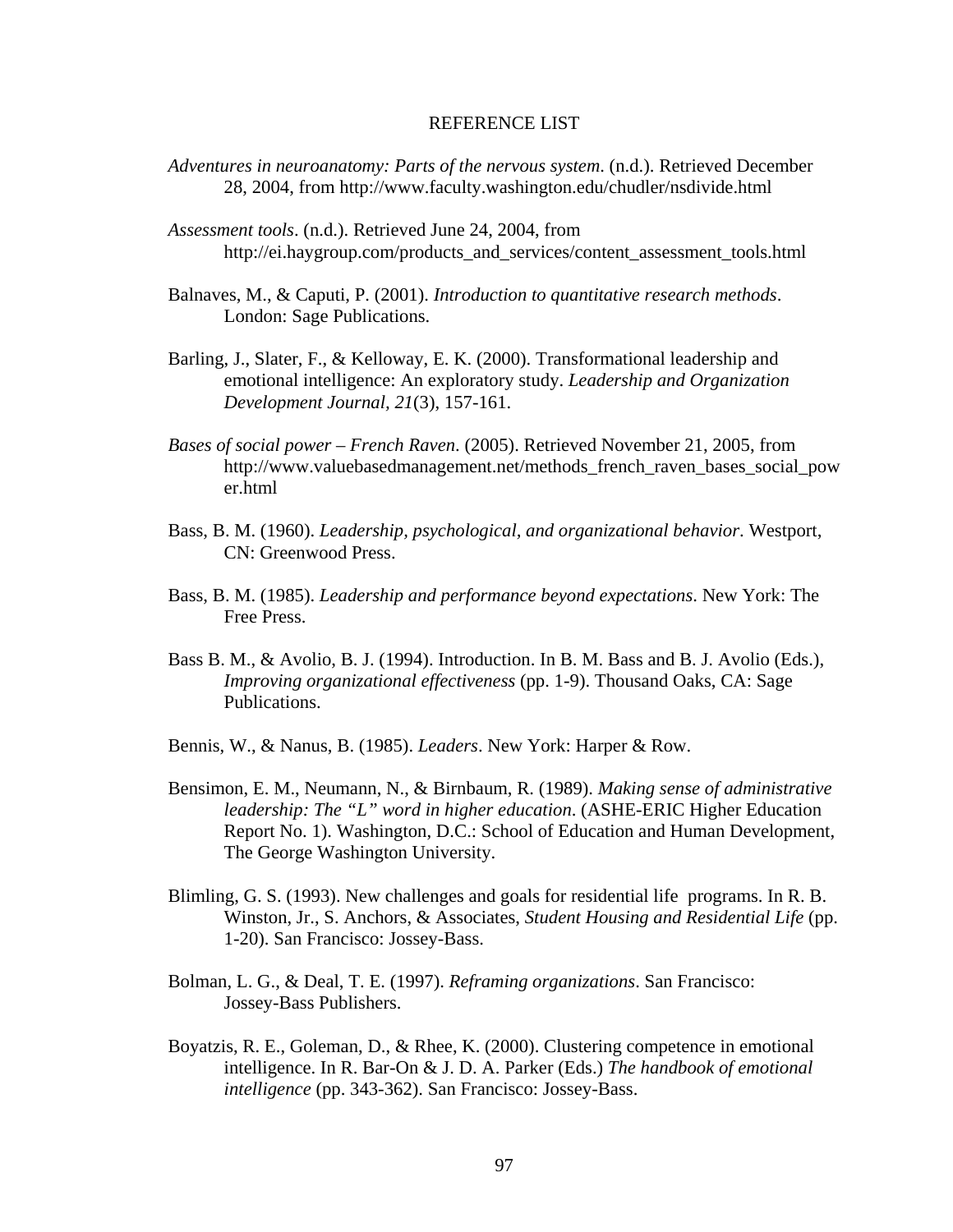- Burkard, A., Cole, D. C., Ott, M., & Stoflet, T. (2005). Entry-level competencies of new student affairs professionals: A delphi study. *NASPA Journal, 42*(3), 283-309.
- Burns, J. M. (1978). *Leadership*. New York: Harper & Row.
- Cherniss, C. (1998). Social and emotional learning for leaders. *Educational Leadership, 35*(7), 26-28.
- Clement, L. M., & Rickard, S. T. (1992). *Effective leadership in student services*. San Francisco: Jossey-Bass Publishers.
- Cohen, R. J., & Swerdlik, M. E. (1999). *Psychological testing and assessment*. Mountain View, CA: Mayfield Publishing Company.
- Coleman, D. D., & Johnson, J. E. (1990). The new professional. In D. D. Coleman & J. E. Johnson (Eds.), *The new professional: A resource guide for new student affairs professionals and their supervisors* (1st ed., pp. 1-16). Washington, D.C.: National Association of Student Personnel Administrators, Inc.
- *Comparison of different definitions and tests of "Emotional Intelligence."* (n.d.). Retrieved June 20, 2004, from http://www.emotionaliq.com/EI-Table.htm
- Condren, T. D. (2002). *The relationship between principals' emotional intelligence and leadership effectiveness*. Unpublished doctoral dissertation, University of Missouri, Columbia.
- Conger, J. A., & Kanungo, R. N. (1998). *Charismatic leadership in organizations*. Thousand Oaks, CA: Sage Publications.
- Cooper, R. K. (1997). Applying emotional intelligence in the workplace. *Training & Development, 51*(12), 31-38.
- Currie, L. (2004, April). Emotional intelligence: More than just people skills. *RA Manager*, *9*, 1 & 7.
- Dalton, J. C. (2002). The art and practical wisdom of student affairs leadership. In J. C. Dalton & M. McClinton (Eds.), *The art and practical wisdom of student affairs leadership, 98*(Summer), (pp. 3-9). San Francisco: Jossey Bass.
- Fife, J. D. (1989). Foreward. In E. M. Bensimon, A. Neumann, & R. Birnbaum, *Making sense of administrative leadership: The 'L' word in higher education*. (p. xv) ASHE-ERIC Higher education Report No. 1. Washington D.C.: School of Education and Human Development, The George Washington University.

Gardner, H. (1983). *Frames of mind*. New York: Basic Books.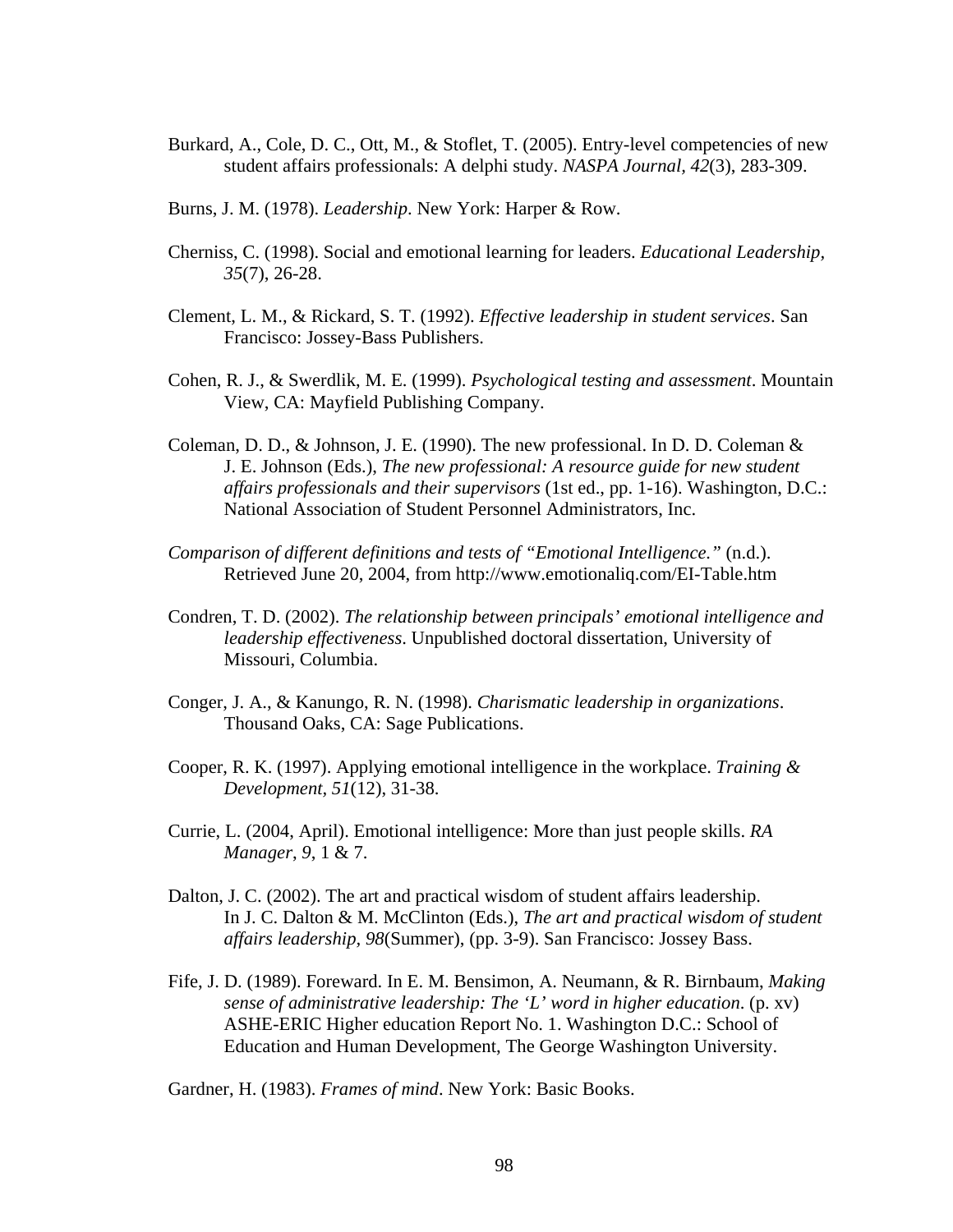- Gardner, L., & Stough, C. (2001). Examining the relationship between leadership and emotional intelligence in senior level managers. *Leadership and Organization Development Journal, 23*(2), 68-78.
- George, J. M. (1995). Leader positive mood and group performance: The case of customer service. *Journal of Applied Social Psychology, 25*(9), 778-794.
- George, J. M. (2000). Emotions and leadership: The role of emotional intelligence. *Human Relations, 53*(8), 1027-1055.
- George, J. M., & Bettenhausen, K. (1990). Understanding prosocial behavior, sales performance, and turnover: A group-level analysis in a service context. *Journal of Applied Psychology, 75*(6), 698-709.
- Gerstner, C. R., & Day, D. V. (1997). Meta-analytic review of leader-member exchange theory: Correlates and construct issues. *Journal of Applied Psychology, 82*(6), 827-844.
- Goleman, D. (1995). *Emotional intelligence*. New York: Bantam Books.
- Goleman, D. (1998a, Fall). The emotional intelligence of leaders. *Leader to Leader*, 20- 26.
- Goleman, D. (1998b). What makes a leader? *Harvard Business Review, 76*(6), 93-102.
- Goleman, D. (1998c). *Working with emotional intelligence*. New York: Bantam Books.
- Goleman, D., Boyatzis, R., & McKee, A. (2002). *Primal leadership*. Boston: Harvard Business School Press.
- Gowing, M. K. (2001). Measurement of individual emotional competence. In C. Cherniss & D. Goleman (Eds.), *The emotionally intelligent workplace* (pp. 83-131). San Francisco: Jossey-Bass.
- Graen, G. B., & Uhl-Bien, M. (1995). Relationship-based approach to leadership: Development of leader-member exchange (LMX) theory of leadership over 25 years: Applying a multi-level multi-domain perspective. *Leadership Quarterly, 6*(2), 219-247.
- Herdlein, R. J., III. (2004). Survey of chief student affairs officers regarding relevance of graduate preparation of new professionals. *NASPA Journal, 42*(1), p. 51-70.
- House, R. J. (1995). Leadership in the twenty-first century. In A. Howard (Ed.), *The changing nature of work* (pp. 411-450). San Francisco: Jossey-Bass Publishers.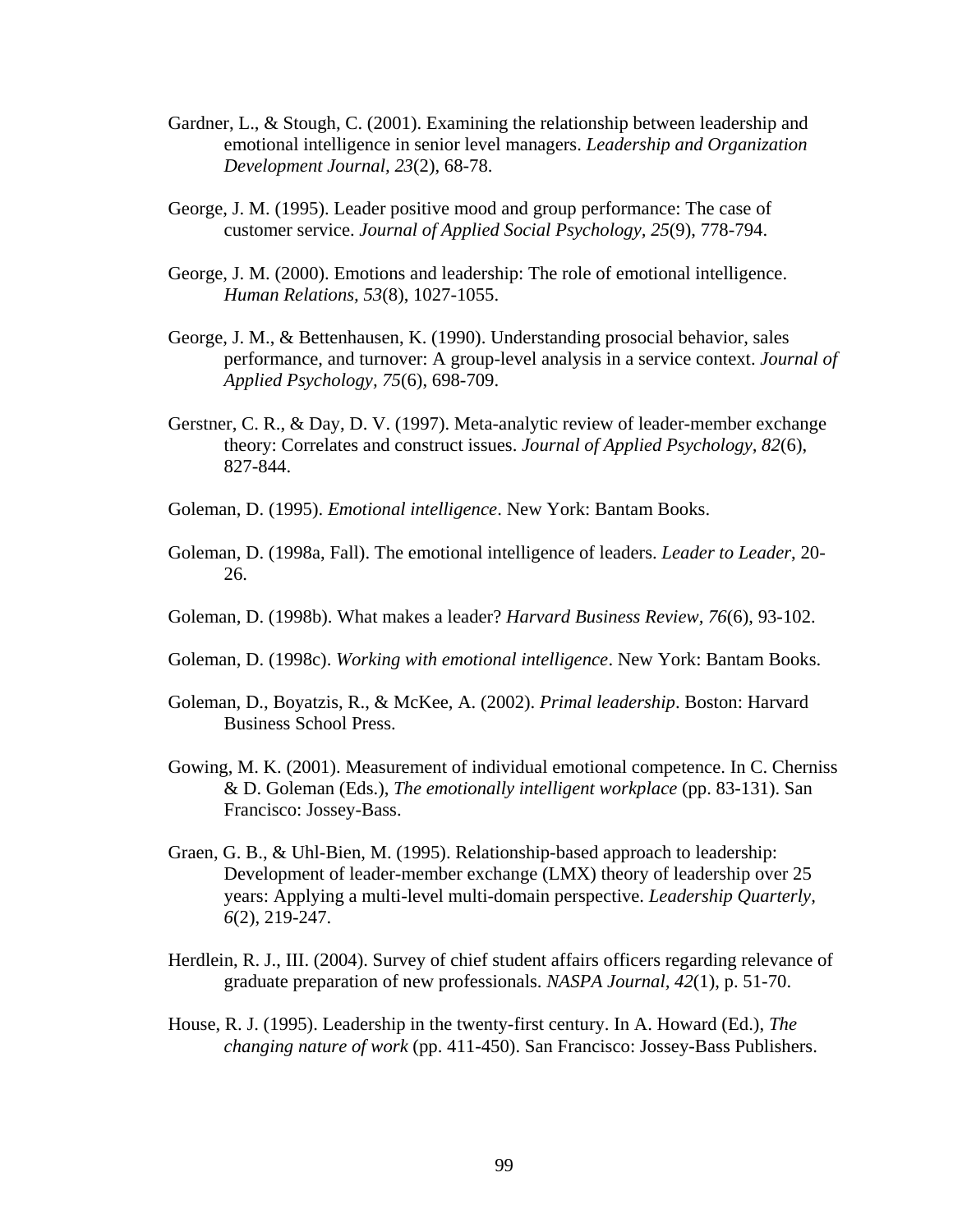- Jaeger, R. M. (1984). *Sampling in education and the social sciences*. New York: Longman.
- Kearney, P. A. (1993). Professional staffing. In R. B. Winston, Jr., S. Anchors, & Associates, *Student Housing and Residential Life* (pp. 269-291). San Francisco: Jossey-Bass.
- King, D. H. (1999*). Measurement of differences in emotional intelligence of preservice educational leadership students and practicing administrators as measured by the Multifactor Emotional Intelligence Scale*. Unpublished doctoral dissertation, East Carolina University.
- Klenke, K. (1996). *Women and leadership*. New York: Springer Publishing Company.
- Komives, S. R. (1991, March). Gender differences in the relationship of hall directors' transformational and transactional leadership and achieving styles. *Journal of College Student Development, 32*, 155-165.
- Komives, S. R., Lucas, N., & McMahon, T. R. (1998). *Exploring leadership*. San Francisco: Jossey-Bass.
- Kouzes, J. M., & Posner, B. Z. (2001a). *Leadership practices inventory*. San Francisco: Jossey-Bass.
- Kouzes, J. M., & Posner, B. Z. (2001b). *Leadership practices inventory (LPI) observer*. San Francisco: Jossey-Bass.
- Kouzes, J. M., & Posner, B. Z. (2002a). *The leadership challenge*. San Francisco: Jossey-Bass.
- Kouzes, J. M., & Posner, B. Z. (2002b). *The Leadership Practices Inventory: Theory and evidence behind the five practices of exemplary leaders*. Retrieved November 15, 2005, from [http://www.leadershipchallenge.com/research/WileyCDA/Section/id-](http://www.leadershipchallenge.com/research/WileyCDA/Section/id-131362.html)[131362.html](http://www.leadershipchallenge.com/research/WileyCDA/Section/id-131362.html)
- Locke, E. A., & Associates. (1999). *The essence of leadership*. Lanham, MD: Lexington Books.
- Lovell, C. D., & Kosten, L. A. (2000). Skills, knowledge, and personal traits necessary for success as a student affairs administrator: A meta-analysis of thirty years of research. *NASPA Journal, 37*(4), 553-572.
- Lozar Glenn, J. M. (2002). Rethinking leadership: An intersection of head and heart. *Business Education Forum*, *57*(1), 8-13.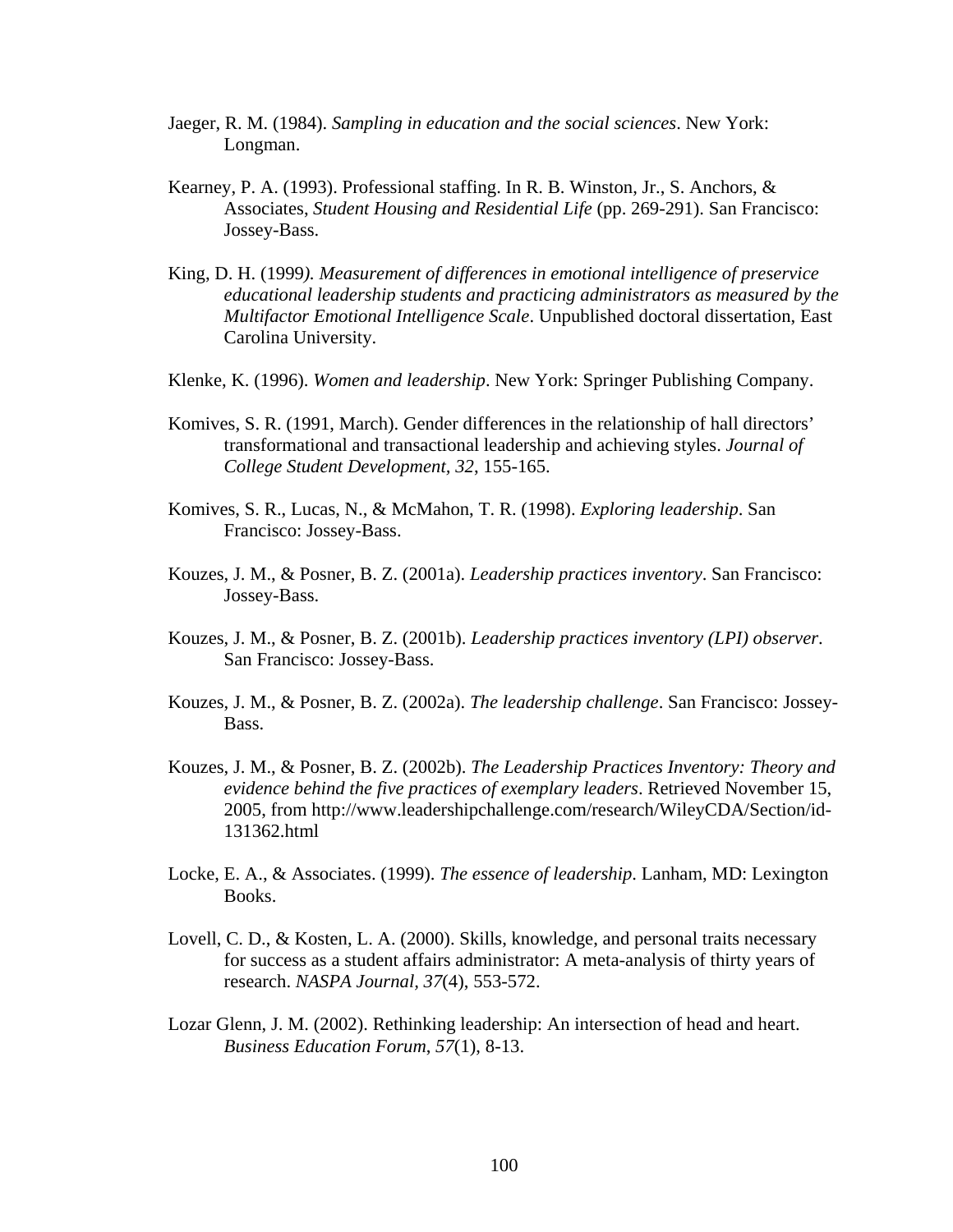- MacGregor, C. J., & Watson, R. L. (2005). *Transformational leadership and emotional intelligence.* Paper presented at the Hawaii International Conference on Education, Honolulu, HI.
- Mandell, B., & Pherwani, S. (2003). Relationship between emotional intelligence and transformational leadership style: A gender comparison. *Journal of Business and Psychology, 17*(3), 387-404.
- Maulding, W. S. (2002, October). *Emotional intelligence and successful leadership*. Paper presented at the Annual Meeting of Southern Regional Council on Educational Administration, Kansas City, KS.
- Mayer, J. D., & Salovey, P. (1990). Emotional intelligence. *Imagination, Cognition and Personality, 9*(3), 185-211.
- Mayer, J. D., & Salovey, P. (1997). What is emotional intelligence? In P. Salovey & D. J. Sluyter (Eds.), *Emotional Development and Emotional Intelligence* (pp. 3-31). New York: Basic Books.
- McDade, S. A. (1989). Leadership development: A key to the new leadership role of student affairs professionals. *NASPA Journal, 27*(1), 33-41.
- McDowelle J. O., & Bell, E. D. (1997, August). *Emotional intelligence and educational leadership at East Carolina University.* Paper presented at the 51<sup>st</sup> annual conference of the National Council for Professors of Educational Administration, Vail, CO.
- Megerian, L. E., & Sosik, J. J. (1996). An affair of the heart: Emotional intelligence and transformational leadership. *The Journal of Leadership Studies, 3*(3), 31-48.
- Monsen, E. R., & Cheney, C. L. (2003). Descriptive research designs. In E. R. Monsen (Ed.) *Research successful approaches* (2nd ed.). (pp. 3-14). American Dietetic Association.
- Newton, F. B., & Richardson, R. L. (1976). Expected entry-level competencies of student personnel workers. *Journal of College Student Personnel, 17*(5), 426-430.
- Ostroth, D. D. (1981). Competencies for entry-level professionals: What do employers look for when hiring new staff? *Journal of College Student Personnel, 22*(1), 5- 11.
- Palmer, C. J. (1995). Graduate preparation of residence hall directors: The addition and subtraction dilemma. *Journal of College and University Student Housing, 25*(2), 5-8.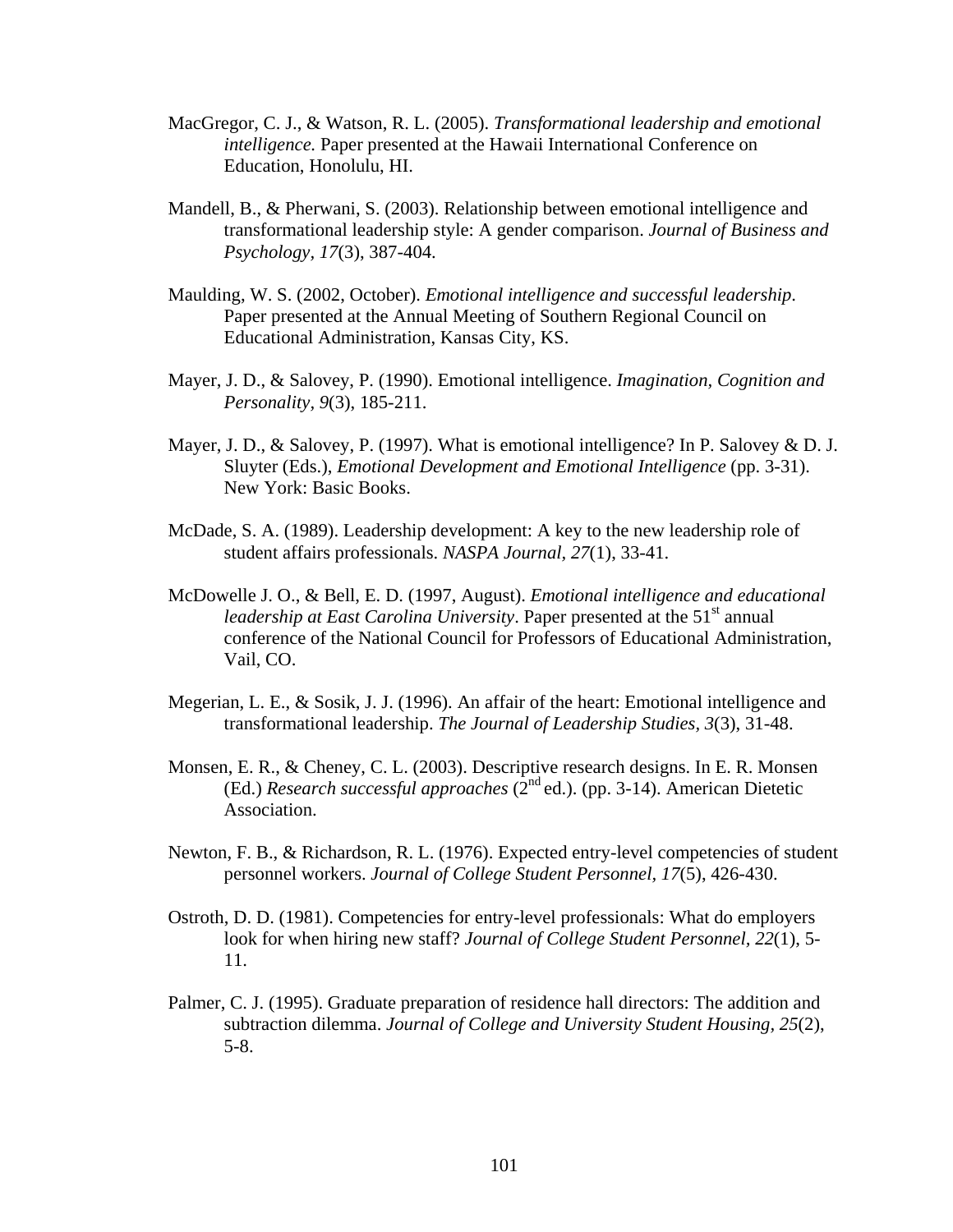- Palmer, B., Walls, M., Burgess, Z., & Stough, C. (2000). Emotional intelligence and effective leadership. *Leadership and Organization Development Journal, 22*(1), 5-10.
- Peterson, M. W., & Mets, L. A. (1987). *Key resources on higher education governance, management, and leadership*. San Francisco: Jossey-Bass Publishers.
- Pfeffer, J. (1999). The real keys to high performance. In F. Hesselbein & F. M. Cohen (Eds.), *Leader to leader* (pp. 275-286). San Francisco: Jossey-Bass Publishers.
- *Psychometric properties of the Leadership Practices Inventory*. (2000). Retrieved November 14, 2005, from [http://www.leadershipchallenge.com/research/WileyCDA/Section/id-1](http://www.leadershipchallenge.com/research/WileyCDA/Section/id-)31362.html
- *Resources*. (n.d.). Retrieved June 24, 2004, from http://ei.haygroup.com/resources/content\_indes.html
- Renschler, A. (1998). Forward. In D. Ryback, *Putting emotional intelligence to work* (pp. xvii-xviii). Boston: Butterworth-Heinemann.
- Roper, L. (2002). Relationships: The critical ties that bind professionals. *New Directions for Student Services, 98*, 11-26.
- Ryback, D. (1998). *Putting emotional intelligence to work*. Boston: Butterworth-Heinemann.
- Sala, F. (2002). *Emotional competence inventory (ECI) technical manual*. Boston: Hay/McBer.
- Salopek, J. J. (1998). Train your brain. *Training & Development, 52*(10), 26-33.
- Salovey P., & Mayer, J. D. (1990). Emotional intelligence. *Imagination, cognition and personality, 9*(3), 185-211.
- Sandeen, A. (1993). Developing effective campus and community relationships. In M. J. Barr, & Associates, *The Handbook of Student Affairs Administration* (pp. 300- 312). San Francisco: Jossey-Bass.
- Sandeen, A. (2001). The senior student affairs officer in higher education. In A. Sandeen, *Making a difference: Profiles of successful student affairs leaders* (pp. 1-15). Washington D.C.: National Association of Student Personnel Administrators.
- Schein, E. H. (1992). *Organizational culture and leadership*. San Francisco: Jossey-Bass Publishers.
- Schuh, J. H. (2002). Lessons from leaders. *NASPA Journal, 39*(3), 204-216.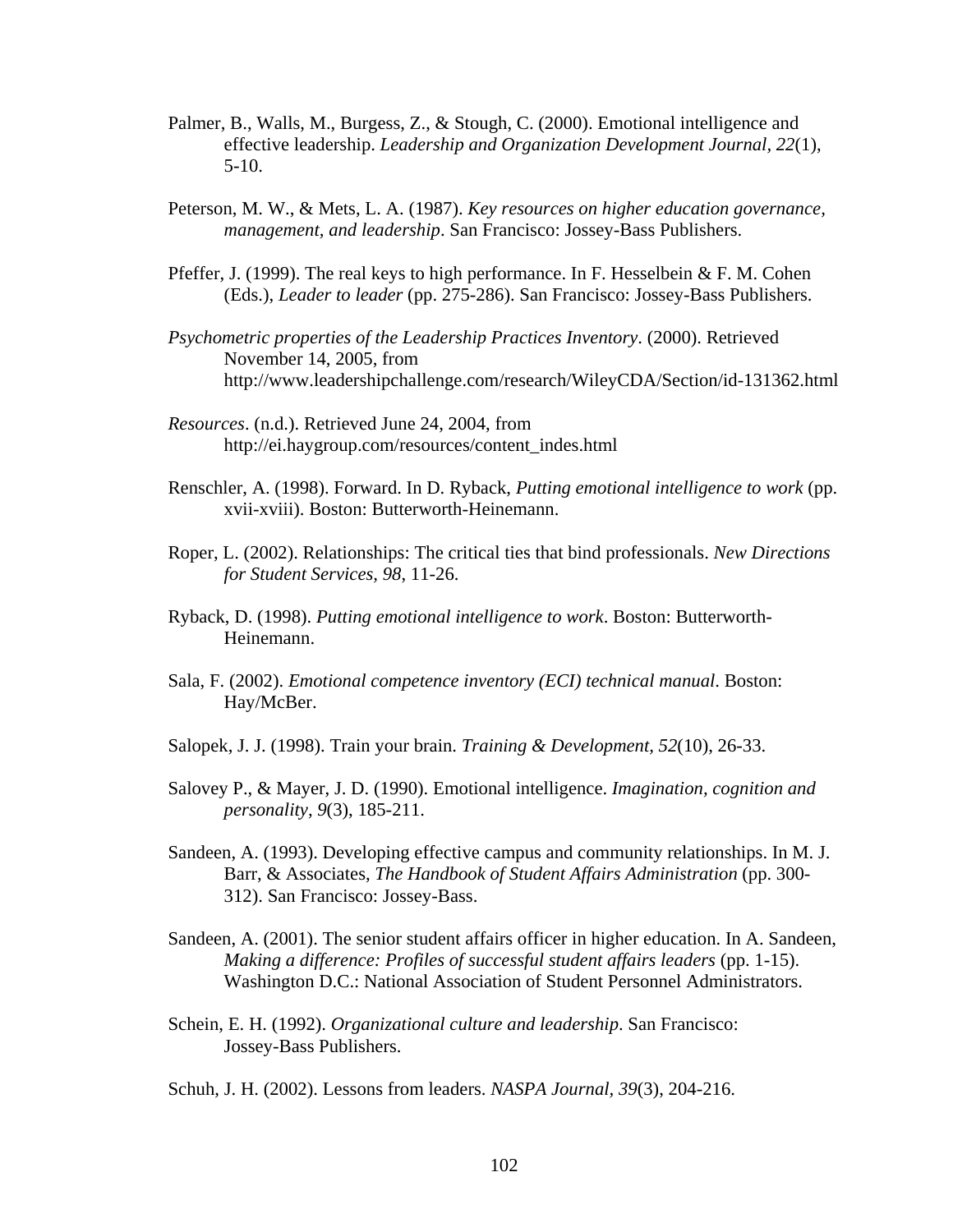- Sherry, B., Archer, S., & Van Horn, L. (2003). Descriptive epidemiologic research. In E. R. Monsen (Ed.) *Research successful approaches* (2nd ed.). (pp. 109-119). American Dietetic Association.
- Sivanathan, N., & Fekken, G. C., (2002). Emotional intelligence, moral reasoning and transformational leadership. *Leadership & Organization Development Journal, 23*(4), 198-204.
- *Stepwise regression*. (n.d.) Retrieved October 19, 2006, from <http://www.mathworks.com/access/helpdesk/help/toolbox/stats/bqttd86-1/html>
- Stogdill, R. M. (1974). *Handbook of leadership*. New York: The Free Press.
- *The LPI*. (n.d.). Retrieved November 5, 2005, from http://www.leadershipchallenge.com/WileyCDA/Sectoin/id-13109.html
- Thompson, G. (n.d.). *Emotional intelligence*. Retrieved June 24, 2004, from http://www. Renasissancelawyer.com/emotiaonal\_intelligence.htm
- Thorndike, E. L. (1920). Intelligence and its uses. *Harper's Magazine, 140*, 227-235.
- Thorndike, R. L., & Stein, S. (1937). An evaluation of the attempts to measure social intelligence. *The Psychological Bulletin, 34*(5), 275-285.
- Weisinger, H, (1998). *Emotional intelligence at work*. San Francisco, Jossey-Bass.
- Weymes, E. (2003). Relationships not leadership sustain successful organisations. *Journal of Change Management, 3*(4), 319-331.
- Wheelan, S. A., & Danganan, N. B. (2003). The relationship between the internal dynamics of student affairs leadership teams and campus leaders' perceptions of the effectiveness of student affairs divisions. *NASPA Journal, 40*(3), 93-112.
- Wiersma, W. (2000). *Research methods in education* (7<sup>th</sup> ed.). Boston: Allyn and Bacon.
- Winston, R. B., & Anchors, S, (1993). Preface. In R. B. Winston, Jr., S. Anchors, & Associates, *Student Housing and Residential Life* (pp. xix-xxvii). San Francisco: Jossey-Bass.
- Woodard D. B. Jr., Love, P., & Komives, S. R., (2000a). The changing landscape of higher education. *New Directions for Student Services, 92*, 5-16.
- Woodard D. B. Jr., Love, P., & Komives, S. R., (2000b). Competencies and perspectives for the new millennium. *New Directions for Student Services, 92*, 93-107.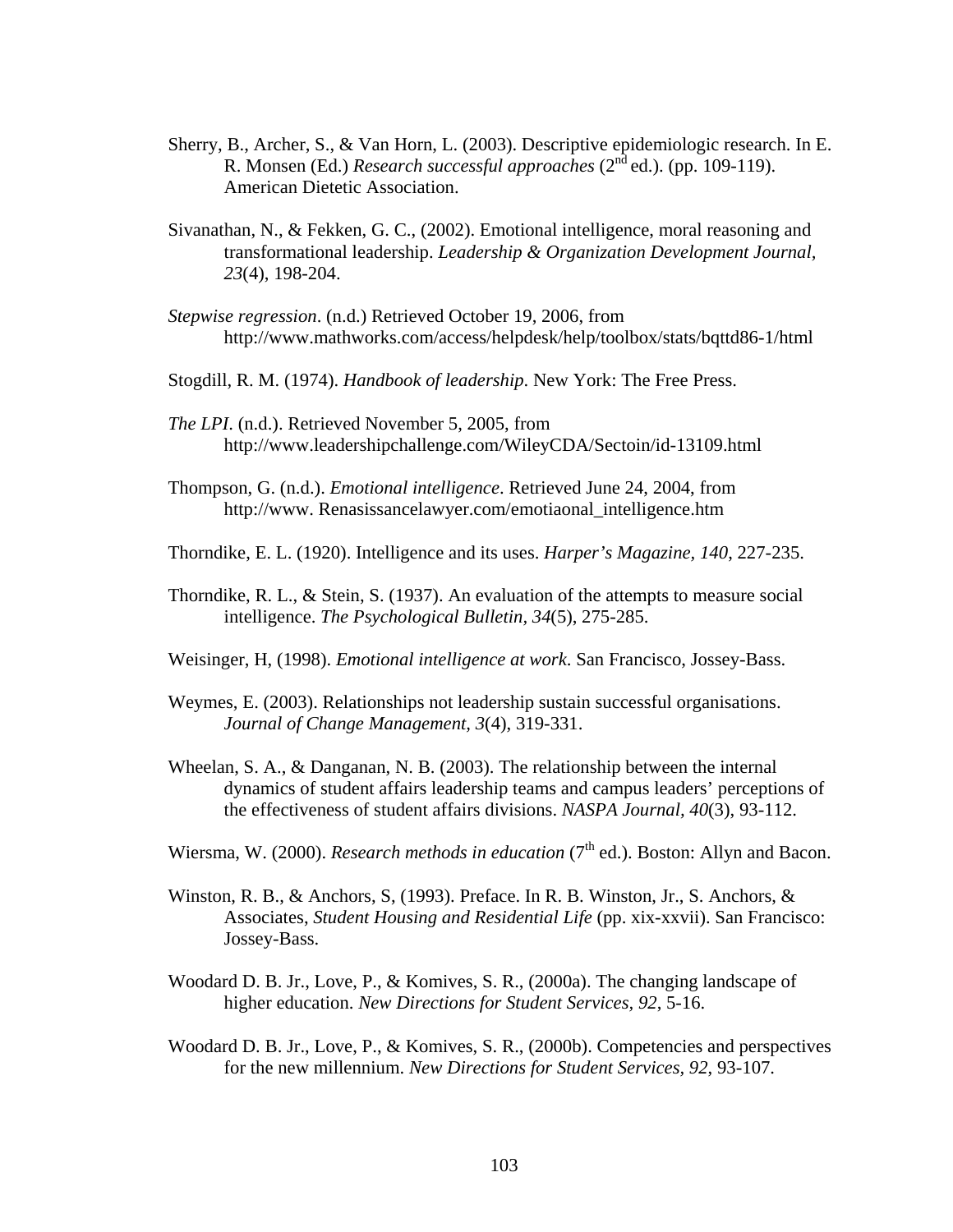- Woodard D. B. Jr., Love, P., & Komives, S. R., (2000c). Leadership. *New Directions for Student Services, 92*, 81-91.
- York, R. O. (1998). *Conducting social work research*. Boston: Allyn and Bacon.
- Yukl, G. (2002). *Leadership in organizations*. Upper Saddle River, NJ: Prentice Hall.